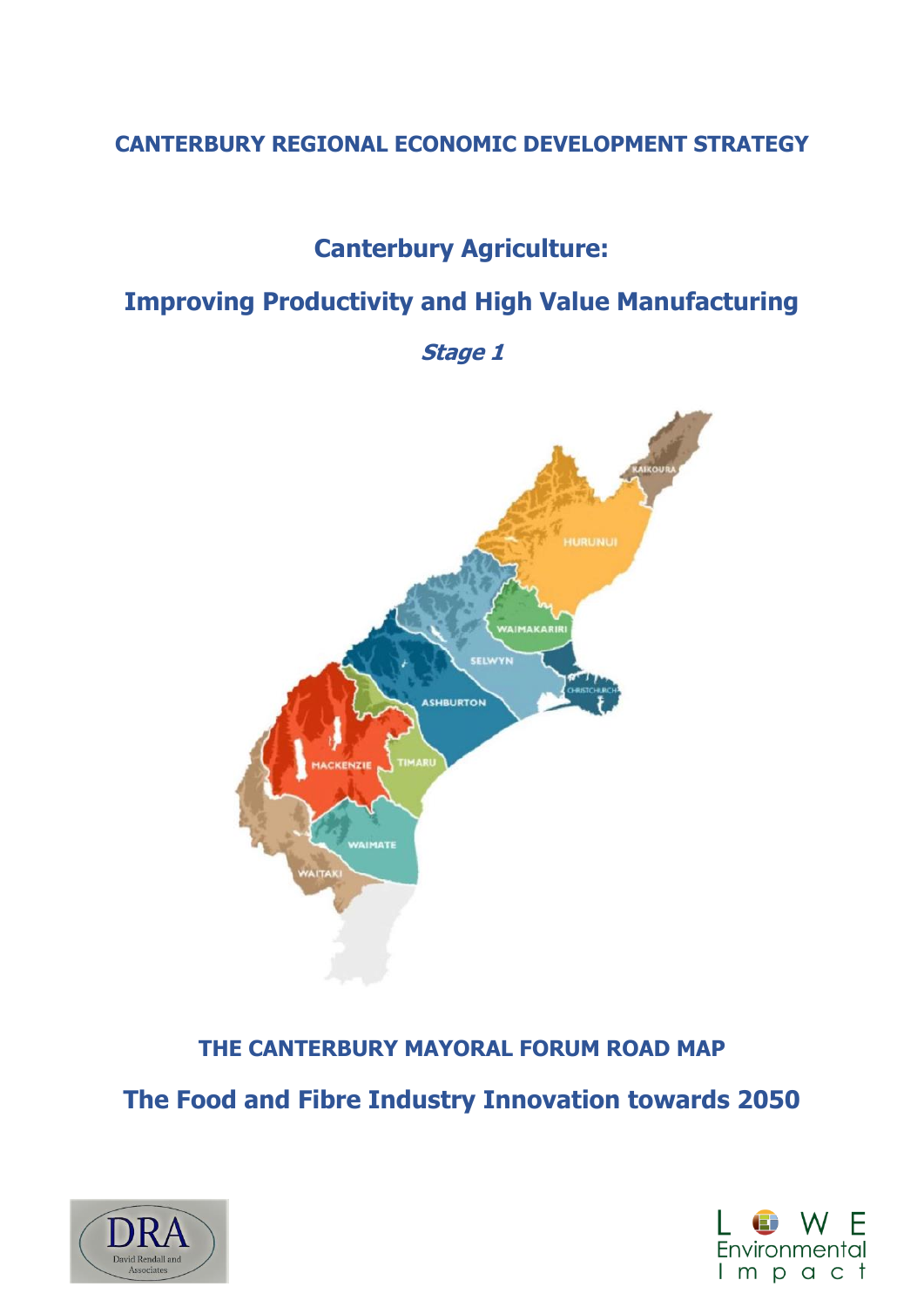# **CONTENTS**

| List of Figures and Tables                                                                                                                             | Ť              |
|--------------------------------------------------------------------------------------------------------------------------------------------------------|----------------|
| <b>Executive Summary</b>                                                                                                                               | ii             |
| <b>Introduction and Background</b>                                                                                                                     | $\mathbf{1}$   |
| <b>Canterbury's Agriculture Production Base and Agribusiness Environment</b>                                                                           | 3              |
| <b>Agriculture Production</b>                                                                                                                          | 3              |
| Manufacturing                                                                                                                                          | 6              |
| Information, Communication and Technology                                                                                                              | $\overline{7}$ |
| <b>Research and Development</b>                                                                                                                        | 8              |
| 21 <sup>st</sup> Century Global Challenges for Food and Agriculture                                                                                    | 9              |
| <b>Economic Growth Through Agricultural Innovation and Commercialisation</b>                                                                           | 11             |
| New Zealand: Economic Composition.                                                                                                                     | 11             |
| Canterbury: Economic Composition                                                                                                                       | 13             |
| Implications                                                                                                                                           | 18             |
| The Canterbury Mayoral Forum Road Map for Advancing Canterbury's Food and<br>Agricultural Sector - The Food and Fibre Industry Innovation towards 2050 | 20             |
| Approach to Developing the Canterbury Mayoral Forum Road Map                                                                                           | 20             |
| <b>Workshop and Case Study Outcomes</b>                                                                                                                | 20             |
| <b>Summary Outcomes</b>                                                                                                                                | 24             |
| Key Insights                                                                                                                                           | 25             |
| <b>Drivers for Change</b>                                                                                                                              | 25             |
| Necessity to Change                                                                                                                                    | 25             |
| Confidence to Change                                                                                                                                   | 26             |
| Canterbury Mayoral Forum Influence                                                                                                                     | 26             |
| Action Plan (recommended)                                                                                                                              | 27             |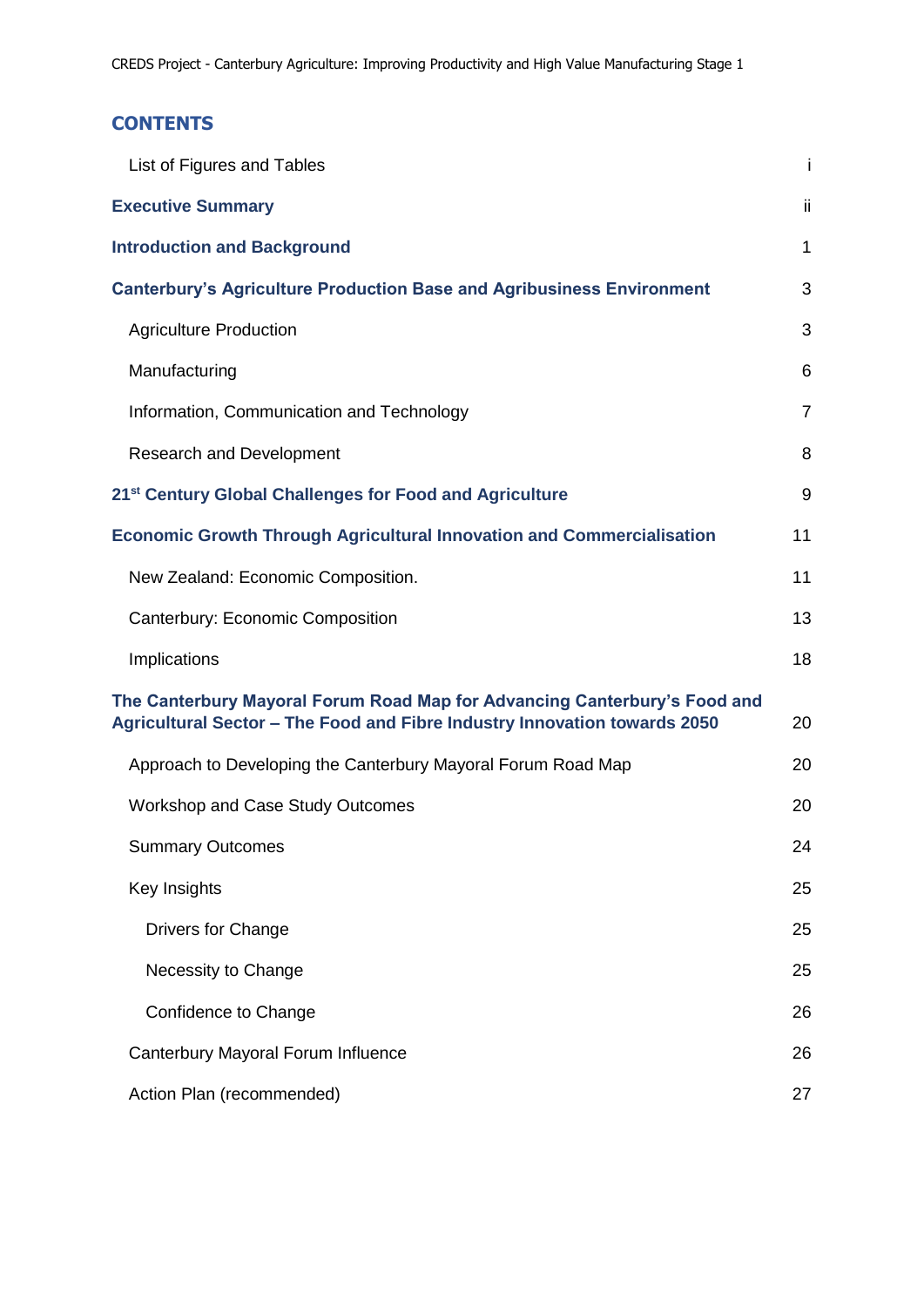### **REFERENCES GLOSSARY**

### **APPENDIX**

Appendix 1: Project Briefs

### **ANNEX**

Annex A: Canterbury's Production and Agribusiness Environment – Key Insights

### **RESOURCE COMPENDIUM**

- 1. Workshop Outcomes
- 2. Individual Workshop Reports
- 3. Case Studies
- 4. Canterbury Agriculture Current Environment
- 5. Canterbury Agriculture Stakeholders
- 6. Relevant Policies, Legislation and Regulations
- 7. The Overarching Analytical Framework and associated concepts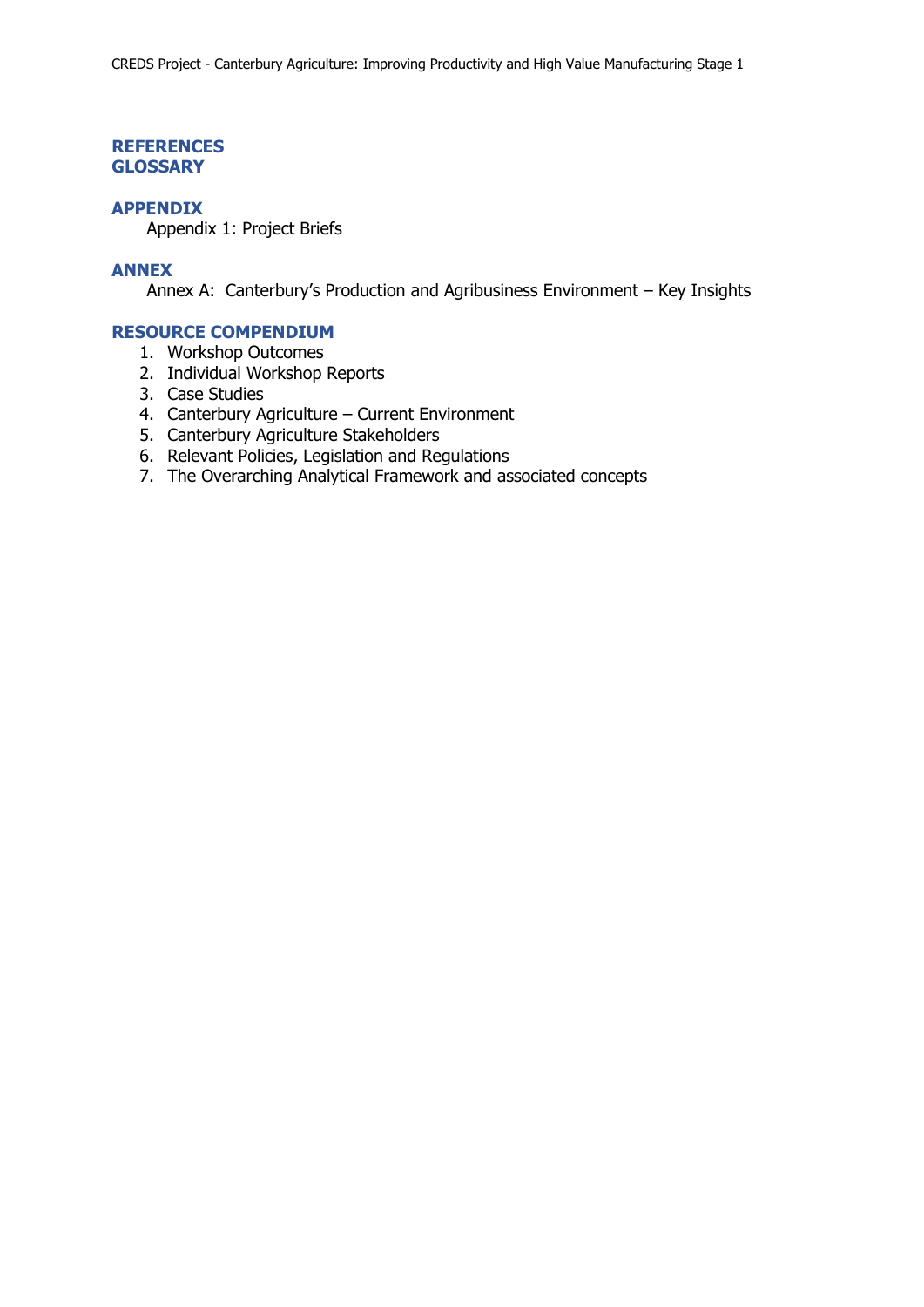# <span id="page-3-0"></span>**List of Figures and Tables**

# **Figures**

| Figure 2: Agricultural Industries proportion of National GDP - Timeline 12                     |
|------------------------------------------------------------------------------------------------|
| Figure 3: Canterbury GDP as a percentage of National GDP-Timeline  13                          |
|                                                                                                |
| Figure 5: Detailed GDP Breakdown of Agricultural Primary and Secondary Industries in           |
| Figure 6: Agricultural Industries proportion of Regional GDP - Timeline 16                     |
|                                                                                                |
|                                                                                                |
| Figure 9: Agricultural, Forestry & Forestry Export GDP as a portion of total regional exports: |
| Figure 10: Canterbury GDP Breakdown for Agricultural Primary and Secondary Industries . 18     |
| Figure 11: Towards the Road Map: The seven major issues, the whys and the CMF Strategic        |
| <b>Tables</b>                                                                                  |
|                                                                                                |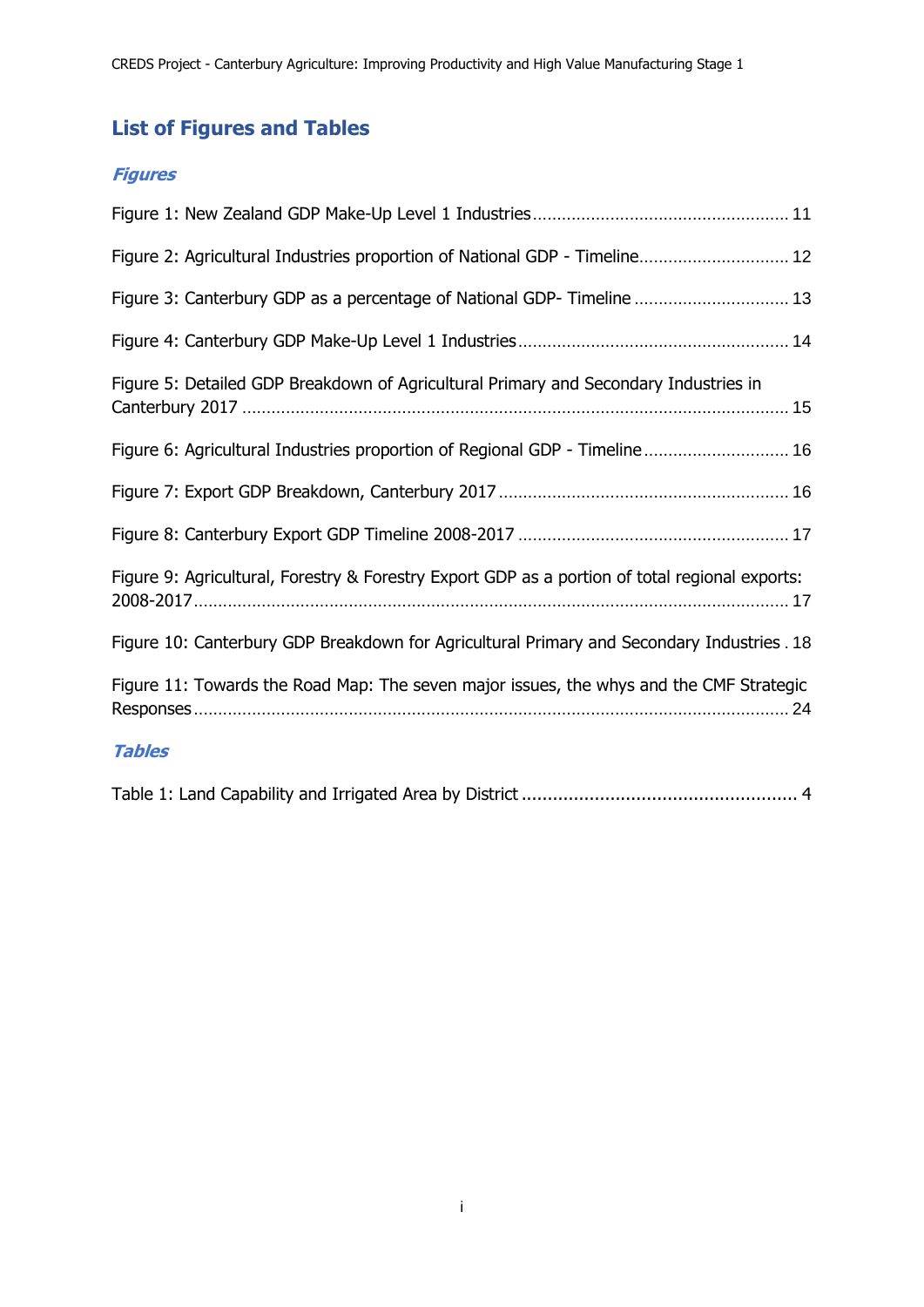# **CREDS Project - Canterbury Agriculture: Improving Productivity and High Value Manufacturing Stage 1**

# <span id="page-4-0"></span>**Executive Summary**

The Canterbury Mayoral Forum, through the Project Steering Committee, appointed a consortium<sup>1</sup> to undertake Stage One of the Canterbury Agriculture: Improving Agriculture and High Value Manufacturing Project – this stage was completed in December 2018. The purpose of Stage One was to lay a practical foundation for the Mayoral Forum to see how they can lead, support and enable the Canterbury community to work together to unlock opportunities across the value chain in the food and fibre, from on-farm to international markets.

The outcome of this process is that the Canterbury Mayoral Forum focus on the following four themes to lead the next three-year stage of the Canterbury Food and Fibre gateway to 2050:

- i. COLLABORATIVE LEADERSHIP: Work out and express what we aspire to as a region, incorporating the concept of kaitiakitanga (guardianship)
- ii. OPEN INFORMATION: Improve availability of verifiable, agglomerated data
- iii. INTEGRATED LAND USE: Create the right mechanisms to leverage regional data and information to form insights and advice, strengthening the sustainable integrated land use policy dialogue.
- iv. TALENT AND CAPABILITY BUILDING: Leverage the focus of our regional tertiary and business capabilities on primary production and rural, supporting investments in talent and capability building.

An important element of the first stage of the project has been gathering an on-the-ground view and a real understanding of the issues facing food and fibre production in Canterbury, their causes, and to discuss possible solutions with those who live and work within the area. To do this the Stage I Project Team carried out business case studies and facilitated a series of strategic workshops in each of the districts throughout Canterbury.

Nine stage 1 workshops were carried out throughout Canterbury in Waimate, Hurunui, Mackenzie, Timaru, Ashburton, Selwyn, Kaikoura, Waimakariri and Christchurch City. Waitaki was invited to participate as part of the Waimate workshop. Three further workshops - one with an education focus, one with a CRI/Research Extension focus and one that focused on manufacturing businesses - were also carried out. Further, six high value business case studies were undertaken. A final regional validation workshop was held at Lincoln on 17 October 2018, where the findings and key outcomes from the case studies and the workshops were reviewed and largely validated.

The critical importance of education and the development of a skilled and agile workforce is recognised, and it is noted that work in the Food and Fibre sector will need to be carried out in collaboration with the education and training for a skilled workforce CREDS workstream

The Road Map allows the Canterbury Mayoral Forum to recognise and act on opportunities to reduce risks and to create the most opportune platforms and environment for increasing sustainable regional productivity and GDP growth whilst making the most of Canterbury's

-

<sup>1</sup> David Rendall and Associates Ltd and Lowe Environmental Impact Ltd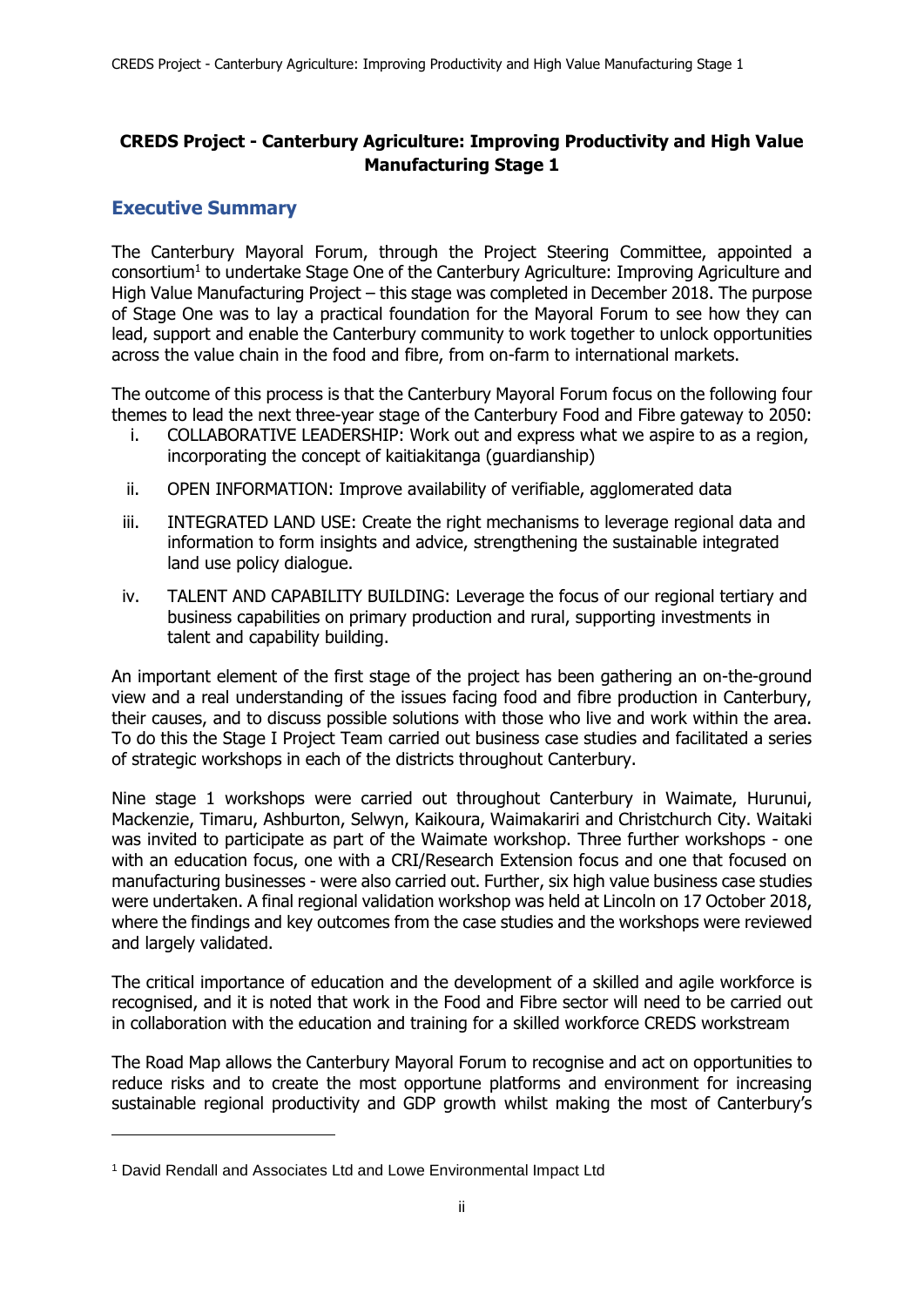natural advantages and strengths within acceptable environmental limits. Land, its uses, its outputs and intrinsic value forms the basis of the productive heart of the Canterbury economy.

Production in Canterbury is derived from the diverse range of intensive dairy, sheep and beef, and cropping operations on the plains through to extensive sheep and beef farms on the higher land. The Canterbury land-based economy is complimented by increasing domestic and international tourism, especially on high country and the vast array of ancillary services including transport, processing, research & development, technology and industry innovation. Niche agricultural operations in sheep milking, manuka honey and truffles to name a few, add exciting indicators of the needed "transition from productivism to provenancing"  $1$ .

The Canterbury processing and manufacturing sectors have been relatively stable over the course of the 2000-2017 period. Apart from the uplift in employment in the dairy product manufacturing in 2008 and again in 2014, most of the processing industries have remained reasonably constant, in terms of business units, employee count, export earnings and gross domestic product (GDP) contribution.

The rise of the 'conscious consumer' places increasing demands on these systems of land use. Progressive environmentally and socially prudent land and resource use holds the key to delivering the 20-year vision outlined in the Canterbury Regional Economic Development Strategy:

### "a region making the most of its natural advantages to build a strong, innovative economy with resilient, connected communities and a better way of life for all".

The future of Canterbury land use is going to be substantially driven by the strategies adopted by companies operating in the high value manufacturing and services industries, because most of the agricultural output finds its way to final demand (largely domestic consumption and exports) via the primary processing sector. From a manufacturing perspective, the inputs are being sourced from the land. As noted, earlier, farm gate output comprises possibly  $20 -$ 25% of the end use retail value.

The significant size of the agricultural sector (and the associated downstream industries) in both New Zealand and Canterbury provide both substantial opportunity and risk. From a wellbeing perspective, the opportunity to see New Zealand and Canterbury increase the level of exports of both agricultural produce (including specifically targeting the high-value / higher margin sector) and innovation overseas is immense. Whilst contributing a relatively large component to the New Zealand and Canterbury economies, our food and fibre produce represents a small amount of international demand. The opportunity exists to meet a larger share of this demand (and the high value sub-sector). This process needs to be carefully so that the production and processing of food and fibre it is not detrimental to the environment.

Canterbury is New Zealand's third-largest location for technology businesses and has some of Australasia's most innovative and successful tech companies. There is, however, little available aggregated data/information about the value of the food and fibre sector across the region. It has also been difficult to understand its general connectivity with the primary production sector, a crucial element to underpin how the Canterbury Mayoral Forum can unlock opportunities across the value chain.

Canterbury, with many Research and Development agencies focussed on land and food production, is from a research perspective, well resourced. Amongst these are the seven Crown Research Institutions (CRIs) that carry out scientific research for the benefit of New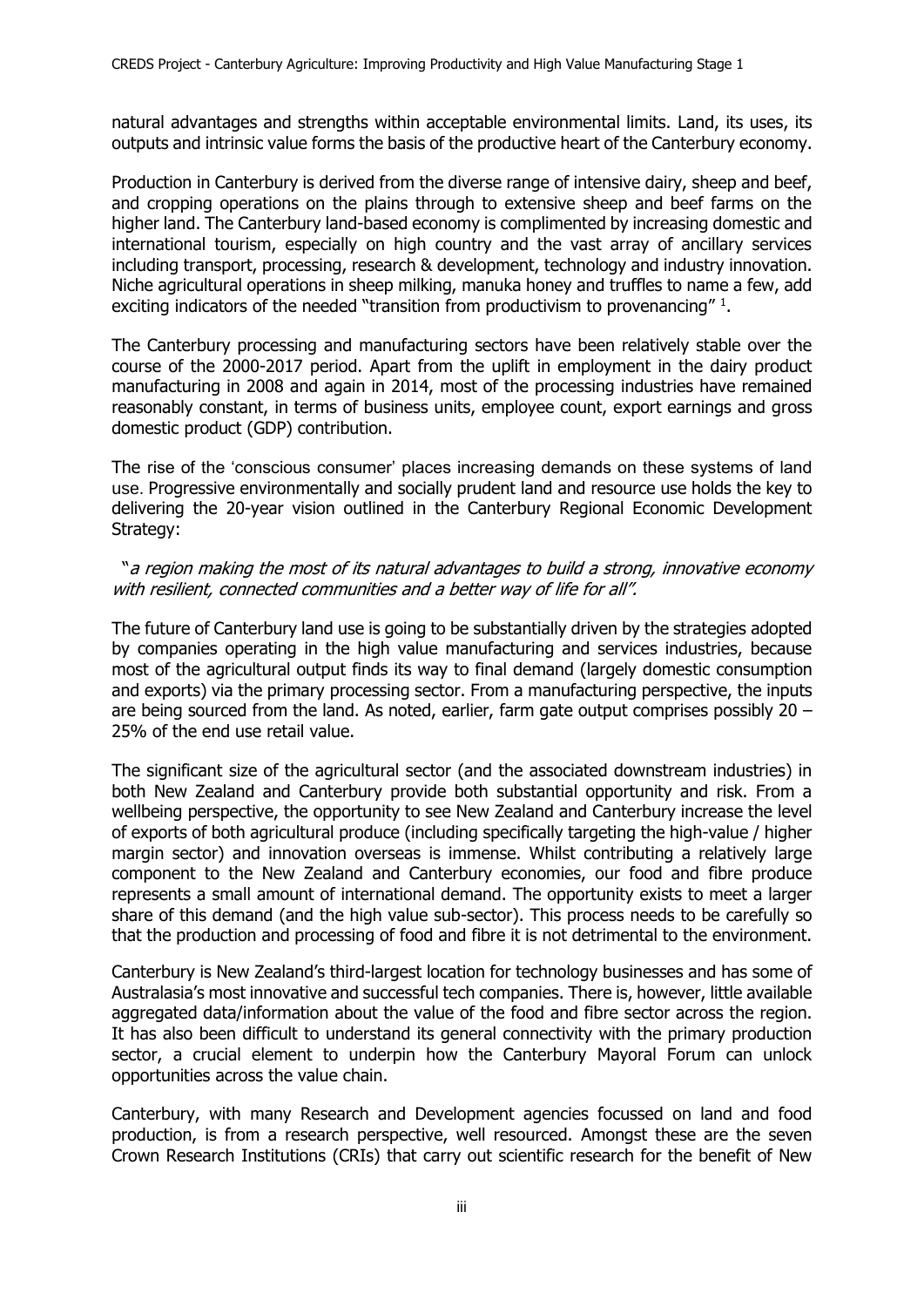Zealand, each aligned with a productive sector of the economy or a grouping of natural resources.

Lincoln University and Canterbury University are home to a range of relevant research centres whilst ARA is becoming increasing engaged in this area. Within the private sector, Canterbury has access to a range of Technology and Investment platforms.

The food and fibre sector is changing with protein demand increasing, new protein formulations are being developed, meat alternatives are becoming affordable for poorer consumers, causing disruption of the bottom end of the commodities market. In addition, the market is being driven by an interesting and at times conflicting mix of baby boomers, generation X and Y, the conscious consumerism of millennials and the powerful influence of the Asian emerging middle class with their propensity for sourcing "clean, green" products.

Globally the limitations on arable land and challenges in water availability and delivery are widely acknowledged. Canterbury's water resources are a key element of our comparative advantage and the management and enhanced management of rain-fed agriculture will impact both the brand of the region and the level of future value addition.

The essence of this Stage I work has been to establish robust activities that allow the Mayoral Forum to lead, support and enable the strengthening of a community-based coalition towards an inclusive and sustainable engine for Canterbury  $-$  a vibrant food and fibre industry.

Informed by the workshops and other Stage 1 discussions focussing on the opportunities and limitations, it has been possible to clarify what needs to be done strategically off-farm, to create regional benefit. We recommend that the Canterbury Mayoral Forum should support sector growth by:

- i. Clearly articulating and telling the story of their targeted and collective aspirations for the future of the sector and the region;
- ii. Improving access to relevant data by leading the creation of data aggregation and sharing processes;
- iii. Creating a trusted regional investment proposition to support investment from people, businesses and financial institutions;
- iv. Driving each of their own districts' Long-Term Plans in a way that underpins pride in who we are in Canterbury, where we live and what we do;
- v. Using the planning and investment tools that they have available to them to support primary producers and processors to make the best use of their natural resources;
- vi. Enabling and supporting the implementation of initiatives that help to put innovation and sustainability at the heart of food and fibre production and processing, with a focus on adding value for businesses and for people.
- vii. Working with education and career planners to develop capacity from preschool to the end of effective working careers towards creating a flexible, agile, technology savvy rural community.

Based on the workshop outcomes, the Stage I team insights and guidance of the regional workshop the Canterbury Mayoral Forum Food and Fibre Road Map (a living document and should be under regular review and amendment) has been established that focuses on leadership, information, integrated use of land and building a skilled and agile workforce.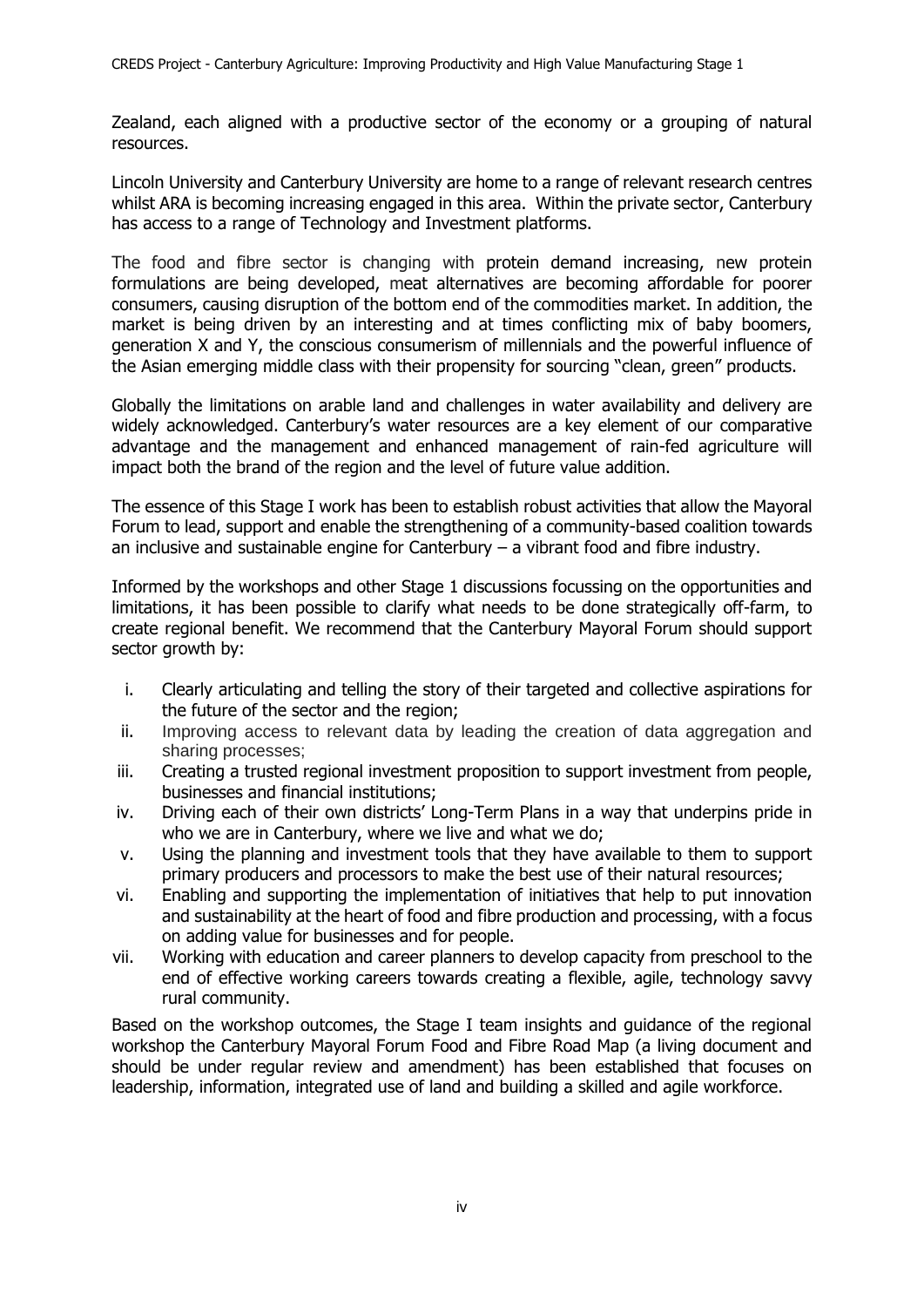A three-action plan has developed based on the findings of Stage One. The indicative budget is as follows:

## **The Food and Fibre (F&F) Industry Innovations towards 2050 – Summary Costs**

| Year                                                                                                 | PY I    | <b>PY II</b> | <b>PY III</b> | <b>Total</b> |  |  |  |  |  |  |
|------------------------------------------------------------------------------------------------------|---------|--------------|---------------|--------------|--|--|--|--|--|--|
| Component                                                                                            | 2019    | 2020         | 2021          |              |  |  |  |  |  |  |
| F & F Collaborative Leadership Initiative                                                            |         |              |               |              |  |  |  |  |  |  |
| Charter                                                                                              | 69,250  | 0            | 0             | 69,250       |  |  |  |  |  |  |
| Fora                                                                                                 | 98,400  | 98,400       | 73,400        | 270,200      |  |  |  |  |  |  |
| Advocacy                                                                                             | 23,000  | 23,000       | 23,800        | 69,800       |  |  |  |  |  |  |
| Sub-Total                                                                                            | 190,650 | 121,400      | 97,200        | 409,250      |  |  |  |  |  |  |
| F & F Open Information and Knowledge Project                                                         |         |              |               |              |  |  |  |  |  |  |
| F & F Knowledge Centre                                                                               | 95,000  | 190,000      | 190,000       | 475,000      |  |  |  |  |  |  |
| <b>Information Portal</b>                                                                            | 37,500  | 267,000      | 92,000        | 396,500      |  |  |  |  |  |  |
| F & F Educ Resources                                                                                 | 150,050 | 55,000       | 55,000        | 260,050      |  |  |  |  |  |  |
| Sub-Total                                                                                            | 282,550 | 512,000      | 337,000       | 1,131,550    |  |  |  |  |  |  |
| F & F Integrated Land Use Workstream - Land and Food Systems<br><b>Innovation and Policy Project</b> |         |              |               |              |  |  |  |  |  |  |
| Project Design                                                                                       | 75,000  |              |               | 75,000       |  |  |  |  |  |  |
| <b>Indicative Budget</b>                                                                             |         | 200,000      | 450,000       | 650,000      |  |  |  |  |  |  |
| Sub-Total                                                                                            | 75,000  | 200,000      | 450,000       | 725,000      |  |  |  |  |  |  |
| (resource mobilisation required)                                                                     |         |              |               |              |  |  |  |  |  |  |
| F&F Talent and Capability Building: under Leadership Initiative and<br><b>CREDS</b> workstream       |         |              |               |              |  |  |  |  |  |  |
| <b>Total - Stage 2</b>                                                                               | 548,200 | 833,400      | 884,200       | 2,265,800    |  |  |  |  |  |  |

Currently there are enough funds to resource the Leadership and information projects along with the design of the Land Policy Centre. Resource mobilisation will be required to move ahead with that initiative. Key issues discussed that are part of existing CREDS workstreams have not been considered for this Canterbury Food and Fibre road map. These include roading infrastructure; extension and uptake of fast broadband in rural areas, water availability and reliability; barriers to storage and distribution (ground vs surface), skilled workers, cohesive communities agri-tourism opportunities locally on farm and with local produce used.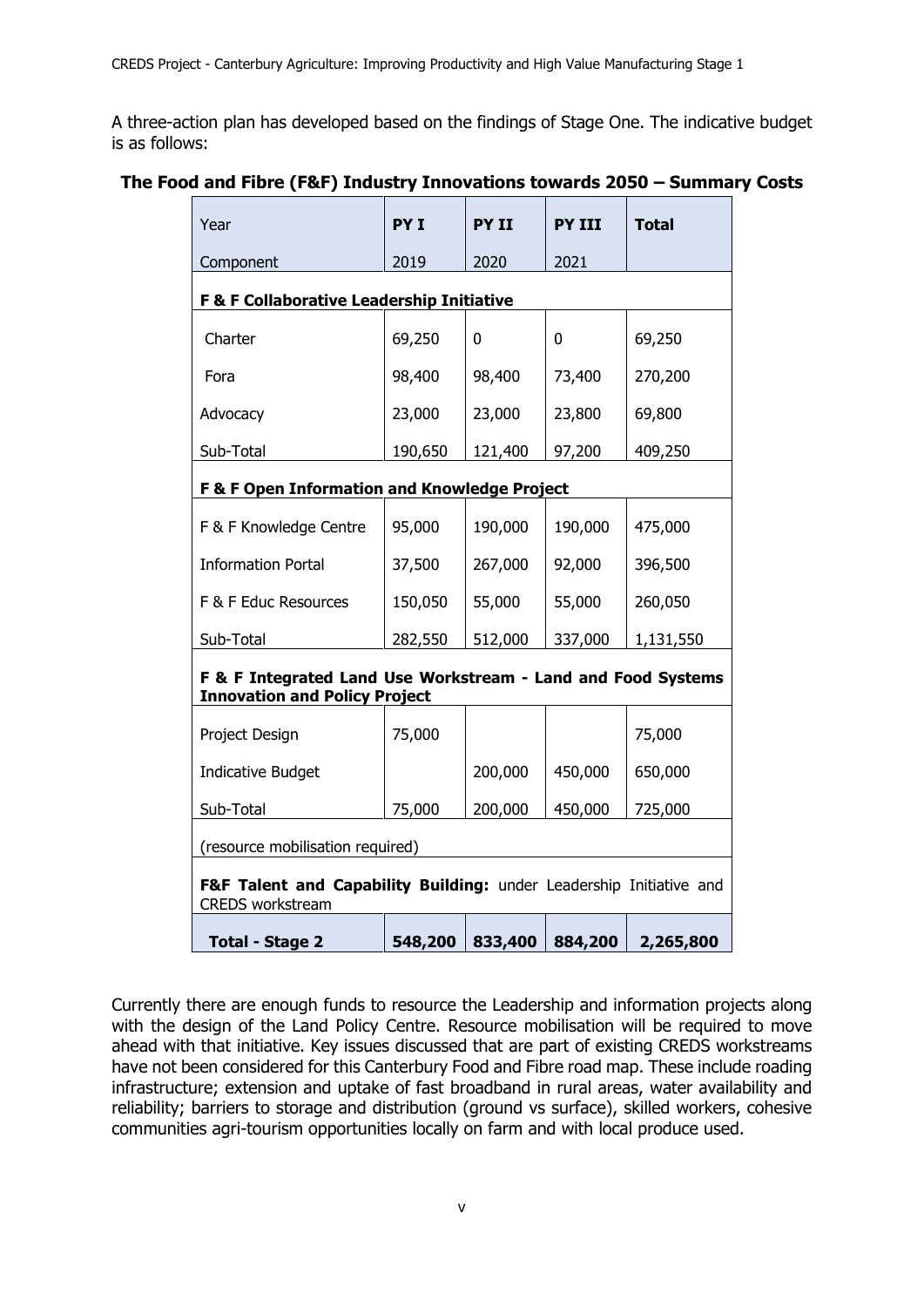The study findings have been outlined in this Executive Summary. The detailed discussion of the findings and approaches taken leading to the Canterbury Mayoral Forum RoadMap are presented in this RoadMap – the main report. Detailed insights and discussion of challenges and issues are recorded in Annex A. The supporting documentation is presented a series of Additional Annexures as a Resource Compendium.

The Stage One team wish to fully recognise the collaborative engagement it had across the wider food and fibre industry – constructive contributions and a willingness to share issues and views have enriched the construction of this RoadMap.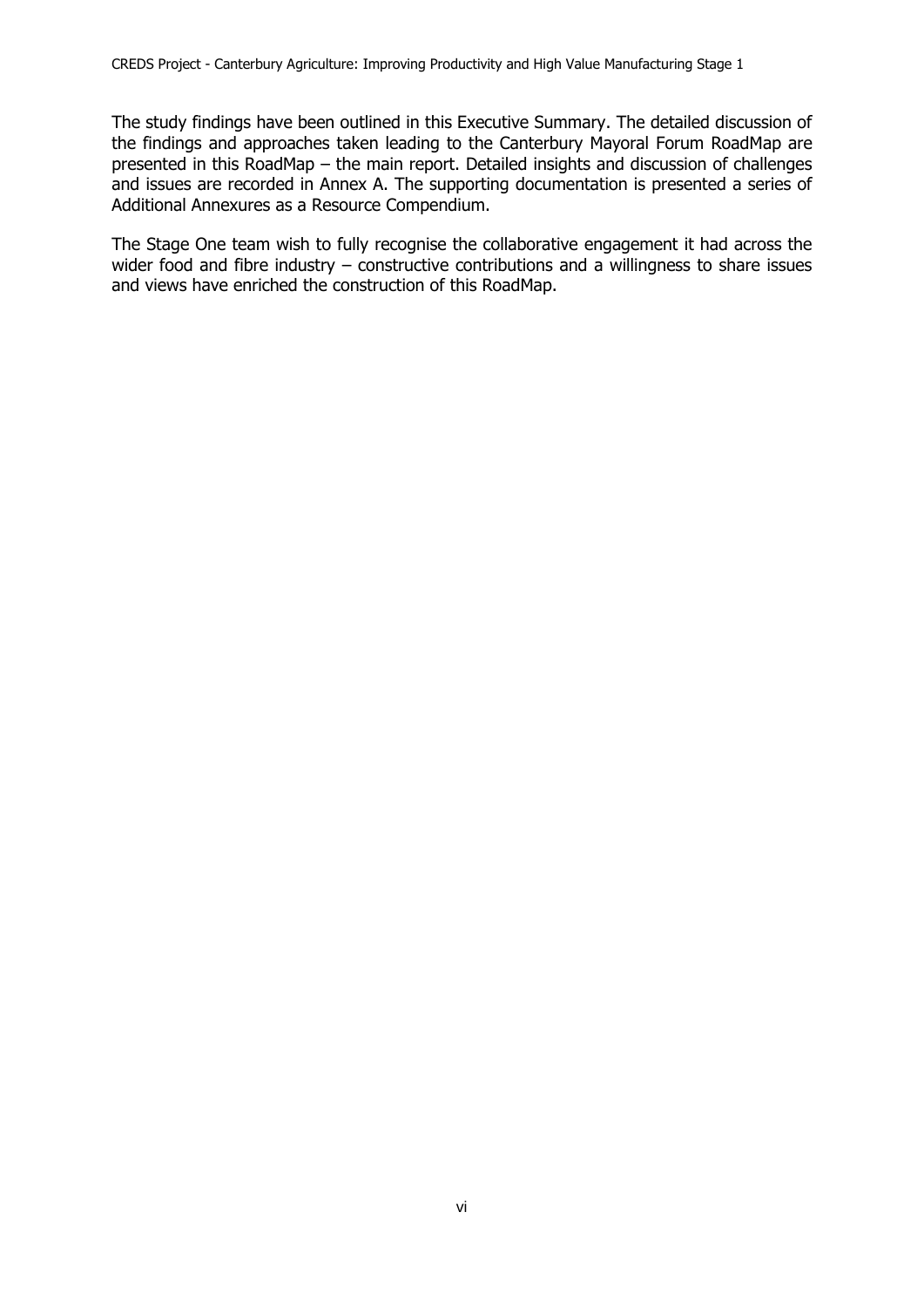# <span id="page-9-0"></span>**Introduction and Background**

Land, its uses, its outputs and intrinsic value forms the basis of the productive heart of the Canterbury economy. This production is derived from the diverse range of intensive dairy, sheep and beef, and cropping operations on the plains through to extensive sheep and beef farms. It is complimented by increasing domestic and international tourism, especially on high country. Boutique niche agricultural operations in sheep milking, manuka honey and truffles, to name a few, add exciting indicators of the needed "transition from productivism to provenancing<sup>"2</sup>. The collaborative integration of consumer lead requirements with these systems of land use, in an environmentally and socially prudent manner, holds the key to delivering the 20-year vision outlined in the Canterbury Regional Economic Development Strategy - "a region making the most of its natural advantages to build a strong, innovative economy with resilient, connected communities and a better way of life for all".

The fundamental objective of the Improving Productivity and High Value Manufacturing Project (a four-year investment by Ministry of Business Innovation and Employment (MBIE) with the Canterbury Mayoral Forum (CFM)), is to highlight agriculture sector growth limitations and opportunities, and then to identify commercialisation and value-added innovation solutions in both the agriculture sector and nascent high value manufacturing across Canterbury. This will allow the mayors to see and act on opportunities to reduce risks and to create the most appropriate / beneficial / suitable platforms and environment for increasing sustainable regional productivity and GDP growth, making the best of Canterbury's natural advantages and strengths within acceptable environmental limits.

The whole process of increasing regional productivity and GDP growth will be substantially driven by responding to international market needs and changing and more demanding consumer preferences. This will demand on-farm production adaptability and a supportive regional and national development landscape. The contract for the Improving Productivity and High Value Manufacturing – Stage One assignment is focussed on understanding demand and supply limitations, and the opportunities for the Canterbury Mayoral Forum to lead, support and enable initiatives for the Canterbury Agritech sector.

The Canterbury Mayoral Forum, through the Project Steering Committee appointed a consortium<sup>2</sup> to undertake Stage One of the Project  $-$  this stage will be completed by December 2018. It is expected to lay a practical foundation for the Mayoral Forum to see how they can lead, support and enable the Canterbury community to work together to unlock opportunities across the value chain in the agriculture sector, from on-farm to international markets.

During this first stage of the project the following has been achieved:

- i. The form and nature of the sector, both on and off-farm across the region has been reviewed and described;
- ii. Perspectives to broadening and up-scaling the diverse agriculture sector with a focus on Agritech initiatives has been assessed and debated;
- iii. The challenges facing the people, their land and resources have been assessed and drawn together based on the wide-ranging consultations, key interviews and web-based research; and

-

<sup>2</sup> David Rendall and Associates Ltd and Lowe Environmental Impact Ltd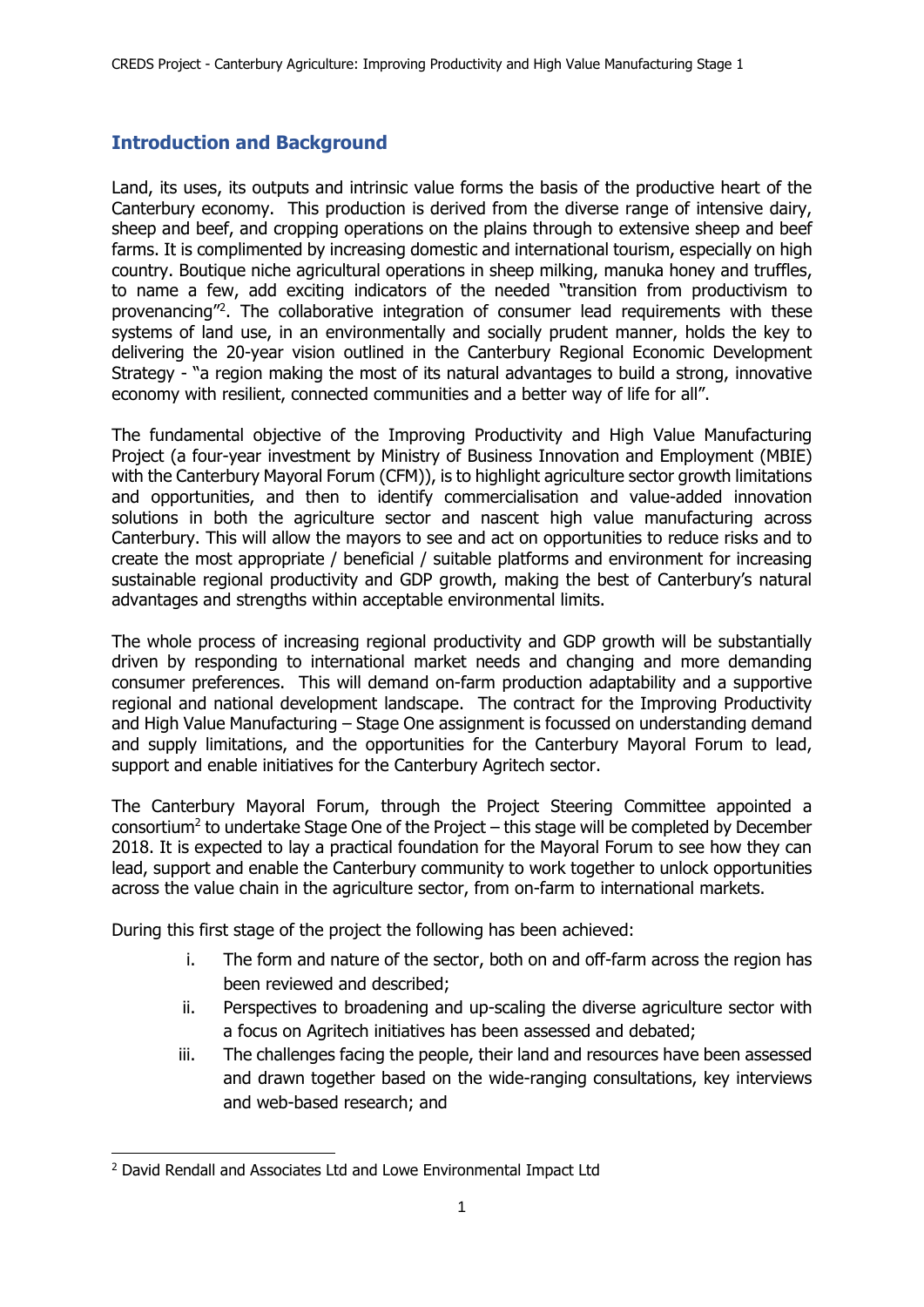iv. A roadmap for Mayors to lead, enable and support adoption of these relevant initiatives and innovations has been developed.

The work was undertaken in partnership with industry, partner agencies, and others in the Canterbury and national innovation ecosystem. The work has sought to complement and integrate with existing supply-side initiatives such as the Lincoln Hub and collaboratively, will contribute towards the development of increasing value-added exports from Canterbury's traditional and emerging market strengths.

The approach recognised the initiatives, hard work and drive that have led Canterbury to the position it holds as long-term leader of agricultural production and effective business activities marketing Canterbury agriculture and its products globally. A study such as this has not, and should not have, replicated the comprehensive high-quality sector-wide work that has underpinned the 150-year history of the rural sector driving economic progress in Canterbury.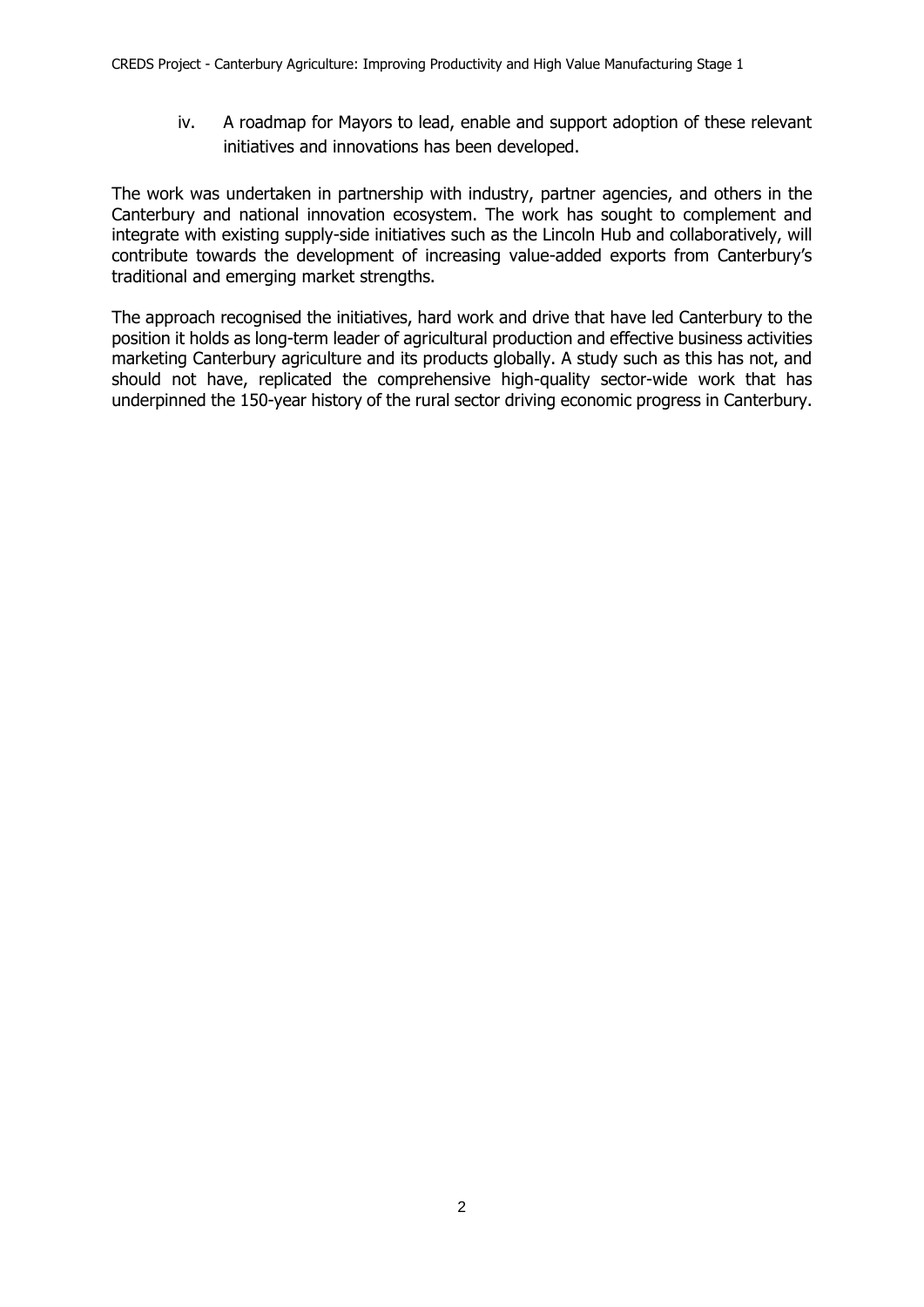# <span id="page-11-0"></span>**Canterbury's Agriculture Production Base and Agribusiness Environment**

# <span id="page-11-1"></span>Agriculture Production

-

Canterbury's Primary production scene has been **increasingly dairy focused** for the past 20 years. Dairy is the largest contributor to Total Factor Production (TFP) in Canterbury, with \$913 million of GDP output for year ended June 2017. Combined with sheep, beef and grain sub-sectors, which plummeted during the Global Financial crisis (GFC), TFP has been relatively stable since, these sub-sectors amount to 78% of the GDP for Canterbury's agricultural primary production.

In the same period, Agriculture, Forestry and Fishing accounted for 5.9% of employees in Canterbury, for a total of 19,101 of Canterbury's 322,055 employees. Of these, 5,690, or 1.8% of the total, were employed in the Dairy sector and a further 5,174, or 1.6%, were employed in the sheep, beef and grain sectors. In addition, a further 14,416 employees were working in the processing and manufacturing sectors related to agricultural production, with the largest being Fruit, Cereal and Other Food Product Manufacturing, with 4,021 and Meat & Meat Product Manufacturing with 3,956 employees. When combined, these industries account for 10.4% of Canterbury's' filled jobs.

New Zealand farmers are **an ageing demographic**<sup>3</sup> . The average age of farmers in the 2013 census was 47.7, up from 46.4 in 2006. However, the average age of the employed population (15 years of age and over) in the 2013 census was 41, five and a half years younger. According to Statistics NZ the average age of a beef cattle farmer in 2013 was 56 years, up from 53.5 in 2006. The average age of dairy farmers in 2013 was 41.7, up from 40.8 in 2006, and the average age of sheep farmers was 53, up from 49.9 in 2006. The average age of deer farmers increased from 51.3 in 2006 to 55.8 in 2013, and the average age of mixed crop farmers increased from 43.9 to 49.1 respectively.

Research by Lincoln University based on 2013 census data shows an ongoing increase in average age of farmers since 1981 driven by both fewer younger farmers and an increasing number of older farmers. Whilst these ages are lower than some European and Asian farming populations, this increasing trend is of concern – reflecting the barriers of entry into the sector, as well as the reported (district workshops) reluctance of young people to enter the industry.

The **total land area** of Canterbury Region consists of some 4.5 million hectares<sup>3</sup>. Key aspects of land use are summarised below:

<sup>&</sup>lt;sup>3</sup> The land area of the Mayoral Forum districts including Waitaki District which falls within the Canterbury ECAN Region.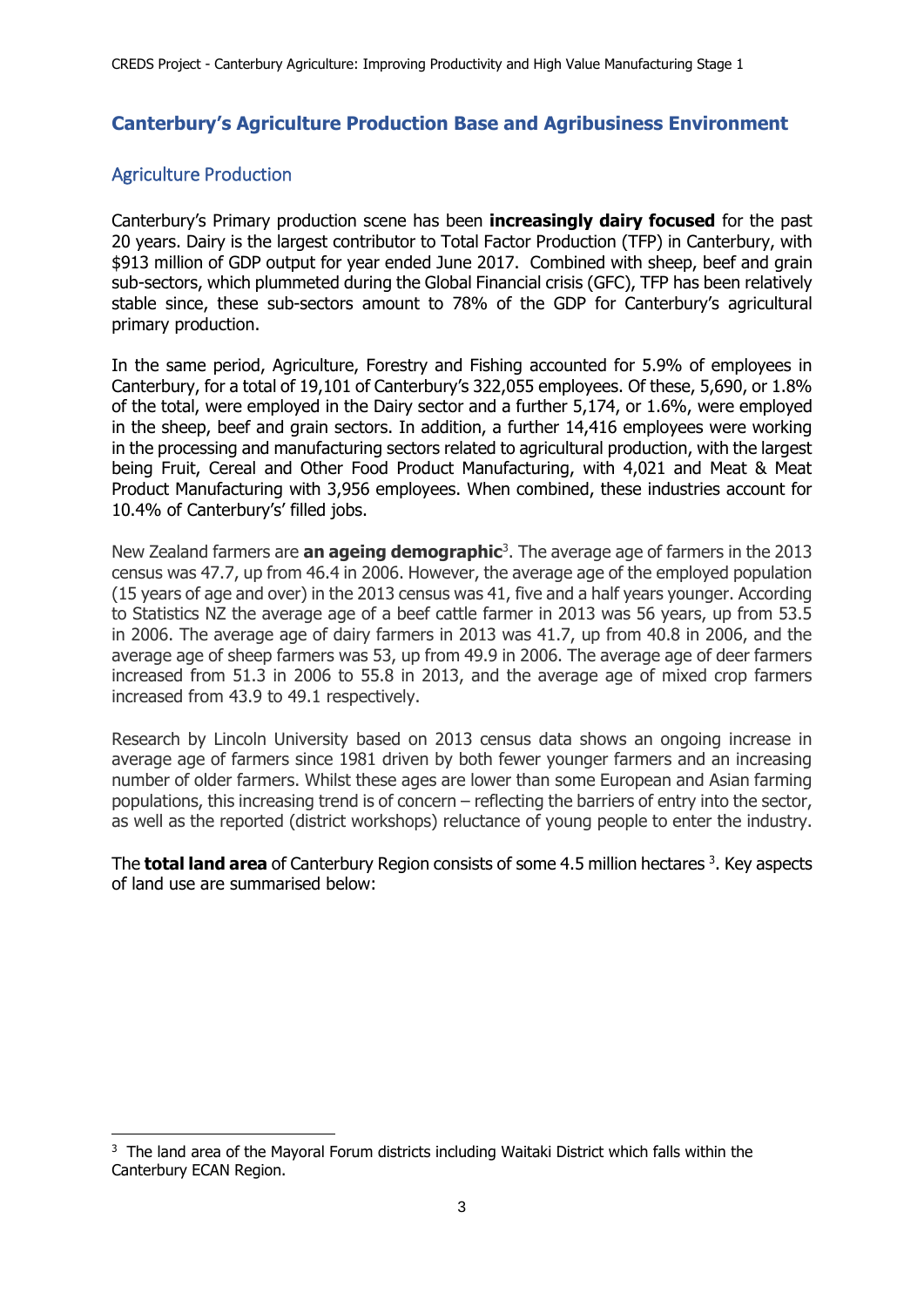<span id="page-12-0"></span>

| <b>District</b>              | Area of Class 1-4<br>(Suitable for<br><b>Arable and</b><br>Pastoral) |               | Area of Class 5-7<br>(Suitable for<br>Pastoral only) |               | <b>Total Arable Land</b><br>- Class 1-7 |               | Land area actually irrigated |                             |                                |
|------------------------------|----------------------------------------------------------------------|---------------|------------------------------------------------------|---------------|-----------------------------------------|---------------|------------------------------|-----------------------------|--------------------------------|
| <b>Unit</b>                  | Ha                                                                   | $\frac{1}{2}$ | Ha                                                   | $\frac{1}{2}$ | Ha                                      | $\frac{1}{2}$ | Ha                           | $%$ of<br>area<br>irrigated | % of Cant<br><b>Irrigation</b> |
| Waimate<br><b>District</b>   | 144,390                                                              | 11%           | 19,970                                               | 1%            | 164,360                                 | 6%            | 36,766                       | 22%                         | 8%                             |
| Timaru<br><b>District</b>    | 136,730                                                              | 10%           | 82,600                                               | 6%            | 219,330                                 | 8%            | 54,514                       | 25%                         | 12%                            |
| Mackenzie<br><b>District</b> | 97,250                                                               | 7%            | 369,030                                              | 25%           | 466,280                                 | 17%           | 7,154                        | 2%                          | 2%                             |
| Ashburton<br><b>District</b> | 305,950                                                              | 23%           | 145,310                                              | 10%           | 451,260                                 | 16%           | 180,738                      | 40%                         | 39%                            |
| Selwyn<br>District           | 237,150                                                              | 18%           | 154,640                                              | 11%           | 391,790                                 | 14%           | 89,519                       | 23%                         | 19%                            |
| Christchurch<br>District     | 31,000                                                               | 2%            | 95,680                                               | 7%            | 126,680                                 | 5%            | 16,950                       | 13%                         | 4%                             |
| Waimakariri<br>District      | 128,120                                                              | 10%           | 72,790                                               | 5%            | 200,910                                 | 7%            | 31,258                       | 16%                         | 7%                             |
| Hurunui<br><b>District</b>   | 213,520                                                              | 16%           | 417,320                                              | 29%           | 630,840                                 | 23%           | 41,690                       | 7%                          | 9%                             |
| Kaikoura<br><b>District</b>  | 10,340                                                               | 1%            | 104,940                                              | 7%            | 115,280                                 | 4%            | 2,579                        | 2%                          | $1\%$                          |
| Canterbury                   | 1,304,450                                                            | 100%          | 1,462,280                                            | 100%          | 2,766,730                               | 100%          | 461,168                      | 17%                         | 100%                           |

**Table 1: Land Capability and Irrigated Area by District**

Source: Statistics NZ 2017

The balance of around 1.2 million hectares comprises approximately 1 million hectares of Class 8 land (unsuitable for arable/pastoral use), 160,000 hectares of rivers, 60,000 hectares of lakes and 20,000 hectares of urban land. Aspects that need to be taken into consideration are that there is likely to be at most a  $15 - 20\%$  increase in irrigated area available under foreseeable efficiencies in water use, catchment nutrient cap and societal constraints.

Climatically<sup>4</sup>, summer drought is usual with a strong rainfall gradient from west (greater than 1000mm) to the eastern seaboard (around 600mm). NIWA classifies the Canterbury climate into five main zones:

- i. The plains, with prevailing winds from the northeast and south-west, low rainfall, and a relatively large annual temperature range by New Zealand standards;
- ii. The eastern foothills and southern Kaikoura's, with cooler and wetter weather, and a high frequency of north-westerlies;
- iii. The high country near the main divide, with prevailing north-west winds, abundant precipitation, winter snow and some glaciers particularly towards the south;
- iv. Banks Peninsula and the coastal strip north of Amberley, with relatively mild winters, and rather high annual rainfall with a winter maximum; and
- v. The inland basins and some sheltered valleys, where rainfall is low with a summer maximum, and diurnal and annual temperature ranges are large.

Most of the surface water is found in seven major alpine rivers (Waitaki, Rangitata, Rakaia, Waimakariri, Hurunui, Waiau and Clarence). These rivers come from high rainfall areas in the Southern Alps, often with extensive snow and ice fields sustaining flows through the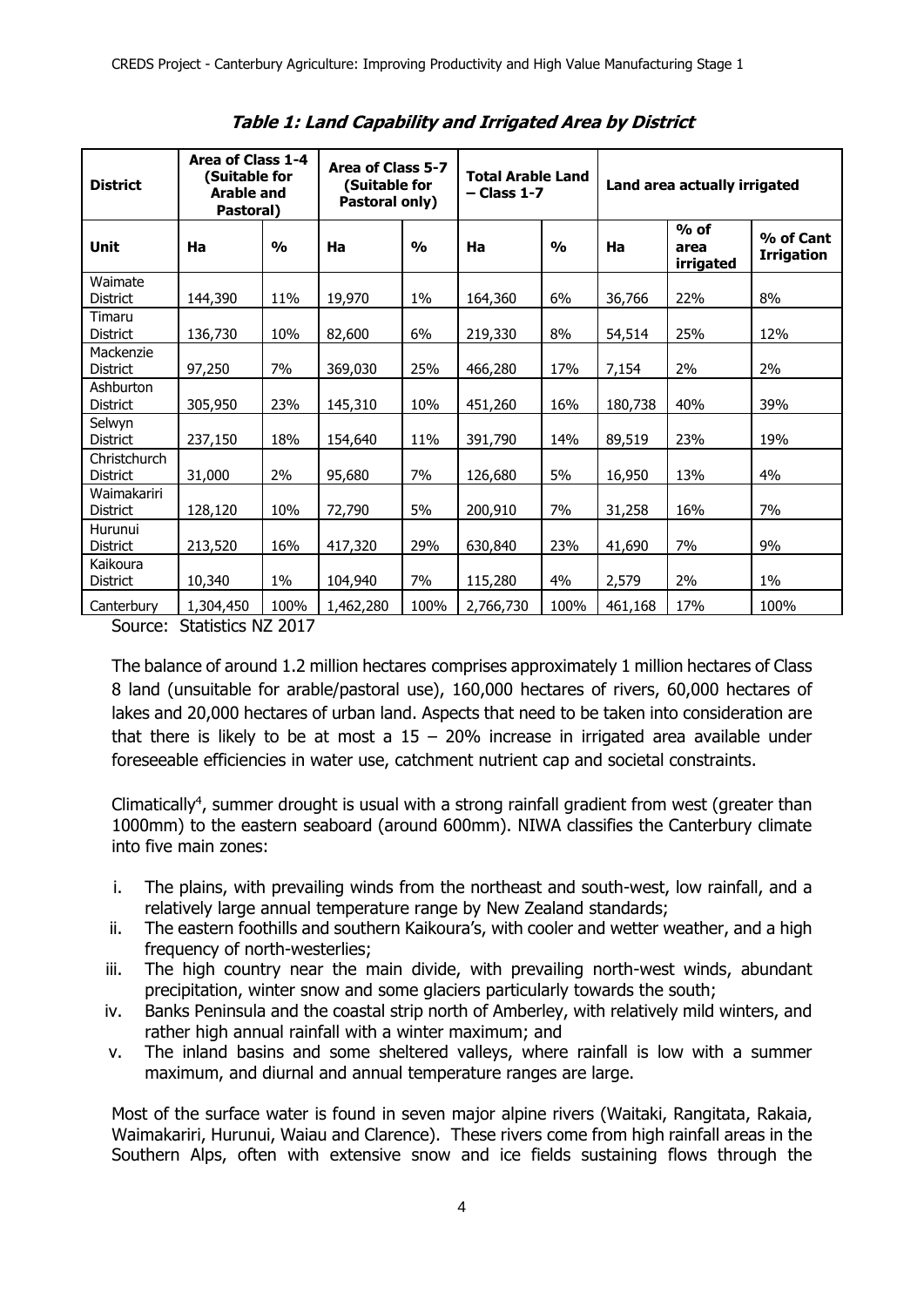summers. These rivers are also an important source of groundwater recharge for the Canterbury Plains. Smaller rivers derive from the foothill mountain ranges (e.g. Pareora, Opihi, Orari, Selwyn, Ashley, Waipara and Conway rivers) which are lower rainfall areas and the rivers often reach very low flows in the summer (LAWA,2018).

A third set of rivers and streams are the groundwater-derived spring-fed streams found near the coast (e.g. Ohapi Creek, Harts Creek, Avon, Styx and Cam Rivers). These spring-fed streams sustain flows through most summers but are also the most affected by extensive groundwater usage.

These water sources combine to provide Canterbury with the largest water resource of any region in New Zealand (LAWA,2018).

In terms of **nutrient losses,** there has been considerable research into the potential losses from different farming systems. A report by Lilburne et al. (2013) used multi-variable modelling systems to estimate the nitrate-nitrogen losses for different pastoral farming systems (dairy, beef, sheep, pigs, deer). They found the biggest factor when considering nutrient losses was the soil type. In any system, going from a light soil (free-draining) such as a "Waimakariri very stony sand" to a deep soil (poorly or imperfectly drained) such as a Barrhill, Templeton, Wakanui at 150 mm resulted in between 13% (sheep rainfed) and 75% reduction (4 cows/ha irrigated) in nitrogen losses.

Soil properties and soil moisture drainage characteristics are very important factors in determining the nitrogen losses from a farm system. For these same farming systems, even differentiating between the extra light soils and light soils such as a Chertsey, Lismore shallow and stony silt loam reduced nitrogen losses between 18% and 63%.

Another factor which influences on-farm nitrogen losses is drainage of water through the soil (whether from rainfall or irrigation). For example, an irrigated beef system loses an average of 30% more than a rainfed beef system. In a sheep system this was even more pronounced as nitrogen losses almost doubled to 97.5% from a rainfed to irrigated sheep system, albeit from a low base N loss. Overall, these differences were less obvious in areas which had higher levels of rainfall as expected due to the smaller proportional increase in soil drainage.

The differences in rainfed to irrigated land increases are not only due to extra water being applied, but irrigated properties usually intensify farming practices, meaning more nutrients are applied to land whether from animal excreta, or fertiliser inputs (especially for arable farming).

**Climate Change** projections<sup>5</sup> and the response of both urban and rural New Zealanders will have major impacts on the structure and character of agriculture to 2050 and beyond. These impacts have been summarised as:

- i. Water shortages Higher temperatures, less rainfall and greater evapotranspiration are likely to cause increasing pressure on water resources, particularly in North Canterbury. Droughts are likely to become more frequent and more extreme;
- ii. Fire risk Strong winds, combined with high temperatures, low humidity and seasonal drought may result in an increased fire risk in some areas (such as Christchurch, Kaikoura, and Darfield). The length of the fire season is expected to increase;
- iii. Sea level rise As the climate changes and the sea level rises, it is likely that Christchurch will face increased flooding in some areas, particularly around the lower Avon River. Coastal erosion is likely to increase;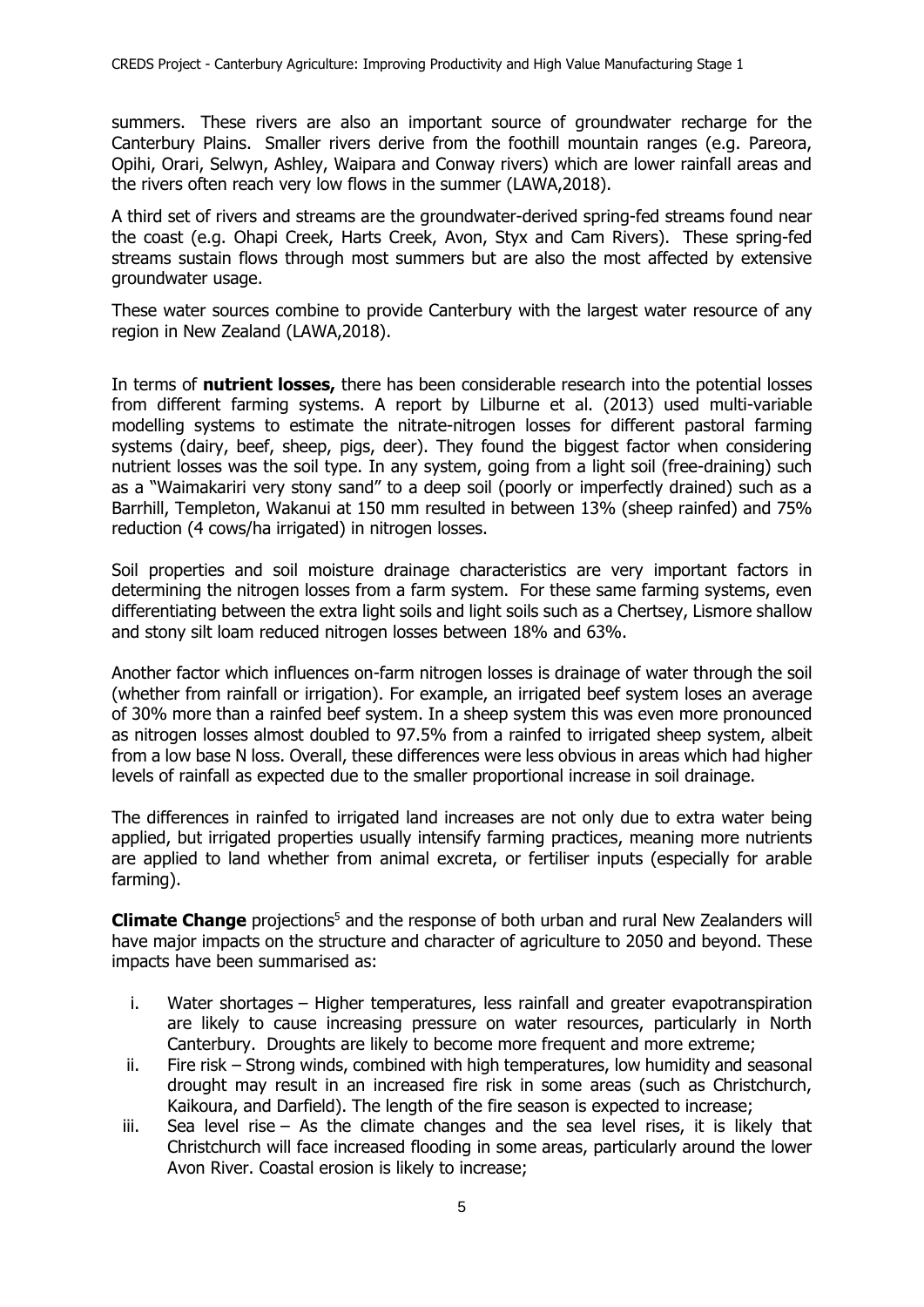- iv. Biosecurity Climate change could increase the spread of pests and weeds. Banana passionfruit, a frost-tender plant, appears to be spreading, and argentine ants have survived through two winters, which was previously not thought possible. There may also be an increased threat to native species from a changing distribution of disease vectors; and
- v. Agriculture Warmer temperatures, a longer growing season and fewer frosts could provide opportunities to grow new crops. Farmers might also benefit from faster growth of pasture and better crop- growing conditions. However, these benefits may be limited by negative effects of climate change such as prolonged drought, increased flood risk, and greater frequency and intensity of storms. There is also likely to be increasing pressure on water resources, increasing the demand and value of water storage facilities.

### <span id="page-14-0"></span>**Manufacturing**

At the national level MBIE report <sup>6</sup>The market is clearly indicating that it sees significant opportunities in New Zealand's 'food and beverage', 'machinery and equipment' and 'chemicals and refining' subsectors. These industries are attracting investment, and are the sectors that have grown firm numbers, employment, innovation rates and research and development in the last ten years.

Despite this trend, in Canterbury the processing and manufacturing sectors have been relatively stable over the course of the 2000-2017 period. Apart from the uplift in employment in the Dairy Product Manufacturing in 2008 and again in 2014, most of the processing industries have remained reasonably constant, in terms of Business Units, Employee Count and GDP contribution. The exception is the seafood processing industry, which while small originally, with an approximate GDP of \$110 million in 2000, had reduced in size by nearly 50% by 2017, with a GDP of \$63.9 million. Dairy Product Manufacturing has seen significant growth since 2000, from a GDP of \$76.3 million to \$183.5 million, increasing employee numbers from 850 in 2000 to 2,140 in 2017.

The future of Canterbury land use is going to be driven by the strategies adopted by companies operating in the high value manufacturing sector. Because most of the agricultural output finds its way to final demand (largely domestic consumption and exports) via the primary processing sector. The 2013 input-output table to quantify these relationships. From a manufacturing perspective, the inputs are being sourced from the land, as such production systems will need to respond to the requirements of food processors. High value manufacturing is defined as the application of leading-edge technical knowledge and expertise to the creation of products, production processes, and associated services which have strong potential to bring sustainable growth and high economic value to Canterbury and New Zealand.

From a manufacturing strategy perspective, key aspects then are successful product introduction, a better factory, integrated logistics, better organization and integrated information. From our case studies, the manufacturing operations are sourcing their inputs from the land. Their place in the market is, however, driven by their manufacturing and marketing expertise as these companies respond to global market requirements.

An issue for the Canterbury Mayoral Forum is where the value is being captured in the value chain. Ownership structure then becomes important. Will we see more cooperatives evolve to ensure farmers get a larger share of the margin? Will the concentration of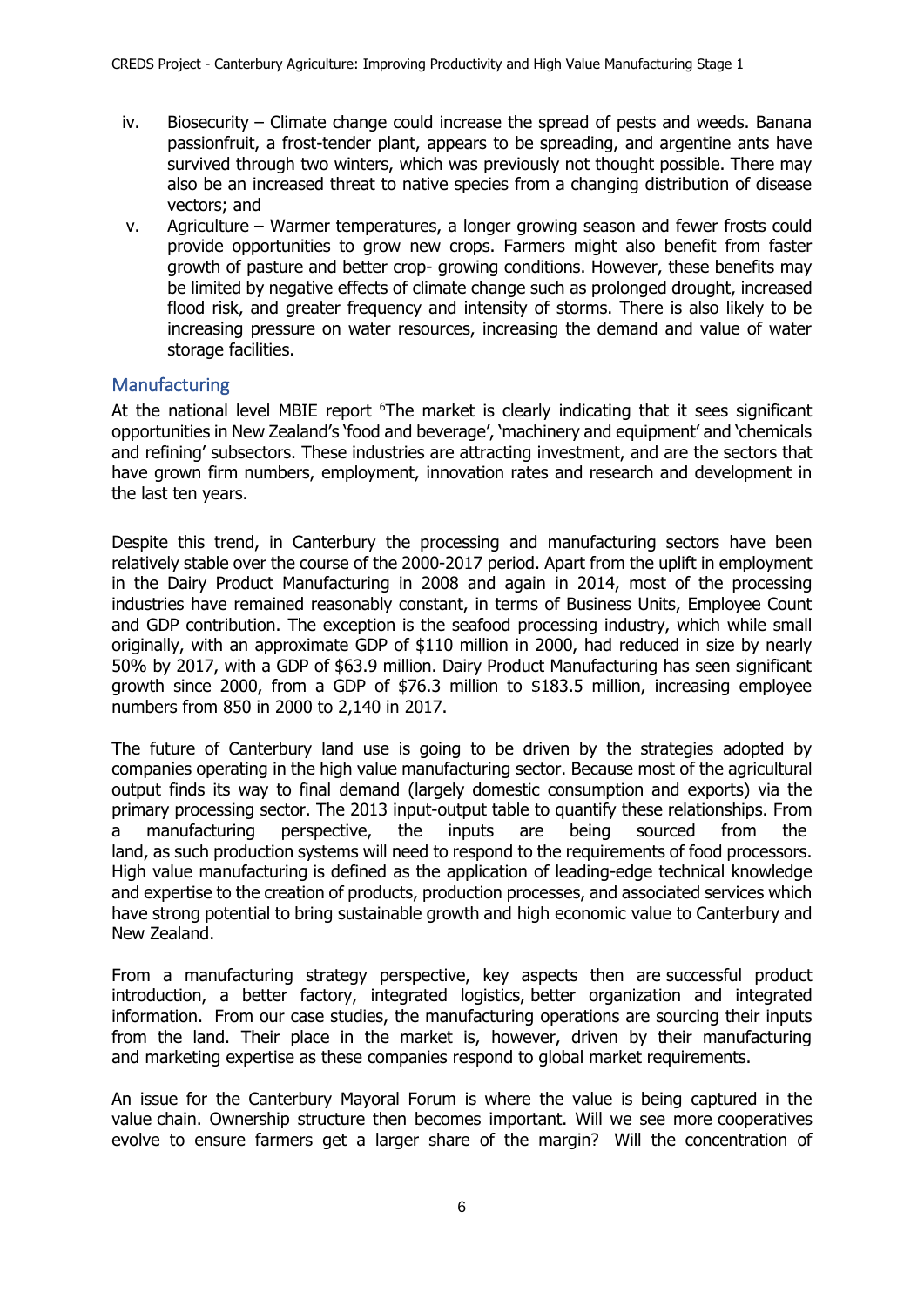processors give them market power? Then aspects of competition policy and market contestability become important issues.

## <span id="page-15-0"></span>Information, Communication and Technology

Information, Communication and Technology (ICT) is New Zealand's fastest growing sector. ICT exports have doubled over the past 6 years, and are currently number three in export earnings, behind dairy and tourism. Nationally the sector contributes 5 per cent of GDP and employs over 70,000 New Zealanders.

ICT revenue grew 16.5% over a 12-month period (TIN 100). The Government's sector report on ICT confirmed wages and salaries are twice the New Zealand average, and are growing faster than the average growth rate for the country.

"Christchurch is New Zealand's third-largest location for technology businesses and boasts some of Australasia's most innovative and successful tech companies." <sup>7</sup> A full overview of the 500+ technology organisations in the region and full sector profile report and infographic is available on FluxNZ.com <sup>8</sup>

There are little available aggregated data about the value of the technology sector across the region. It has also been difficult to understand its general connectivity with the primary production sector. Data is not openly available to the degree that is necessary to fully understand the current state assessment. This stifles not only the ability to understand the present framework and therefore develop pathways to create efficiencies and innovation, but reduces the available information to farmers, support agencies, investors and researcher. This in turn diminishes confidence for future investment and increases the degree of inherent risk. Due to this unavailability, it is likely there has been an under-utilisation of data and technology to lift productivity in the sector, which further dissuades incentives for the collaboration required to produce an accurate a useful database. Without open data access that allows for traceability of high productivity output in the agricultural sector, there is serious impediment on the ability of any decision making to actively move in the correct direction.

With the recent creation of Agritech New Zealand, there is an opportunity to develop a more comprehensive Canterbury approach to commercialising the adoption and application of innovations  $-$  technical, managerial and financial<sup>9</sup>.

The technology sector in Canterbury is supported by several entities:

- i. Canterbury technology cluster. A recent Alliance Agreement between Canterbury Software and the NZ Technology Industry Association (NZTech) means Canterbury will have a stronger voice through NZTech at a national level. Members of the Canterbury Tech Cluster will become "associate members" of NZTech. NZTech will promote Canterbury Tech on its website which has significant national and international traffic;
- ii. Universities of Canterbury and Lincoln and Ara Institute of Technology;
- iii. Ministry of Awesome; and
- iv. ChristchurchNZ.

There are currently a few more direct linking agencies between the primary production sectors and technology sectors, specifically BLINC (previously the Lincoln Hub) and Lincoln Agritech ltd, a company owned by Lincoln University.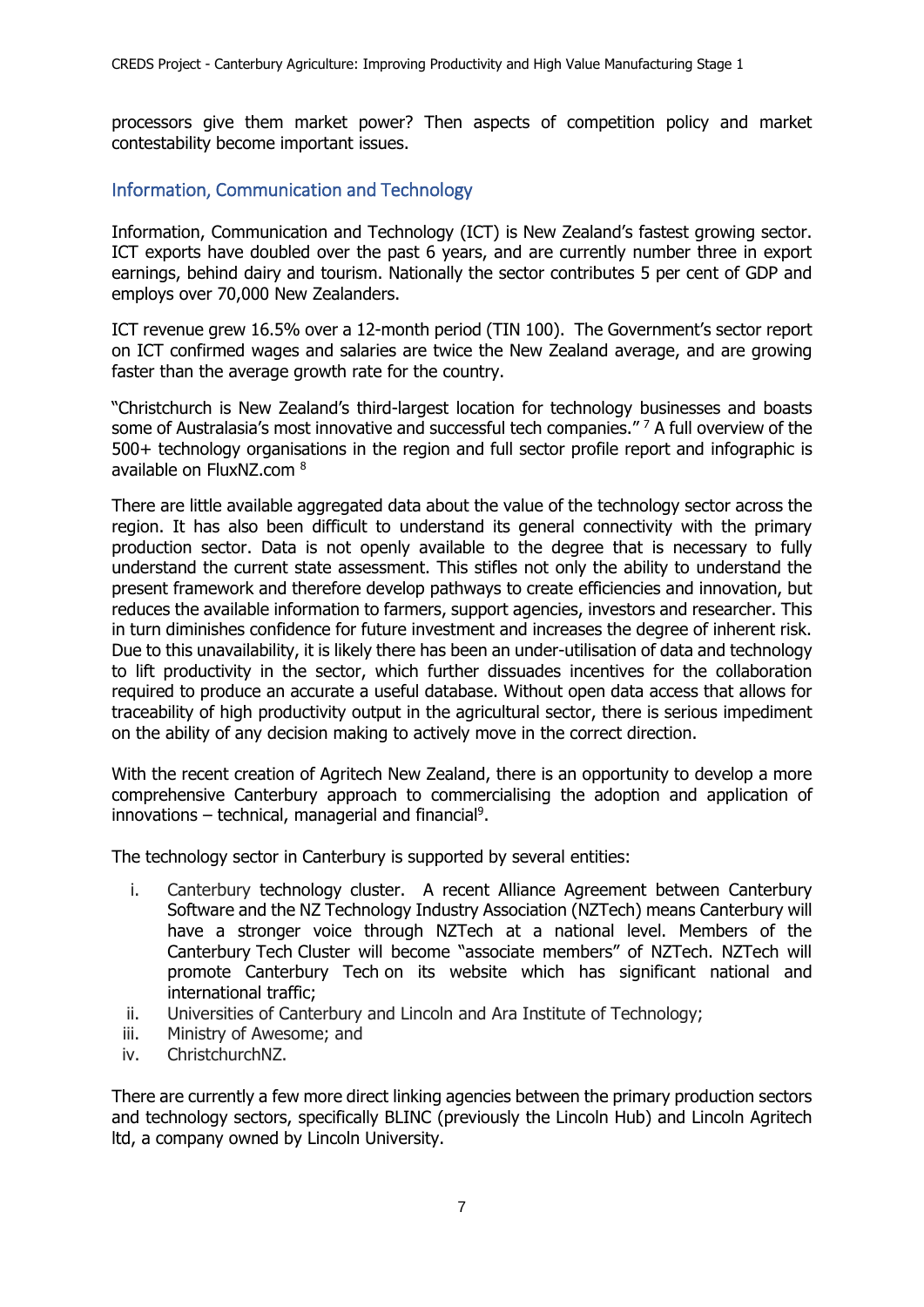### Collaborative Platforms for moving and selling goods

There is a nascent development of collaborative platforms being created through the technology and software ecosystems that are relevant to the food value web. "Agriculture and the food industry" are entering the era of platform economics as they come into existence as "marketplaces", or virtual meeting places, matching the supply and demand of goods and services by bringing together users and professional suppliers. They are encroaching on wholesale markets. Collaborative sites, a second category of platform, have also emerged in the food industry. There is also another type of collaborative platform that brings together users who are private individuals and professional suppliers. These, known as Crowdfunding platforms, are interested in the agricultural sector and the food industry. In this case, providers are private individuals, consumers or professionals.<sup>10</sup>

### <span id="page-16-0"></span>Research and Development

Canterbury is well supported with Research and Development agencies focussed on land and food production. There are the seven Crown Research Institutions (CRIs) that carry out scientific research for the benefit of New Zealand, each aligned with a productive sector of the economy or a grouping of natural resources. Key amongst these in the off-farm space is Plant and Food Research Institute.

The New Zealand Agricultural Greenhouse Gas Research Centre (NZAGRC) was opened on 3 March 2010. The NZAGRC is a partnership between the leading New Zealand research providers working in the agricultural greenhouse gas area and the Pastoral Greenhouse Gas Research Consortium (PGgRc). The NZAGRC is a "virtual" Centre with the research that it funds carried out by researchers working in their own organisations. The NZAGRC is physically located on the AgResearch Grasslands Campus in Palmerston North with some partner providers based at Lincoln village.

Lincoln University and Canterbury University are home to a range of relevant research centres whilst Ara Institute of Technology is increasing engaged in this area.

Within the private sector, Canterbury has access to a range of Tech Investment platforms. A description of the various agencies and platforms recommended for connecting new tech opportunities with investment partners is provided by [http://canterburytech.nz/invest/.](http://canterburytech.nz/invest/)

Interestingly, the ChristchurchNZ publication "Innovation in Canterbury: realising our potential" indicates that there is limited capacity to commercialise inventions and new applied technology in Canterbury, as also applies to the whole country.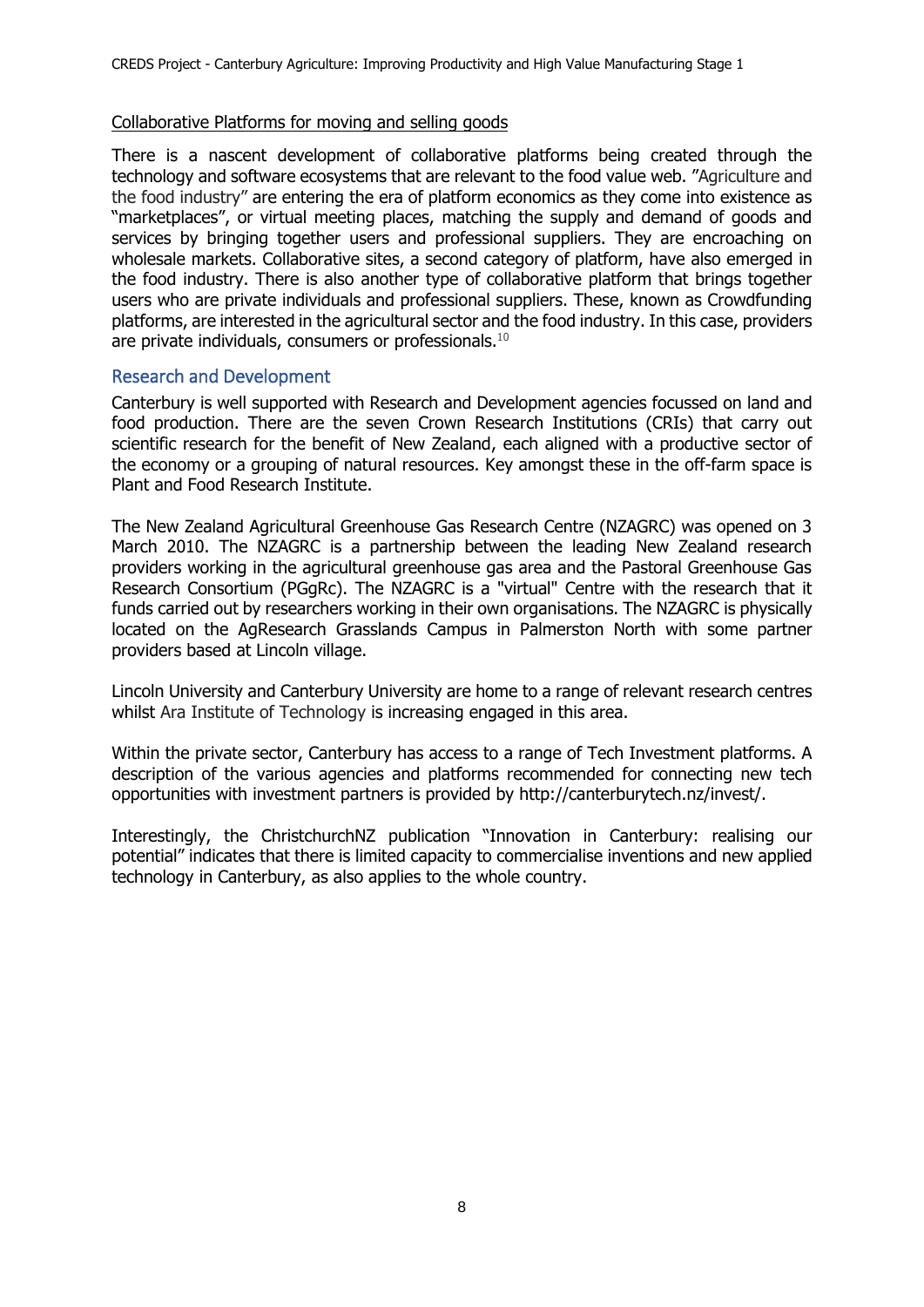# <span id="page-17-0"></span>**21st Century Global Challenges for Food and Agriculture**

To meet the challenge<sup>11</sup> of sustainably feeding a global population somewhere towards 10 billion people by 2050, the global agricultural sector will need to undergo major transformation. More nutritious food will need to be produced using fewer resources. Achieving this transformation will require new approaches and extensive coordination amongst all stakeholders in the agricultural system. Market-based approaches, while not the only answer, will be an important tool in the "toolbox" to drive change, providing the efficiency. The agricultural production approach is anticipated<sup>12</sup> to be based on: biotechnology, high technology machinery, precision farming, improved crop inputs, larger farms and controlled environments.

The World Economic Forum<sup>13</sup> envisages the challenge for the Agri-food sector as being "to provide food security for all in an environmentally sustainable manner whilst generating economic growth and opportunities".

In recognising such challenges and noting that New Zealand's predominant requirement from its agricultural sector is to provide sustainable economic growth for the nation, it is important to recognise that we are not independent and unaffected by the trends and challenges for food and agriculture as noted in a recent FAO publication $14$ ". Some key highlights especially relevant to NZ include:

- i. The world's population is expected to grow to almost 10 billion by 2050, boosting agricultural demand;
- ii. Income growth in low- and middle-income countries will hasten a dietary transition towards higher consumption of meat, fruits and vegetables, relative to that of cereals, requiring commensurate shifts in output and adding pressure on natural resources;
- iii. Economic growth and population dynamics are driving the structural change of economies;
- iv. Food losses and waste claim a significant proportion of agricultural output, so reducing them would lessen the need for production increases;
- v. The much-needed acceleration in productivity growth is hampered by the degradation of natural resources, the loss of biodiversity, and the spread of transboundary pests and diseases of plants and animals, some of which are becoming resistant to antimicrobials;
- vi. Climate change particularly negatively affects food-insecure regions, jeopardising crop and livestock production, fish stocks and fisheries;
- vii. Satisfying increased demands on agriculture with existing farming practices is likely to lead to more intense competition for natural resources, increased greenhouse gases; and
- viii. Critical parts of food systems are becoming more capital-intensive, vertically integrated and concentrated in fewer hands. This is happening from input provisioning to food distribution.

Further the limitations on arable land and challenges in water availability and delivery are widely acknowledged. New Zealand's water resources are a key element of our comparative advantage, with water for irrigation enabling a range of production systems whilst reducing  $climate$  risk. Water scarcity<sup>15</sup> already affects every continent. Water use has been growing globally at more than twice the rate of population increases in the last century, and an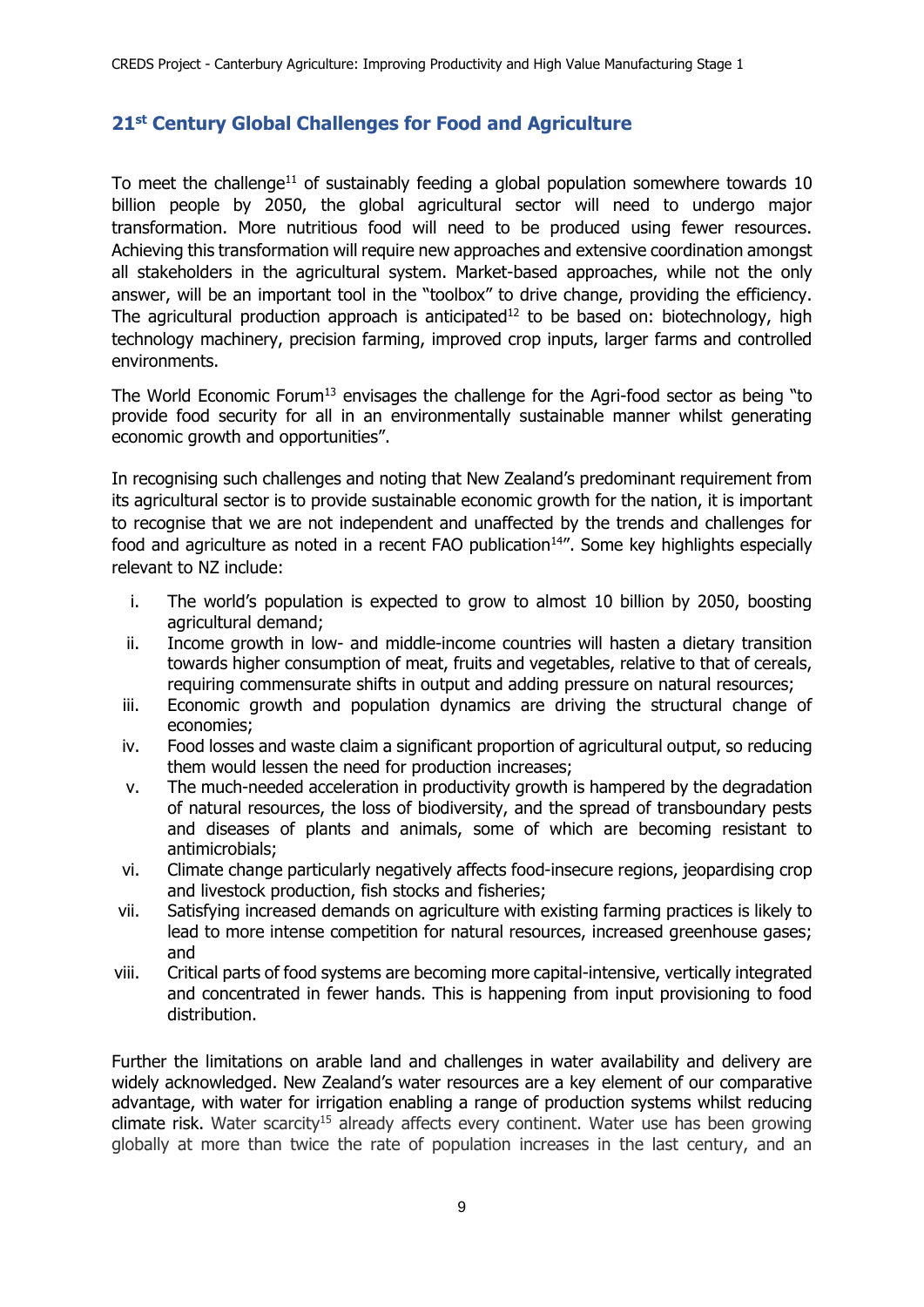increasing number of regions are reaching the limit at which water services can be sustainably delivered, especially in arid regions.

In response to these challenges the FAO advises that the following is needed:

- i. Innovative systems that protect and enhance the natural resource base, while increasing productivity;
- ii. Transformative processes towards 'holistic' approaches, such as agroecology, agroforestry, climate-smart agriculture and conservation agriculture, which also build upon indigenous and traditional knowledge;
- iii. Technological improvements, along with drastic cuts in economy-wide and agricultural fossil fuel use, would help address climate change and the intensification of natural hazards, which affect all ecosystems and every aspect of human life; and
- iv. Greater international collaboration is needed to prevent emerging transboundary agriculture and food system threats, such as pests and diseases.

What is clear - the Agri-food system is changing:

- i. Protein demand is expected to double by 2050;
- ii. New proteins formulations are being developed;
- iii. Meat alternatives are becoming more attractive to environmentally conscious consumers, as well as becoming more affordable for widespread poorer consumers, disrupting the bottom end of the commodities market; and
- iv. The market is being driven by an interesting, and at times conflicting, mix of baby boomers, generation X and Y (who have developed economic wealth before having children), the conscious consumerism of millennials and the powerful influence of the Asian emerging middle class with their propensity for sourcing "clean, green" products.

Three themes that dominated the global agri-food system in 2017<sup>16</sup> are expected to drive the agricultural sector towards 2050:

- i. Globally significant food companies shifting to protein-agnostic positions;
- ii. Proactive investment by major players into disruptive start-ups; and
- iii. Health and wellness playing a central part in shaping company strategies especially those targeting wealthy food and apparel consumer groups.

The Canterbury agriculture sector will need to build platforms with planning horizons that recognise that the regional agriculture economy needs to be:

- i. Locally-owned and aligned with NZ development goals;
- ii. Customer-centric, market-driven with projects led by the private sector and rooted in viable business cases;
- iii. Responsive, collaborative and with a growth mindset;
- iv. Multi-stakeholder focussed, with open and inclusive engagement that contributes to the wellbeing of Canterbury;
- v. Holistic and supported by integrated value chains that benefit all participants in agriculture; and
- vi. Nationally (with all parts of NZ society) and globally connected.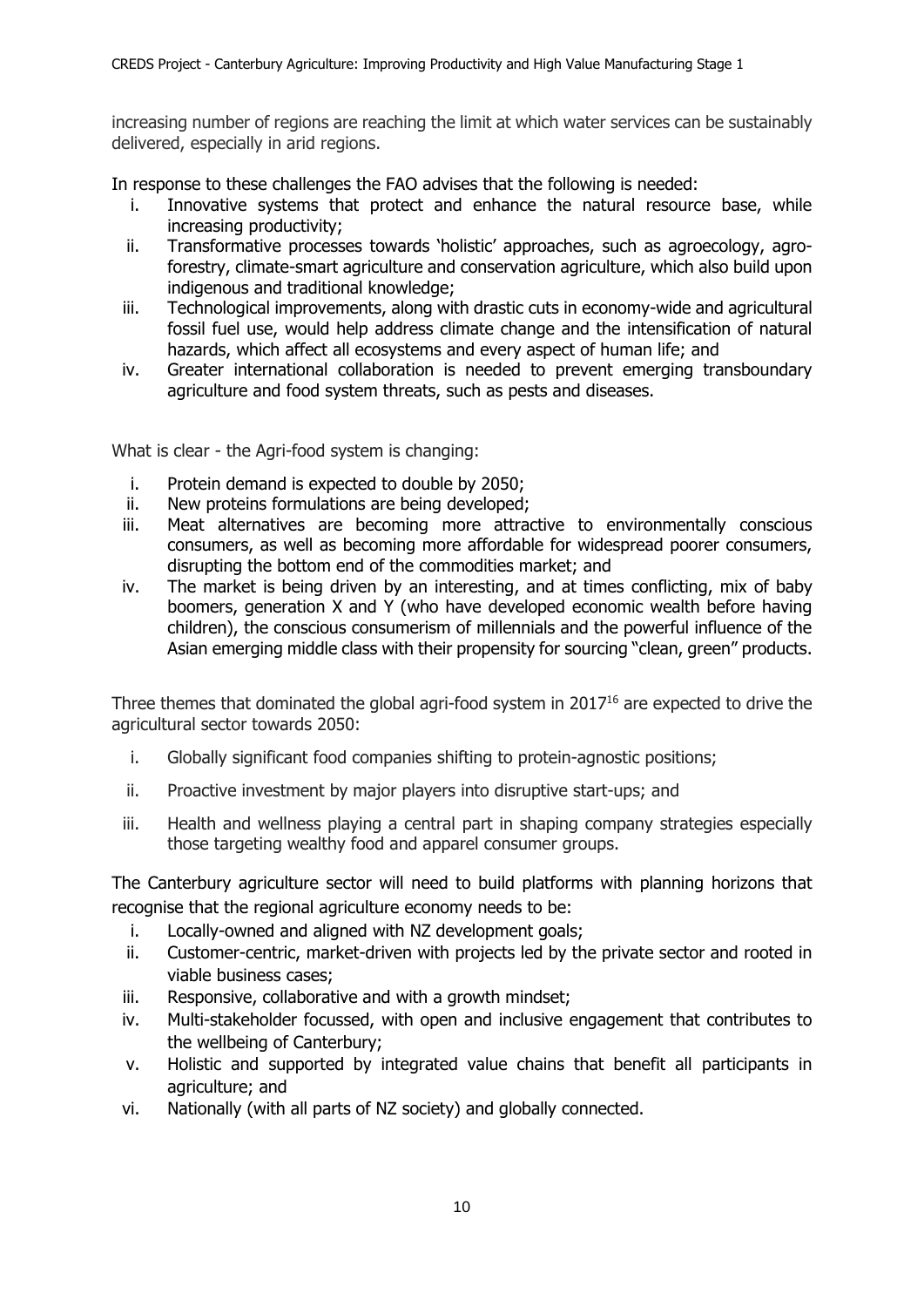# <span id="page-19-1"></span><span id="page-19-0"></span>**Economic Growth Through Agricultural Innovation and Commercialisation** New Zealand: Economic Composition.

New Zealand's economy produced \$235.5 billion of GDP in year ended June 2017. Figure 1 below shows the breakdown of Level 1 industries contributing to New Zealand's GDP. All industries producing under \$10b in GDP were grouped for clarity. The largest two industries were Manufacturing, accounting for \$23.2b and Professional, Scientific and Technical Services, producing \$19.0b of GDP in 2017.



**Figure 1: New Zealand GDP Make-Up Level 1 Industries**

Source: CHCNZ / Infometrics - 2018

New Zealand has a large Agricultural GDP, with Primary Agriculture, Forestry and Fishing being the  $8<sup>th</sup>$  largest contributing industry to GDP, with \$12.94 b of production in 2017. This accounted for 5.5% of New Zealand's GDP base in year ended June 2017.

However, this only accounts for the Primary Sectors listed below:

- i. Horticulture and Fruit Growing;
- ii. Sheep, Beef Cattle and Grain Farming;
- iii. Dairy Cattle Farming;
- iv. Poultry, Deer & Other Livestock Farming;
- v. Forestry and Logging;
- vi. Fishing and Aquaculture; and
- vii. Agriculture Support Services and Hunting.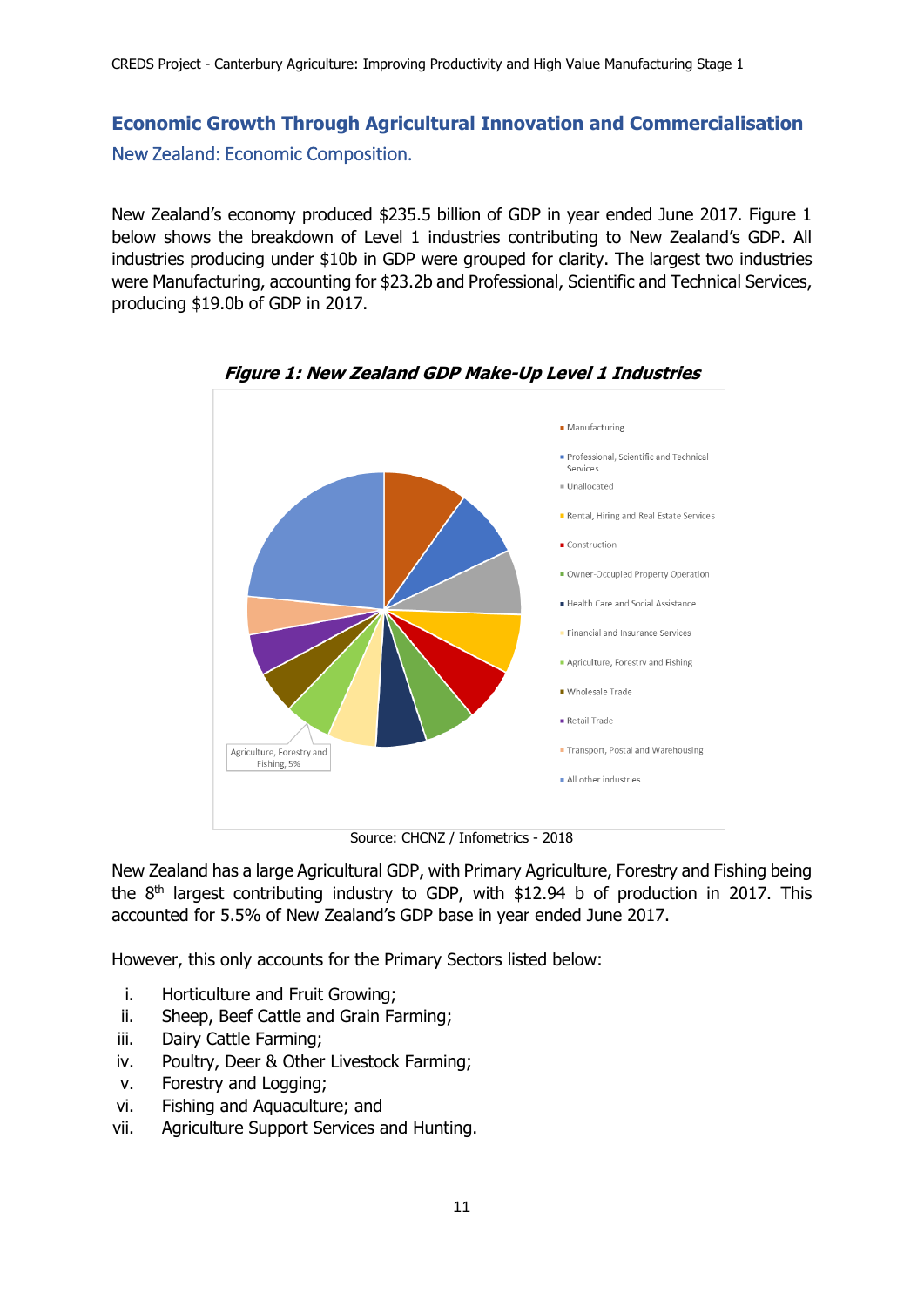Included in the 54 Australian and New Zealand Standard Industrial Classification (ANZSIC) Industry Breakdown are several processing and manufacturing industries directly related to the primary agricultural industries. These include:

- i. Meat & Meat Product Manufacturing;
- ii. Seafood Processing;
- iii. Dairy Product Manufacturing;
- iv. Fruit, Cereal and Other Food Product Manufacturing;
- v. Beverage and Tobacco Product Manufacturing;
- vi. Wood Product Manufacturing; and
- vii. Pulp and Paper Product Manufacturing

In New Zealand, these industries produced a further \$9.6b of GDP in 2017, with the largest contributors being Meat & Meat Product Manufacturing, at \$1.7b and Wood Product Manufacturing at \$1.4b. Combined, these industries amalgamate to \$22.54b or 9.6% of GDP in year ended June 2017.

These figures only consider the primary and secondary sectors of the Agricultural industry, and don't account for further transport, research & development, education, logistics or other ancillary services associated with the agriculture and food sectors. When considered, the total contribution of New Zealand's agricultural, forestry and fishing industries is likely to be much higher.

Agricultural influence on New Zealand GDP has slowly been declining since 2000 (Figure 2). Still making up almost 10% of GDP, it fell from a high of 12.21% in 2004. It fell sharply from 11.32% in 2007 to 10.01% in 2008, likely due to the GFC diminishing international trade levels. It has since stabilised near 10% for the past decade.



**Figure 2: Agricultural Industries proportion of National GDP - Timeline**

Source: CHCNZ / Infometrics - 2018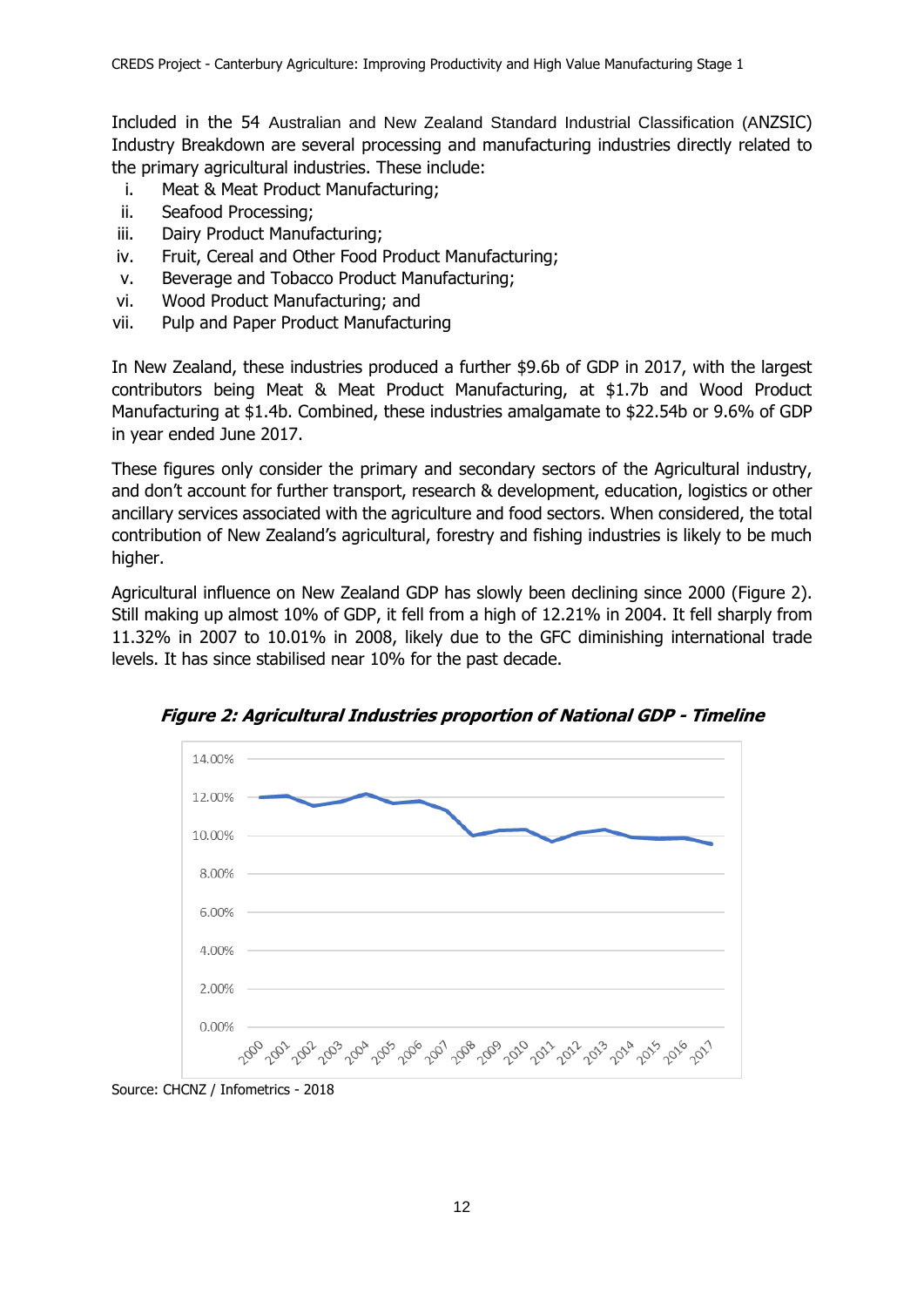## <span id="page-21-0"></span>Canterbury: Economic Composition

As part of New Zealand's GDP, the Canterbury contribution has been relatively stable since 2000. There was a large decrease in 2011/2012 immediately following the Canterbury earthquakes, where the GDP makeup fell from 12.35% to 12.03% from 2010 to 2012. It immediately returned to pre-quake levels in 2013, and the construction boom pulled it up to 12.74% in 2015. Since then, it has been slowly returning to historical norms, with a contribution of 12.6% in 2017.



**Figure 3: Canterbury GDP as a percentage of National GDP- Timeline**

Source: Statistics New Zealand MetaData - 2018

Canterbury's economy produced \$29.67b of GDP in year ended June 2017. Figure 4 below shows the breakdown of GDP by Level 1 industries. All industries producing under \$1b in GDP were grouped for clarity. The largest two industries were Construction, accounting for \$3.33b and Manufacturing, producing \$2.96b of GDP in 2017.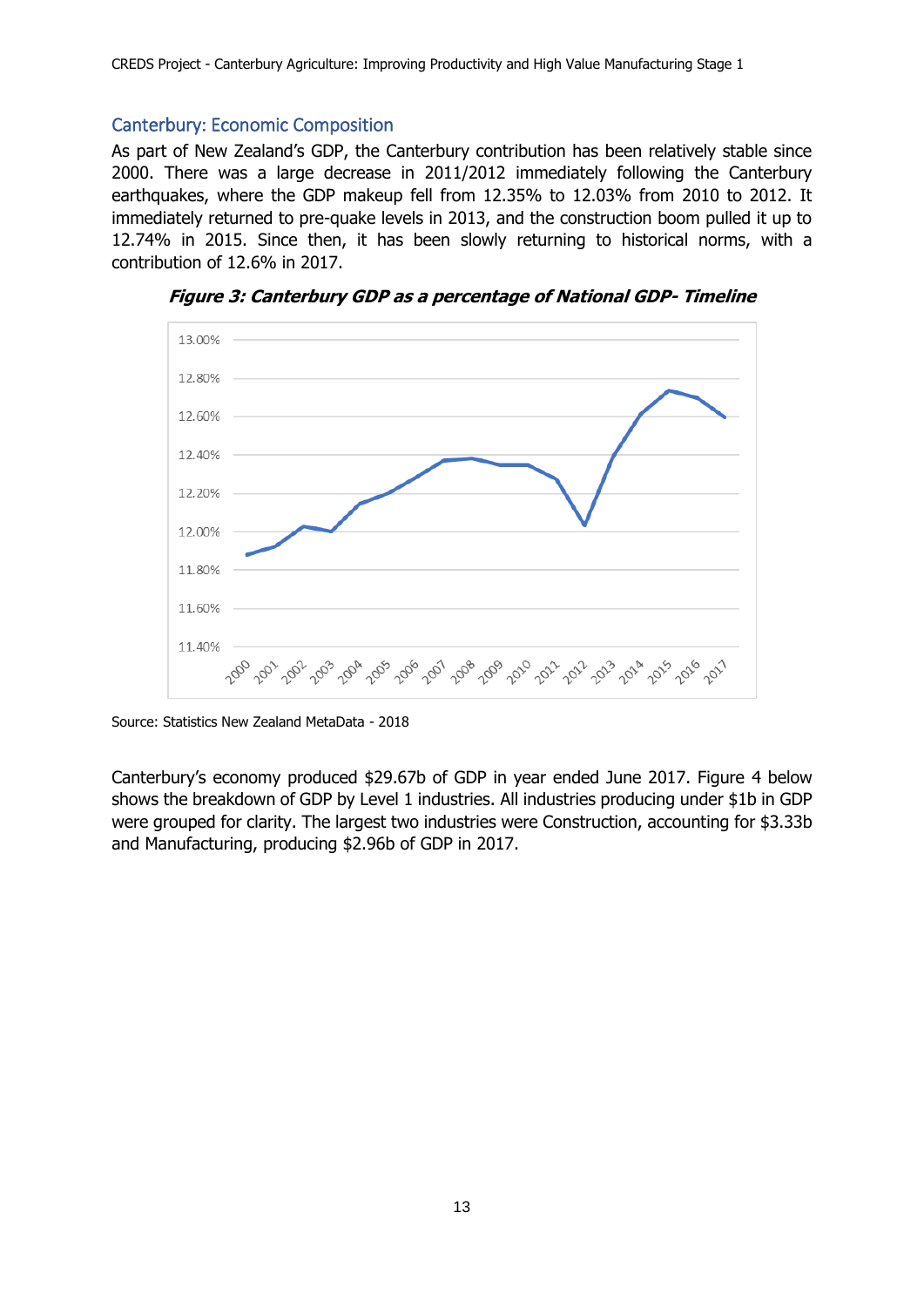

**Figure 4: Canterbury GDP Make-Up Level 1 Industries**

Source: CHCNZ / Infometrics - 2018

Key observations relating to Canterbury GDP are:

- i. Canterbury is more reliant on Primary Agriculture for its productivity than NZ. Agriculture, Forestry and Fishing was the 4<sup>th</sup> highest contributor to GDP from all Level 1 industries, with \$2.15b of production in 2017. This accounted for 7.2% of the total GDP for Canterbury in year ended June 2017;
- ii. Accounting for the processing and manufacturing industries directly related to the agricultural industries, a further \$1.08 billion of GDP is produced by these sectors. Combined, these industries amalgamate to \$3.23b of GDP production in year ended June 2017, therefore contributing 10.9% of Canterbury's GDP in 2017; and
- iii. Dairy Cattle Farming in Canterbury makes up the majority of the primary Agricultural, Forestry and Fishing sector GDP in Canterbury 2017, accounting for \$914m of GDP (28.2% of total). If this is amalgamated with the Dairy Product Manufacturing sector, it accounts for over a third of the sector's GDP, producing \$1.1 billion.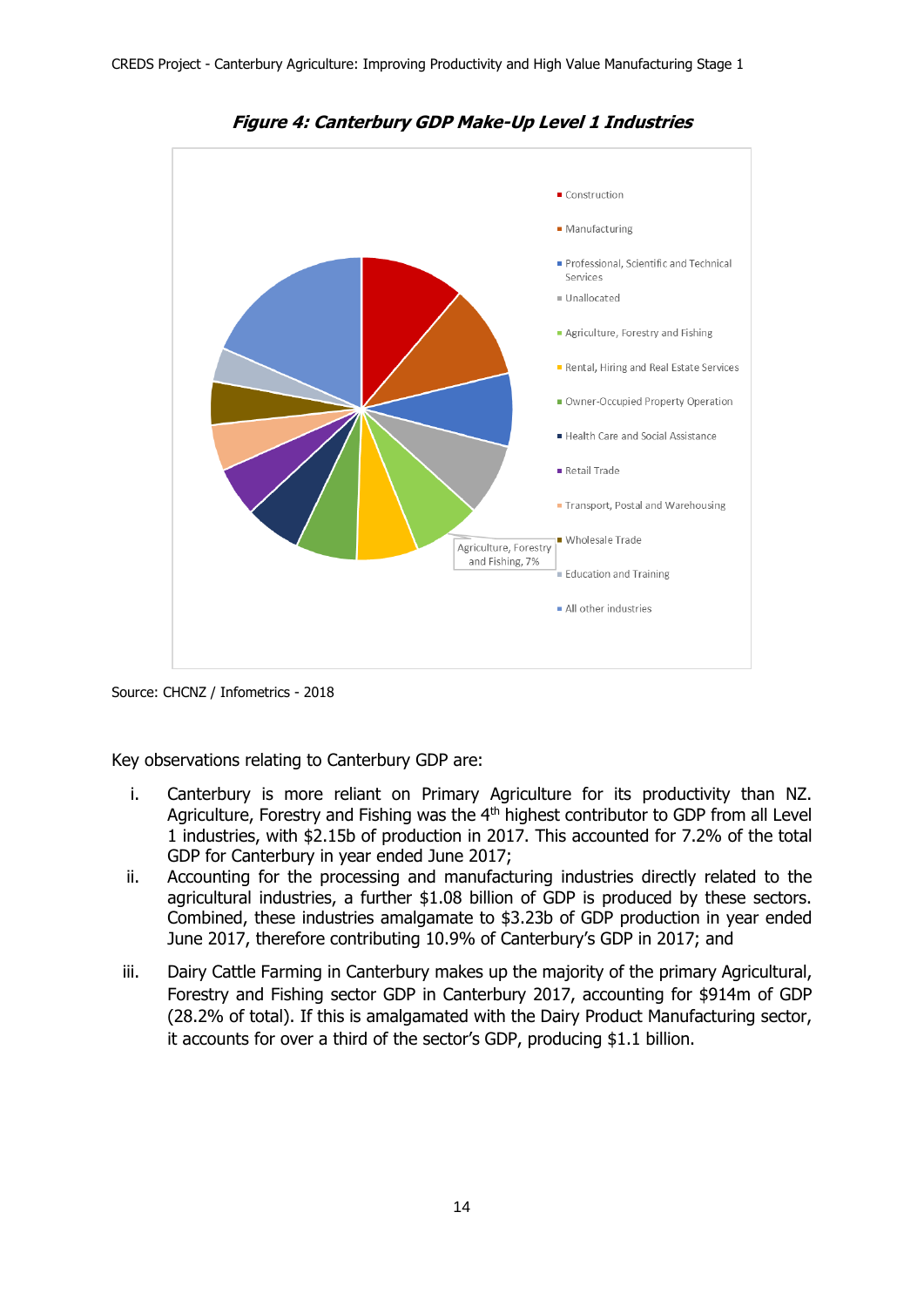



Source: CHCNZ / Infometrics - 2018

In similar fashion to the New Zealand story, the Agriculture, Forestry and Fishing sector's influence on the Canterbury economy peaked in 2004, comprising 13.29% of GDP (\$2.83b). There was a significant fall from 12.47% in 2007 (\$2.97b) to 10.98% in 2008 (\$2.68b). It recovered to almost 12% in 2013 (\$3.04b), but has since been steadily declining as a percentage of Canterbury's GDP, accounting for 10.9% in 2017 but increasing in nominal terms to \$3.23b.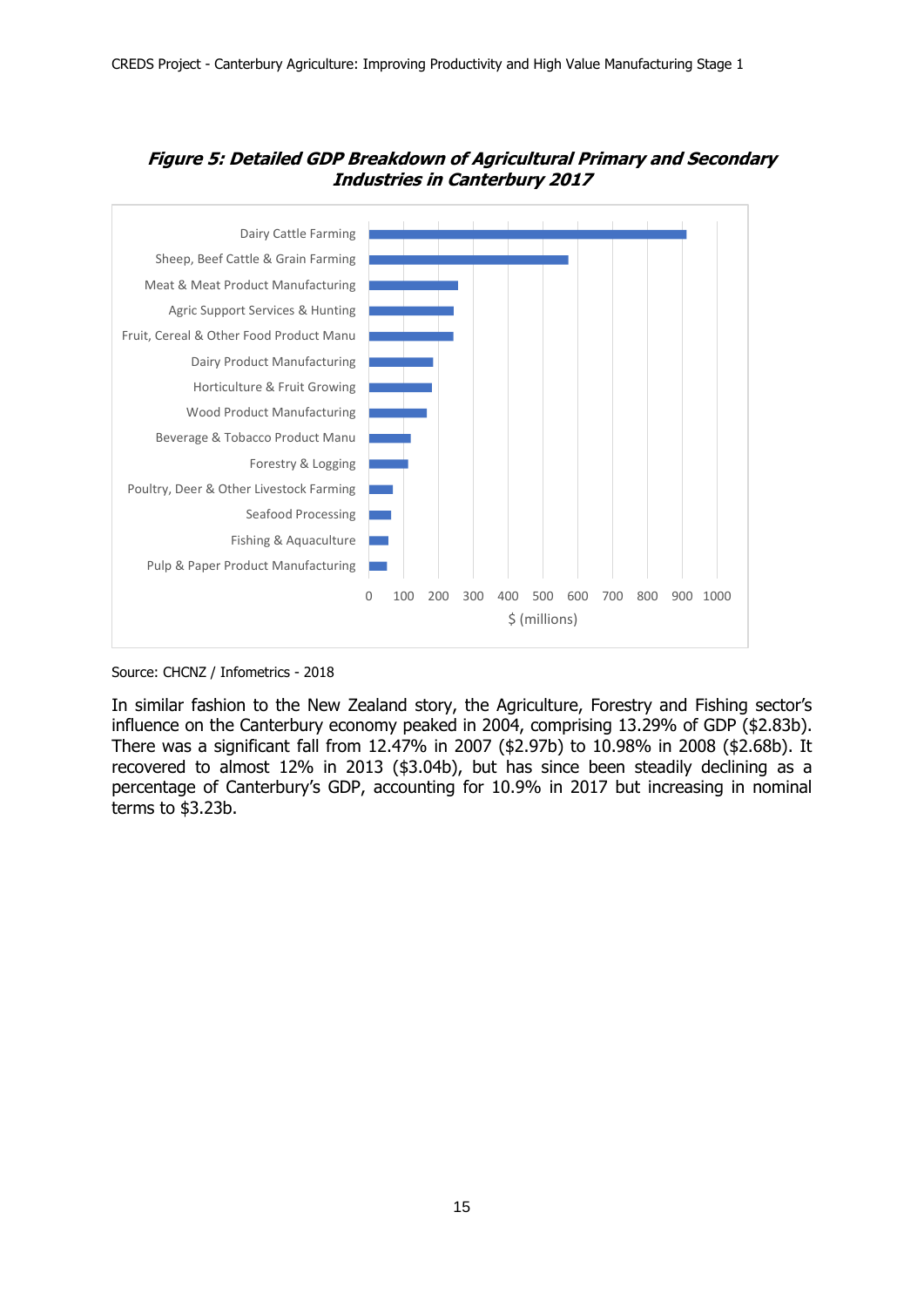**Figure 6: Agricultural Industries proportion of Regional GDP - Timeline**



Source: CHCNZ / Infometrics - 2018



**Figure 7: Export GDP Breakdown, Canterbury 2017**

Agriculture's importance for Canterbury Export GDP cannot be understated, with the largest three export industries all being agriculturally based. These three industries, being Dairy Product, Meat and Meat Product and Fruit, Cereal and Other Product Manufacturing collectively accounted for 43.2% (\$3.64b) of regional exports in 2017. Accounting for all

Source: CHCNZ / Infometrics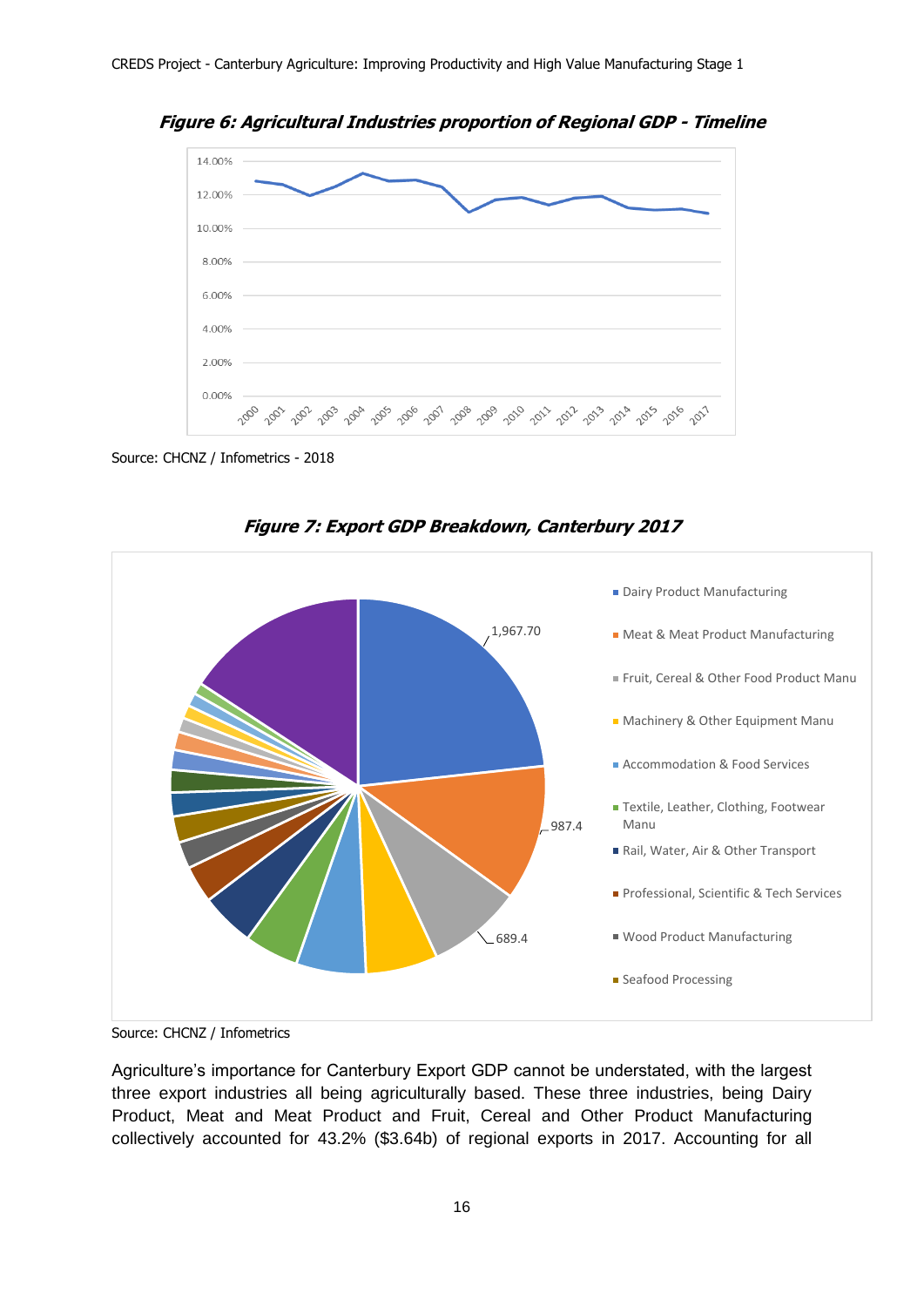primary and secondary agricultural industries, this increases to 70.3% of exports in 2017, at \$5.94b. All industries producing less than 1% of Export GDP were grouped for clarity.



**Figure 8: Canterbury Export GDP Timeline 2008-2017**

Because of the impact of the global financial crisis on international trade, there was a large setback in agricultural export GDP in Canterbury, which has led to a plateau in economic growth being driven by the production and manufacturing sectors. By 2010, export GDP had fallen by over 22%. Only over the last two years has export GDP matched 2008 levels. Because of this, and the continuing surge of primary production in Dairy since 2008, there is likely capacity for growth in the export industry.





Source: CHCNZ / Infometrics – 2018

Source: CHCNZ / Infometrics - 2018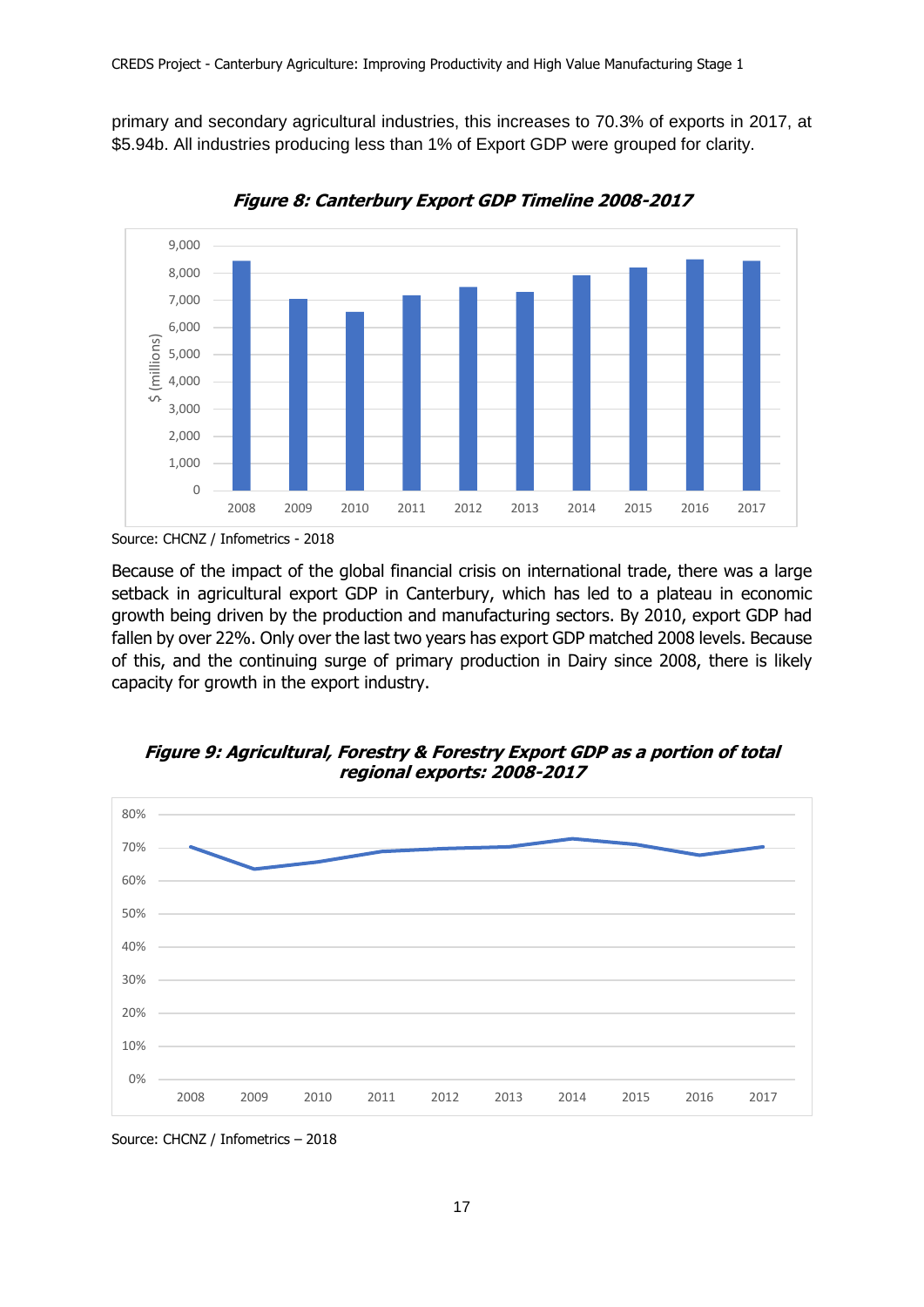Agriculture, Fishing and Forestry has remained a key driver of export GDP for Canterbury over the last decade, peaking at 72.8% of regional export GDP in 2014.



**Figure 10: Canterbury GDP Breakdown for Agricultural Primary and Secondary Industries**

Dairy Product Manufacturing accounts for one third of all agricultural exports in Canterbury, exporting nearly \$2 billion of product in 2017. However, due to the GFC, there has been almost no real growth in the export industry since 2008.

## <span id="page-26-0"></span>Implications

The impact of the Canterbury agricultural sector likely far exceeds the 10% GDP that is currently shown in the data. The data that has been analysed in this section account for two levels of agricultural GDP. This includes the primary production industries such as Dairy Farming, Beef and Grain, Horticulture etc. Likewise, it takes into account secondary industries that are directly related to the processing and manufacturing of the raw inputs into consumable products.

However, there is likely a large amount of GDP being produced in Canterbury that is tied to the Agricultural sector either directly or indirectly that is currently classified in Statistics New Zealand data as related to another industry. Likely industries include Professional, Scientific and Technical Services where industries such as AgriTech and Food Technology are becoming more prevalent. Transport, Postal and Warehousing and Administrative Services likely has a large portion dedicated to agricultural demand. Information and Media Services, Finance and Rental and Hiring services are other examples of industries that could contain the flow on GDP effects of agricultural production.

The significant size of the agricultural sector (and the associated downstream industries) in both New Zealand and Canterbury provide both substantial opportunity and risk. From a

Source: CHCNZ / Infometrics - 2018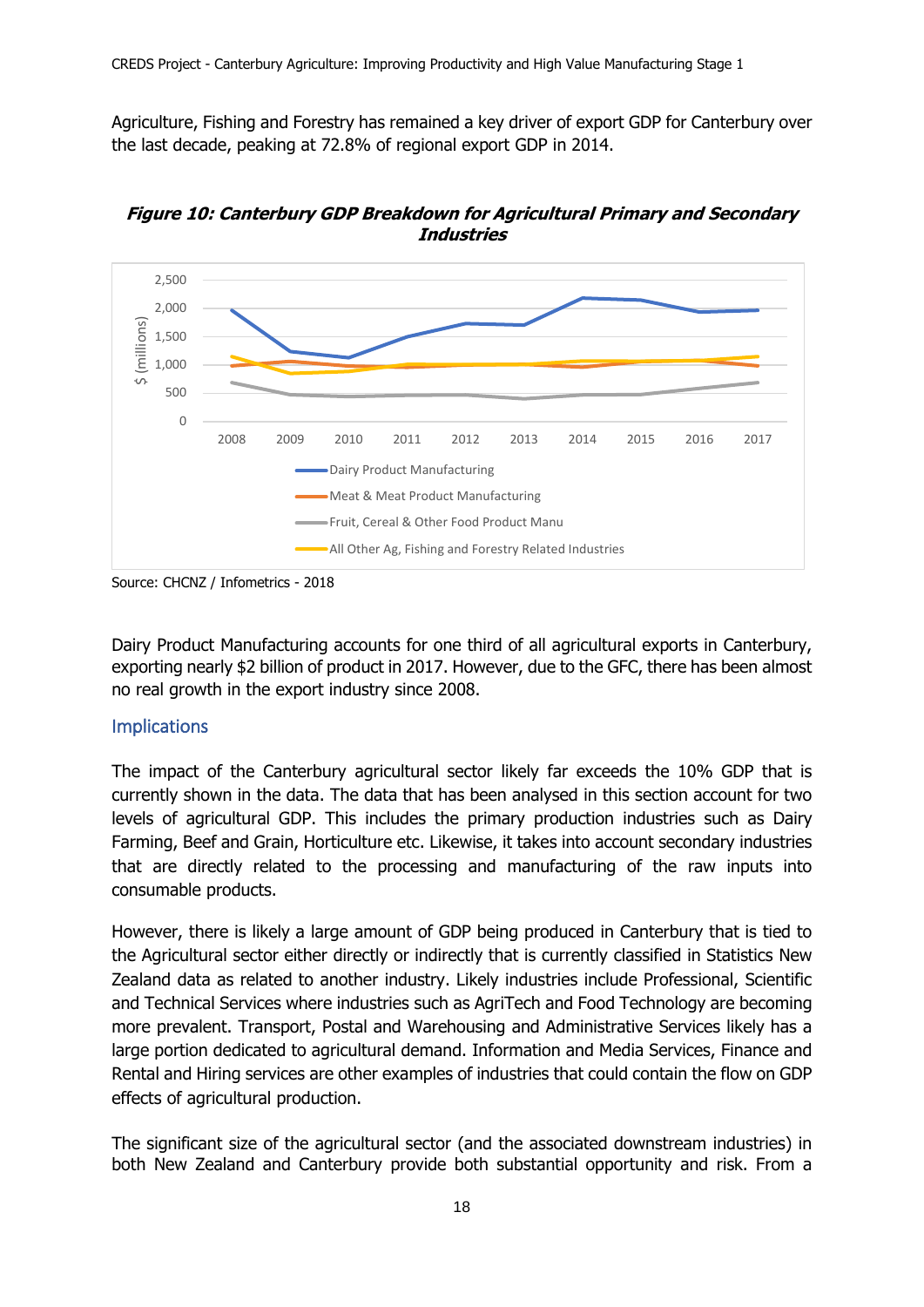wellbeing perspective, the opportunity to see New Zealand and Canterbury increase the level of exports of both agricultural produce (including specifically targeting the high value / higher margin sector) and innovation overseas is immense. Whilst contributing a relatively large component to the New Zealand and Canterbury economies, our agricultural produce represents a small amount of international demand. The opportunity exists to meet a larger share of this demand (and the high value sub-sector), managed carefully so that it not detrimental to the environment.

Conversely, the extent to which both New Zealand and Canterbury communities rely on the wider agricultural sector for employment and livelihoods presents an inherent risk. As was the impact on the NZ economy when the UK joined the European Economic Community in 1973, over-reliance on one market or sector increases the level of risk. The impact of volatile commodity prices, biosecurity scares (m.bovis), technology, automation and economic factors (demand, supply and exchange rates) can have a significant impact on the wellbeing of these communities.

To the best of the knowledge of the authors, there is no central economic model that can be used to project future growth of the agricultural sector nor the costs/benefits of trade-offs from one agricultural sub-sector to another or from non-agricultural use to agricultural use (or vice-versa). Such a tool would enable policy makers and investors/funders to more accurately assess the positive and negative potential impacts on the New Zealand and regional economies and their associated wellbeing.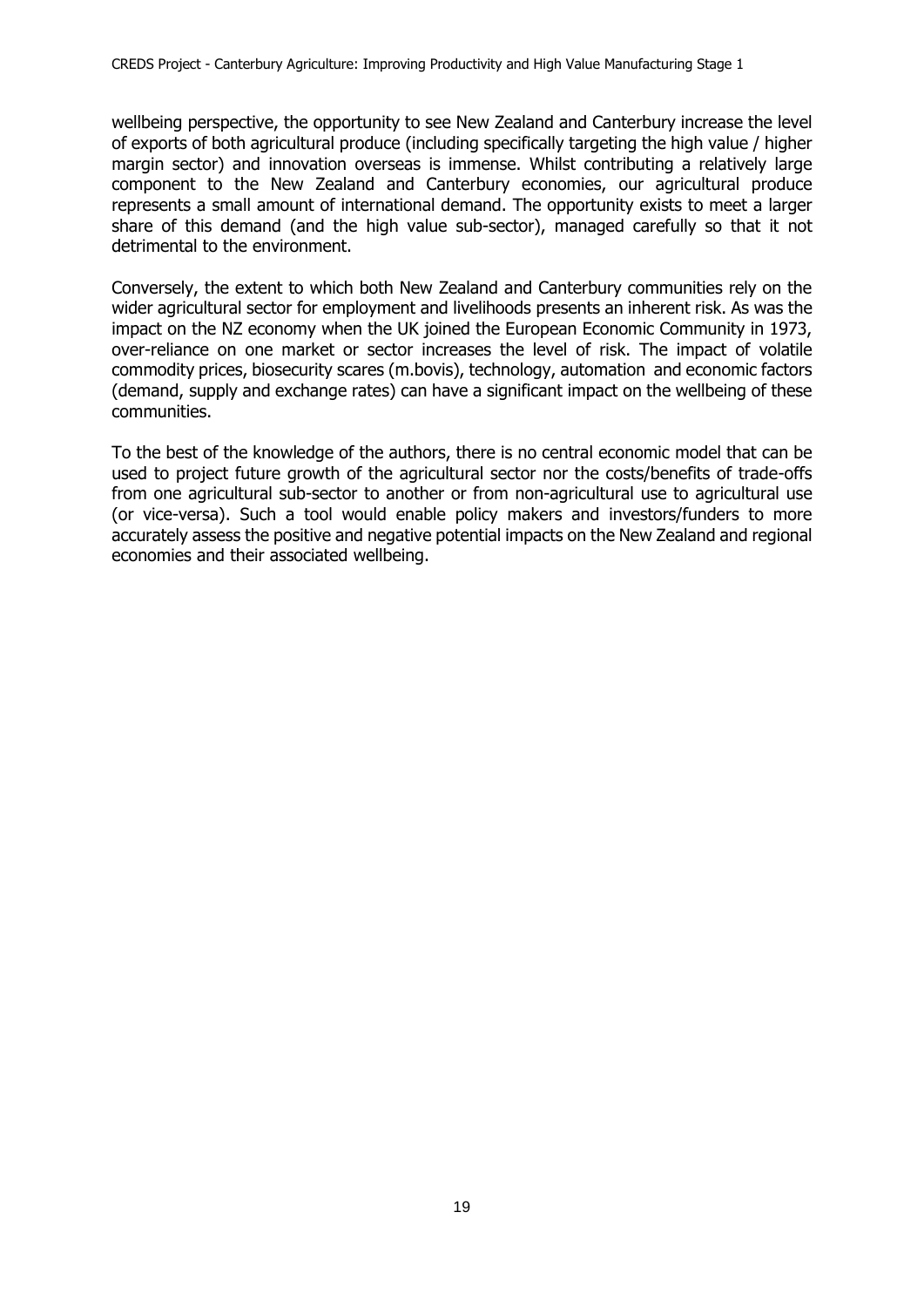# <span id="page-28-0"></span>**The Canterbury Mayoral Forum Road Map for Advancing Canterbury's Food and Agricultural Sector – The Food and Fibre Industry Innovation towards 2050**

<span id="page-28-1"></span>Approach to Developing the Canterbury Mayoral Forum Road Map

The influencing factors in developing the CMF Roadmap were derived from:

- i. An underpinning body of current thinking around innovation and business growth models and associated methodologies. (These are set out in the Resource Compendium);
- ii. The workshop and case study outcomes;
- iii. Key insights; and
- iv. An assessment of the role and influence of the Canterbury Mayoral Forum.

The workshops recorded the view of informed stakeholders <sup>4</sup> about perceptions of key issues impacting on the future for Canterbury Food and agriculture and identified four strategic responses that the Canterbury Mayoral Forum might take. Additionally, the discussion and related research have identified an additional set of factors for the future operating environment – these factors will influence the way in which the strategic responses might be implemented.

The Canterbury Mayoral Forum can lead, support and enable the change process – productivism to provenancing through formal and informal leadership and lobbying. A review of these opportunities provides the basis for prioritising the effort.

The Roadmap recommended later has been developed from a consideration of these interrelated set of key factors.

### <span id="page-28-2"></span>Workshop and Case Study Outcomes

-

A key element of the first stage of the project has been gathering an on-the-ground view and a genuine understanding of the issues facing agriculture in Canterbury, from those who live and work within the area.

To do this the Stage I Project Team facilitated a series of strategic workshops in each of the districts throughout Canterbury. The aim was to identify issues, key problems and their causes, and to discuss possible solutions.

Nine workshops were carried out throughout Canterbury in Waimate, Hurunui, Mackenzie, Timaru, Ashburton, Selwyn, Kaikoura, Waimakariri and Christchurch City. Waitaki was invited to participate as part of the Waimate workshop. Two extra workshops, one with an education focus and another with a CRI/Research Extension focus were also carried out. A final regional validation workshop was held at Lincoln on 17 October 2018, where the findings and key outcomes from all the workshops and case studies were reviewed and largely validated.

The workshops have laid a practical foundation for the Mayoral Forum to see how they can lead, support and enable the Canterbury community to work together to unlock opportunities across the value chain in the agriculture sector, from on-farm to international markets.

<sup>4</sup> We note that further work remains to be done to better capture the perspectives of young people and Ngāi Tahu.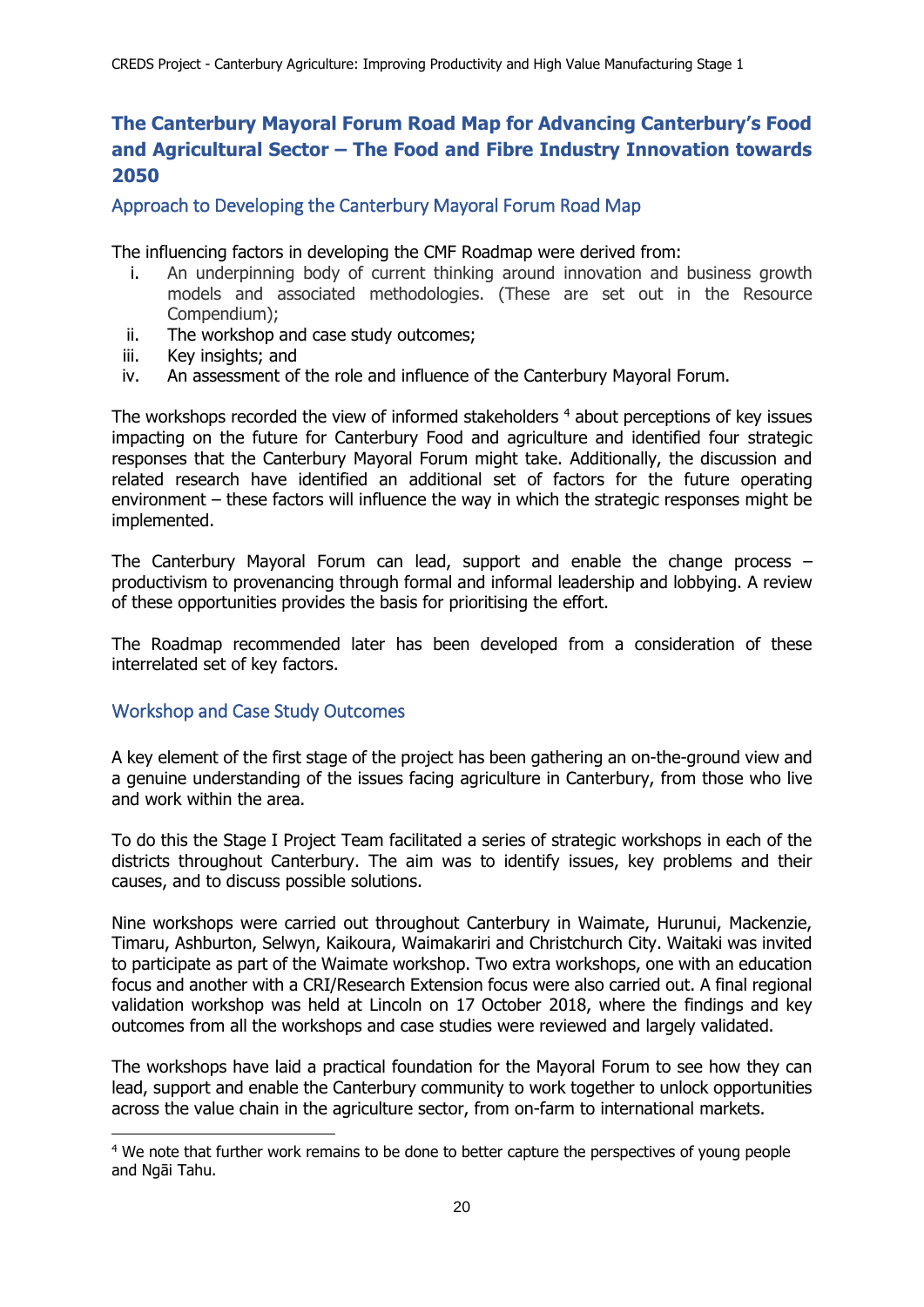The detailed findings are contained in Resource Compendium Part 2.

The key district issues identified, based on participant votes and in five or more districts were:

- i. **Training and retaining people in Agriculture.** This issue centred on the need for ongoing education and career pathways. A key component of this issue is in the capability building of farm advisors around integrated future tech multi-functional production/food systems;
- ii. **Labour shortage**. Linking to the first issue, there is a need to attract both skilled and unskilled workforce to work and live in the districts. Part of this issue is changing misconceptions around farming and making farming more attractive to those who might consider employment within the industry;
- iii. **Legislation and Regulation**. This issue highlights the high number of regulations that a business or farm must comply with, and that the cost of compliance is high. These rules and regulations may also cause significant limitations to future land use. Within this issue however, was an awareness that water quality is an important factor and that effective enforcement of quality environmental baselines is needed;
- iv. **Water availability and reliability**. There is a strong perception that land use change and higher value production require a reliable irrigation water supply. However, expansion of irrigation is now constrained, with water supplies largely driven by efficiency improvements freeing up existing water coupled with the construction of capital-intensive storage and delivery infrastructure;
- v. **Digital connectivity** (mobile/internet) and the availability and quality. This limits the use of technology on farms in some areas and the ability of farms to access information or tap into new supply chains;
- vi. The **Urban/Rural divide** and the negative perception of farming by wider public, which has the potential to impact on the sectors social licence to operate. It was identified that there is a need to tell the story of farming and to celebrate success. In addition, there is a need to showcase that the urban/rural sectors are based on shared values, and to create a united narrative. The right messengers for the different audiences are essential to the message being received; and
- vii. **Integrated farms** and the need for collaboration between farms and the various agri sectors. This includes farmers, advisors, businesses, industry body, researchers and regulators. Sub-sectors are perceived as being in silos, and there is a need to remove these barriers to create value across the sectors, through shared learnings and actions There is a need for leadership in the agricultural sector, with vision and connections across knowledge and production areas. There is a need to promote and enable the development of integrated food systems, as there is currently no cohesion to support diversification and transition to new systems or to have combined systems with the farming enterprise.

Other issues that were noted in five or more districts, but not in the top 15 issues based on votes were: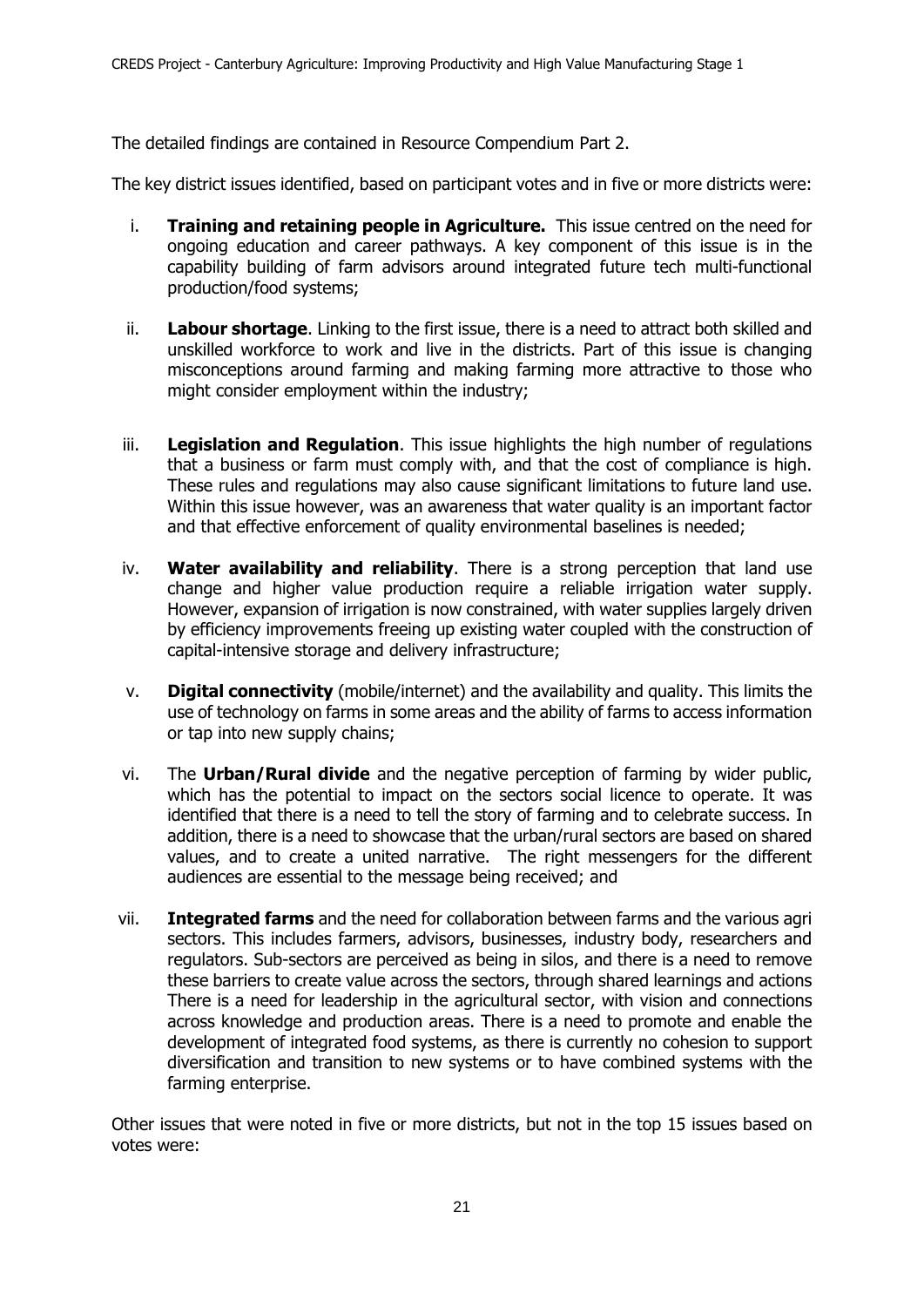- i. Supply of land for both urban/lifestyle development and for agricultural production. This impacts on the productive capacity of an area and is related to urban/rural zoning and the subdivisions of land;
- ii. Forward planning/strategies for local/national infrastructure and logistics to optimise value. This includes road and town zones. There is a current perceived lack of vision and connectivity/communication throughout whole district. There is a need for land use planning rules that support innovation to increase value; and
- iii. World commodity prices (low return/commodity pricing) and the global market and trading environment possess an inherent risk. Part of this consideration are external factors, such as an over or undersupply of produce; but this also comes down to the flexibility of farming to respond to and/or anticipate market changes.

Other issues that had high votes but were discussed in less than five districts overall were:

- i. Technology and Innovation the need to create an innovative culture (incubate innovation). There is a recognised need for regional innovation systems to bring together technology, commerce and production innovation. It has been noted that normal/standard business models (value chains) limit innovation and responsiveness. There is a need to integrate new technology and embed it on the farm: Agritechbusiness, finance, engineering;
- ii. Branding of District There is a need for the story to help communities value add or create niche products opportunities and promote the development attributes of their district;
- iii. Quality implementation of infrastructure at a local level covering processing infrastructure, environmental and resource infrastructure, tourism and recreational infrastructure (influx of tourists, freedom camping, cycleways);
- iv. Roading Infrastructure- needs more resilience as it impacts on business resilience/confidence. Critical roading infrastructure needs to be open 99.9% of the time;
- v. Innovation is challenging and complex it is hard to know what to do and there is a lack of awareness of opportunities, access to technical help and knowledge of who to partner with. It is hard to understand, keep up and adjust to consumer demand/trends to maximise value. There is a need to learn how to do on-farm what the market wants e.g. Alipay/Amazon, using tools for targeting high value agri-food consumer segments;
- vi. Investment, capital, funding and financial support needed to make it cheaper and easier to access innovative farming practises, and also to help with future-proofing and investment;
- vii. Big data and data through science rather than modelling; data collection systems IP/IT support; Affordable sensors; Don't know what the costs of production are and do not take one set of truths/instincts; Non-centralised tsunami of data  $+$  information; and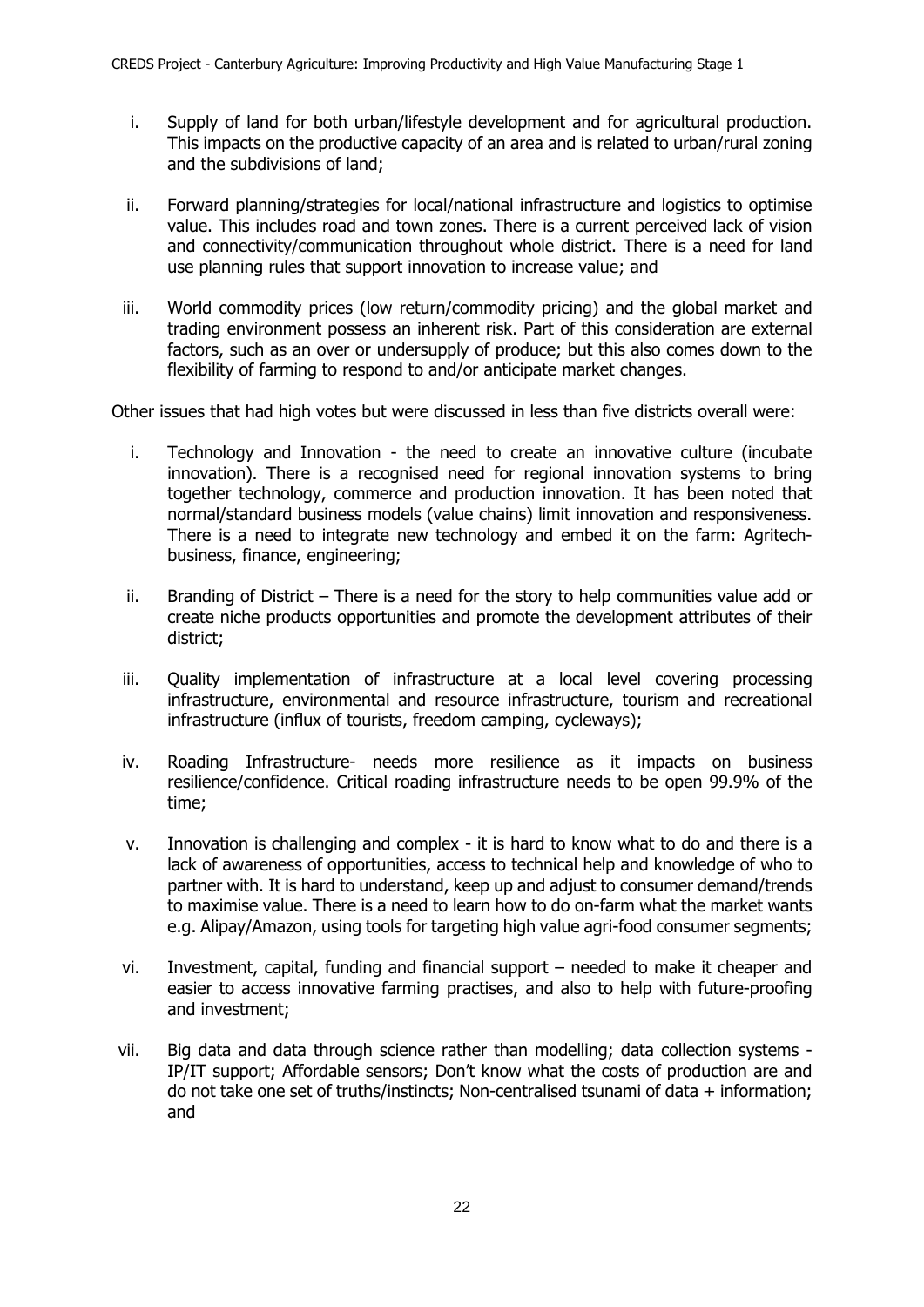viii. Tourism - integrating tourism with natural beauty and valuing the tourist dollar. Agritourism opportunities locally on farm and with local produce used.

All the issues above, apart from investment and financial support for business had components at both a national and local level in terms of where solutions might be found.

The key issues discussed in the education workshop included:

- i. Councils need to invest in agriculture as they do for tourism;
- ii. The need to reposition or rebrand agriculture to improve both labour and urban/rural divide; and
- iii. The aging workforce and the need to retain skilled staff.

The key issues discussed in the CRI/research extension workshop included:

- i. Leadership;
- ii. Science is not trusted;
- iii. The need to reframe the adoption model for science; and
- iv. The need for evidence-based decision making. This links to the issue raised in district workshops around the access to credible information and data.

Of all the key issues discussed, six issues are part of existing CREDS workstreams that don't necessarily have a specific agricultural focus. These CREDS workstreams are:

### **Integrated regional transport planning and infrastructure investment**

Issue identified: Roading Infrastructure; State highway repairs issues - needs more resilience (open 99.9% of time) as these impact on businesses

#### **Digital connectivity**; extension and uptake of fast broadband in rural areas

Issue identified: Digital connectivity (mobile/internet) -availability and quality; communication is not meeting needs e.g. internet

#### **Freshwater management and irrigation infrastructure**

Issues identified: Water availability and reliability; barriers to storage; distributions (ground vs surface)

#### **Education and training for a skilled workforce**

Issue identified: Training and retaining people in agriculture and the need for ongoing education and career pathways. A key component of this is in the capability-building of farm advisors around integrated multi-functional production/food systems.

### **Newcomer and migrant settlement** – skilled workers, cohesive communities

Issue identified: Labour shortage and the need to attract both skilled and unskilled workforce to work and live in the districts. Part of this is changing the misconceptions around farming and making farming more attractive to those who might consider employment within the industry.

### **Regional visitor strategy**.

Issue identified: Tourism - integrating tourism with natural beauty and valuing the tourist dollar. Agri-tourism opportunities locally on farm and with local produce used.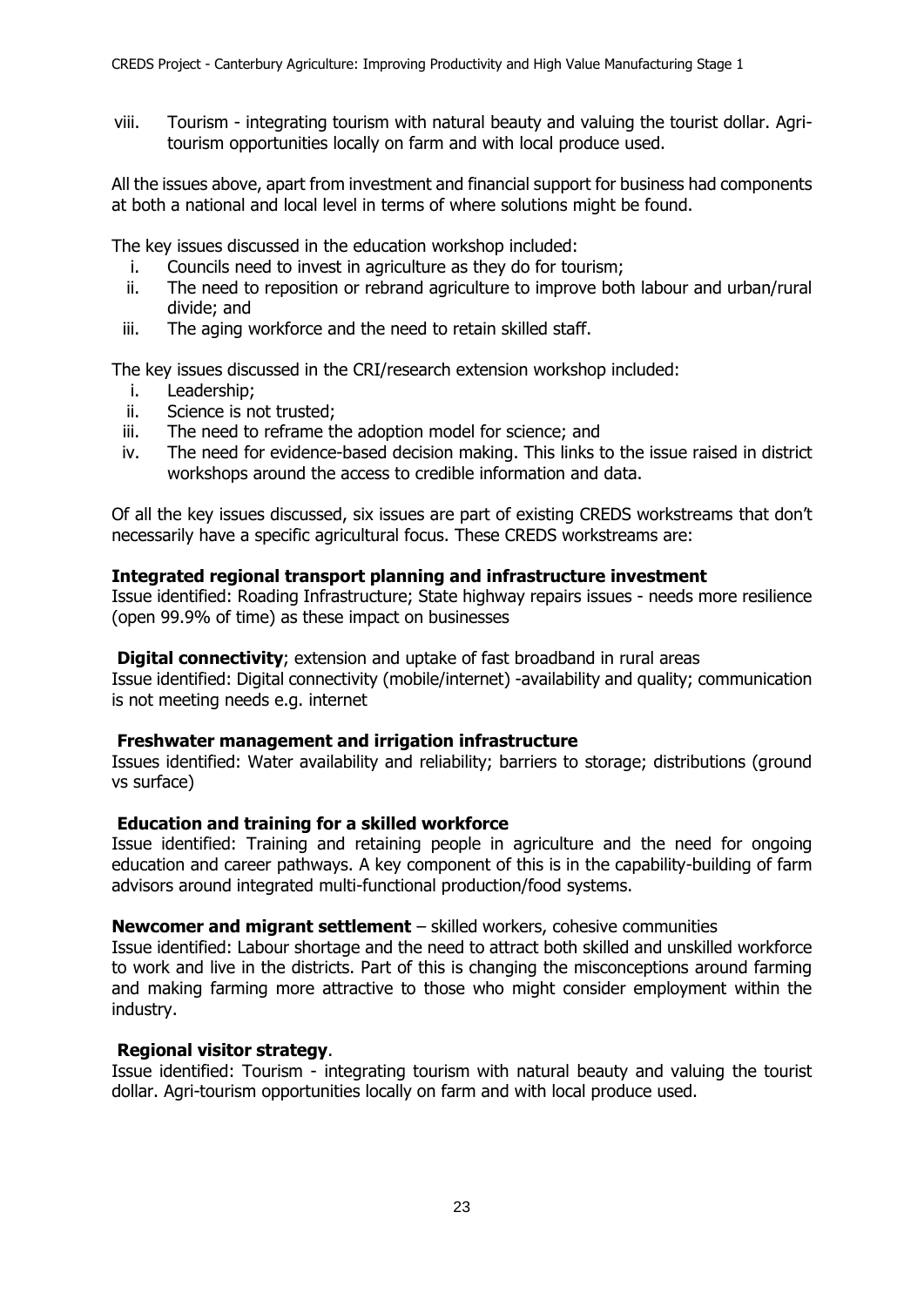Some of the issues raised in the district work shop were also raised in the individual business case studies, such as skills shortages, regulations, market signals, water for irrigation, access to capital and digital connectivity.

## <span id="page-32-0"></span>Summary Outcomes

The engagement process through district and focused workshops, culminated in the regional validation process. The Workshop Outcomes and research were synthesised into seven major issues with four proposed Strategic Responses. These were shared with the regional workshop and as amended, including the assigned weightings by it, are summarised in Figure 11 below.

### **Figure 11: Towards the Road Map: The seven major issues, the whys and the CMF Strategic Responses**



Source: Canterbury Agriculture: Improving Productivity and Value Addition Project 2018 – Stage I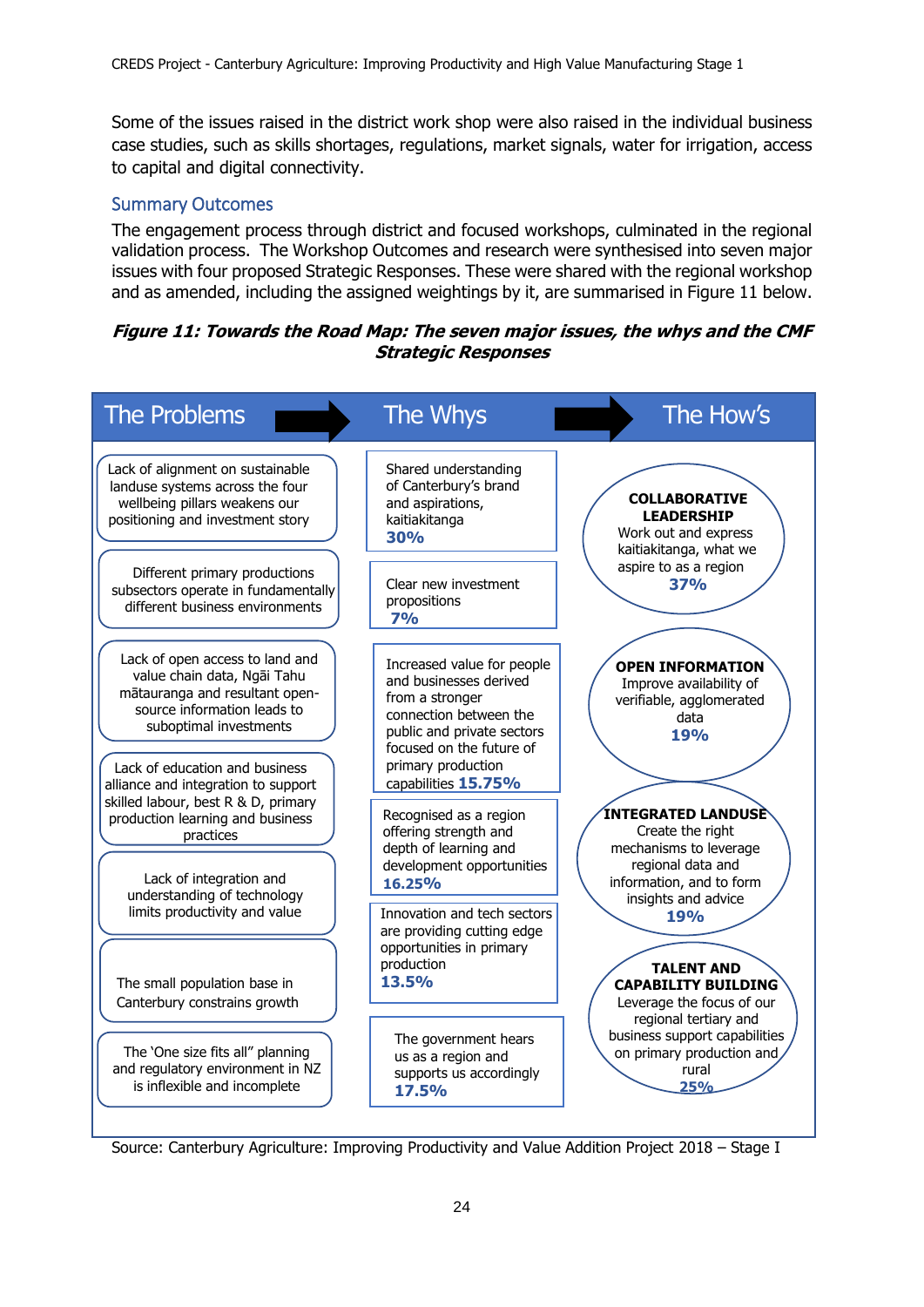# <span id="page-33-0"></span>Key Insights

We need to focus on key basics: Underlying problems/limitations are causing many issues affecting rural businesses and rural communities, but we tend to put much of our effort into managing the issues rather than solving the underlying problems.

There are pockets of brilliance across the region in Agritech development and uptake, with a broad range of R and D institutes. However, a deep and stable innovation and commercialisation environment and culture, with the necessary ability to access robust data and information, focussed on primary production and processing, must be created.

### <span id="page-33-1"></span>Drivers for Change

Drivers of change are those factors which bring change to the individual and collectively to the sector. Drivers for change are both internal and external.

There are two primary reasons for change:

- Necessity
- Confidence

The mayoral forum can directly influence the necessity for change and indirectly confidence.

### <span id="page-33-2"></span>Necessity to Change

Necessity to change causes are primarily an external event or regulation that causes the shift in status quo.

Examples of the Necessity to Change include:

- i. Regulation: the requirement to meet a rule in a regional or district plan, act of Parliament etc. Regulation could also be via permitted activity standards, nonregulatory farm environment plans and industry codes of practice and conduct;
- ii. Climate: change may be forced due to a climatic event or change in climate, such as drought, flood, earthquakes. Increased frequency of flooding, snowfall or drought may cause a traditional farming system to fail more often, forcing the land managers to review and change. The introduction of irrigation to property in response to drought conditions may cause a shift in land use to meet the investment costs;
- iii. Market Demand: changing consumer demands mean that some traditional products no longer have a viable market, while others emerge. Examples include use of palm kernel in dairy, flax harvesting for fibre use, the growing demand for hemp or A2 milk;
- iv. Business ownership: the key example here at the family farm level is succession planning. Future generations introduce new farm systems and practices;
- v. Financial viability: funders or business owners requiring the business to return a cash profit; and
- vi. Access to resources: A change in the supply of capital, labour, water or nutrients loss rates (environment's assimilative capacity) will affect the land's productive output relative to its potential. The change will cause a corresponding response from the land manager.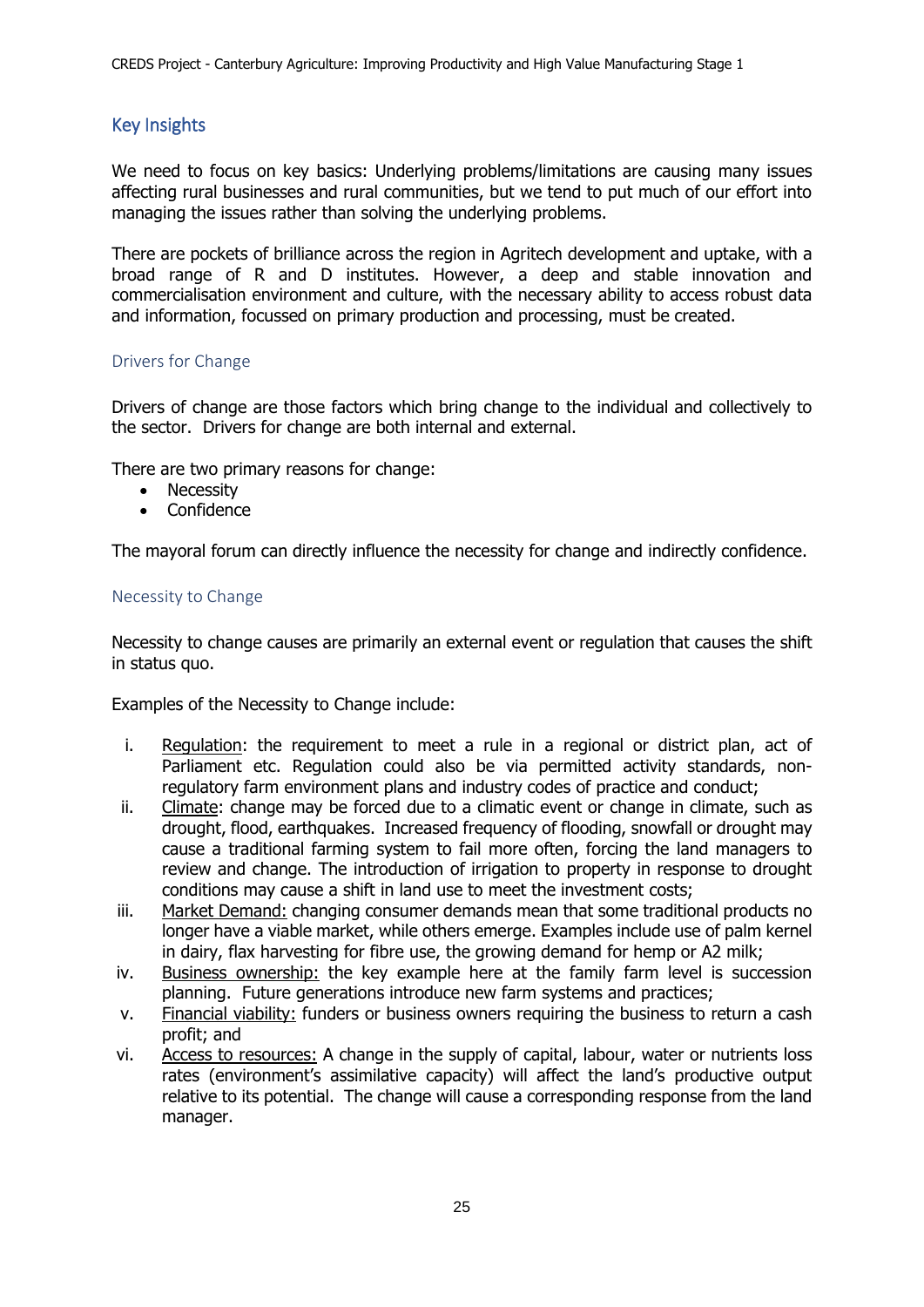### <span id="page-34-0"></span>Confidence to Change

Confidence to change resides with the land and/or business manager. There are many factors that can affect the confidence to change, both positively and negatively. When change is not actually required of a manager by necessity, they must genuinely want to change before change can occur.

The primary factors influencing confidence are personal to the manager. AgFirst (2017) lists several personal factors such as age, education and experience, family circumstances, attitude to risk, access to capital, access to information, and attitude to change as factors

What is clear is that change is a complex area. Some elements identified in this regard that need to be reckoned with include:

- i. The "One size fits all" national regulation and planning framework;
- ii. The complex and incomplete planning environment;
- iii. Small rate and tax base within the districts of Canterbury;
- iv. Difficultly in scaling opportunities and accessing capital;
- v. Limited central government /local government alignment on regional intentions and aspirations;
- vi. Canterbury leaders are not effectively "owning and communicating the Canterbury evidenced-based story together";
- vii. The different primary production (and related processing) sub-sectors fundamentally have different operational ecosystems;
- viii. There is a chaotic deluge of non-standardised and non-agglomerated data, with gaps and overlaps;
- ix. Research and development funding is silo-ed and research outcomes are not effectively made available as open source information;
- x. There are not strong and trusted relationships between the tech and innovation sector and the primary production sector;
- xi. The plethora of generic business development support tools and opportunities are not well focussed for primary producers; and
- xii. Inequitable access to fast (fibre) connectivity.

# <span id="page-34-1"></span>Canterbury Mayoral Forum Influence

The Canterbury Mayoral Forum can directly influence the necessity for change and indirectly influence the confidence to change.

Of the factors that create the necessity for change, only components of regulation are in the control of the districts and their councils that the Canterbury Mayoral Forum represents. Regulation of resource use relating to land, nutrients and water is well established across Canterbury and there is broad acceptance that allocation limits are necessary for water and nutrient losses. Changes to these two base resources to create further limits, will directly change the land use mix within the region, with the resource generally moving to the highest value land use. Creating certainty of resource allocation even if restricted is important for investment confidence and land use change.

Focussing on the limitations, which cumulatively impact on confidence, it has been possible to clarify what needs to be done strategically off-farm, to create regional benefit. It appears that the Mayoral Forum should help to: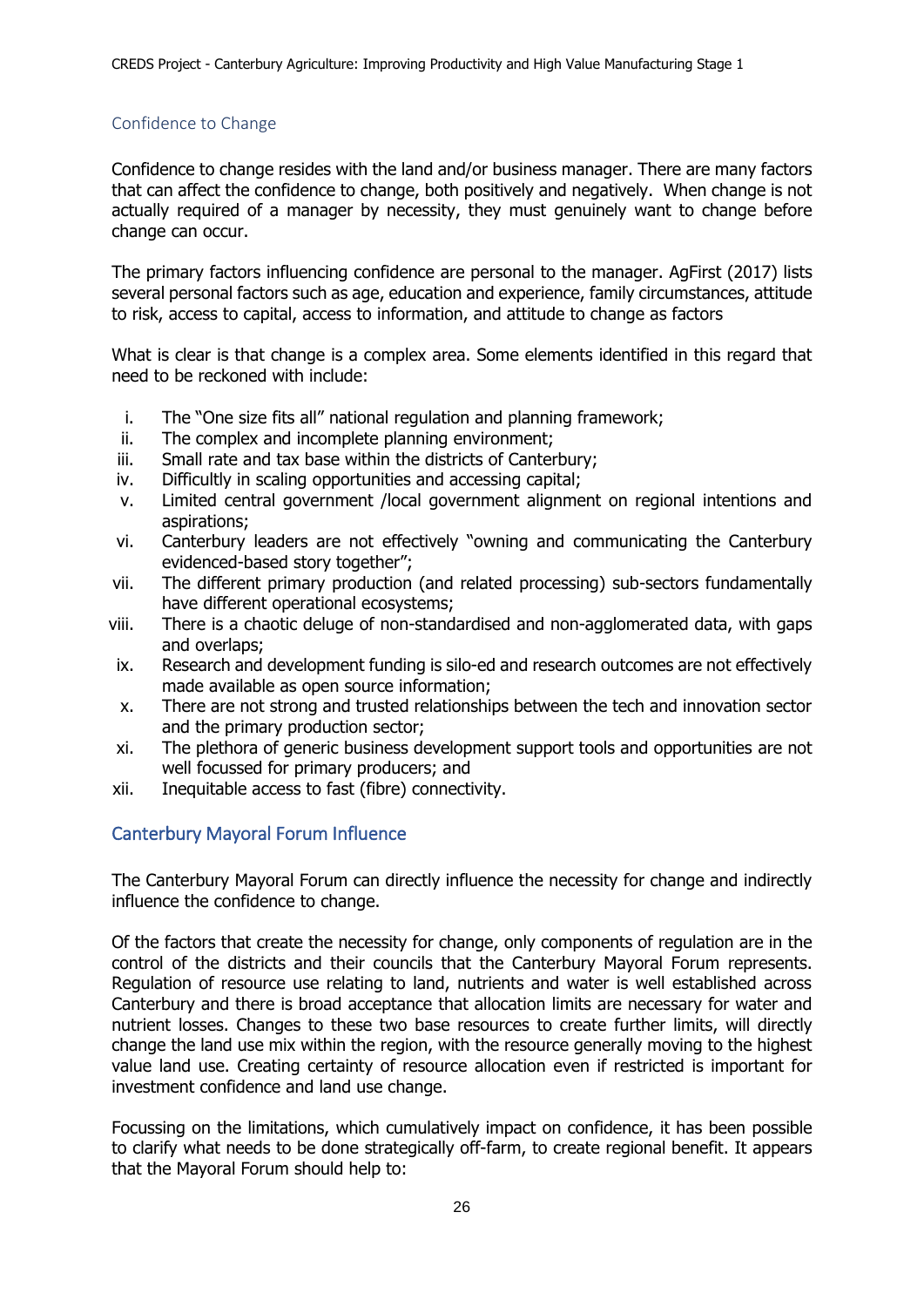- i. Clearly articulate and tell the story of their targeted and collective aspirations for the future of the sector and the region;
- ii. Create a trusted regional investment proposition to support investment from people, businesses and financial institutions;
- iii. Drive their own districts' futures in a way that underpins pride in who we are in Canterbury, where we live and what we do;
- iv. Use the planning and investment tools that they have available to them to support primary producers and processors to make the best use of their natural resources;
- v. Enable and support the implementation of initiatives that help to put innovation and sustainability at the heart of food and fibre production and processing, with a focus on adding value for businesses and for people; and
- vi. Work with education and career planners to develop capacity building from preschool to the end of effective working careers towards a flexible, agile, technology savvy rural community.

The opportunities are described in the Action Plan, across the four proposed strategic responses themes and the three horizons: short term – the duration of the Canterbury Agriculture – Improving Productivity and Value Addition Project and (2019 – 2022), medium term (2022 – 2030) and long term (to 2050).

## <span id="page-35-0"></span>Action Plan

The essence of this Stage I work has been to establish robust activities that allow the Mayoral Forum to lead, support and enable the strengthening of a community-based coalition towards an inclusive and sustainable engine for Canterbury – a vibrant agriculture sector.

This will allow the mayors to recognise and act on opportunities to reduce risks and to create the preferred / best / most opportune platforms and environment for increasing sustainable regional productivity and GDP growth, making the most of Canterbury's natural advantages and strengths within acceptable environmental limits.

Some of the suggested opportunities were:

- i. Create a regional agricultural charter Platform for Canterbury Brand; including advocating for the four key factors of wellbeing: economic, environmental, social and cultural to be the basis for Canterbury Agriculture to 2050;
- ii. Create a mechanism for a coordinated well-being (four pillar) approach to future agriculture planning and investment through building a centre of excellence into an existing institution;
- iii. Create and maintain an open, accessible data/information portal, including relevant regional and district data sets with access to all agriculture data;
- iv. Canterbury Mayoral Forum support for innovation debates and discussions at subregional level;
- v. Advocate of Investment fund application for regional priority initiatives;
- vi. Advocate for New Zealand Trade and Enterprise (NZTE) and other market research initiatives to strengthen Canterbury awareness of market trends and opportunities for Canterbury food and fibre enterprises.
- vii. Create a regional "one-stop-shop" information pilot for three years to support and connect small and medium enterprises with market information and commercialisation support: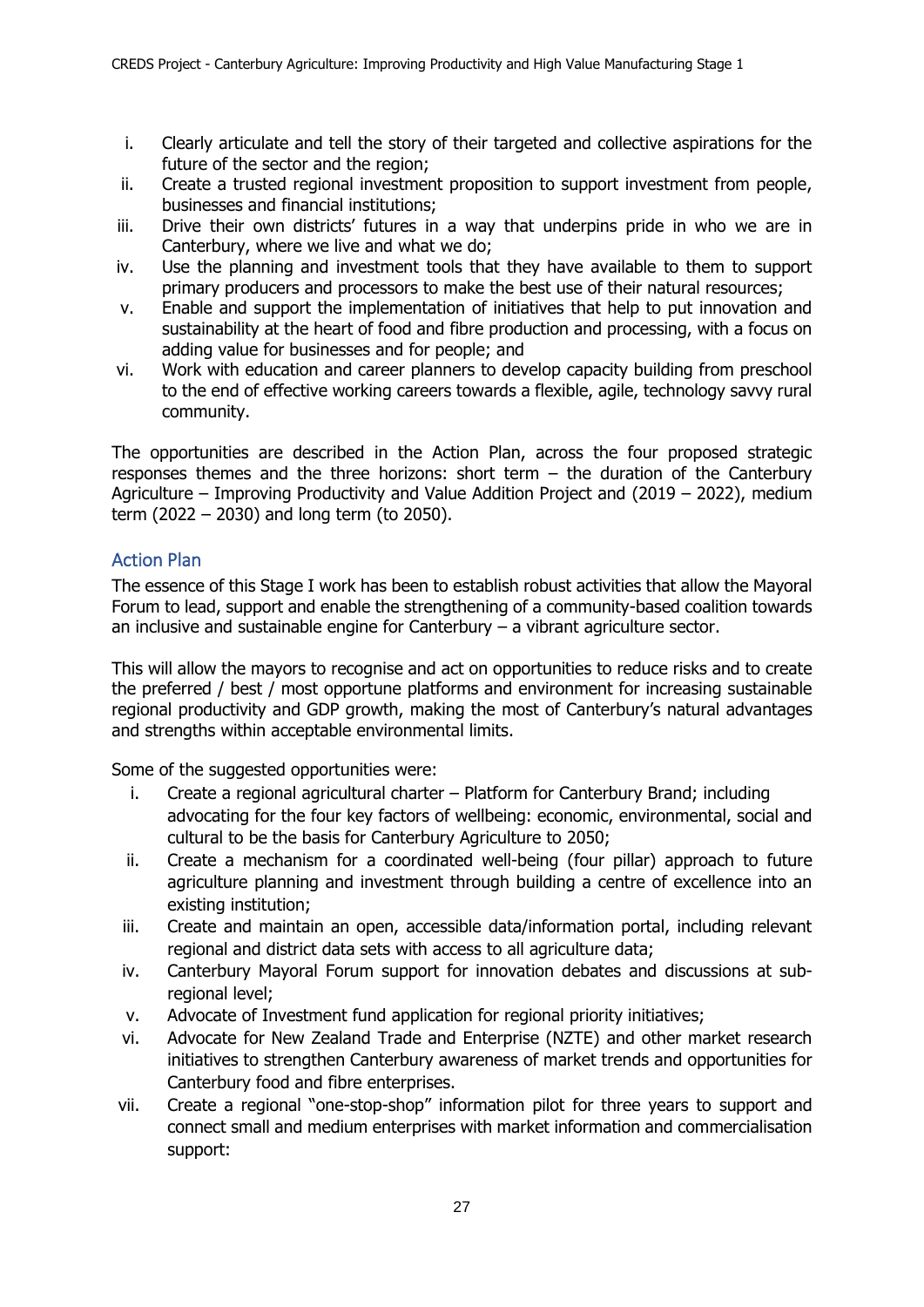- a. Support and connect SMEs to move from idea to commercialization, and to support farmers to move from one food sector to another, and to investigate the development of a virtual marketplace to link buyers and growers (think Ali Baba for food); and
- b. Research-advice credit for use with the Lincoln hub, like the red meat partnership but not restricted to a single sector.
- viii. Promote cross sector collaboration of land use to develop the mixed farming mode farming systems approach;
- ix. Advocate for demonstration farms leveraging e.g. Lincoln dairy farm example, to have similar open farms for farmers to observe best practice methods in action and associated economics;
- x. Further develop and build up a base of business and industry case studies which demonstrate good practise methods;
- xi. Continue to support initiatives which promote the districts as good places to work and live;
- xii. Look for ways to support companies in writing R&D funding proposals and enhancing access to capital;
- xiii. Explore the possibility of business cluster developments within Canterbury.
- xiv. Support large scale farms and farming business to be the innovation and experimental system leaders, e.g. Ngāi Tahu's trial orchards, leverage Pamu/Landcorp SOE ownership to try new things by lobbying to change and have this included in their state of corporate intent; and
- xv. Engage actively with all education levels and providers for inclusion of the 'food and fibre" nexus in all levels of education, building, with industry, appropriate courses across the whole value system including technology;

Based on the workshop outcomes, the Stage I team insights and guidance of the regional workshop the following summary road map (it is a living document and should be under regular review and amendment) has been established: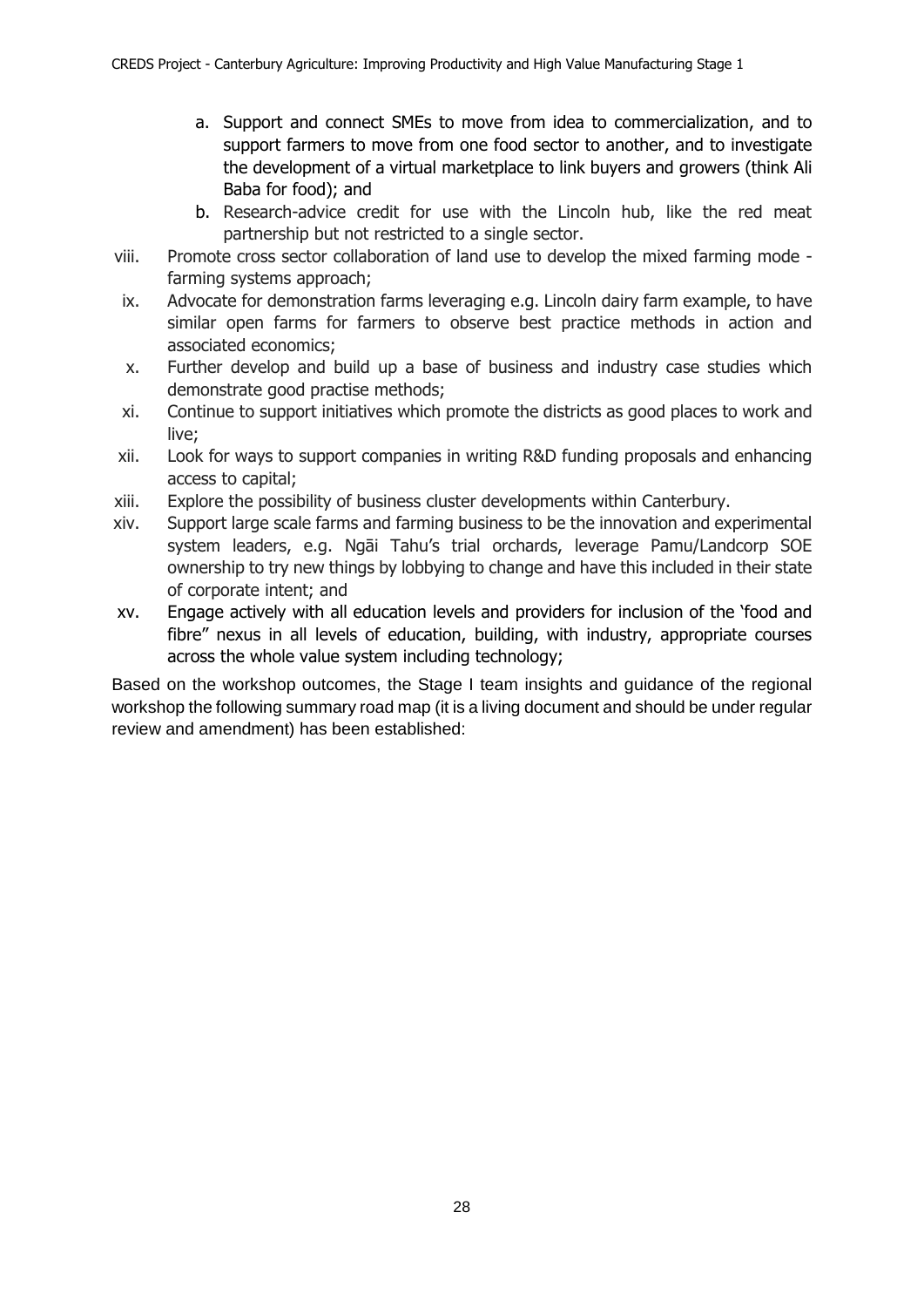| SUMMARY ROAD MAP: Canterbury Food and Fibre Industry Innovations to 2050<br>The Problems                     | The Opportunities                                                                                                               | The How's                                                                                      | The What's                                                                                                                                                                                                                                                                   |
|--------------------------------------------------------------------------------------------------------------|---------------------------------------------------------------------------------------------------------------------------------|------------------------------------------------------------------------------------------------|------------------------------------------------------------------------------------------------------------------------------------------------------------------------------------------------------------------------------------------------------------------------------|
| Lack of alignment and application<br>of sustainable landuse systems<br>across the four wellbeing pillars     | Shared understanding of<br>Canterbury's brand and<br>aspirations, kaitiakitanga                                                 | <b>COLLABORATIVE</b><br><b>LEADERSHIP</b><br>Work out and express<br>kaitiakitanga, what we    | Establish an agreed Canterbury Food and Fibre Charter<br>Establish capacity building initiative for young and emerging<br>leaders<br>Ensure regional value addition initiatives focus on market                                                                              |
| Different primary production<br>subsectors operate in fundamentally<br>different business environments       | Clear new investment<br>propositions                                                                                            | aspire to as a region                                                                          | impact<br>Establish cogent advocacy for regional food and fibre initiatives<br>Lobby central government for Canterbury specific policy and<br>regulatory needs                                                                                                               |
| Lack of open access data, Ngāi<br>Tahu mātauranga and insights to<br>inform decision making                  | Increased value for people<br>and businesses derived<br>from a stronger<br>connection between the<br>public and private sectors | <b>OPEN INFORMATION</b><br>Improve availability of<br>verifiable, agglomerated                 | Establish an open access Canterbury Food and Fibre<br>Knowledge Repository, incorporating matauranga and<br>associated principles.<br>Build a network of contributing open access datasets and<br>sources that support the further development of Canterbury's               |
| Lack of collaboration between<br>education and business<br>Lack of insight and signals<br>about domestic and | focused on the future of<br>primary production<br>capabilities                                                                  | data                                                                                           | value webs and landuse systems<br>Establish a sustainable information and communications<br>platform including digital discussion groups<br>Produce open access food and fibre learning resources,<br>$\bullet$<br>activities, and events that support the education systems |
| international consumers and<br>appropriate business models<br>Variable adoption and sharing of               | Recognised as a region<br>offering strength and<br>depth of learning and<br>development opportunities                           | <b>INTEGRATED LANDUSE</b><br>Create the right<br>mechanisms to leverage<br>regional data and   | Enhance a Centre of Excellence in Land and Food systems<br>innovations and policy, based on kaitiakitanga<br>Create primary production and mahinga kai focused services to<br>$\bullet$<br>provide advice and support across production sectors                              |
| innovation limits sustainable<br>productivity and value addition                                             | Innovation and tech<br>sectors are providing<br>cutting edge opportunities                                                      | information, and to form<br>insights and advice                                                | Strengthen a regional approach to awareness and accessing<br>$\bullet$<br>early stage capital and knowledge to support new food and<br>fibre investment opportunities                                                                                                        |
| Scarcity of Accessible Resources -<br>Natural, Human, Financial, and<br>Physical Capital                     | in primary production<br>The government hears us                                                                                | <b>TALENT AND</b><br>CAPABILITY BUILDING<br>Leverage the focus of our<br>regional tertiary and | Support the development of a Canterbury Educational Alliance<br>for a regional talent pipeline and capability building<br>Develop an integrated future labour and management<br>$\bullet$<br>capability plan for the sector across the food and fibre sectors,               |
| The nature of the planning,<br>compliance, and regulatory<br>environment in NZ                               | as a region and supports<br>us accordingly                                                                                      | business support capabilities<br>on primary production and<br>rural                            | education and immigration<br>Ensuring the Canterbury food and fibre sector gains a social<br>$\bullet$<br>license to operate thru improved educational engagement                                                                                                            |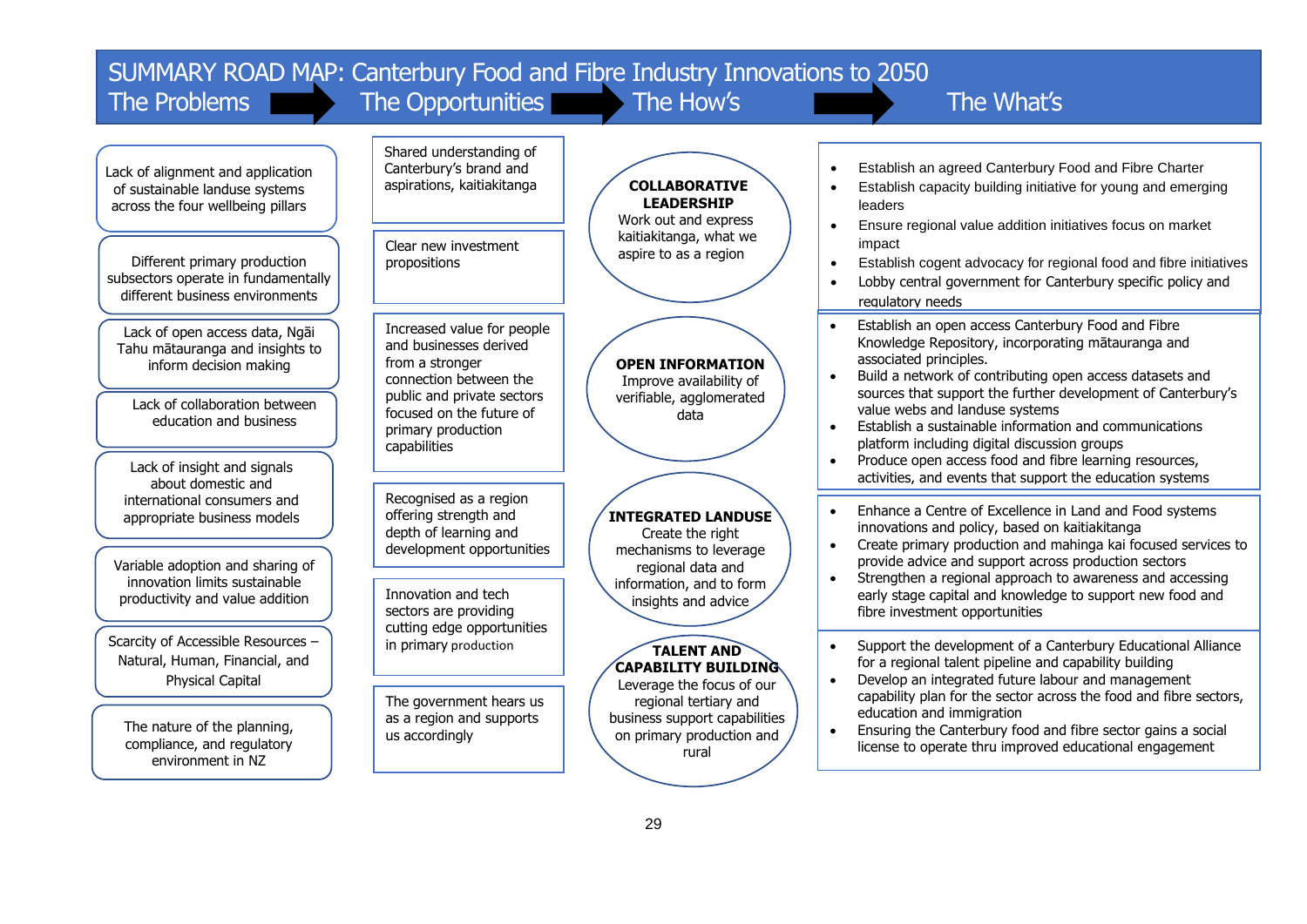The resultant short-term action plan is outlined below:

|                  | <b>Mayoral Forum Action Plan</b>                                                                                                                              |                                                                                                   |
|------------------|---------------------------------------------------------------------------------------------------------------------------------------------------------------|---------------------------------------------------------------------------------------------------|
|                  | <b>Canterbury Agriculture: Improving Productivity and High Value Manufacturing</b>                                                                            |                                                                                                   |
| <b>No</b>        | <b>Action</b>                                                                                                                                                 | <b>Schedule and Responsibility</b>                                                                |
| $\mathbf{1}$     | Review and Approve Road map                                                                                                                                   | 7 Dec 2018, Mayoral Forum with<br><b>CREDS Project Manager and Phase I</b><br>Coordinator         |
| $\overline{2}$   | Review Project Agreement and Oversight<br>Arrangements                                                                                                        | 15 Dec 2018 ECAN, Christchurch NZ<br>and University of Canterbury                                 |
| $\overline{3}$ . | Revise the remaining three-year work plan<br>and key deliverables                                                                                             | 22 Dec 2018 Steering Committee<br>with Phase I Project Coordinator                                |
| 4.               | collaborative<br>Finalise<br>the<br>leadership<br>including<br>establishing<br>programme<br>implementation arrangements with the<br>committee for Canterbury. | 31 <sup>st</sup> January 2019, CREDS Project<br>Manager and Phase I Coordinator                   |
| 5.               | deliver<br>Carbon<br>Establish contract to<br>farming seminars in four regional centres                                                                       | 20th December 2018, CREDS Project<br>Manager and Phase I Coordinator                              |
| 6.               | <b>Finalise</b><br>partnership<br>documents<br>for<br>establishing the platform for regional food<br>and fibre information generation<br>and<br>dissemination | 31 <sup>st</sup> January 2018, CREDS Project<br>Manager, Phase I Coordinator and<br>Lincoln Hub   |
| 7.               | Finalise procurement (design) document<br>for establishing a land and food systems<br>innovation and policy centre (integrated<br>land use workstream)        | 31st January 2018, CREDS Project<br>Manager, Phase I Coordinator and<br>management of Lincoln Hub |

A key aspect that has emerged from the study has been the need to recognise the importance of investing considerable time and effort to establish meaningful and productive outcomes from consultation with all stakeholders, including Ngāi Tahu and young people. The engagement with these stakeholders incorporated into the on-going work of this project.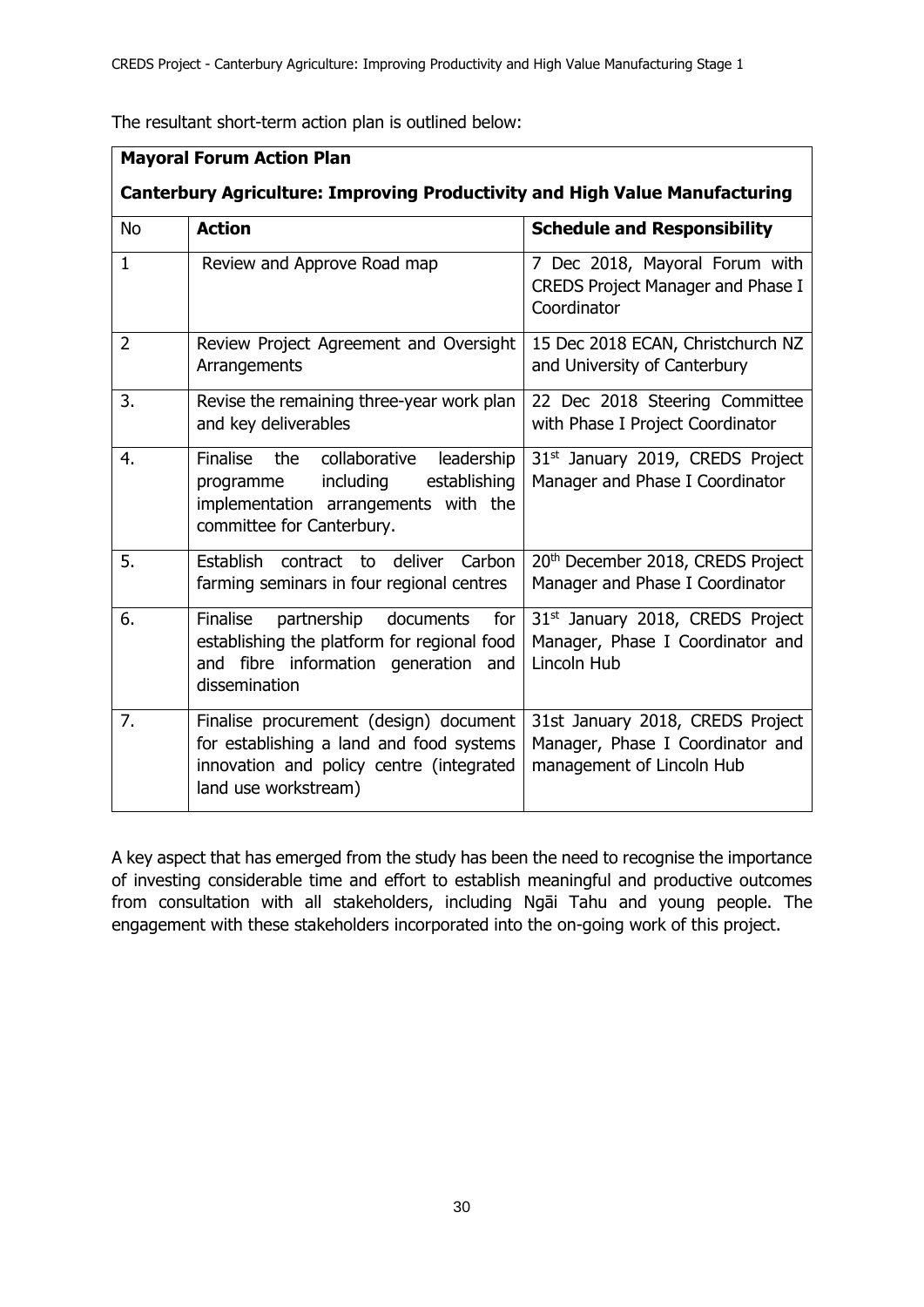The indicative budget for this 3-year action plan is as follows:

# **The Food and Fibre (F&F) Industry Innovations towards 2050 – Summary Costs**

| Year                                                                                                                          | PY I    | <b>PY II</b> | <b>PY III</b> | <b>Total</b> |  |  |
|-------------------------------------------------------------------------------------------------------------------------------|---------|--------------|---------------|--------------|--|--|
| Component                                                                                                                     | 2019    | 2020         | 2021          |              |  |  |
| F & F Collaborative Leadership Initiative                                                                                     |         |              |               |              |  |  |
| Charter                                                                                                                       | 69,250  | 0            | 0             | 69,250       |  |  |
| Fora                                                                                                                          | 98,400  | 98,400       | 73,400        | 270,200      |  |  |
| Advocacy                                                                                                                      | 23,000  | 23,000       | 23,800        | 69,800       |  |  |
| Sub-Total                                                                                                                     | 190,650 | 121,400      | 97,200        | 409,250      |  |  |
| F & F Open Information and Knowledge Project                                                                                  |         |              |               |              |  |  |
| F & F Knowledge Centre                                                                                                        | 95,000  | 190,000      | 190,000       | 475,000      |  |  |
| <b>Information Portal</b>                                                                                                     | 37,500  | 267,000      | 92,000        | 396,500      |  |  |
| F & F Educ Resources                                                                                                          | 150,050 | 55,000       | 55,000        | 260,050      |  |  |
| Sub-Total                                                                                                                     | 282,550 | 512,000      | 337,000       | 1,131,550    |  |  |
| F & F Integrated Land Use Workstream - Land and Food Systems<br>Innovation and Policy Project (to be fully developed in 2018) |         |              |               |              |  |  |
| Project Design                                                                                                                | 75,000  |              |               | 75,000       |  |  |
| <b>Indicative Budget</b>                                                                                                      |         | 200,000      | 450,000       | 650,000      |  |  |
| Sub-Total                                                                                                                     | 75,000  | 200,000      | 450,000       | 725,000      |  |  |
| (resource mobilisation required)                                                                                              |         |              |               |              |  |  |
| F&F Talent and Capability Building: under Leadership Initiative and<br><b>CREDS</b> workstream                                |         |              |               |              |  |  |
| <b>Total - Stage 2</b>                                                                                                        | 548,200 | 833,400      | 884,200       | 2,265,800    |  |  |

Implementation of this Action plan will lead to the commencement of the Leadership Initiative in the first quarter of 2019, the initiation of the open access Information and Knowledge Platform by mid-2019 and the Centre of Excellence in Land and Food systems innovations and policy in the third quarter of 2019.

Project briefs for the Collaborative Leadership and Open Information Workstream projects as included in Appendix 1. The Integrated Land Use workstream project requires detailed development and associated resource mobilisation beyond the project design budget included.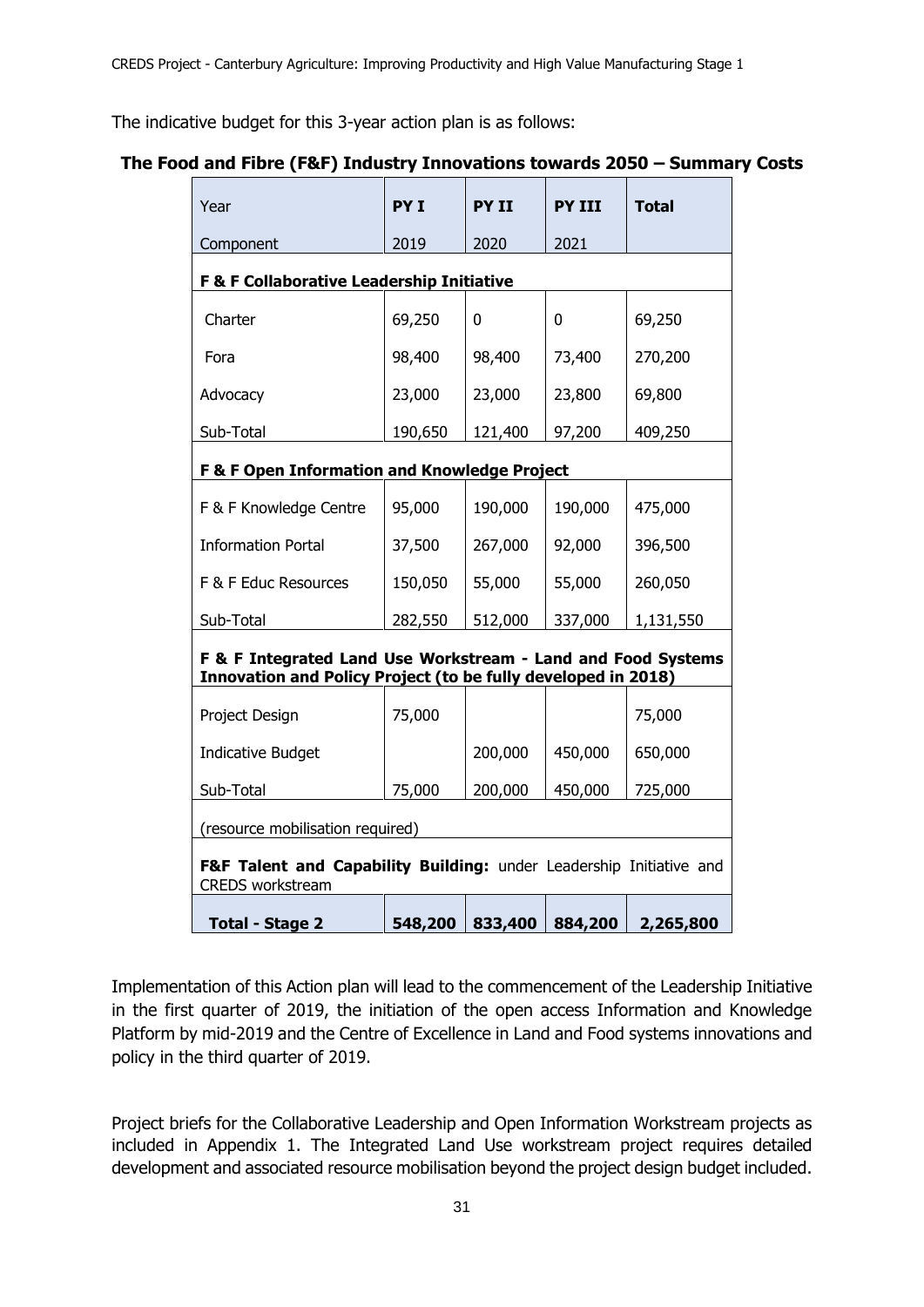The Talent and Capability building workstream initiatives will feed into and collaborate with the appropriate existing CREDS workstream.

Currently there are enough funds to resource the Leadership and information projects along with the design of the Land Policy Centre. Resource mobilisation will be required to move ahead with that initiative. Key issues discussed that are part of existing CREDS workstreams have not been considered for this Canterbury Food and Fibre road map. These include roading infrastructure; extension and uptake of fast broadband in rural areas, water availability and reliability; barriers to storage and distribution (ground vs surface), skilled workers, cohesive communities agri-tourism opportunities locally on farm and with local produce used.

It is recognised that this exceeds the immediate budget available under the CREDS agricultural project. It is worth noting that in discussions with key institutions there are strong indications that additional resources up to around \$200,000 is insight for potential mobilisation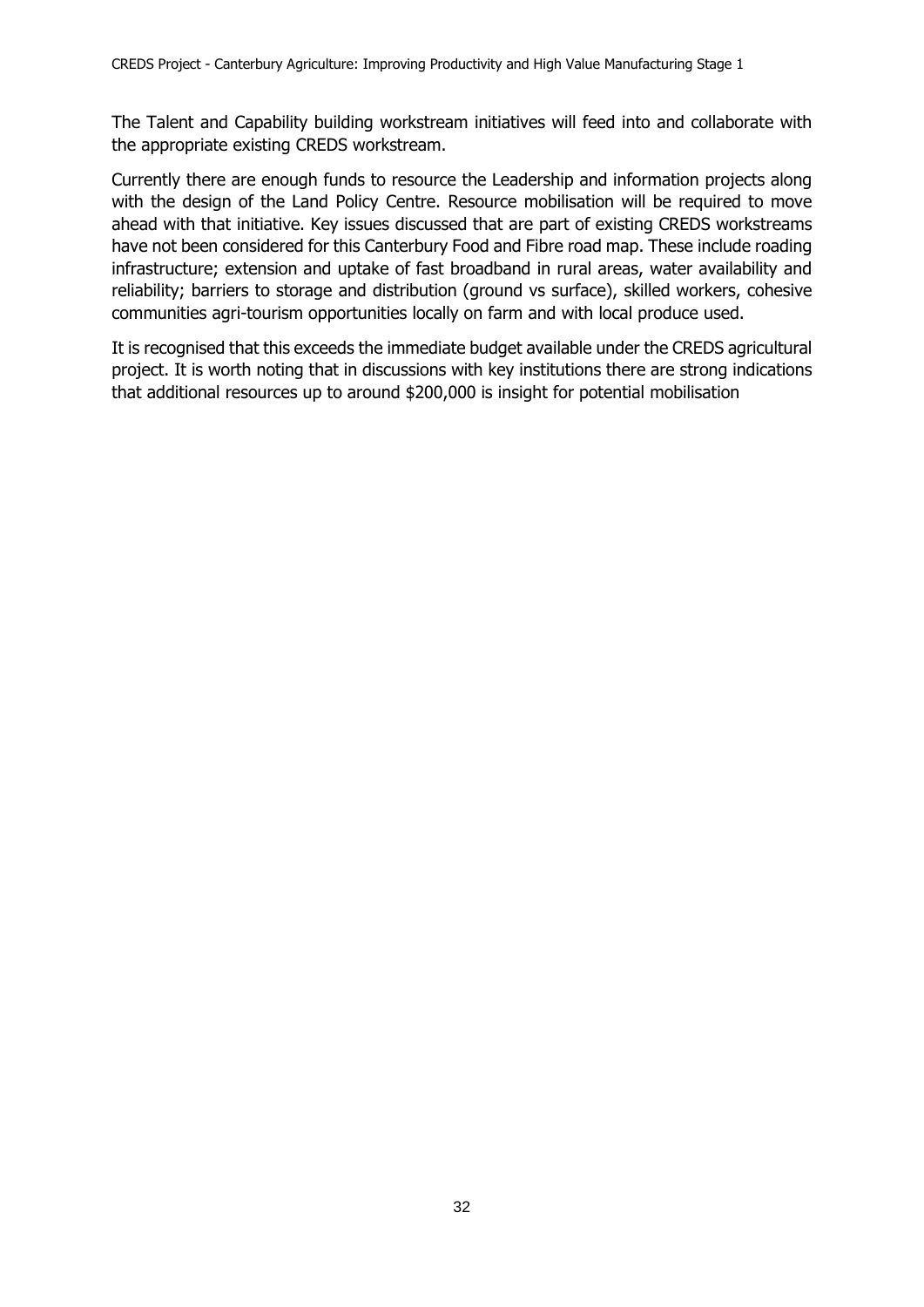### **GLOSSARY**

**Canterbury** is taken as the area administered by the Canterbury Regional Council and consists of all the river catchments on the east coast of the South Island from that of the [Clarence River,](https://en.wikipedia.org/wiki/Clarence_River_(New_Zealand)) north of [Kaikoura,](https://en.wikipedia.org/wiki/Kaikoura) to that of the [Waitaki River,](https://en.wikipedia.org/wiki/Waitaki_River) in South Canterbury. It is New Zealand's largest region by area, with an area of 45,346 km<sup>2</sup>. It comprise 9 territorial districts – Waimate, Timaru, Mackenzie, Ashburton, Selwyn, Christchurch, Waimakariri, Hurunui and Kaikoura.

**Ecosystems** are dynamic and co-evolving communities of diverse actors who create and capture new value through both collaboration and competition.

Ecosystems typically bring together multiple players of different types and sizes in order to create, scale, and serve markets in ways that are beyond the capacity of any single organization—or even any traditional industry. Their diversity—and their collective ability to learn, adapt, and, crucially, innovate together—are key determinants of their longer-term success.

They are enabled by greatly enhanced connectivity across specialized capabilities and resources, ecosystems develop new, co-created solutions that address fundamental human needs and desires and growing societal challenges. While forging superior ways to create new value, ecosystems also increase the importance of discovering new business models to capture that value in a world of commoditization and "de-monetization."

Competition, while still essential, is certainly not the sole driver of sustained success. Participants are additionally incentivized by shared interests, goals, and values, as well as by the growing need to collaborate in order to meet increasing customer demands, to invest in the long-term health of their shared ecosystem, from which all can derive mutual benefit.

From Business ecosystems come of age Deloitte University Press

**Gross Domestic Product** is the monetary [measure](https://en.wikipedia.org/wiki/Measurement_in_economics) of the market value of all the [final](https://en.wikipedia.org/wiki/Final_good)  [goods](https://en.wikipedia.org/wiki/Final_good) and services produced in a period of [time,](https://en.wikipedia.org/wiki/Time) typically one calendar year

**Total Factor Production** Productivity growth not explained by increases in inputs such as capital and labour. TFP captures all other factors influencing growth, such as improved uses of the measurable inputs and general technological progress.

**Innovation** - is the introduction of something new - new idea, method, or device **Invention** is creating - a device, contrivance, or process originated after study and experiment, a product of the imagination

**High value manufacturing** is the application of leading edge technical knowledge and expertise to the creation of products, production processes, and associated services which have strong potential to bring sustainable growth and high economic value to Canterbury and New Zealand.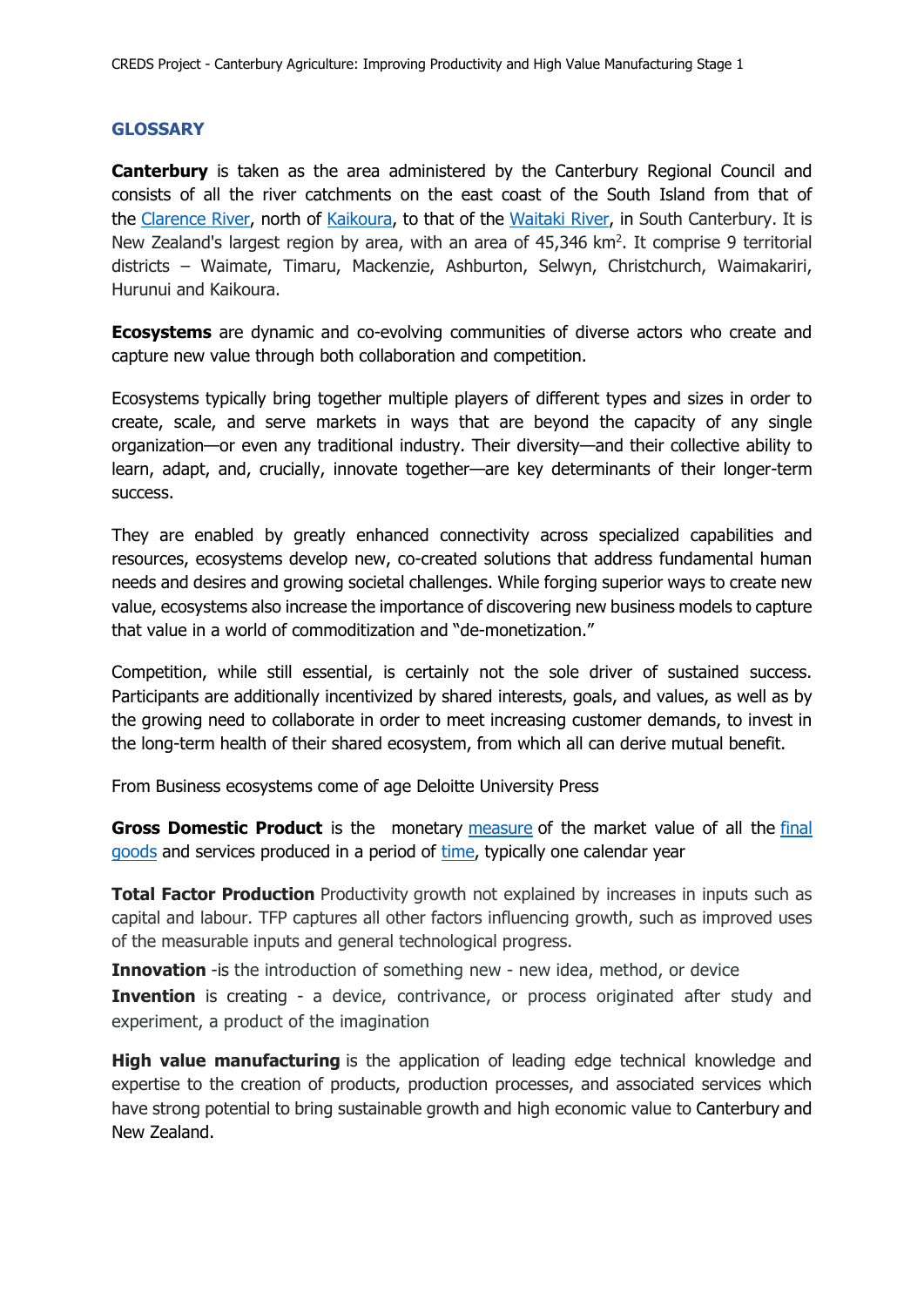**Value Chain** is a set of activities that a firm operating in a specific industry performs in order to deliver a valuable [product](https://en.wikipedia.org/wiki/Product_(business)) or [service](https://en.wikipedia.org/wiki/Service_(economics)) for the [market.](https://en.wikipedia.org/wiki/Market_(economics))

**Value Web** many "supply chains" appear to be evolving into "value webs," which span and connect whole ecosystems of suppliers and collaborators. Properly activated, these value webs can be more effective on multiple dimensions—reducing costs, improving service levels, mitigating risks of disruption, and delivering feedback-fuelled learning and innovation. This is likely to accelerate as new technologies generate more data, provide greater transparency, and enable enhanced connectivity with even tiny suppliers and partners. The shift can create new challenges for the supply chain profession—but also extraordinary opportunities to play an even more central strategic role in shaping the future of enterprise. Deloitte *ibid*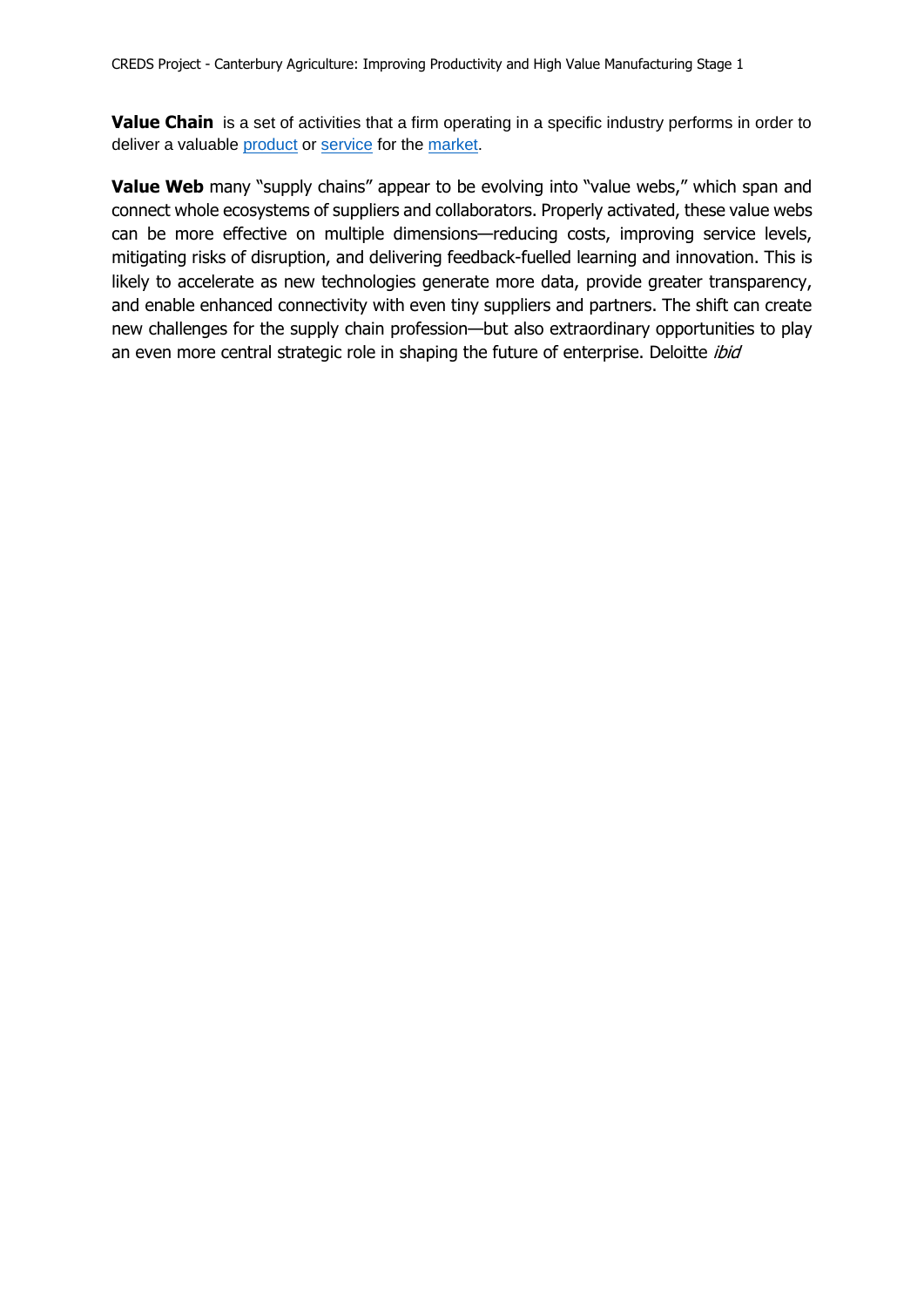# **REFERENCES**

-

1 The New Biological Economy, Eric Pawson and the Biological Economies Team, Auckland University Press, 2018

2 The New Biological Economy, Eric Pawson and the Biological Economies Team, Auckland University Press, 2018

3 Statistics New Zealand 2013 data, and John Fairweather and Stephanie Mulet-Marques (F&MM) of Lincoln University,

4 Natural Resources for Canterbury Agriculture, Moot et al

5 Climate Change Projections – Canterbury MfE May 2018

6 Beyond Commodities: Manufacturing into the Future, Ministry of Business, Innovation and Employment, 2018

7 http://canterburytech.nz/invest/

8 http://fluxnz.com/

9 Innovation in Canterbury: Realising our potential, ChristchurchNZ, 2018

10 http://parisinnovationreview.com/articles-en/agriculture-and-food-the-rise-of-digitalplatforms

11 A report by the World Economic Forum's New Vision for Agriculture initiative Prepared in collaboration with Deloitte Consulting January 2016

12 www.syngentathrive.com/research

13 Building Partnerships for Sustainable Agriculture and Food Security A Guide to Country-Led Action A report by the World Economic Forum's New Vision for Agriculture initiative prepared in collaboration with Deloitte Consulting, January 2016

14 The Future of Agriculture- Trends and Challenges FAO 2017

15 UN Water, 2018

16 KPMG Agribusiness Agenda, June 2018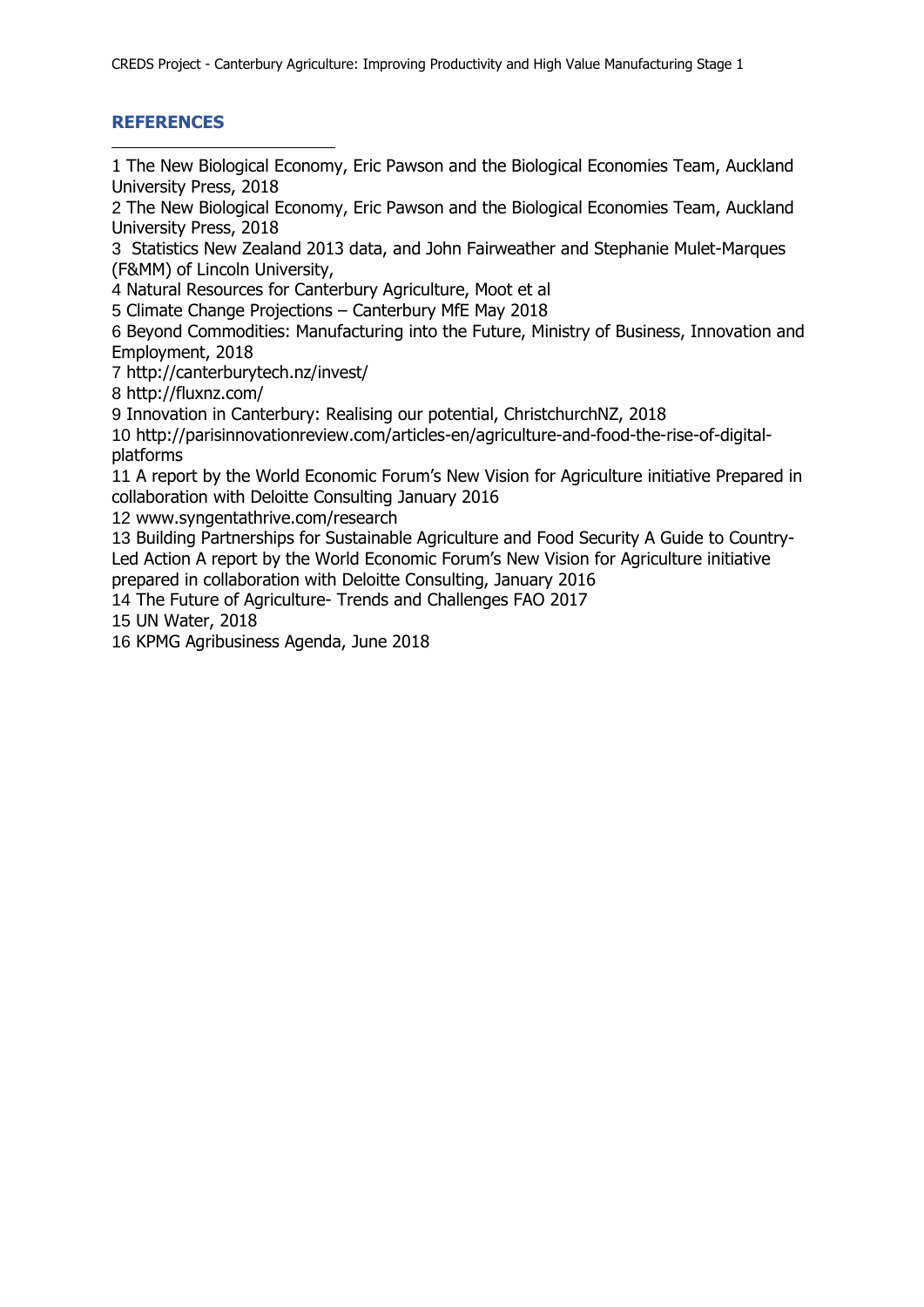CREDS Project - Canterbury Agriculture: Improving Productivity and High Value Manufacturing Stage 1

# **APPENDIX**

Appendix 1: Project Briefs

- Food and Fibre Leadership Initiative (FFLI)
- Food and Fibre Open Information and Knowledge Platform (FFIKP)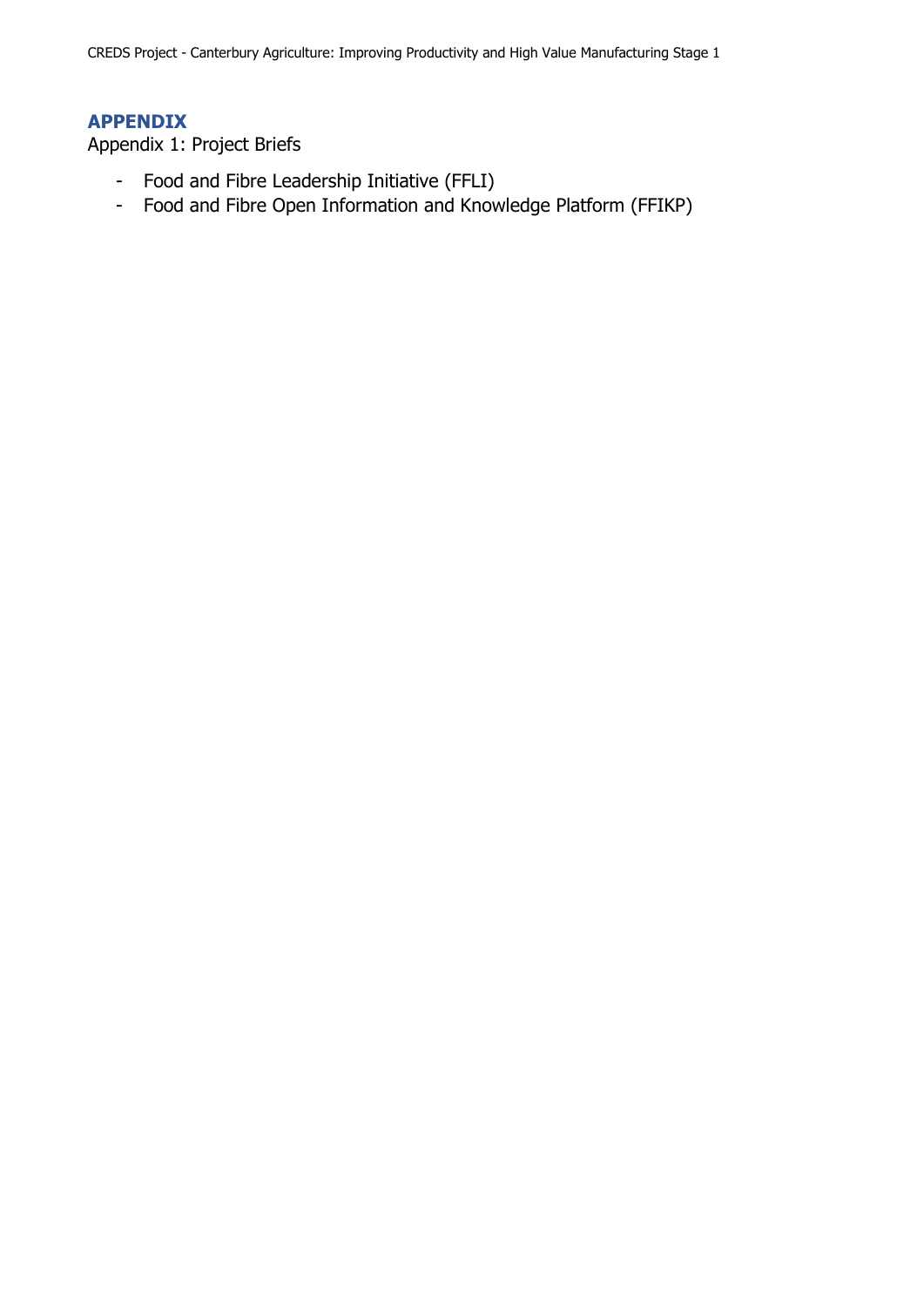# **PROJECT BRIEF: FFLI**

**Project Title:** Canterbury Mayoral Forum (CMF) - Food and Fibre Leadership Initiative (FFLI)

### **Goal and Objectives:**

The FFLI has the goal of enhancing the leadership and civil governance of the Canterbury food and fibre sector

The key objectives are:

- i) Enable the CMF to lead, support and enable the Canterbury Food and Fibre Sector
- ii) To build a cadre of food and fibre leaders capable of guiding success for the wider Canterbury food and fibre sector towards 2050 including awareness and support of emerging business models
- iii) To focus these leaders on building economic wellbeing to achieve the CREDS vision of "a region making the most of its natural advantages to build a strong, innovative economy with resilient, connected communities and a better way of life for all"
- iv) Establish support mechanisms for emerging leaders grow and accept the responsibilities of leadership in the VUCA (Volatility, uncertainty, complexity and ambiguity) environment

### **Summary:**

This CMF initiative will develop Food and Fibre leaders who:

- i. Are clear on the purpose of the Sector;
- ii. Have an accurate assessment of today's situation;
- iii. Can create and evolve a shared vision of success;
- iv. Are aware of our critical successful factors and barriers;
- v. Are able to define the drivers: our strategies and priorities;
- vi. Are able to monitor and report our results; and
- vii. Have rewards and consequences to build accountability

# **Challenges To be Addressed**

The CMF RoadMap identified the following key leadership areas that need to be addressed. These include:

- i) the need to clearly articulate and tell the Canterbury story of our targeted and collective aspirations for the future for the food and fibre sector;
- ii) the need to create a trusted regional investment proposition(s) to support investment from people, business and financial institutions;
- iii) driving each Canterbury district in a way that underpins pride in what we are in Canterbury, where we live, what we do and what we stand for;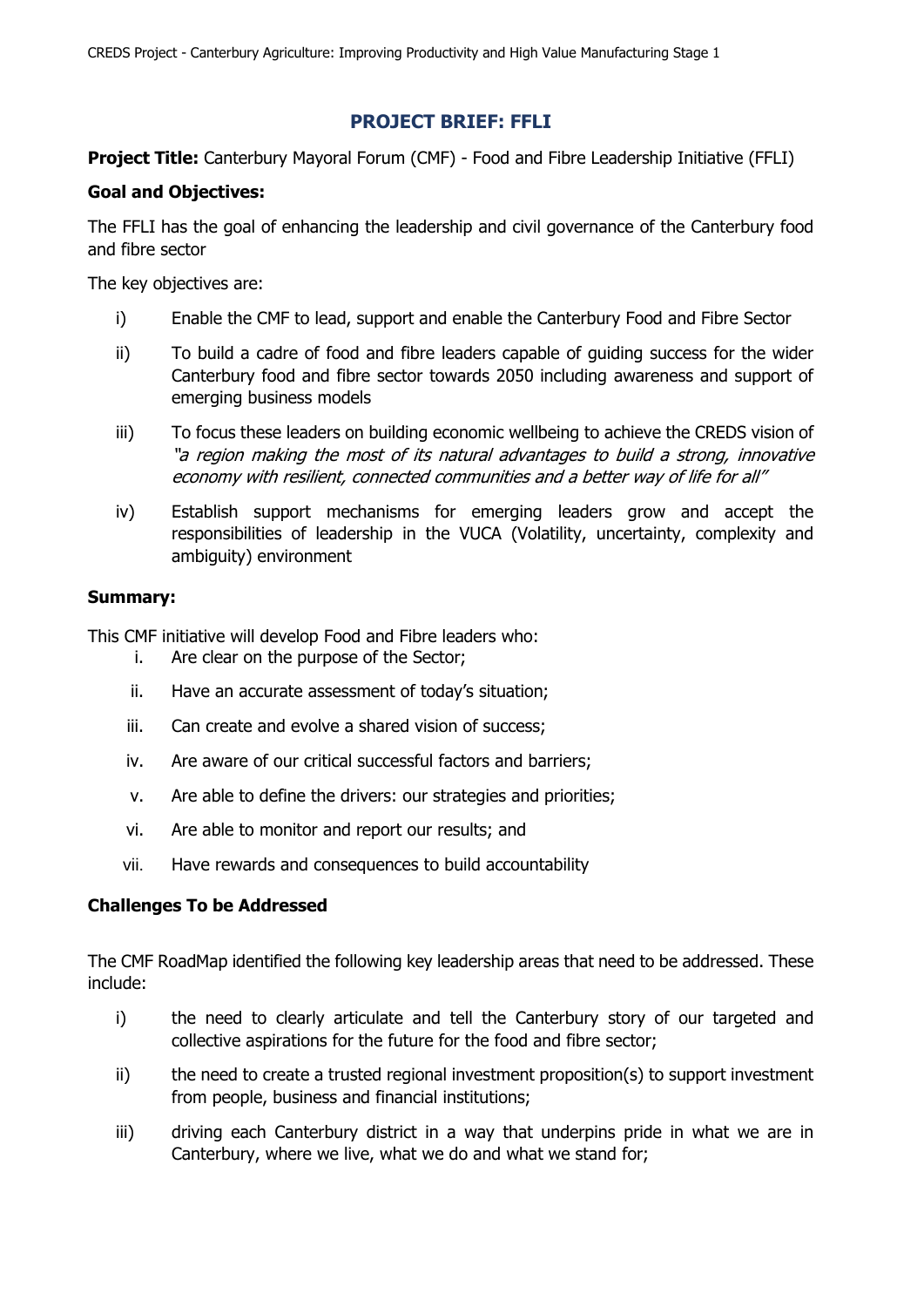- iv) support primary producers, service providers, logistics operators, traders and processors to make best of our natural resources and comparative advantages
- v) enable and support initiatives that help put innovation and sustainability at the heart of food and fibre production and processing especially after the farm gate and into international markets; and
- vi) facilitate the education sector to align with industry need

# **Project Description**

### Results

The key results to be achieved/delivered include but are not limited to:

- i) An agreed Canterbury Food and Fibre Charter with a comprehensive range of signatories including districts, producer organisations, service providers (especially technology and innovators), Crown Research Institutes, processors, logistics operators, education organisations (collectively or individually) et. al.
- ii) Capacity building initiatives for young and emerging leaders focusing on capability to operate in the VUCA environment
- iii) Facilitate and support multi-stakeholder consultation and initiatives on ley challenges and issues focusing on effective and sustainable impact
- iv) Cogent advocacy for regional initiatives including fair access to central government funds and resources

### **Main activities**

- i. Create a regional agricultural charter Platform for Canterbury Brand; including advocating for the four key factors of wellbeing: economic, environmental, social and cultural to be the basis for Canterbury Agriculture to 2050;
- ii. Build a VUCA leadership programme in collaboration with current such programmes
- iii. Create and lead a regular forum across the sector impacting agriculture especially food and fibre;
- iv. Fund and support a series of topical debates which engage the wider community constructively in Canterbury Agri-food challenges;
- v. Partner with Boma/Ministry of Awesome for Agri Innovation and Technology Conference to be held  $11 - 12$  April 2019; including linking with its key partners;
- vi. Support key national and regional influencers with accurate and timely information;
- vii. Apply to green Investment Fund as a collective to start a regional environmental impact investment fund which would enable a start to a low carbon transition within their own TLA portfolios; and
- viii. Take a regional approach to the Provincial Growth Fund opportunities, coordinating resource to develop an application.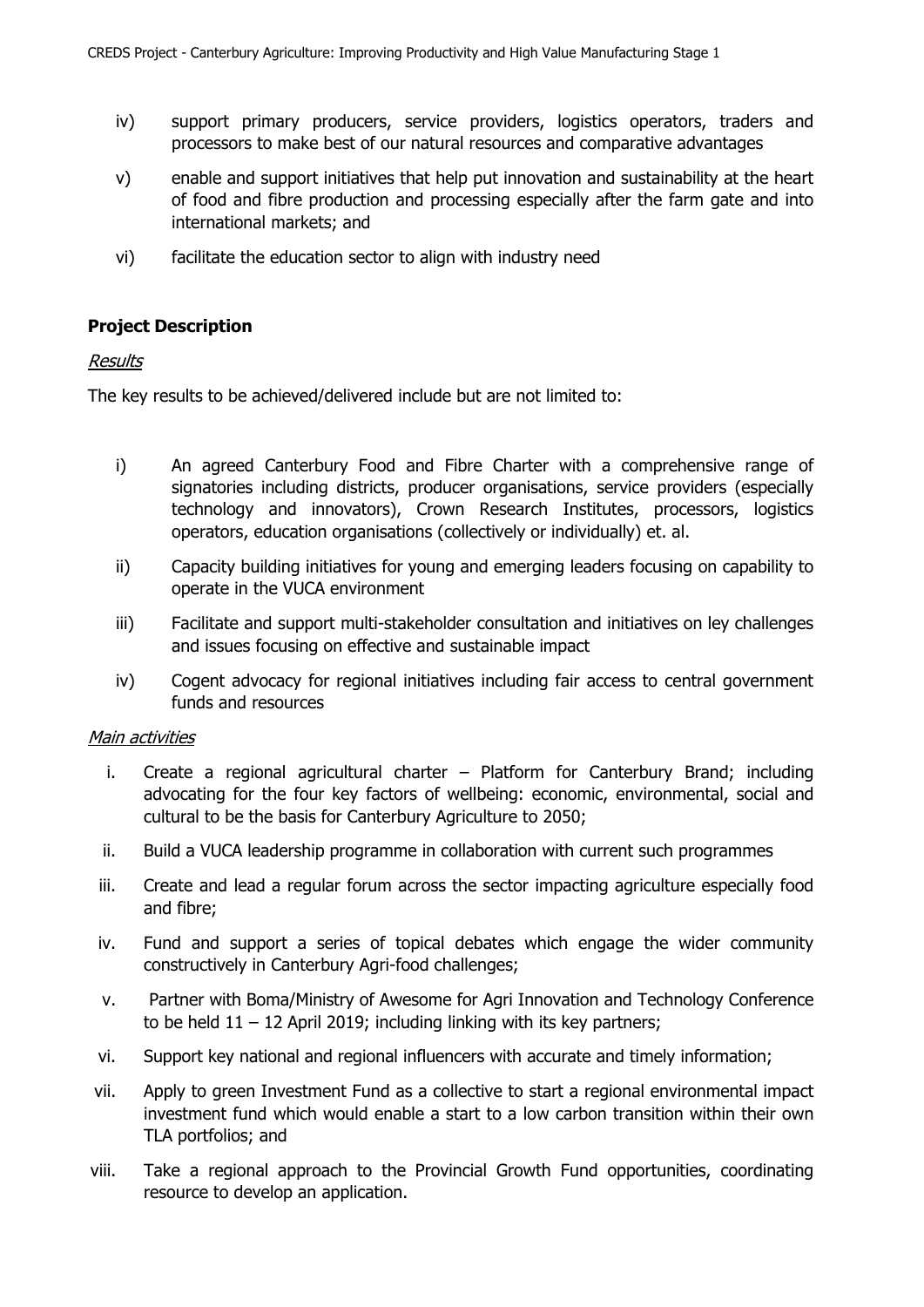# **Implementation**

### 1.1 Financing and Necessary agreements

The CMF Secretariat will establish a partnership agreement with the lead Agency that will clearly highlight implementation responsibility with the lead Agency whilst ensuring that oversight and result monitoring are carried out by the CMF Secretariat on behalf of the CMF.

1.2 Indicative implementation period

The project is expected to run for an initial three-year period from 2019 until 2021

### 1.3 Organisational set-up and Implementation modalities

- **a.** Organisation and Management
	- i. Lead Agency

The lead agency will be the CMF Secretariat operating through ECAN

ii. Implementing Partners

It is anticipated that that an implementation partnership will be established with the Committee for Canterbury (CfC) that will be responsible for broadening and building its Food and Fibre Forum and that it will manage the range of project activities indicated above.

iii. Cooperating partners

The CfC will establish the necessary cooperating arrangements with partners to carry out specific project activities

- **b.** Staffing: Partners will specify direct management costs. Overheads will not be meet due to the partnership nature of the project
- **c.** Procurement: As required the CfC will through the CMF Secretariat apply the required procurement procedures – primarily for services.

# **Indicative budget**

| Year                    | <b>PYI</b> | <b>PY II</b> | <b>PY III</b> | <b>Total</b> |
|-------------------------|------------|--------------|---------------|--------------|
| Component               | 2019       | 2020         | 2021          |              |
| Comp. 1 Charter         | 69,250     | 0            | 0             | 69,250       |
| Comp. 2 Leadership/Fora | 98,400     | 98,400       | 73,400        | 270,200      |
| Comp. 3 Advocacy        | 23,000     | 23,000       | 23,800        | 69,800       |
| Total                   | 190,650    | 121,400      | 97,200        | 409,250      |

FFLI Summary Cost Table (\$ 000)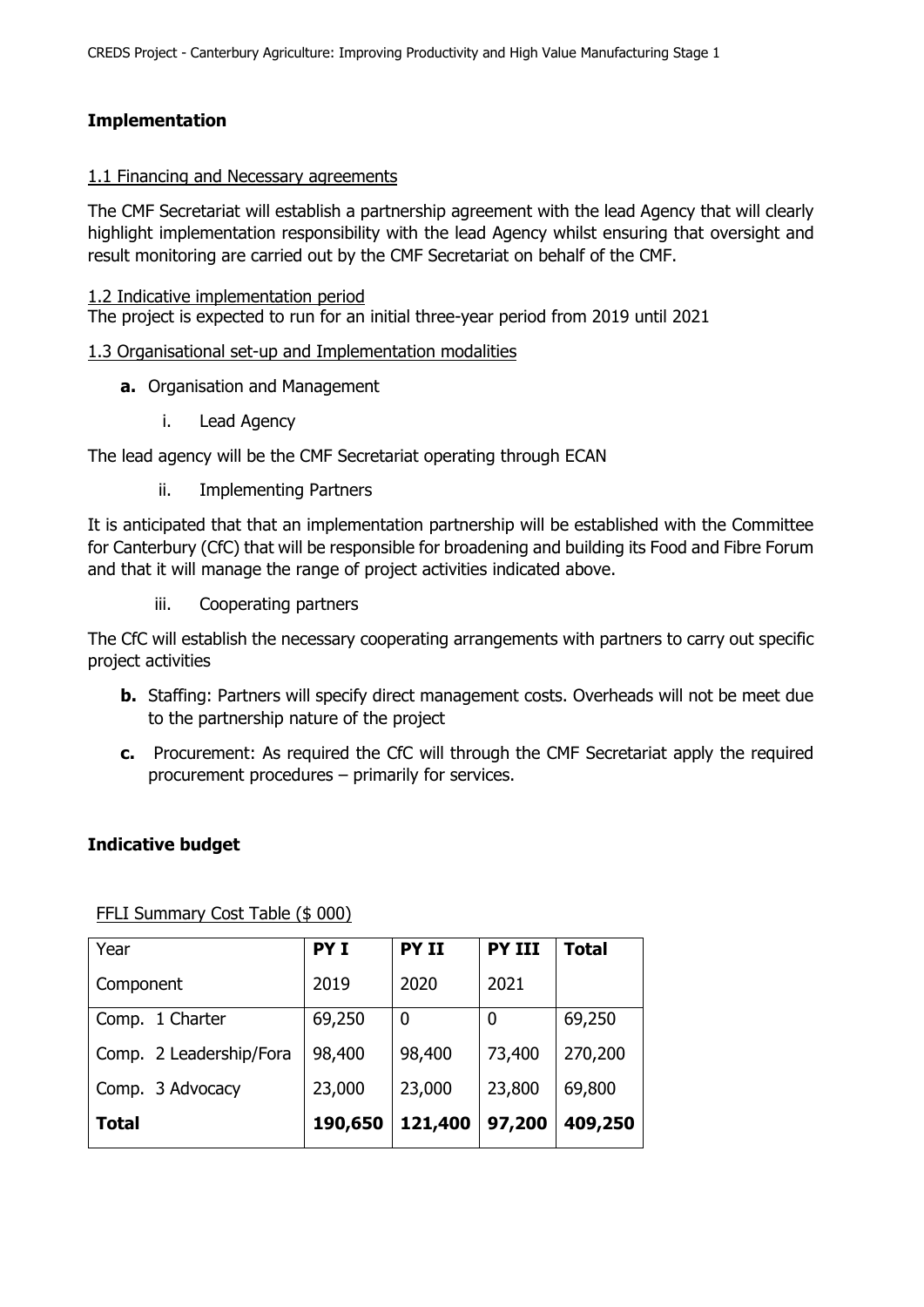### **Performance monitoring and reporting**

- a) Work Plan and budgets
- b) Quarterly progress reports
- c) Annual/Completion Report(s)

### **Review and Evaluation**

- a) Baseline
- b) Mid Term review
- c) Completion Report
- d) Ex post Evaluation within 6 months of project closure

### **Audit**

The Project will be audited according to the prevailing requirements of CMF/ECAN as will be specified in the relevant financing agreement(s)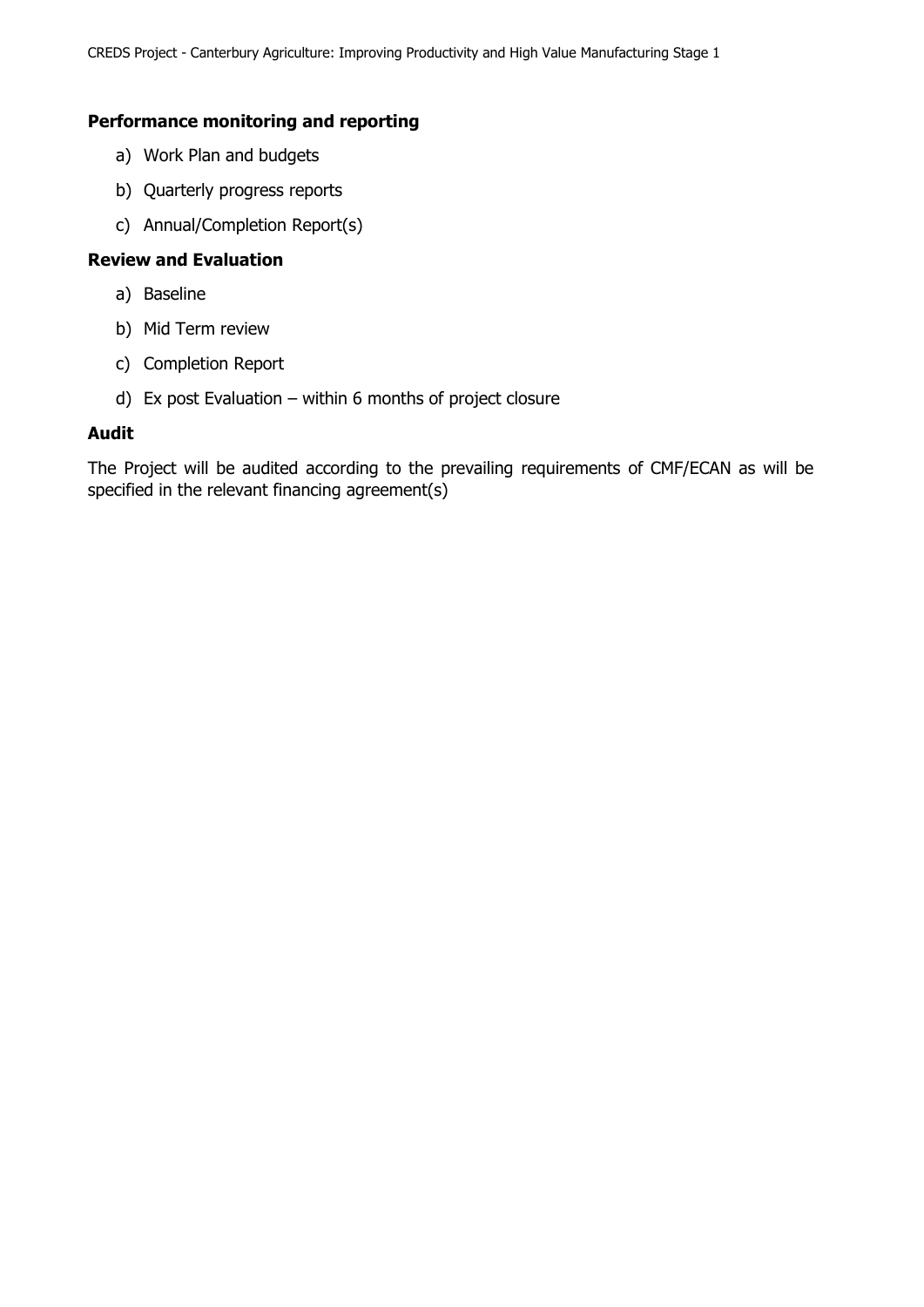**[APPENDIX] - Indicative Logframe matrix - to be completed during preparation/finalisation of project with CMF Secretariat and implementing partner**

|                                             | <b>Intervention logic</b>                                                                                                                                                                                                           | <b>Indicators</b>                                                            | <b>Baselines</b><br>(incl.<br>reference<br>year)                                         | <b>Targets</b><br>(incl.<br>reference<br>year)          | <b>Sources and means</b><br>of verification                                                                              | <b>Assumptions/Risks</b>                                                                                |
|---------------------------------------------|-------------------------------------------------------------------------------------------------------------------------------------------------------------------------------------------------------------------------------------|------------------------------------------------------------------------------|------------------------------------------------------------------------------------------|---------------------------------------------------------|--------------------------------------------------------------------------------------------------------------------------|---------------------------------------------------------------------------------------------------------|
| objective:<br>Overall<br>Impact             | The broader, long-term<br>change which will stem<br>from<br>several<br>interventions Project will<br>influence.<br>(indirectly)<br><b>Long Term (2050)</b>                                                                          | Measures the long-<br>change<br>term<br>at<br>Canterbury or sector<br>level. | Ideally, to be<br>drawn<br>from<br><b>CMF</b><br>the<br>strategy                         | Ideally, to be<br>drawn from the<br><b>CMF Strategy</b> | To be drawn from the<br>CMF strategy.                                                                                    |                                                                                                         |
| Specific objective(s):<br><b>Dutcome(s)</b> | The medium-term effects<br>of the action which tend<br>to focus on the changes<br>behaviour resulting<br>in.<br>from project/ programme<br>outputs. The Project will<br>contribute<br>to<br>these<br>changes. Medium Term<br>(2030) | Measures the change<br>factors<br>in<br>the<br>determining<br>outcome.       | The<br>starting<br>point<br>or<br>current<br>value<br><sub>of</sub><br>the<br>indicator. | The<br>intended<br>value of the<br>indicator.           | Sources of information<br>and methods used to<br>collect<br>and<br>report<br>(including who and<br>when/how frequently). | Factors outside project<br>management's control<br>that may impact on the<br>outcome-impact<br>linkage. |
| Outputs                                     | direct/tangible<br><b>The</b><br><b>outputs</b> (infrastructure,<br>goods<br>and<br>services)<br>delivered by the action.<br>These can be controlled<br>directly and as such can<br>be linked CMF funding                           | Measures the degree<br>of delivery of the<br>outputs.                        | as above for<br>the<br>corresponding<br>indicator.                                       | as above<br>for<br>the<br>corresponding<br>indicator.   | above<br>for<br>the<br>as<br>corresponding<br>indicator.                                                                 | Factors outside project<br>management's control<br>that may impact on the<br>output-outcome<br>linkage. |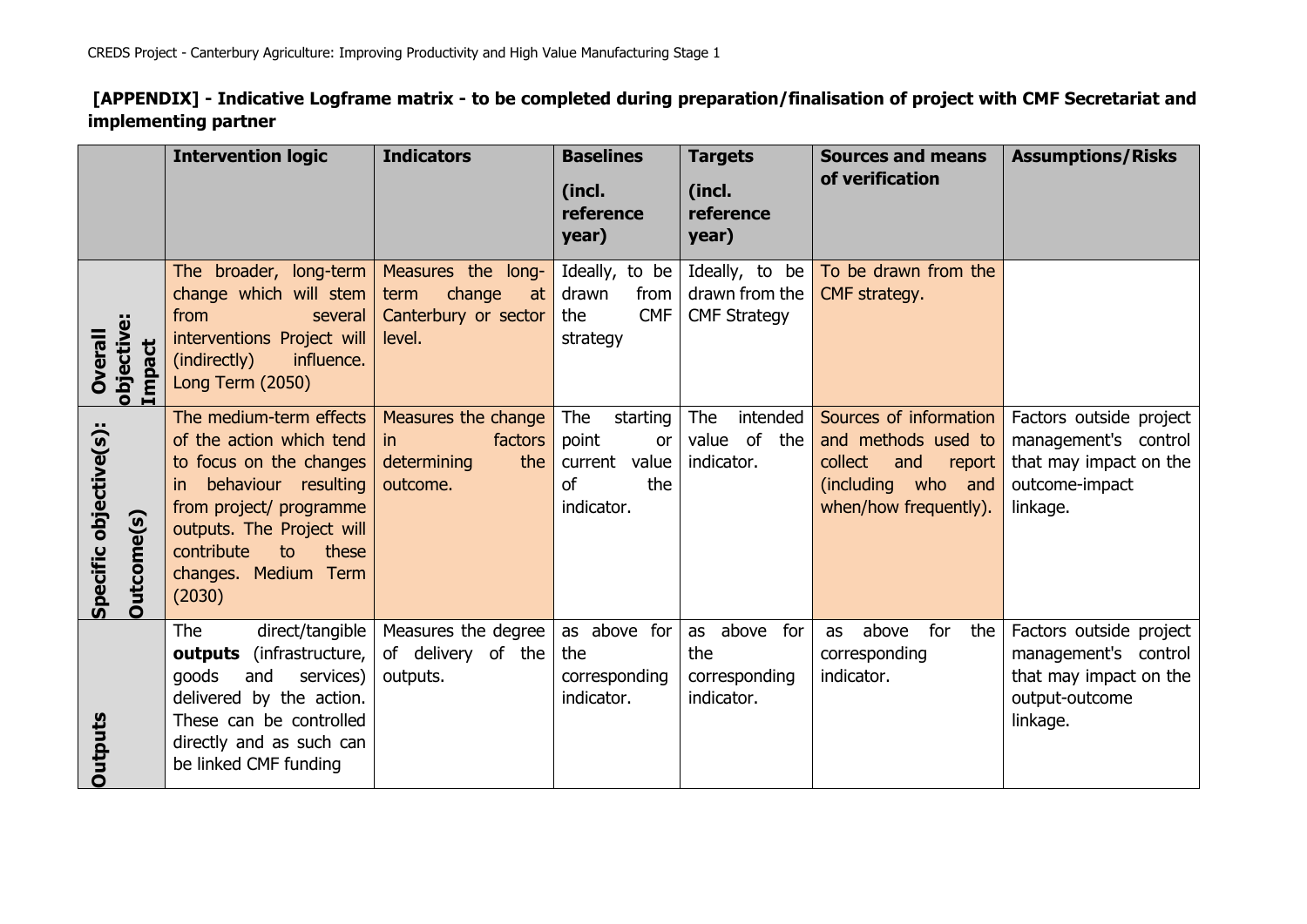# **PROJECT BRIEF: FFIKP**

**Project Title:** Canterbury Mayoral Forum (CMF) - Food and Fibre Open Information and Knowledge Platform (FFIKP)

# **Goal and Objectives:**

The FFIKP has the goal of providing access to open source data/information across the total Canterbury food and fibre spectrum for all stakeholders

Key objectives include:

- i) establishing a mechanism for a coordinated approach to future food and fibre planning and investment through building a centre of excellence (into an existing institution) that adopts the well-being (four pillar) approach to Canterbury planning
- ii) building a network of open access contributing data sources throughout Canterbury value webs/chains
- iii) establishing a sustainable information platform and digital "discussion group(s)"
- iv) producing annual food and fibre "resources" that support education (pre-school, primary, secondary, tertiary and "in-work") systems with balanced evidence-based learning tools
- v) facilitating better and more relevant research and dissemination of research outcomes

### **Summary:**

This CMF initiative will develop an open source food and fibre industry information platform that provides ready access to public good information. Further it will lay the basis for the emergence of a "Food Value Policy Centre that incorporates the integrated land policy concept.

# **Challenges To be Addressed:**

The CMF RoadMap identified the following key information areas that need to be addressed. These include:

- vii) the need to clearly articulate and tell the Canterbury story of our targeted and collective aspirations for the future for the food and fibre sector
- viii) the need to ensure open access to appropriate data and information to remove access constraints that limit informed decision making by all stakeholders
- ix) provide unbiased data and information to support the "social licence" for the Canterbury food and fibre

### **Project Description:**

### Results

The key results to be achieved/delivered include but are not limited to:

- v) A Canterbury Food and Fibre information and knowledge platform based on open access to public good data and information
- vi) Provision of impartial, evidenced based information and knowledge to fuel informed debate around the land based food and fibre industry evolution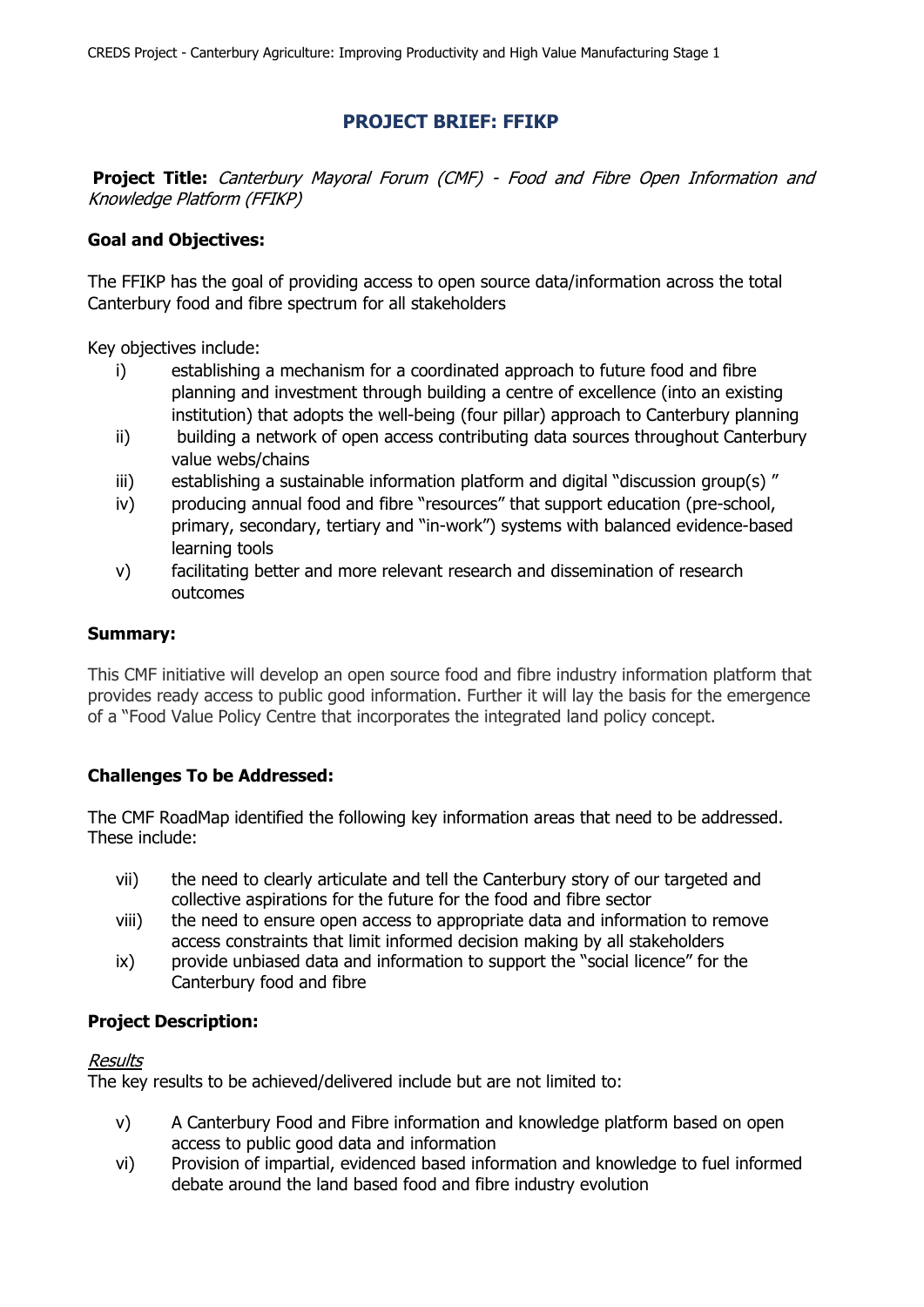### Main activities

- vii) Create and maintain an open, accessible data/information portal, including relevant regional and district data sets with access to all food and fibre industry data;
- viii) develop regional spatial plan to underpin public and private sector investment decisions - strategic food, water, housing, infrastructure build our accessible knowledge base on matters Canterbury rural (are these separate aspects);
- ix) Provide a "one stop shop" that
	- a. supports and connects SMEs to move from idea to commercialisation,
	- b. supports farmers to move from one food sector to another,
	- c. investigates the development of a virtual marketplace to link buyers and growers (think Ali Baba for food); and
- x) work with the Sustainable Business Council to design and publish a regional set of sustainability baselines and targets that TLAs can adopt into their LTPs, aligning with consumer and government expectations.

# **Implementation:**

### 1.1 Financing and Necessary agreements

The CMF Secretariat will establish a partnership agreement with the lead Agency that will clearly highlight implementation responsibility with the lead Agency whilst ensuring that oversight and result monitoring are carried out by the CMF Secretariat on behalf of the CMF.

### Indicative implementation period

The project is expected to run for an initial three-year period from 2019 until 2021

# Organisational set-up and Implementation modalities

**a.** Organisation and Management

i. Lead Agency The lead agency will be the CMF Secretariat operating through ECAN

# ii. Implementing Partners

It is anticipated that that an implementation partnership will be established with the Lincoln Hub( that is focussed on growing and plugging into a global ecosystem where industry, education and science collaborate to solve business problems through sciencebased solutions for the agricultural sector) that will be responsible for broadening and building its Food and Fibre Forum and that it will manage the range of project activities indicated above.

# iii. Cooperating partners

The Lincoln Hub will establish the necessary cooperating arrangements with partners to carry out specific project activities – it will look to draw on the capabilities of Canterbury University in relation to digital data analysis and management (AI and 'big data')

- **b.** Staffing: Partners will specify direct management costs. Overheads will not be meet due to the partnership nature of the project
- **c.** Procurement: As required the implementing will through the CMF Secretariat apply the required procurement procedures – primarily for services.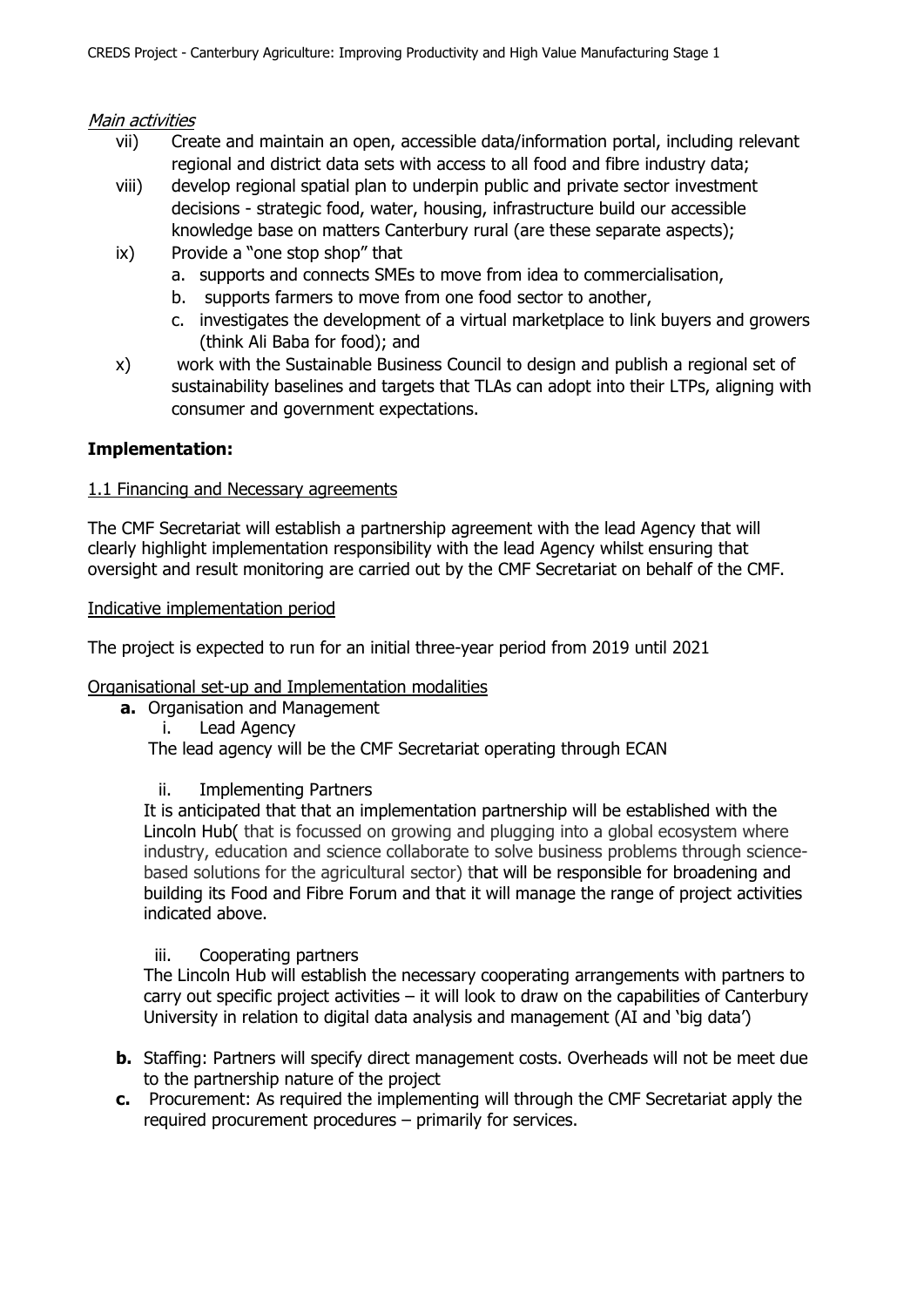# **Indicative budget**

| Year                       | PY <sub>I</sub> | PY II   | <b>PY III</b> | <b>Total</b> |
|----------------------------|-----------------|---------|---------------|--------------|
| Component                  | 2019            | 2020    | 2021          |              |
| F & F Knowledge<br>Centre  | 95,000          | 190,000 | 190,000       | 475,000      |
| F& F Information<br>Portal | 37,500          | 267,000 | 92,000        | 396,500      |
| F & F Resources            | 150,050         | 55,000  | 55,000        | 260,050      |
| <b>Total</b>               | 282,550         | 512,000 | 337,000       | 1,131,550    |

### FFIKP Summary Cost Table (\$ 000)

# **Performance monitoring and reporting**

- d) Work Plan and budgets
- e) Quarterly progress reports
- f) Annual/Completion Report(s)

# **Review and Evaluation**

- e) Baseline
- f) Mid Term review
- g) Completion Report
- h) Ex post Evaluation within 6 months of project closure

### **Audit**

The Project will be audited according to the prevailing requirements of CMF/ECAN as will be specified in the relevant financing agreement(s)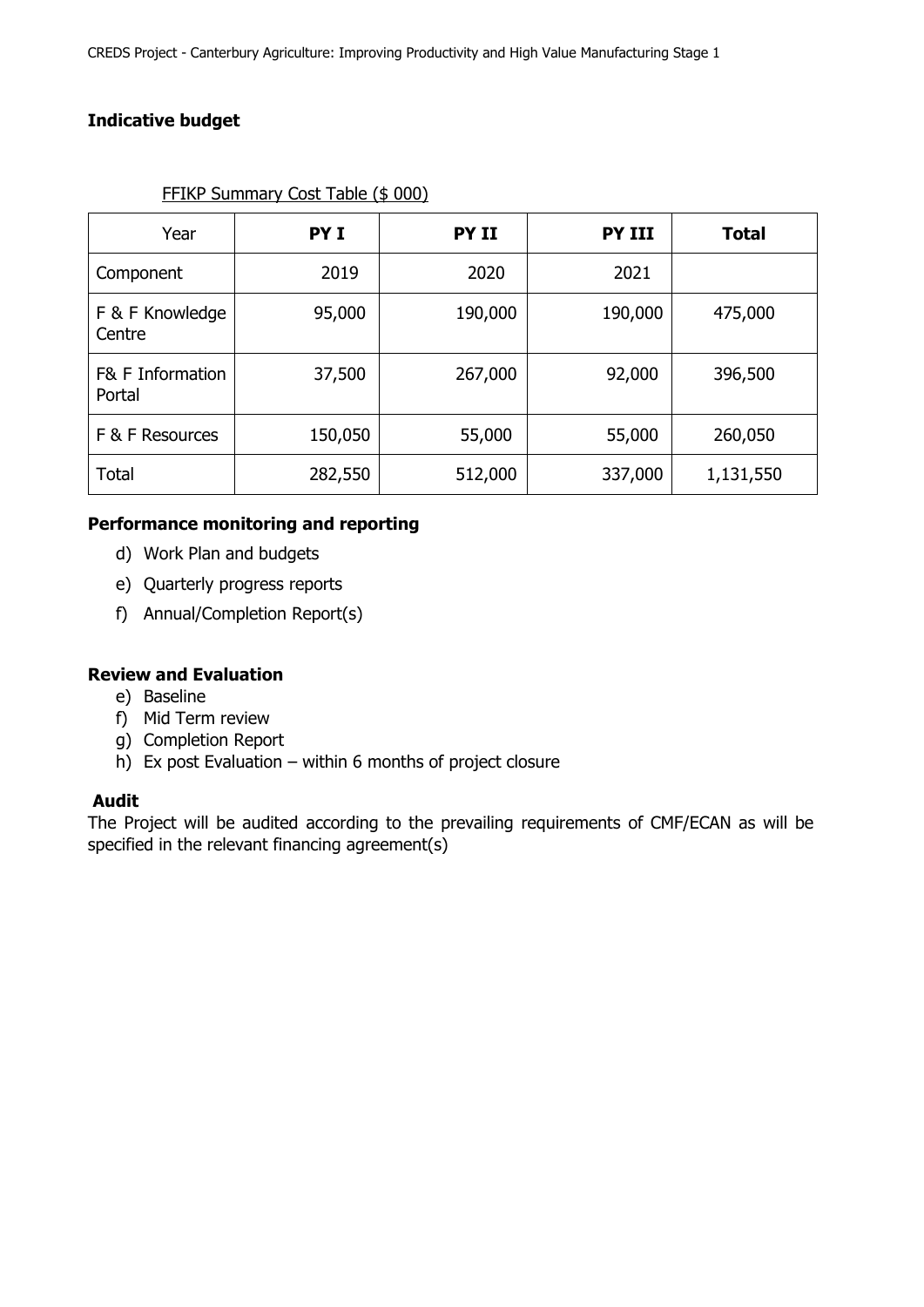# **[APPENDIX) - INDICATIVE LOGFRAME MATRIX - TO BE COMPLETED DURING PREPARATION/FINALISATION OF PROJECT WITH CMF SECRETARIAT AND IMPLEMENTING PARTNER**

|                                      | <b>Intervention logic</b>                                                                                                                                                                                                       | <b>Indicators</b>                                                  | <b>Baselines</b><br>(incl.<br>reference                           | <b>Targets</b><br>(incl.<br>reference                            | <b>Sources and</b><br>means of<br>verification                                                                           | <b>Assumptions/Risks</b>                                                                                      |
|--------------------------------------|---------------------------------------------------------------------------------------------------------------------------------------------------------------------------------------------------------------------------------|--------------------------------------------------------------------|-------------------------------------------------------------------|------------------------------------------------------------------|--------------------------------------------------------------------------------------------------------------------------|---------------------------------------------------------------------------------------------------------------|
| objective:<br>Overall                | The broader, long-term<br>change which will stem<br>from several<br>interventions Project<br>will (indirectly)<br>influence. Long Term<br>(2050)                                                                                | Measures the long-term<br>change at Canterbury or<br>sector level. | year)<br>Ideally, to be<br>drawn from<br>the CMF<br>strategy      | year)<br>Ideally, to be<br>drawn from the<br><b>CMF Strategy</b> | To be drawn<br>from the CMF<br>strategy.                                                                                 |                                                                                                               |
| Specific objective(s):<br>Outcome(s) | The medium-term<br>effects of the action<br>which tend to focus on<br>the changes in<br>behaviour resulting<br>from project/<br>programme outputs.<br>The Project will<br>contribute to these<br>changes. Medium Term<br>(2030) | Measures the change in<br>factors determining the<br>outcome.      | The starting<br>point or<br>current value<br>of the<br>indicator. | The intended<br>value of the<br>indicator.                       | Sources of<br>information and<br>methods used to<br>collect and report<br>(including who<br>and when/how<br>frequently). | Factors outside<br>project<br>management's<br>control that may<br>impact on the<br>outcome-impact<br>linkage. |
| <b>Outputs</b>                       | The direct/tangible<br>outputs<br>(infrastructure, goods<br>and services) delivered<br>by the action. These<br>can be controlled<br>directly and as such can<br>be linked CMF funding                                           | Measures the degree of<br>delivery of the outputs.                 | as above for<br>the<br>corresponding<br>indicator.                | as above for<br>the<br>corresponding<br>indicator.               | as above for the<br>corresponding<br>indicator.                                                                          | Factors outside<br>project<br>management's<br>control that may<br>impact on the output-<br>outcome linkage.   |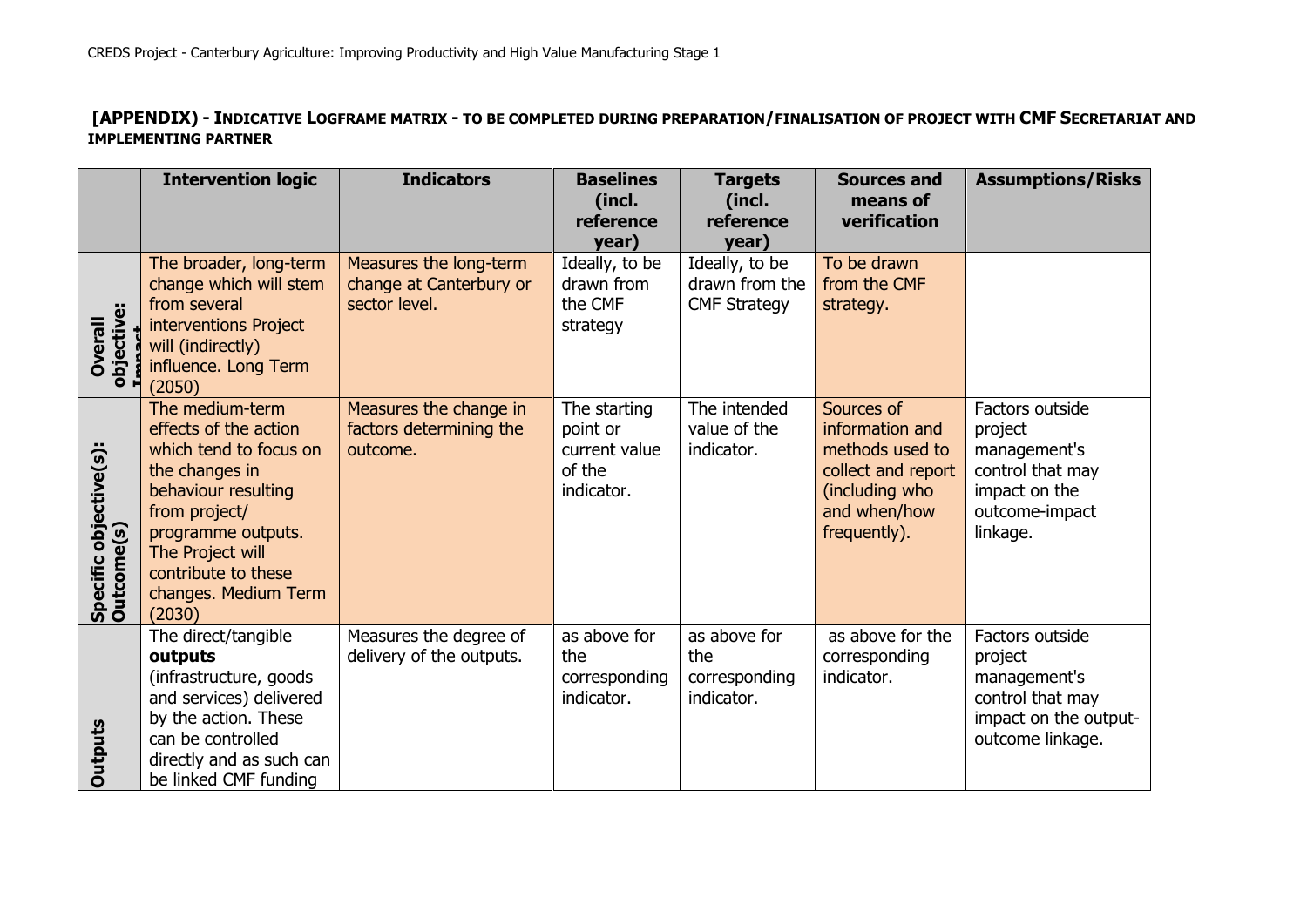CREDS Project - Canterbury Agriculture: Improving Productivity and High Value Manufacturing Stage 1

# **ANNEX**

Annex A: Canterbury's Production and Agribusiness Environment – Key Insights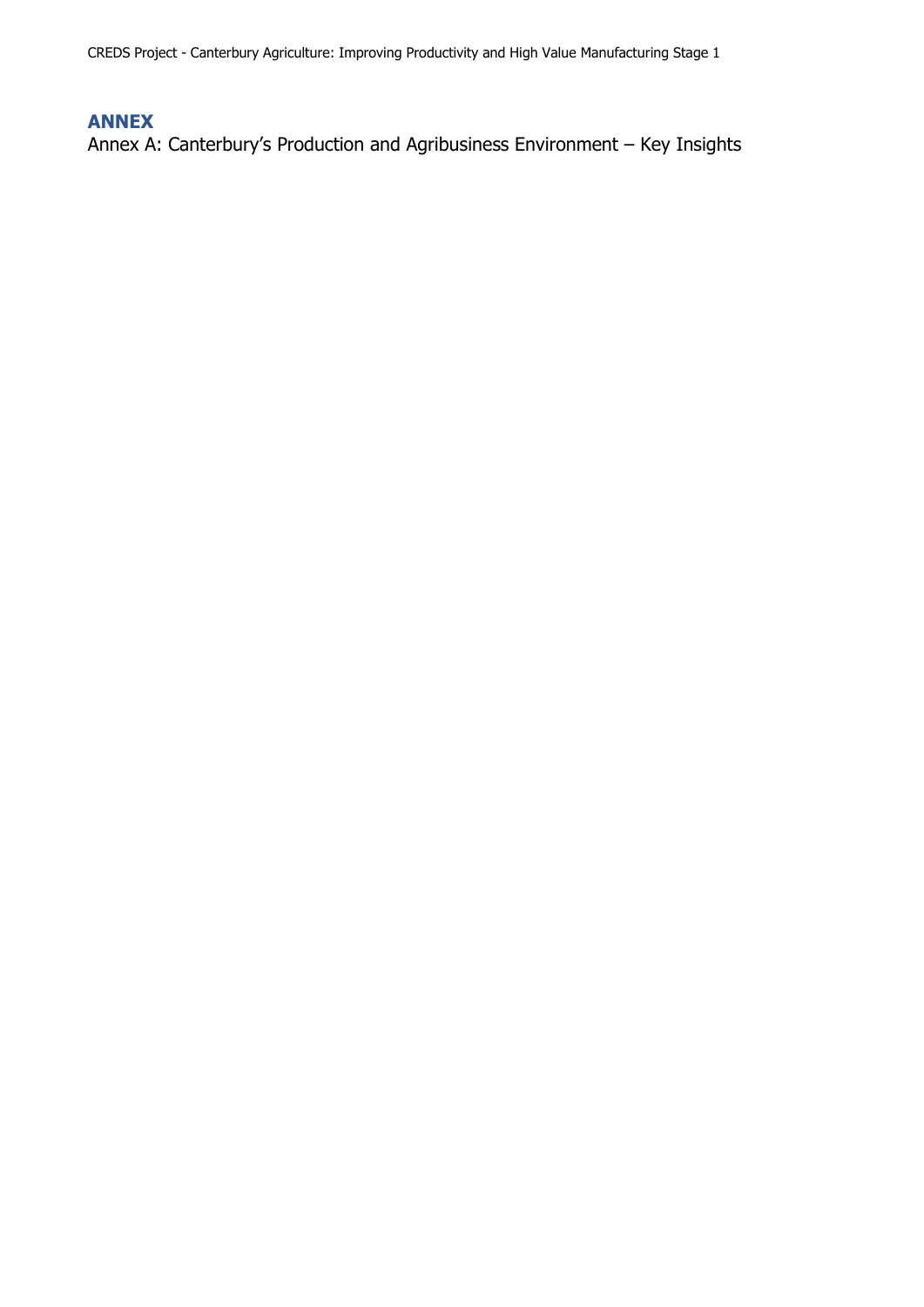# **Annex A: Canterbury's Production and Agribusiness Environment – Insights**

| The nature of the planning, compliance and regulatory environment in New Zealand 5         |
|--------------------------------------------------------------------------------------------|
|                                                                                            |
|                                                                                            |
|                                                                                            |
| Canterbury business leaders are not effectively "owning and communicating the Canterbury   |
| There appears limited value for collaboration for those involved in the primary production |
|                                                                                            |
|                                                                                            |
|                                                                                            |
|                                                                                            |
| Consumerism and the conscious consumer - public perception of sustainable production,      |
|                                                                                            |
| Research & Development; Innovation - Technology and Commercialisation Environment  13      |
|                                                                                            |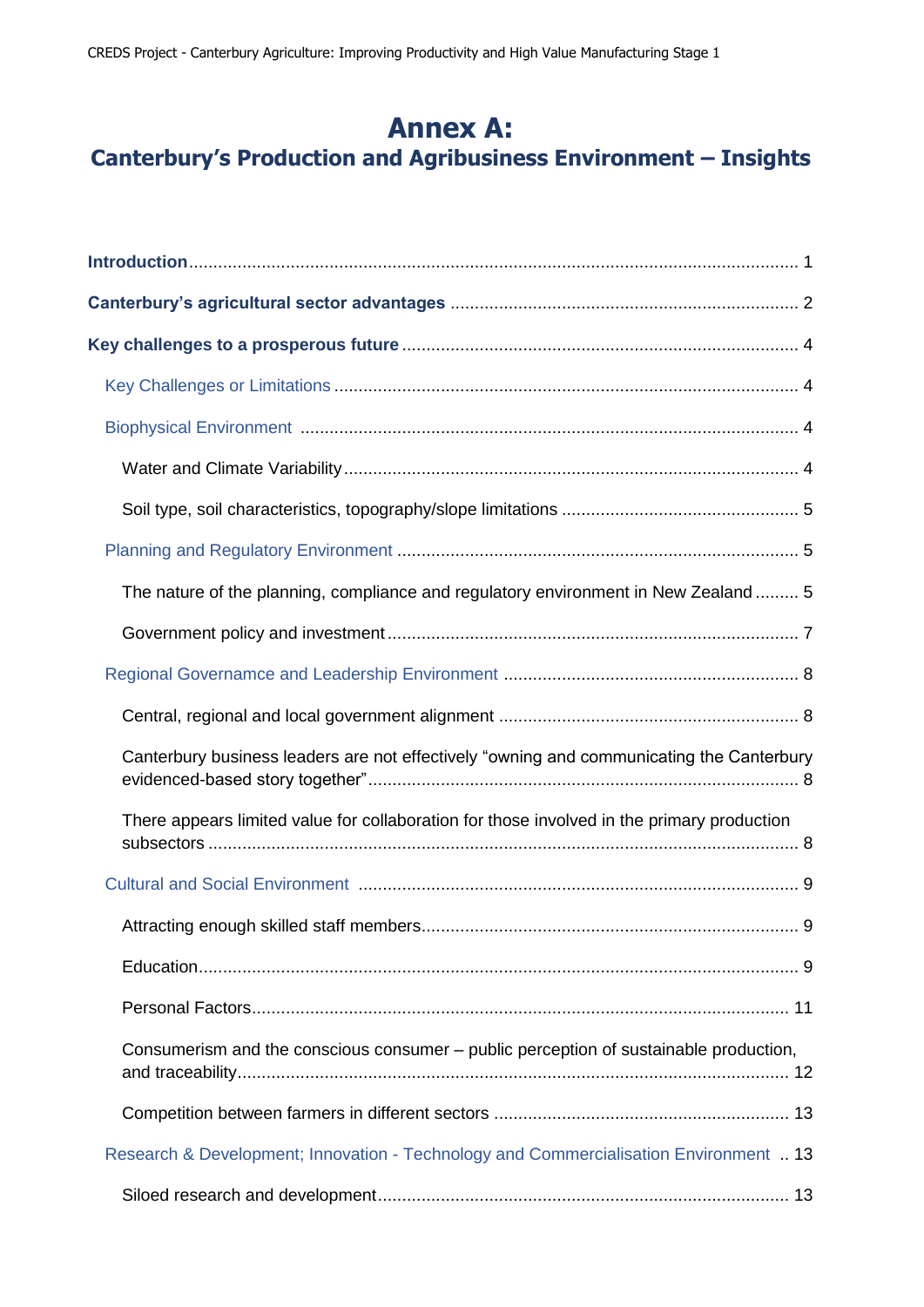| Technological disruption: convergence of technology and food production  14 |  |
|-----------------------------------------------------------------------------|--|
|                                                                             |  |
| Lack of on-farm extension for and low farmer up-take of technology 15       |  |
|                                                                             |  |
|                                                                             |  |
|                                                                             |  |
|                                                                             |  |
|                                                                             |  |
|                                                                             |  |
|                                                                             |  |
|                                                                             |  |
|                                                                             |  |
|                                                                             |  |
|                                                                             |  |
|                                                                             |  |
|                                                                             |  |
|                                                                             |  |
|                                                                             |  |
|                                                                             |  |
|                                                                             |  |
|                                                                             |  |
|                                                                             |  |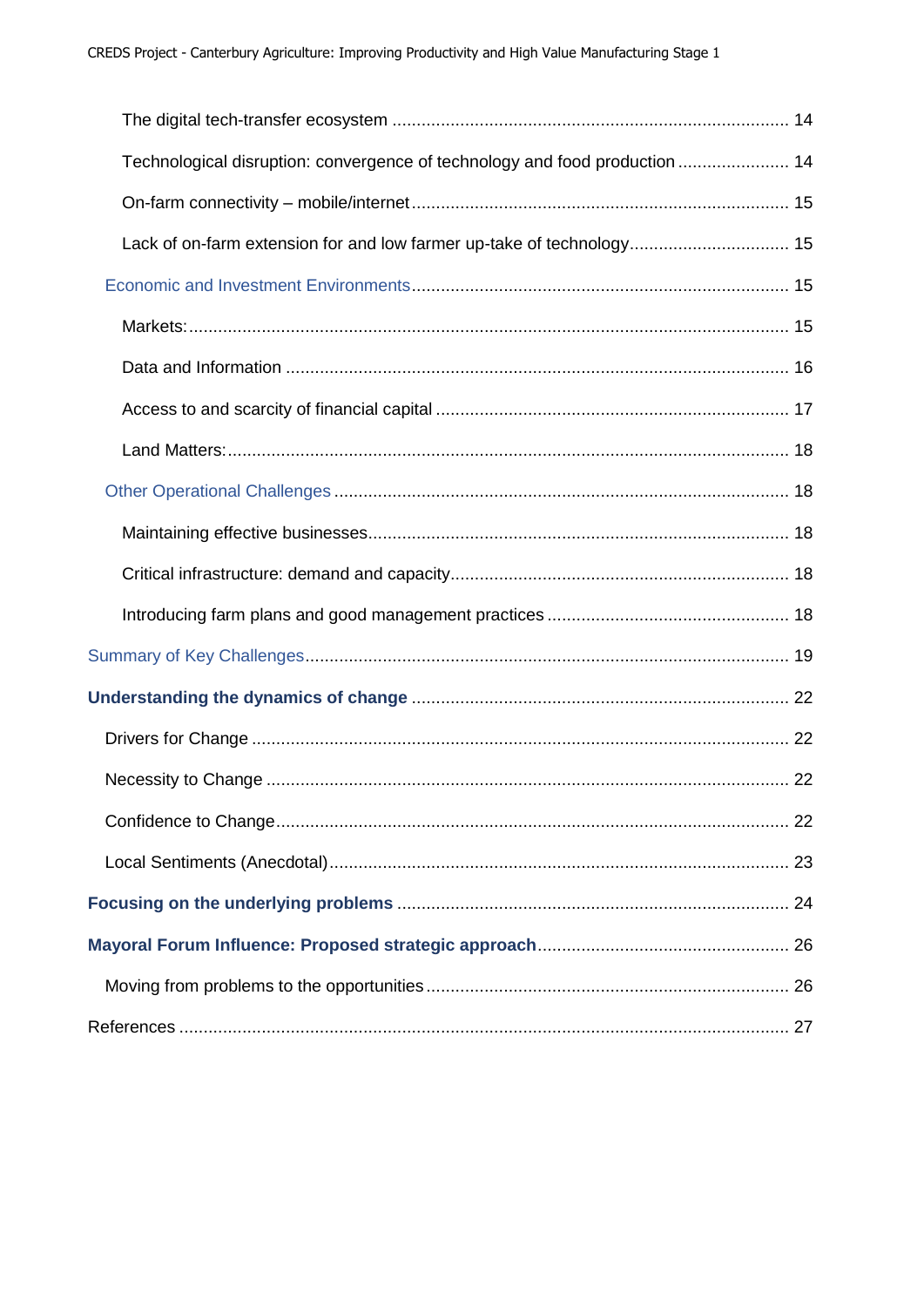# **Introduction**

In this Annex we outline key insights derived from the district, thematic and regional workshops, the case studies, along with findings from various meetings and web-based research. The key findings are considered under the following themes:

- i. The key advantages of Canterbury
- ii. Key challenges and underlying problems to a prosperous future of food and fibre production in Canterbury, including potential game changers or trends to note.
- iii. Focussing on the underlying problems
- iv. Understanding the dynamics of change
- v. Mayoral Forum Influence: Proposed strategic approach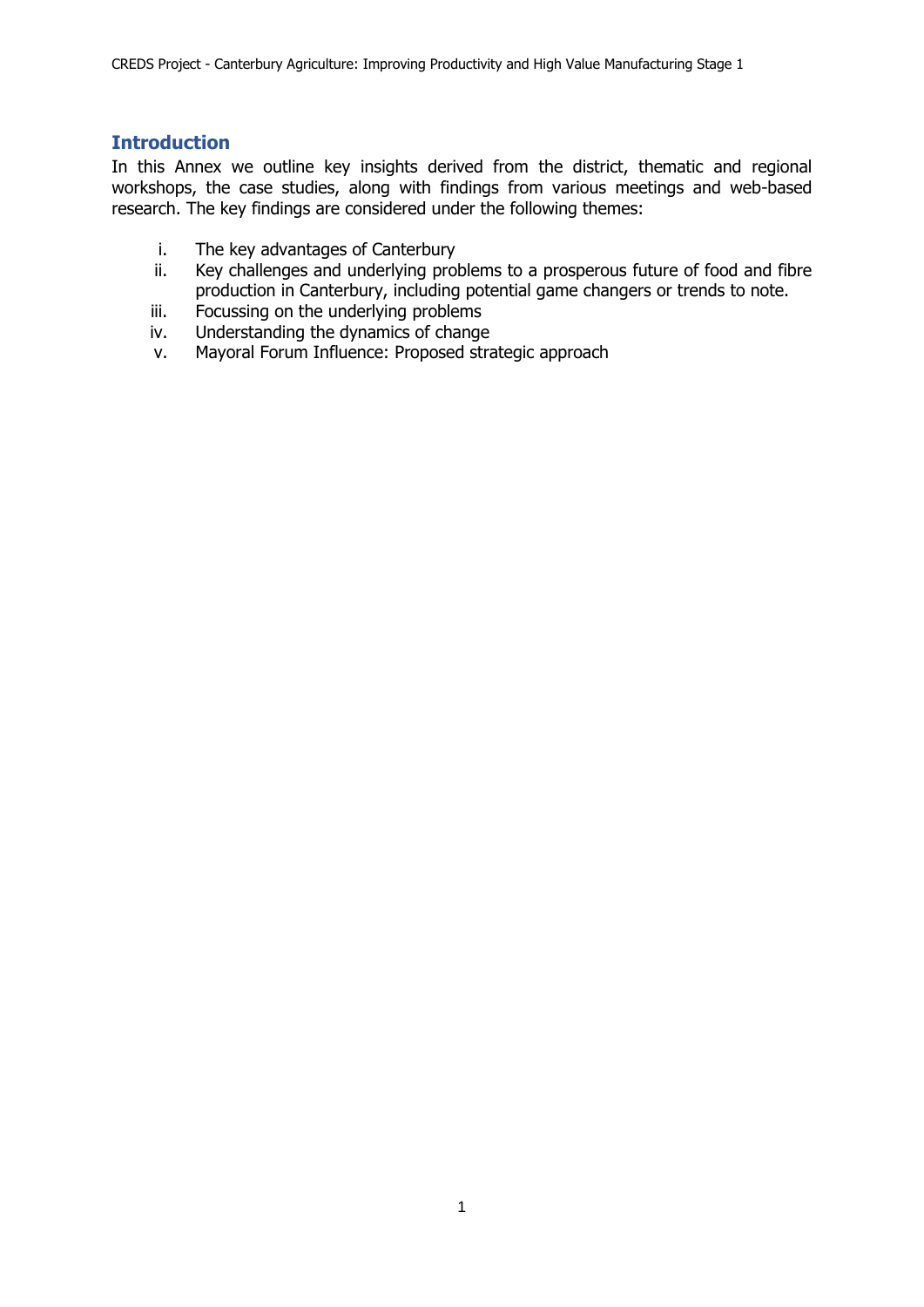# **Canterbury's agricultural sector advantages**

Canterbury is in a position one of the most productive regions within New Zealand. In Canterbury there are large areas of land with high capability, the climate is temperate and there are significant areas of irrigation.

New Zealand's market positioning advantages are also Canterbury's market advantages, such as:

- an open and transparent democratically elected government;
- lack of corruption;
- a stable currency;
- #1 ranking in the World Bank Doing Business 2018 report for ease of doing business, ahead of 190 other economies;
- a range of free trade agreements;
- counter seasonal;
- good animal welfare reputation;
- great farm systems across the value web.

In addition, Canterbury offers additional advantages such as:

- Robust and influential regional governance structures including, but not limited to, the Canterbury Mayoral Forum; Ngāi Tahu (one iwi covering the whole region); Canterbury Water Management governance system; the Committee for Canterbury (private sector) and the Canterbury District Health Board
- Strong relationships between the local authorities' other two inter-generational partners: Ngāi Tahu and the Crown
- Intelligent and capable farmers, with a deep history of the land and what has happened to it over the last 150 years and what it is capable of;
- A good climate/growing environment e.g. UV, air quality, soils, rainfall
- Access to a large production base an abundance of land that is high quality (Land Use Capability Class 1-4) with a high proportion irrigated, with additional land use potential and room to grow more
- A hub of national significance, attracting more than our regional share of public investment, in Research and Development capacity, including Agriculture based research institutes and Lincoln/Canterbury University knowledge base and research capability
- A hub of learning, with a range of complimentary tertiary institutes, some with regional spread, including Lincoln and Canterbury Universities, Ara Institute of Technology, the Christchurch Health Precinct (including Canterbury Hospital and the Otago Medical School):
- New Zealand's second largest city and a range of diverse rural towns, offering, among other things:
	- $\circ$  a pool of talent and capacity (median age 37 years in Christchurch)
	- o manufacturing and processing capacity
	- o related business service sectors including professional services
	- o affordable housing
	- $\circ$  an international centre of competence for software and technology
- World-leading lifestyle choice for householders, business owners and investors
- Robust regional advocacy capabilities with central government, such as trade, policy and pastoral farming advocacy
- Strong Connectivity: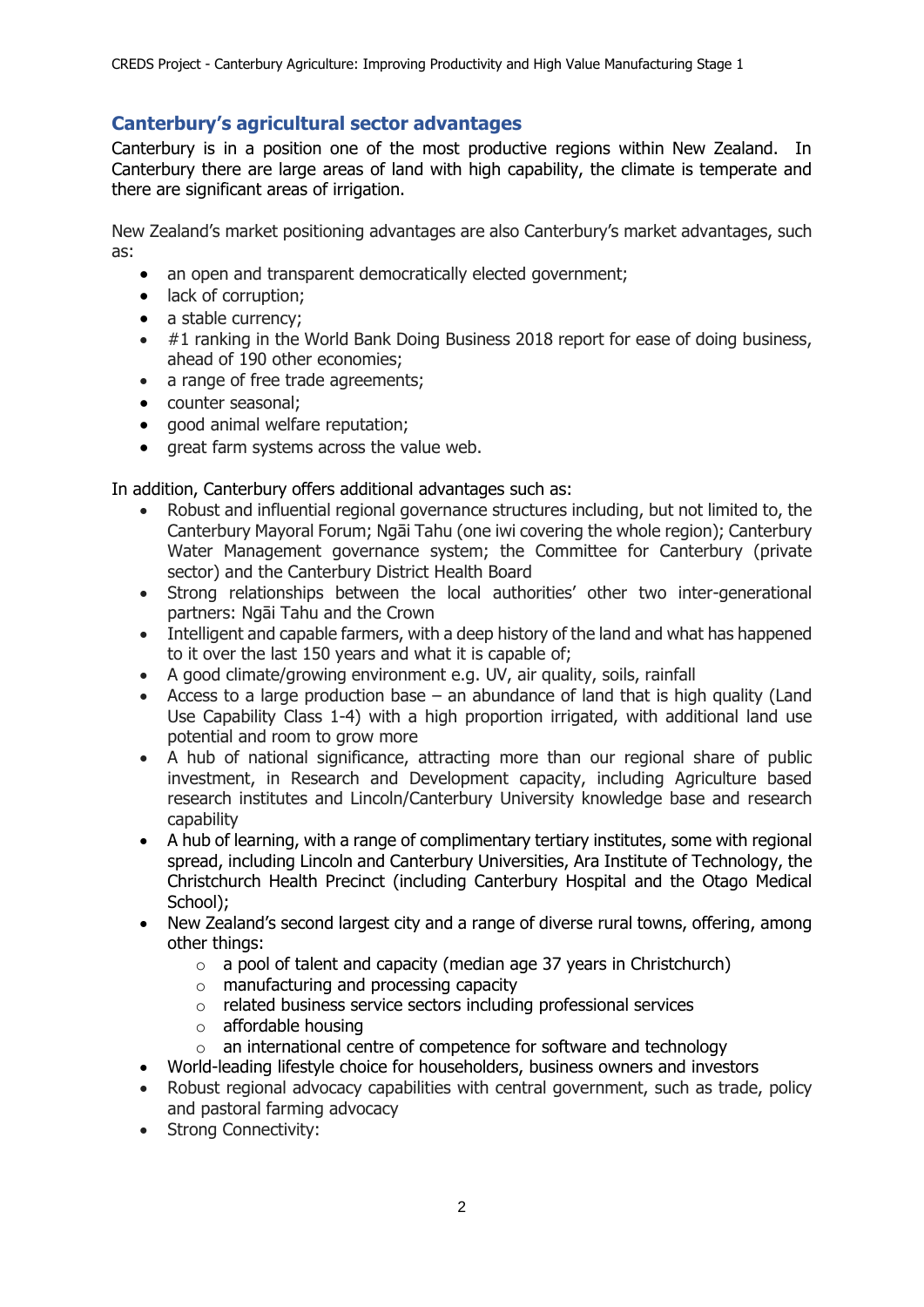- i. 24/7 connectivity through Christchurch International Airport Limited (CIAL): only airport in NZ that has late night flights;
- ii. Air freight capacity, including wide bodied planes that can move fresh and light produce
- iii. Two sea ports with international reach (Lyttleton Port and PrimePort Timaru), with Lyttleton implementing a long-term strategy to future proof for larger vessels
- iv. Direct and timely to eastern seaboard of Australia
- v. Various, competitive, data connectivity offerings
- vi. Large regional sources of renewable energy, with a connected transmission and distribution network across the region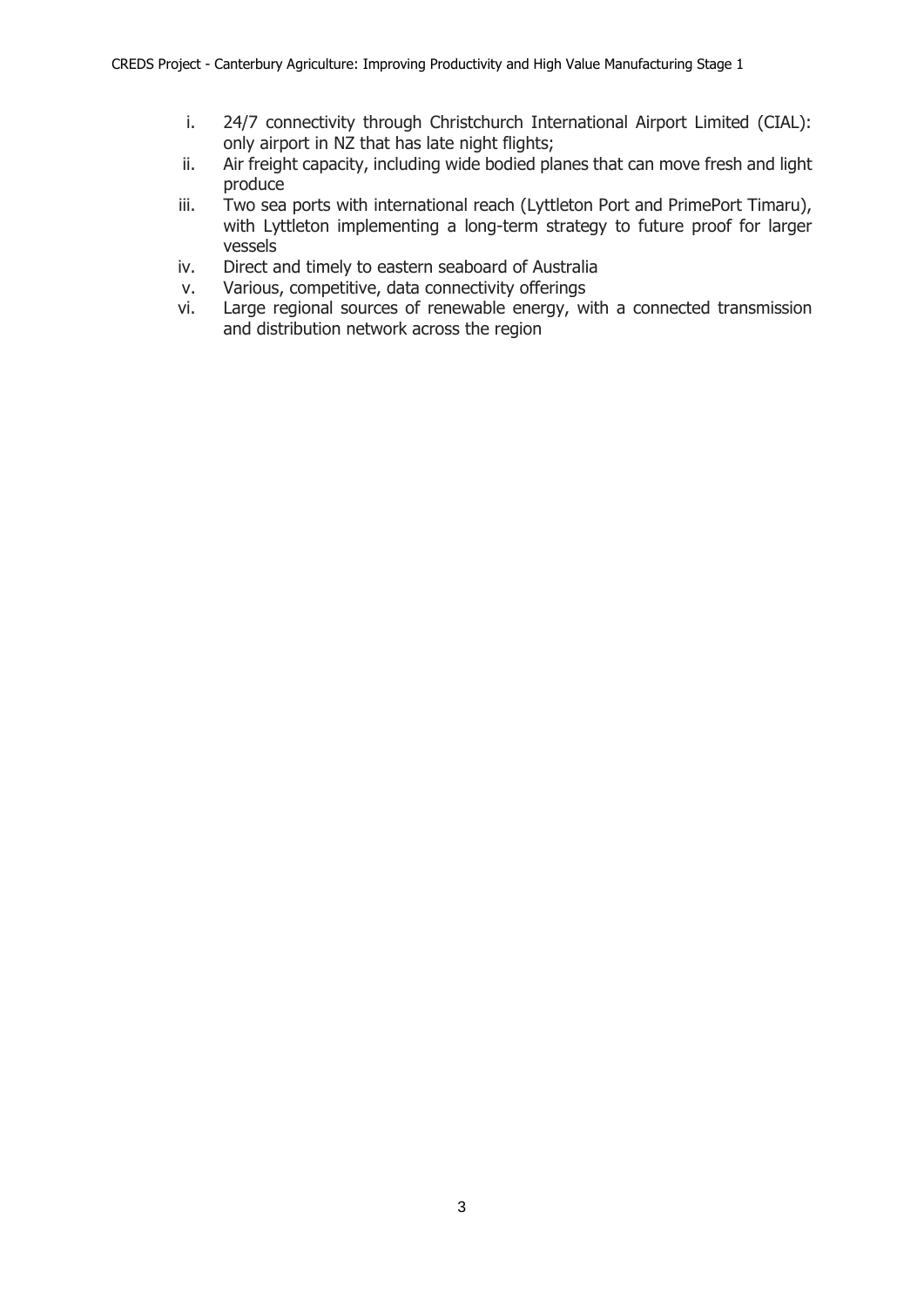# **Key challenges to a prosperous future**

# KEY CHALLENGES OR LIMITATIONS

These key challenges both on and off farm are drawn from a collation of feedback from the district workshops, small group meetings, the case studies, and 1:1 meetings and desk research. Further details of the workshops and case studies are provided in the Resource Compendium that are available electronically.

There are number of key challenges and limitations to increasing primary production and capturing value. Their consequences are often high impact. These challenges appear to fall under six themes:

- 1. Biophysical environment
- 2. Planning and regulatory environment
- 3. Regional governance and leadership environment
- 4. Cultural and social environment
- 5. Research & Development; Innovation the technology and Commercialisation environment
- 6. Economic and investment environment
- 7. Other operational factors

We have taken a considered and holistic approach to interpreting challenges, incorporating thinking and feedback on global and local trends and gamechangers, acknowledging that some trends and gamechangers occurring are positive.

### BIOPHYSICAL ENVIRONMENT

#### Water and Climate Variability

Matching farming systems to respond to climate variability to maximise the natural growth rates has underpinned Canterbury historical farming systems. The seasonal nature of our environment, and climate variability and unpredictability due to being on a set of islands out in the South Pacific subjected to Antarctic winds, determines which crops can be grown where under those current farming practices. In addition, single climatic shock events like out of season frosts, hail, flooding and wind currently create too much risk for some horticultural alternatives to pastoral farming as they are too expensive to insure against. There is also anticipated to be more intense weather variation that may impact on the crops that can be reliably grown in Canterbury. There is a need to consider these new long term stressors (under the umbrella of climate change) in future agricultural strategies, incorporating considerations of a likely global and national capital shift into climate aligned investments.

Droughts and their unpredictability impact on farm system performance. Irrigation helps manage the impact of drought. However, land-users' current ability to manage water as a resource is restricted due to limited storage and distribution infrastructure, creating production resilience risks. Also, efficient water use requires detailed science to measure and manage.

The availability of water for irrigation was an issue that came up consistently in the district workshops and also the case studies (See Resource Material). A reliable and secure water supply links to the confidence of farmers to be able to grow consistent quality high value produce. Water availability impacts what land systems can be gown and therefore the potential land use system effects on the environment. However, the quantity of water in Canterbury is only sufficient to serve between 13 and 29% of the productive lands (Land Use Capability Class 1 to 7) needs. While the availability of water is considered a significant issue,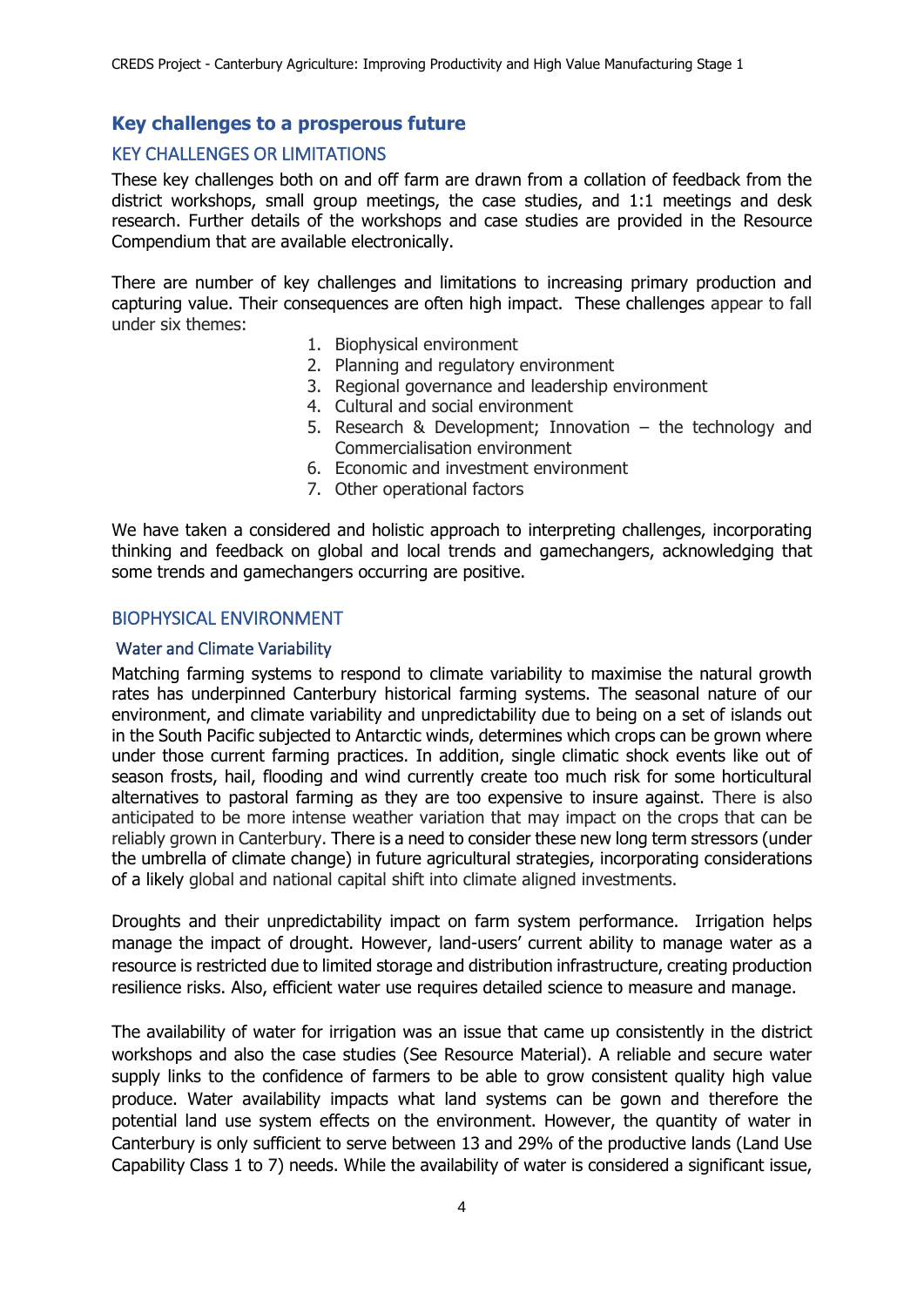current political and sustainable investment dynamics suggest that there is no way that all the productive land in Canterbury will go under irrigation. This suggests that, to increase productivity on land that will never be able to receive irrigation-supplied water, we may need to determine new farming business models and look to rainfed food and fibre production options that will unlock new sources of funding including climate aligned investment markets.

Between 71% and 87% of Canterbury's land area is likely to remain rainfed. There is currently a lack of research into increasing and advancing productivity with rain-fed agriculture and strategies for managing climatic variability. Research and promotion of rain-fed land-use is essential to broaden land managers confidence to experiment and apply alternative practices without irrigation. It is expected that small gains across our rainfed agriculture system has the potential to generate large additions of value to Canterbury.

### Soil type, soil characteristics, topography/slope limitations

Soil type, soil characteristics, topography and slope are traditional farm system fundaments. They can differentiate what a property's potential performance and output are. Slope limits what and where crops can be sown, how things can be fenced and managed and what can be harvested with tractor technology. The dominant farm aspect impacts on the amount of sunlight that reaches north or south facing slopes and therefore the productive capacity of that slope. The soil's nutrient levels and mineral levels and water holding capacity are also important determinants of productivity.

However, improving technology will shift the land-use system boundaries of what is possible. Creative new management systems and precision farming capabilities will likely improve management of soil viability, nutrient management and increase optional use: more precision water and fertiliser placement; fences could be digital, crops could be aerially over sown with drones, and strategic use of weed specific herbicides/treatments could be delivered at the plant level.

# PLANNING AND REGULATORY ENVIRONMENT

### The nature of the planning, compliance and regulatory environment in New Zealand

The planning and regulatory environment is complex and incomplete. There are usually financial costs associated with changes in regulations and planning that impact land owners' and managers' confidence to continue to invest or to change production approach. The normal level of uncertainty around future costs of doing business is currently heightened, due to the prolific number of current reviews underway by the Coalition government. This heightened uncertainty will continue until the government working groups finish reporting back on such matters, and they have been priced, including the Tax Working Group outcomes; the three waters service provision review, the introduction of the agriculture sector into the Emissions Trading Scheme. There are also a number of regional reviews underway that may impact business compliance costs, such as the review of the Canterbury Water Management Strategy Interim Targets and transport infrastructure investment review decisions.

Transparent and coherent policy and regulation frameworks are paramount to a thriving primary production sector. Based on the historical capability of Canterbury farmers to get on with it when changes happen, we are confident that the farming community generally has the business and farming skills to adjust and move on. They just need clarity of intention and related costs of both policy and regulatory change proposals. It is the uncertainty that is constraining and impacting confidence.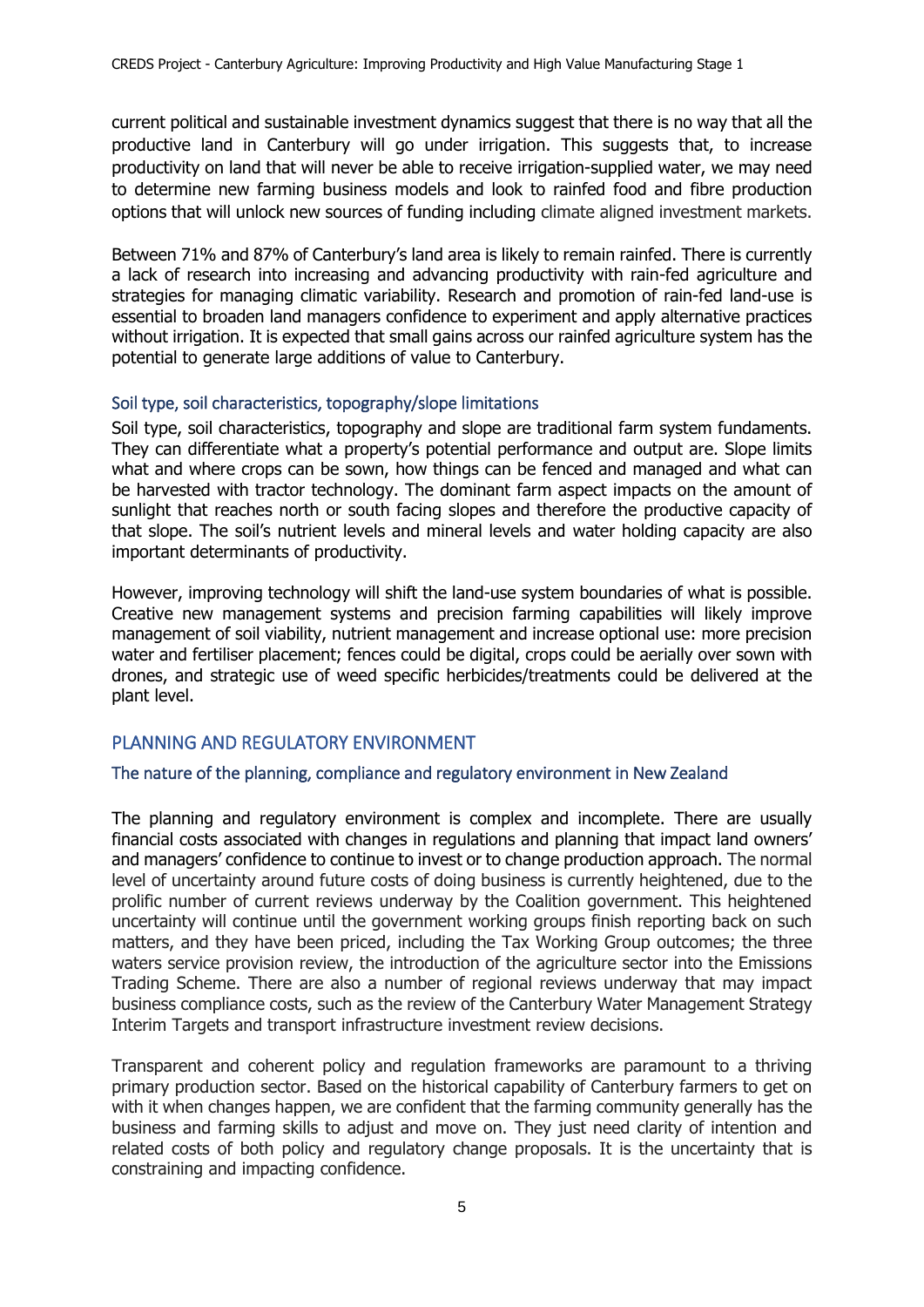It has been reported that regulations are becoming hard to manage – there is difficulty in understanding the content, cost and time to do all the paperwork and compliance. All regulations need clear communication of the necessity, practicality and benefits.

At an on-farm level there are numerous different regulations that need to be complied with (see Recourse Material for a list of regulations deemed relevant to the primary industries). For example, on farm there are animal welfare standards, health and safety regulations, environmental regulations and other territorial authority regulations, around things such as amenity values, special ecological areas, zoning, subdivisions, building controls; all which can have a significant impact on the value and potential of the land.

Of specific note are the regulations around water and nutrient management, which are key drivers of the type and intensity of farm systems. Cause and effect research that is accepted by parties is and will increasing be important in supporting change to sustainable farming practices. The current consenting system creates potential for water and nutrient allocation resources to be treated as assets and held without being fully utilised.

Another area to note, is the significant uncertainties arising from the possibility of new regulation and policy compliance arising around biosecurity control and management. Biosecurity is important to maintaining New Zealand's competitive advantage and linkages between on and off farm practices are important. Simple and robust systems are not yet in place to ensure poor performance doesn't cost all.

Biosecurity is also important for market access. This was highlighted in the case studies, with the challenge coming up as both a current and on-going issue. For dairy farming M.Bovis is a current risk and farms may have had to change systems to address this issue. There are issues around the current stock tracing system NAIT which need to be addressed and the current government has recently made changes to allow this to happen. For cropping farms, biosecurity is important for crop protection. Also, New Zealand is in a unique place in terms of being relatively disease free. There is a risk of losing market access if certain diseases do make it into the country.

The case studies highlight the cost implications of complying with policy and regulations. It was noted that the costs for small organisations are high and can act as an investment deterrent, reducing the uptake of new ideas and opportunities.

Similarly, there are opportunities for those who can successfully operate within restrictions. Business may need to change its farming practice to help meet regulatory demands, whilst regulations are likely to impact off-farm business decision as drive what decisions are made on-farm. Difficulty around working out the consents/Risk management plans need for new activities was mentioned by the emerging industry.

As discussed in the KPMG 2018 Agribusiness Report, it is now recognised that the license to farm is not a right but a privilege granted by the wider community, and that it can be controlled by policy and regulation. If the community believes farmers are not acting in the best interest of the natural environment or in the best interest of wider community needs, the simple way to restrict that license is for Government to implement one size fits all legislation.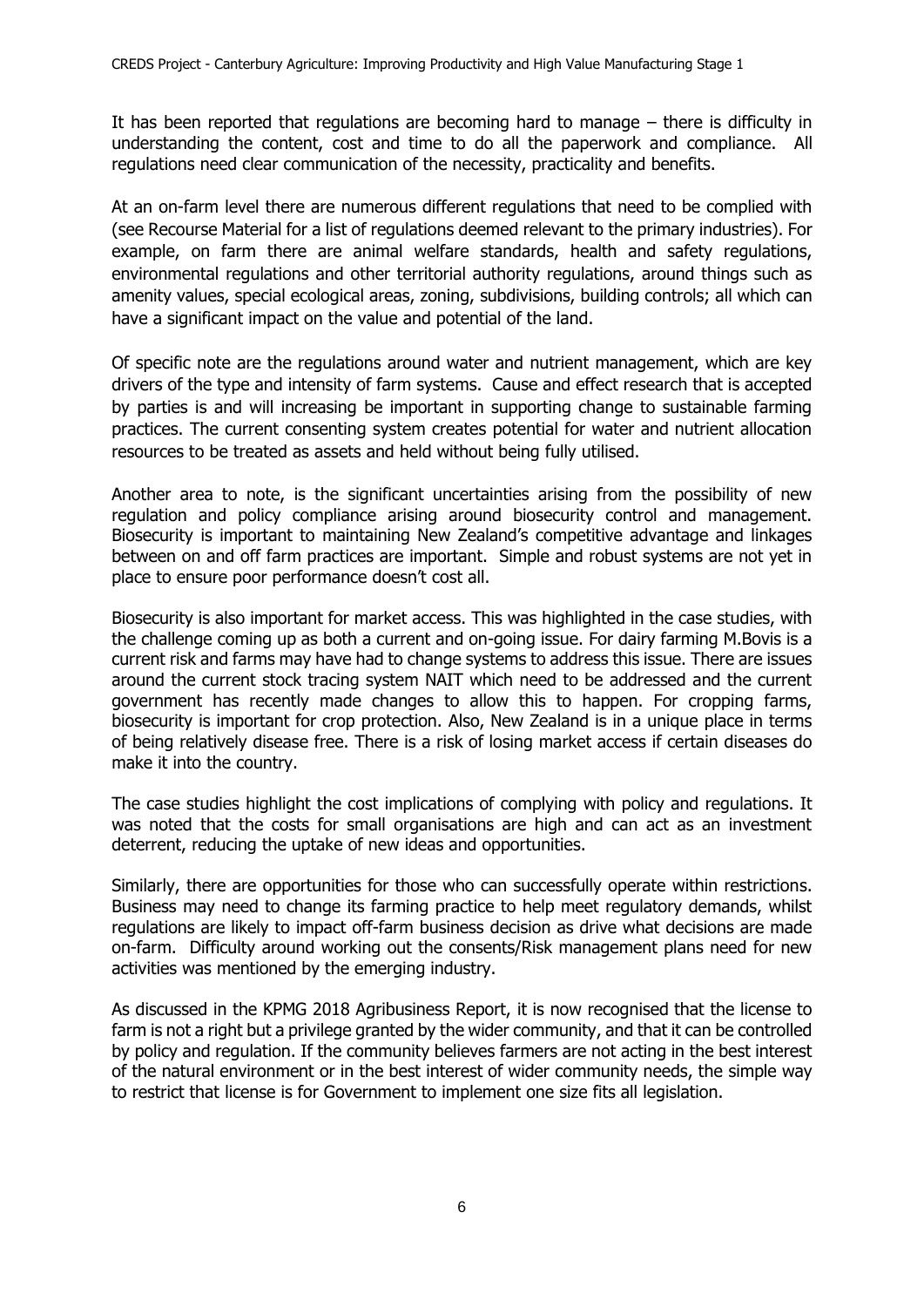"However, the reality is that cookie cutter regulation damages good producers as well as poor ones, constrains investment and innovation and is, ultimately, unlikely to deliver the environmental improvements all New Zealanders want to see"17.

Within this one-size-fits-all national model, it is hard to leverage Canterbury's regional strengths (such as to change land use to meet new production demands) and to minimise regional weaknesses (such as attracting the labour we need).

To minimize the risk of more one-size-fits-all control, finding a way to prove to the regulators (and the consumers) that farmers can be and are good custodians is paramount. Evidence of intention and progress may be the way, through communicating clear aspirations and intentions, supported by progress indicators and targets, on issues that matter to consumers and to the community.

### Government policy and investment

Previously, government investment has primarily focused on the impact on GDP. However, the Government has indicated through current policy statements that it expects to focus investment more sustainably, through a quadruple bottom line lens, with stronger social and environmental outcomes and expectations than was previously the case. This is manifesting in new policy and legislation and the requirement for Treasury to prepare the "2019 Wellbeing budget". The Sustainable Development Goals, which are setting new political and consumer expectations, and the Treasury Living Standards framework are re-setting how the public service plans to address the government's expectations for a more balanced approach.

This change of approach is currently creating uncertainty around where future government investment will be directed. This makes it difficult for those trying to develop investment propositions that may rely on an element of government funding.

As well as a change of investment approach, the government is introducing some significant new policy considerations will are likely to have direct impact on the primary production sector. Two such significant considerations are the proposals for:

• Zero Carbon Act and Net Zero emissions, both environmental protection mechanisms. These will directly impact current production outputs. Plans to place the agriculture sector within the Emissions Trading Scheme will also directly impact current production outputs. This will likely require a change in farming practices or production types. Although emissions intensity – the emissions required to produce a kilogram of meat or milk powder – has improved, overall emissions from agriculture continue to climb because farmers are producing more. Growing fruit and vegetables produces no methane and significantly lower levels of nitrous oxide for most crops. In a low-emissions future economy, the Productivity Commission forecasts that the land area used for horticulture could double, or even triple.

• Employment Law/Living Wage:

The proposed employment law will focus on wellbeing and will possibly move to a baseline Living Wage.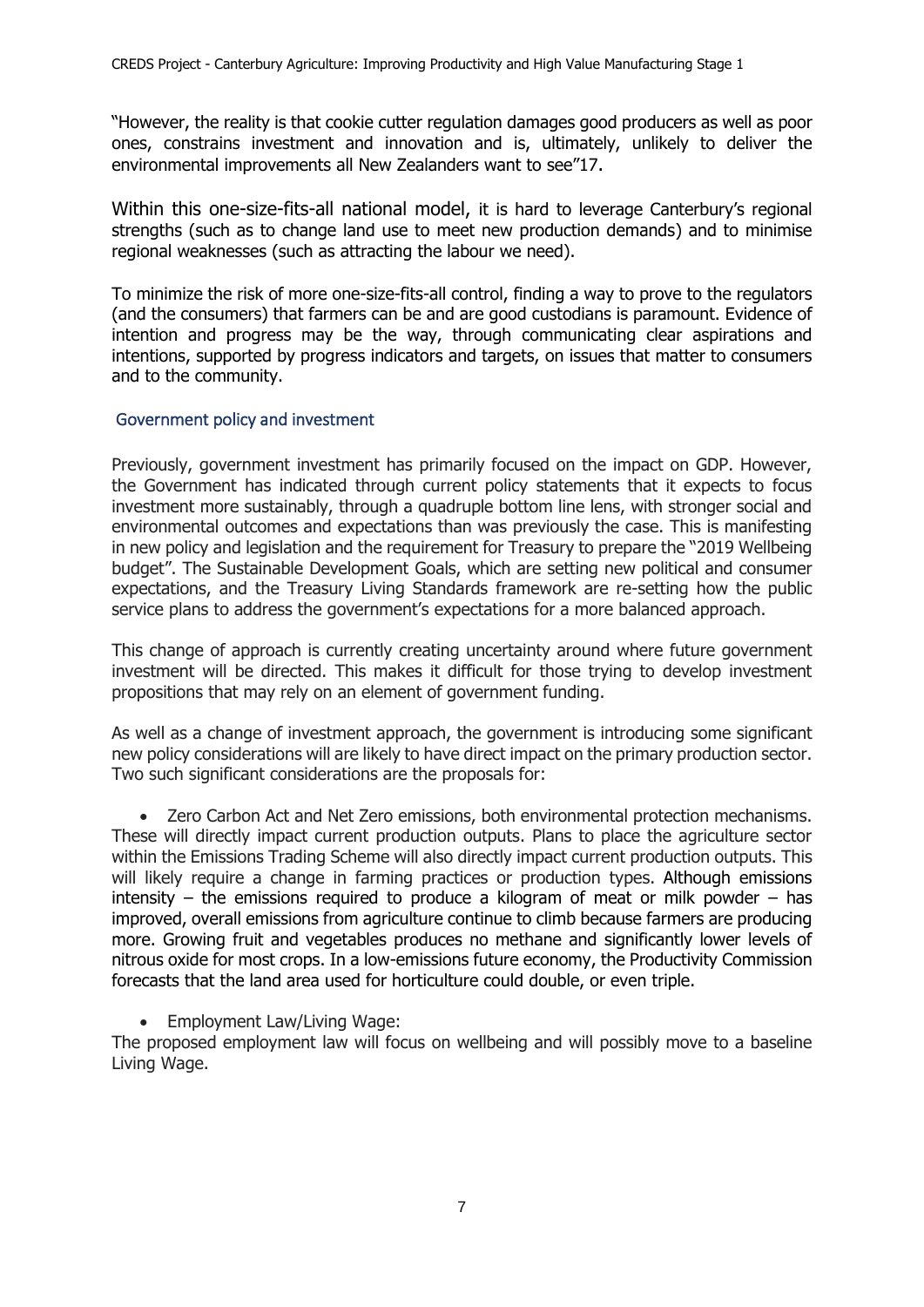# REGIONAL GOVERNANCE AND LEADERSHIP ENVIRONEMENT

### Central, regional and local government alignment

We have touched on the advantages that Canterbury has through its current regional governance structures. However, there are also some constraints emerging. There appears to be limited central government/ regional government /local government alignment on regional intentions and aspirations. Long-term public-sector expectations for the region, and resultant investment intentions and priorities across the region, are unclear and at times unaligned. There are inconsistencies in aspirations and future investments described across the nine district councils (described in their Long-term Plans 2018-2028 various sector or area development strategies), ECan's various strategies and plans. The lack of clear, aligned, regional aspirations or strategic collaborations risks a coherent and efficient development pathway forward, to grow opportunities and markets.

In addition, the regional government approach seems unbalanced. The latest report of council assessments through the local government excellence programme CouncilMARK™ for Environment Canterbury (ECan) was released in August 2018. Areas of improvement included the comment: "ECan needs to improve its communications to demonstrate a balance between environmental protection and economic development."

This lack of public sector clarity results in limited articulated regional sustainable development (economic, environmental, social, cultural) baselines, targets and indicators to inform primary production investment decisions.

A key aspect that has emerged from the study has been the need to recognise the importance of investing considerable time and effort to establish meaningful and productive outcomes from consultation with all stakeholders, including Ngāi Tahu and young people.

# Canterbury business leaders are not effectively "owning and communicating the Canterbury evidenced-based story together"

There is also no clearly articulated regional aspirations from primary production leadership to inform primary production investment decisions. There are also few collaboration mechanisms across supporting sectors (such as the tech sector) and with the primary production sector.

# There appears limited value for collaboration for those involved in the primary production subsectors

The different primary production (and related processing) sub-sectors fundamentally have different leadership and operational ecosystems. This silo-ed ecosystem does not promote collaboration. In fact, in the 2018 KPMG Agribusiness Report, it states that: "Surprisingly, the priority focused on increasing commercial collaborations with partners throughout the value chain shows the largest drop in priority ranking. It declined nine places to 22, despite broad recognition among industry leaders that markets and consumers are becoming increasingly complex".

This constrains sectors of primary producers in their ability to think about or embrace diversification. There is a natural desire to protect market share, especially in niche markets.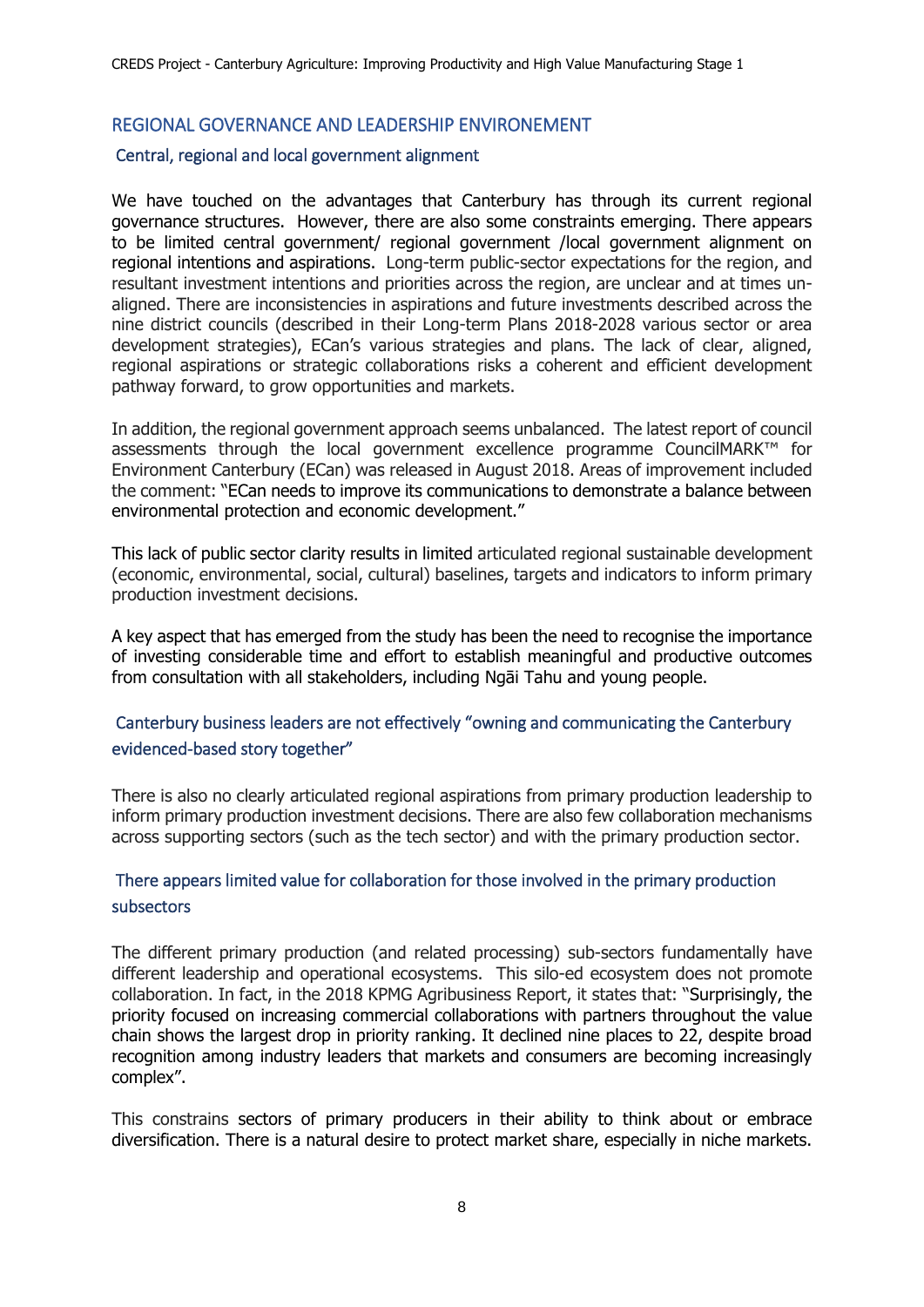This results in a natural inclination to protect new farming ideas and IP, risking the ability for scaling and transferring new opportunities and limiting the economies of scale.

# CULTURAL AND SOCIAL ENVIRONMENT

### Attracting enough skilled staff members

Attracting and retaining skilled staff has been identified as a key issue for businesses. For certain districts this was more of a challenge than others and relates to attracting people to come and live in rural areas. The uncertainty associated with staff, influences investment decisions when additional or more high skilled staff are required.

Skills shortages was flagged by most firms in the case studies and also in the emerging industry case study. This is becoming so in the face of increasing more sophisticated technologies being employed in the sector along with the general feeling that young people don't see a future (or understand the opportunities) in farm employment. For some firms the availability of 'unskilled' workers was also an issue. Finding those who are happy to work within processing factories but do not need to be highly educated. Whist for the emerging industry (sheep milking) it was finding people with existing skills in sheep milking, as sheep milking is different from dairy milking.

Current immigration policies were mentioned as being a challenge. One-year visas are restrictive for settling and developing the skills of migrate workers.

Growth in the Canterbury dairy sector has had a major impact on employment growth with flow on positive impacts on rural businesses, school enrolments etc. However, the case studies indicated that, if labour costs get to the point it makes robotics profitable in the milking sheds, this will have a significant flow on effect through communities.

Following on from labour shortage and important to all case studies is the need for on-going relationships with and the existence of good training providers and research organisations within Canterbury.

#### Education

To be successful on the local and international scenes, the Canterbury Agriculture production and manufacturing sector (sector) needs to have the labour market supply and people capability to be able to ensure high levels of productivity.

An aligned sector needs to have the means by which they can forecast labour needs and numbers in the short, medium and long term. They also need to be able to forecast skill and knowledge requirements of the current and future work force. Having done this they then need to communicate that information to the wider Canterbury, New Zealand and International labour markets. These markets consist of:

- 1. Local and International education
- 2. Immigration both inside NZ and internationally
- 3. Local and National job changers

Whilst points ii and iii will be factors in the labour market supply, the greatest potential is in educating local and international students based on sector intelligence, specifically for the Canterbury market. This will require the sector working with national and local authorities, and educators about enabling the labour market supply. Having secured an adequate labour market supply then relationships and partnerships with education providers, enabling worker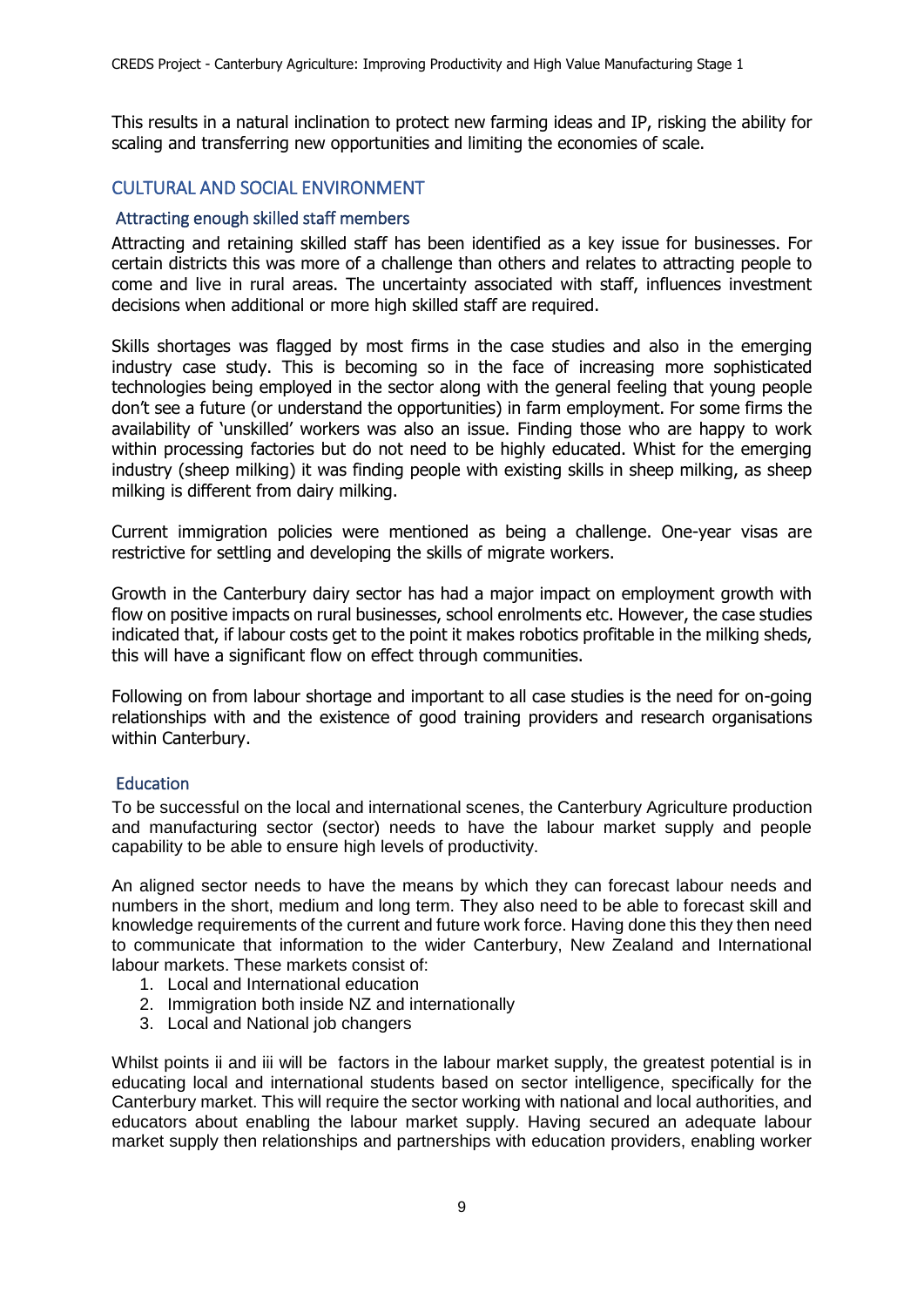capability to be enhanced over time to meet changing job demands and requirements, is critical.

From discussions during the education workshop, it was clear that the sector relationship with local and national education sectors is essential in delivering the majority of outcomes needed. This success of this relationship is dependent on:

- 1. An aligned Tertiary Education network in Canterbury to:
	- a. Be able to work with Tertiary Education Commission to ensure resources are available to support employer demand.
	- b. Strategically and operationally respond in an appropriate and timely manner to the messaging from the sector
	- c. Ensure the resources coming into the Canterbury region are used efficiently and effectively to support the sector.
	- d. Respond, in a forward-thinking way, to the skills and knowledge demands of the sector
	- e. Work with the sector to modernise learning to allow the sector to be world leading in productivity and innovative practices.
	- f. Provide an active conduit between the secondary education system, adult learners retraining and the sector to ensure the pipeline is sufficient in meeting employer demand
- 4. An aware and aligned Secondary Education network to:
	- a. Understand the Canterbury landscape and need in this sector
		- b. Promote this sector through career advice, contextualised curriculum, access to timely and adequate intelligence about the sector and is needs.
		- c. Interface with local employers to ensure there is a clear understanding by students, parents and teachers of the nature of the employment, the possibilities and potential in the sector, and the clear pathways in.
		- d. Allow schools to understand the knowledge, skills and key competencies (employability skills) required for all aspects of employment in the sector
- 5. An enquiring Early Childhood and Primary Education system to:
	- a. Know about what is happening in the wider Canterbury region at a social, economic, cultural and environmental level.
	- b. Utilise these elements for contextualising their learning.
	- c. Be committed to utilising the sector to engender a much wider understanding and knowledge of this sector to Canterbury, New Zealand and globally
	- d. Using the food story as a key theme for experiential learning
- 6. A well-informed Canterbury and New Zealand society to:
	- a. Enable individual people and groups to better understand the challenges, the innovative research, the creative safe solutions and the sustainability of the sector
	- b. Dissolve the rural/urban divide that is developing
	- c. Garner more support for the sector that will soften attitudes and encourage more people to seek meaningful and sustainable employment in the sector

Allow all of society to understand the dependencies and inter dependencies of their own world and that of the Primary Sector

While there are pockets of collaboration and partnerships (all producing great outcomes) there is no cohesive leadership and collaboration within the education sector nor between the sector, education sector and local authority. Currently education services, such as business capability development support, are silo-ed and agnostic. There is a plethora of opportunities which may be confusing and not well focussed for primary producers. The potential of such leadership and collaboration has the potential to be a game changer.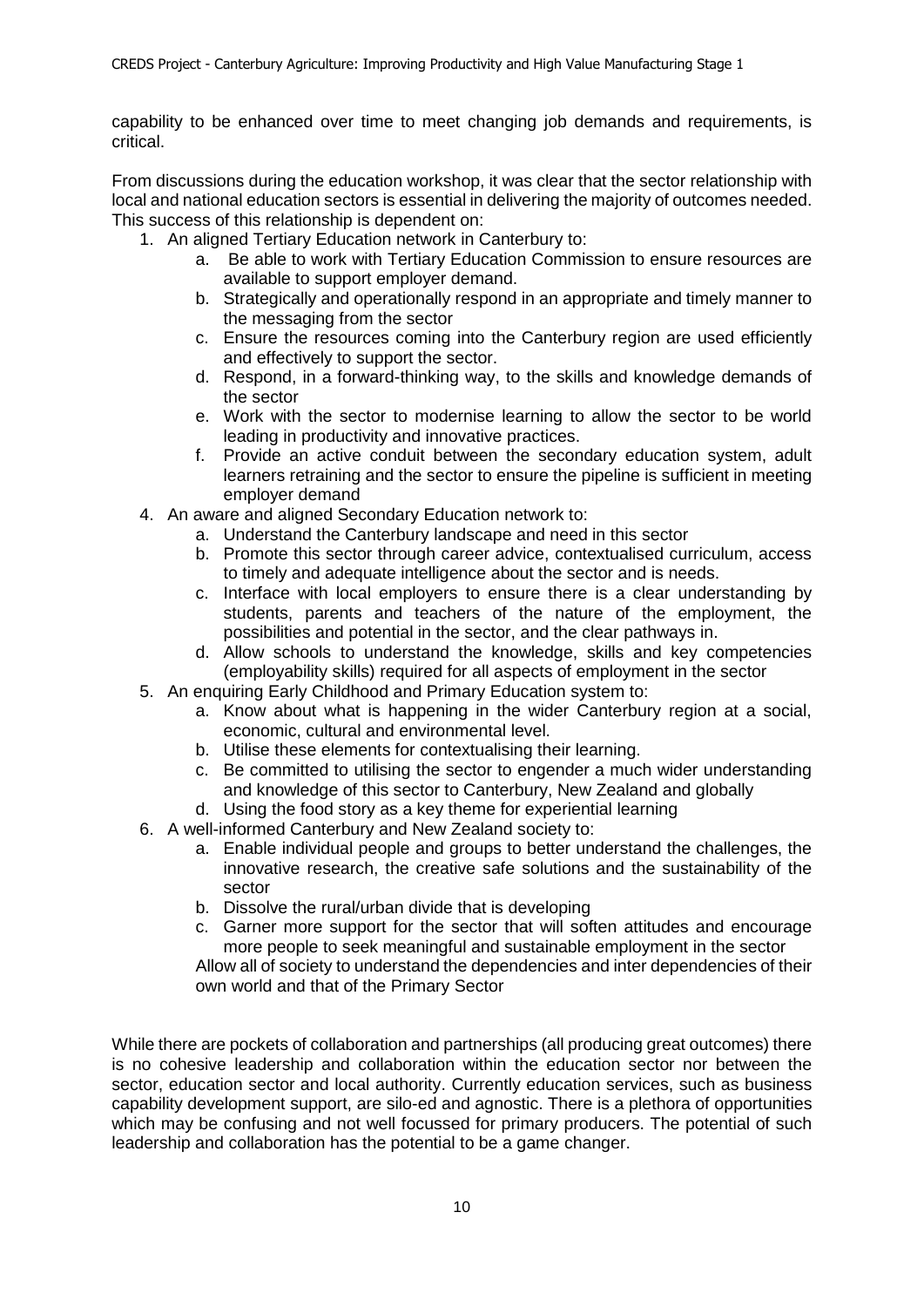CREDS Project - Canterbury Agriculture: Improving Productivity and High Value Manufacturing Stage 1

#### Personal Factors

The key to increasing productivity lies with people. An individual attitude towards risk/change controls the amount of change occurring. Change at scale cannot easily be forced on an individual or sector. The red meat industry research (RMPP 2017) found that top performance doesn't happen overnight. There isn't one single defining action, no grand program, no one killer innovation, no solitary lucky break, no miracle moment that allowed businesses to go from a mid-tier performer to a high performer.

The RMPP research found that there is a hierarchy of drivers within agricultural businesses. The primary driver is supporting outcomes that are aligned with family and a way of life that is supported by profitability. This then allows other drivers to feed into the business as shown in the Figure 1. Figure 1 illustrates that money isn't the most powerful motivator when it comes to top performance; close management and understanding of profitability of on-farm practices is the key. The secondary influence of money and profitability means that not all businesses act in economically rational ways as maybe assumed by economists and Government officials.



**Figure 1. Farming Business Driver Hierarchy (RMPP 2017)**

AgFirst (2017) lists many of the personal factors that can impact landuse. These are dominated by confidence factors;

- Age and education level of the landowner
- Shifting perception from what is 'normal'
- The need for evidence that a change will work within existing operations
- The need for understanding on how to monitor new land use practices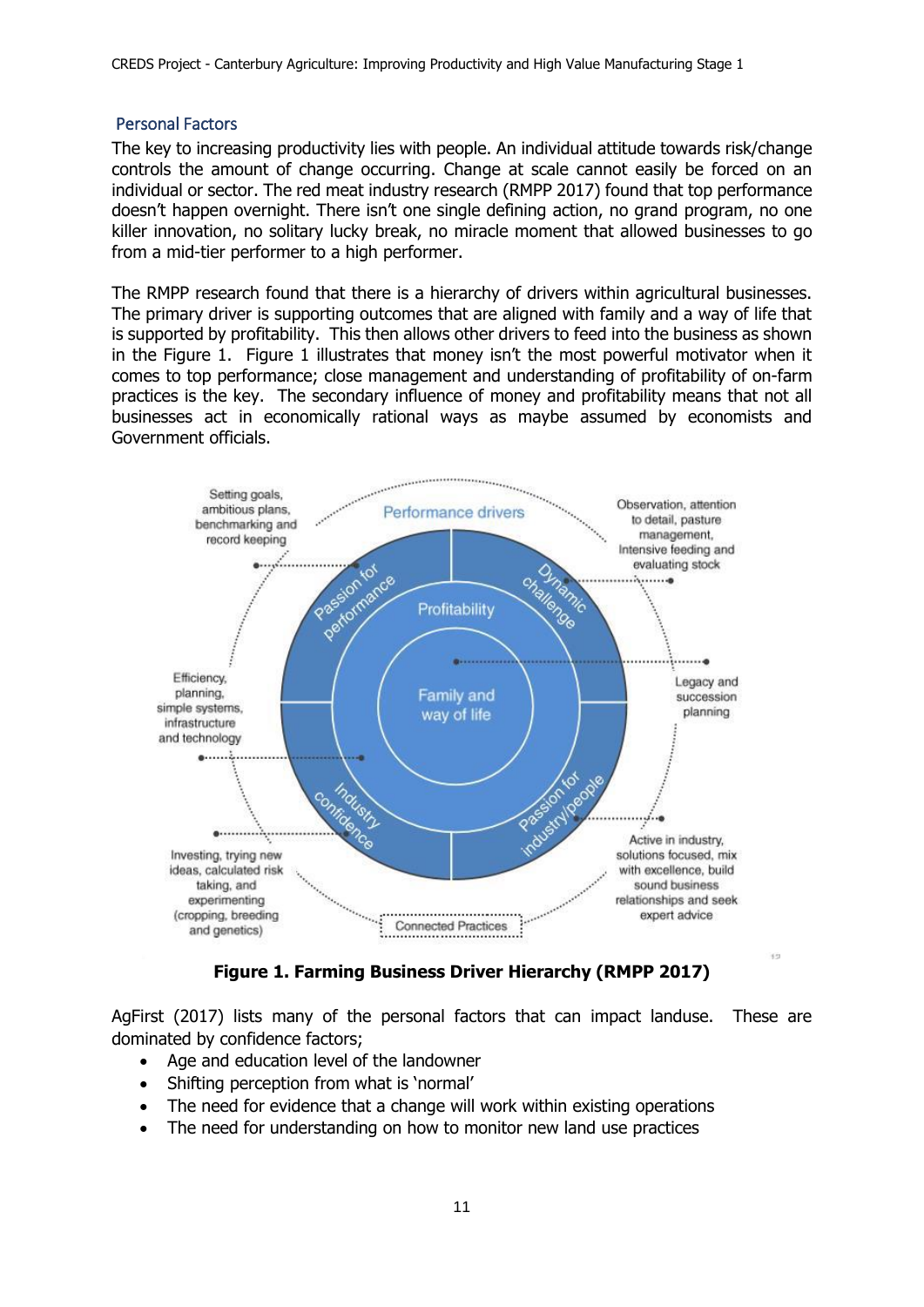- Concern around the cost of implementation and lack of long-term financial security once new land use embedded
- Concern about increased labour requirements to implement
- Uncertainty regarding long-term viability of land use
- Concern around impact on neighbours
- Impact of the family's lifestyle
- The need for clear quidelines as to what determines sustainable land use
- The need for skills, knowledge, technology and experience to implement changes
- Challenges identified include:
	- $\circ$  Confidence in the markets
	- $\circ$  Confidence in their farming abilities
	- o Attracting enough skilled staff members
	- $\circ$  Over complicating before doing the basics
	- o Farmers not accepting of being told what they can and can't do on farm
	- $\circ$  Reluctant to stand out risk of putting head up!
	- $\circ$  Limited attitude to use data and technology to lift productivity. Of note, there is variation in the use of technology and data within sectors to lift productivity. For example, the dairy sector more advanced with animal related factors that other sectors i.e. herd testing, daily milk production information, while cropping seldom use yield mapping. Significant productivity increases could be gained in sectors that currently have limited use of data and technology.
	- o Measuring success for individual's families and businesses is not always possible in tangible terms. What matters more is what is important to individuals.

# Consumerism and the conscious consumer – public perception of sustainable production, and traceability

The changing nature of consumerism presents a risk for current business models. A good summary of the impacts of the changing nature of consumerism for the agriculture sector is provided in the KPMG report Agribusiness Agenda 2018. "It is becoming increasingly clear to us that the traditional concept of a lineal value chain is rapidly being replaced by a much more complex "value web" that is built around satisfying the needs of a consumer. Given that the consumer sits at the centre of the [value] web, every participant organisation should be focused on understanding their expectations for a product". <sup>18</sup>

The key change in recent years from a consumer value chain to a consumer web, driven by the ability for consumers to connect directly to producers through new technology. "Consumers are increasingly buying products to align with their values and we must make the most of our natural advantages such as pasture-fed livestock, environmental sustainability and good animal welfare..."  $19$  Consumers want to know that both farmers and the wider agriculture community are being good corporate citizens"<sup>20</sup>.

There is a changing driver for consumers, specifically environmental consciousness leading to:

- (1) demand for food traceability and attribute validation
- (2) intolerance for issues such as:
	- (a) Poor land and water management
	- (b) intolerance for bad animal management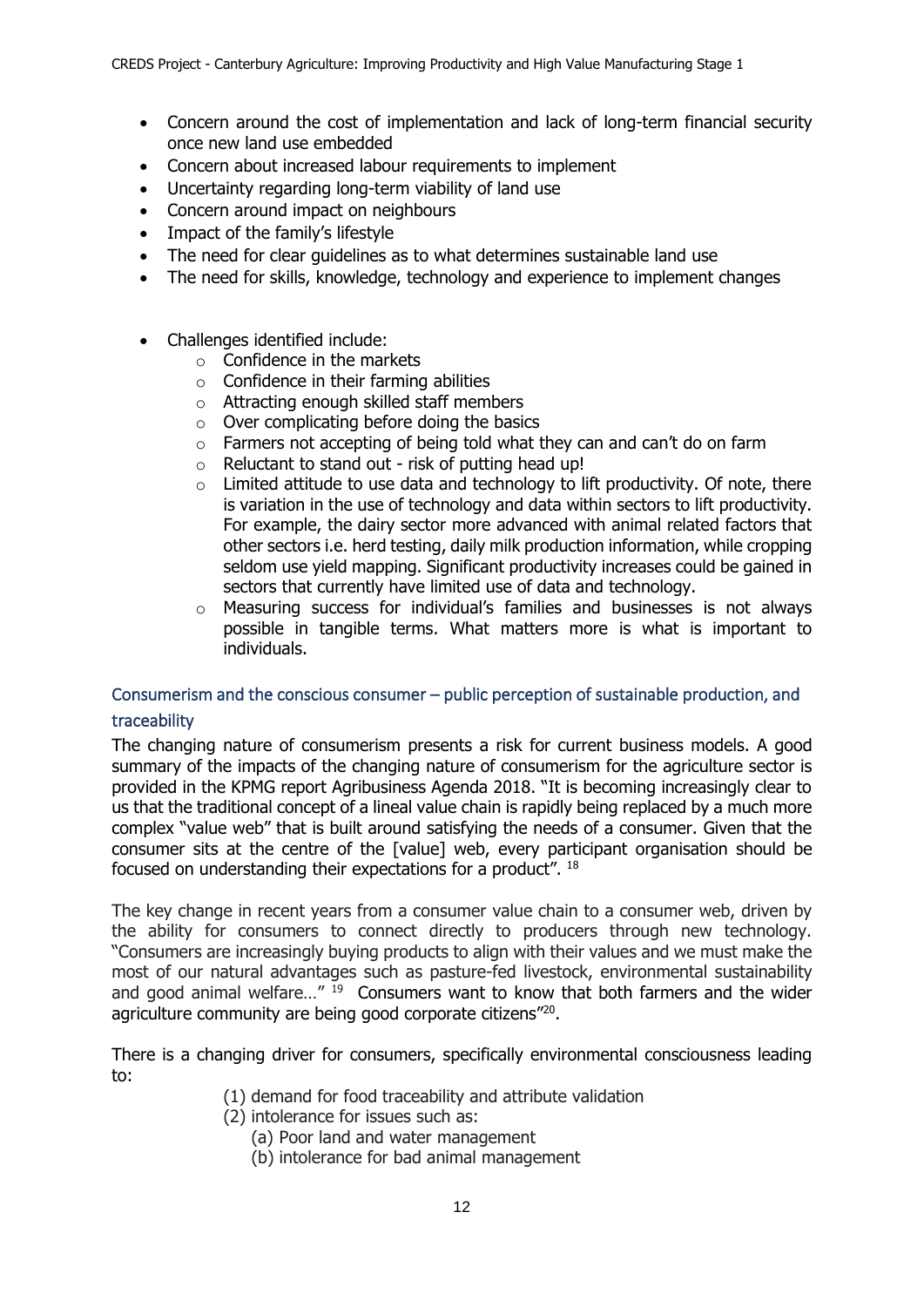(c) GMO (d) Hormones

Consumers are also being increasing aware of potential health impacts of food and fibre, and are now exposed to a far wider range of potential influencers than they were in the past.

Currently, it is difficult to forecast where consumer preferences are going to lead. Environmental changes in quality (Air, water, land), and reporting of changes, along with resources user's compliance with regulation feed into and are driven by public perceptions. The perception of farming has the potential to eventually drive what can be done on farm and also impacts on labour supply. This means that more emphasis is going to need to be put onto developing open and transparent communications across the value web, from primary producers, to manufacturers, to suppliers, to the consumers, about food sources, food treatment and the sustainability of food practices.

In effect the consumer is looking for a good, proven, story, that shows respect for the natural resources and for the community. Therefore, the current lack of tools for producers and consumers to use, such as food traceability technologies and systems, poses a new constraint for a nascient conscious consumer market.

In addition, when bad stories emerge, the farmers' social licence to operate is at risk. Bad stories likely reflect not just on the single producer but on the sector as a whole. Markets are starting to show evidence of negative reaction to unsustainable farm practices.

"Little research has been conducted analysing the public's perception of the crop protection industry with respect to New Zealand. In a world of heightened societal concern regarding threats to human health, nutrition and the environment, such things as "people's perceptions" can translate into real effects in the marketplace.......... What is clear is that if New Zealand's export-orientated primary industries are to survive, they need to develop new types of crop protection strategies to supply high value export markets (Butcher et al., 2008)."<sup>21</sup>

### Competition between farmers in different sectors

There can be a desire to protect niche markets, as don't want everyone doing the same thing. The desire to protect niche markets limits sharing and ability to grow economies of scale.

# RESEARCH & DEVELOPMENT; INNOVATION – THE TECHNOLOGY AND COMMERCIALISATION ENVIRONMENT

### Siloed research and development

While there is much diverse research underway that focuses on improving outcomes and outputs from primary production and associated processing, a fundamental constraint is that research and development funding is silo-ed. This results in research outcomes not being effectively open-sourced, constraining the ability to match new findings with new opportunities. Therefore, the Canterbury primary production and processing sectors cannot use that new learning to scale and transfer new opportunities across ventures. This limits the effectiveness for the primary sector of the hub of research and development agencies that are based here.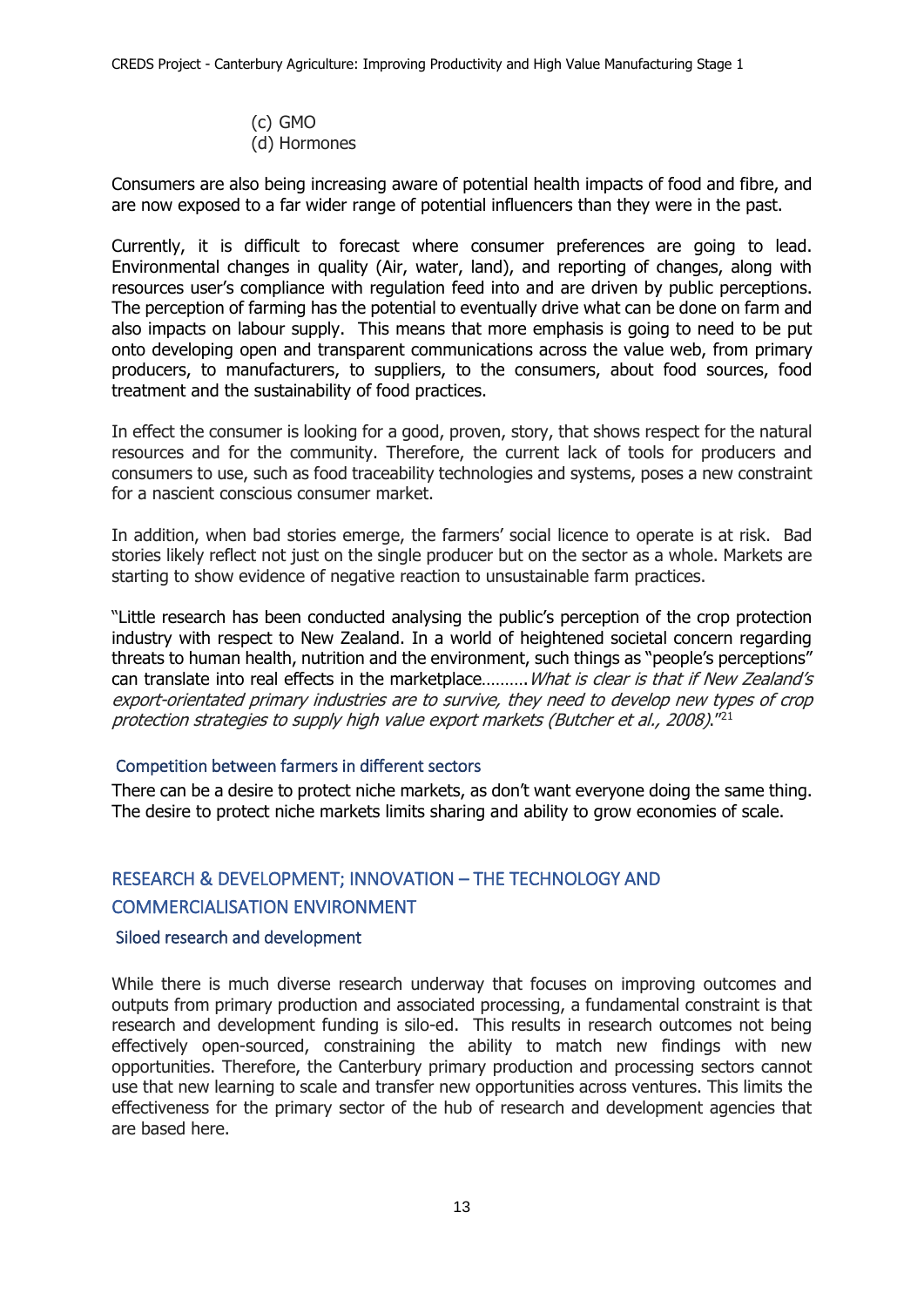### The digital tech-transfer ecosystem

-

Converting research and development into new commercial opportunities is also weak in Canterbury. Although it seems that Cantabrians are great inventors, commercialising new inventions seems to be where focus is lost. The emerging, but still young (around 10 years) digital tech transfer ecosystem (invention and commercialisation, creating innovation) ecosystem in New Zealand, is evidenced by pockets of brilliance across the region in Agritech development and uptake. It is supported by, but now strongly dependent on, the broad range of R and D institutes in the region. However, a deep and stable tech transfer (innovation and commercialisation) environment and culture, with the necessary ability to access robust data and information, focussed on primary production and processing, is not yet being fully nurtured. International guidance suggests that this will take time, as it is fundamentally based on the creation of strong tech industry relationships with primary producers, which take time to form and mature.

In a publication by ChristchurchNZ: "Research into Canterbury's innovation system shows the region has a rich set of innovation assets- skilled, creative and entrepreneurial people and strong research and tertiary institutions. Canterbury produces high numbers of patents and a high proportion of employment is knowledge and technology intensive industries, indicating high levels of innovation are occurring. But we are not getting the best value from new ideas and technologies. "22

The demand for smart new agritech solutions is growing in New Zealand as the industry starts to understand the benefits in reducing on-farm costs and making best use of land, labour and capital. "New Zealand is seen as one of four locations to watch for agritech solutions alongside Silicon Valley, Boston, and Amsterdam. This is based on our capabilities in agriculture, our primary export economy and our natural resources", says Hemi Rolleston, Callaghan Innovation's Sectors General Manager. "We are also acknowledged for our ability to solve problems quickly and efficiently in a suitably regulated, yet agile private and public innovation ecosystem. We can capitalise on this to turn our \$1 billion of agritech exports into a market of many billions," Mr Rolleston says.

### Technological disruption: convergence of technology and food production

There is a convergence of technology and food production which the wider primary sector has yet to fully grasp and apply. Technology and data access:

- by farmers, is creating enormous opportunities in understanding how best to use the natural resources available and how to minimise resource-use risks, such as water harvesting, through precision farming;
- by consumers, will change the consumer's access to food descriptions, reshaping the value chain to a value web<sup>5</sup>, putting the consumer at the heart of the food story.

It is the **value** of using technology within the primary production sector, for both market attraction and for improving farm practices, which is not yet well understood by many.

<sup>5</sup> Value Web Model(s) is a collection of independent firms using highly synchronized IT to coordinate value chains to produce or service collectively. It is more customer driven and works in a less linear operation than value chain. Amazon is an example making a system more effective and efficient overall as a website retailer, and internet technology has made it possible through the value web models.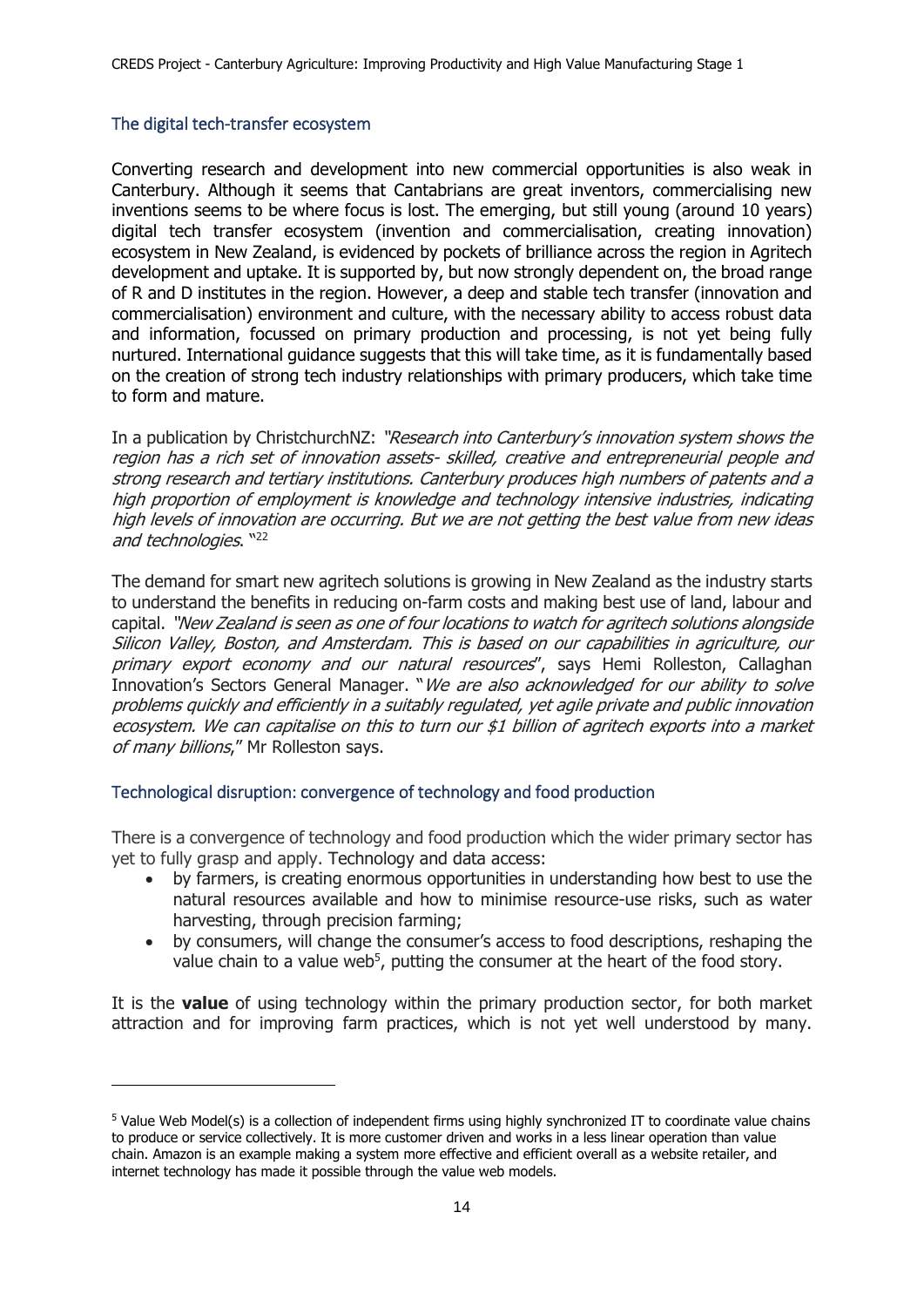Technology "solutions" are often not consumer (farmer) needs focused or the farmers cannot find the tech solution they are looking for.

However, there are some technological systems e.g. apps that are supporting better farm management practices, food attribution validation and business-to-business (B2B) communication. There will be new platforms such as blockchain technology which will shorten the value chain and provide the verifiable provenance information that consumers are seeking.

#### On-farm connectivity – mobile/internet

One of the challenges, is the weak connectivity for communication in some areas when there is an increased demand for capacity and connection speed, for both mobile and internet. This is limiting the ability to implement change on farm. Given the future expectations around precision agriculture, real time decision making and food traceability, gaps in the broadband rollout across the sector are problematic. Enhancing connectivity will enable farming practice innovation and also has the ability to change the value web, where producers being able to market to customers directly.

In addition, a barrier to technology use is the ability for technologies to talk to each other using common data protocols. The wide range of communication protocols reduces uptake and user's confidence to invest. In addition, the rapid changes in technologies are creating the concern that technology investment will become redundant.

We note that data connectivity is an area already being addressed by a Mayoral Forum CREDS workstream.

### Lack of on-farm extension for and low farmer up-take of technology

Another challenge is that technology uptake after the early enthusiasts is often slow, with land managers waiting until technology is fully proven or required by regulation before adoption.

Technology extension to provide working examples will help shift the perception land managers about the applicability and benefits of any recommended technology. Focusing on broadening the number of early adaptors trialling technology and hosting open day will encourage wider adoption. Pathways for simple adoption and progressive uptake are important.

### ECONOMIC AND INVESTMENT ENVIRONMENTS

### Markets:

#### Volatility and Signals

Market volatility appears to be the new norm, impacting confidence and long-term decisions. The case studies raised market signals are an issue and the importance of information to ensure that market signals are clear and that emerging opportunities can be easily identified. This is critical for the industry to be able to adapt and change, and to indicate to business's when they may need to consider land use changes. For emerging industries, being able to read market signals will be critical to both its establishment and on-going success.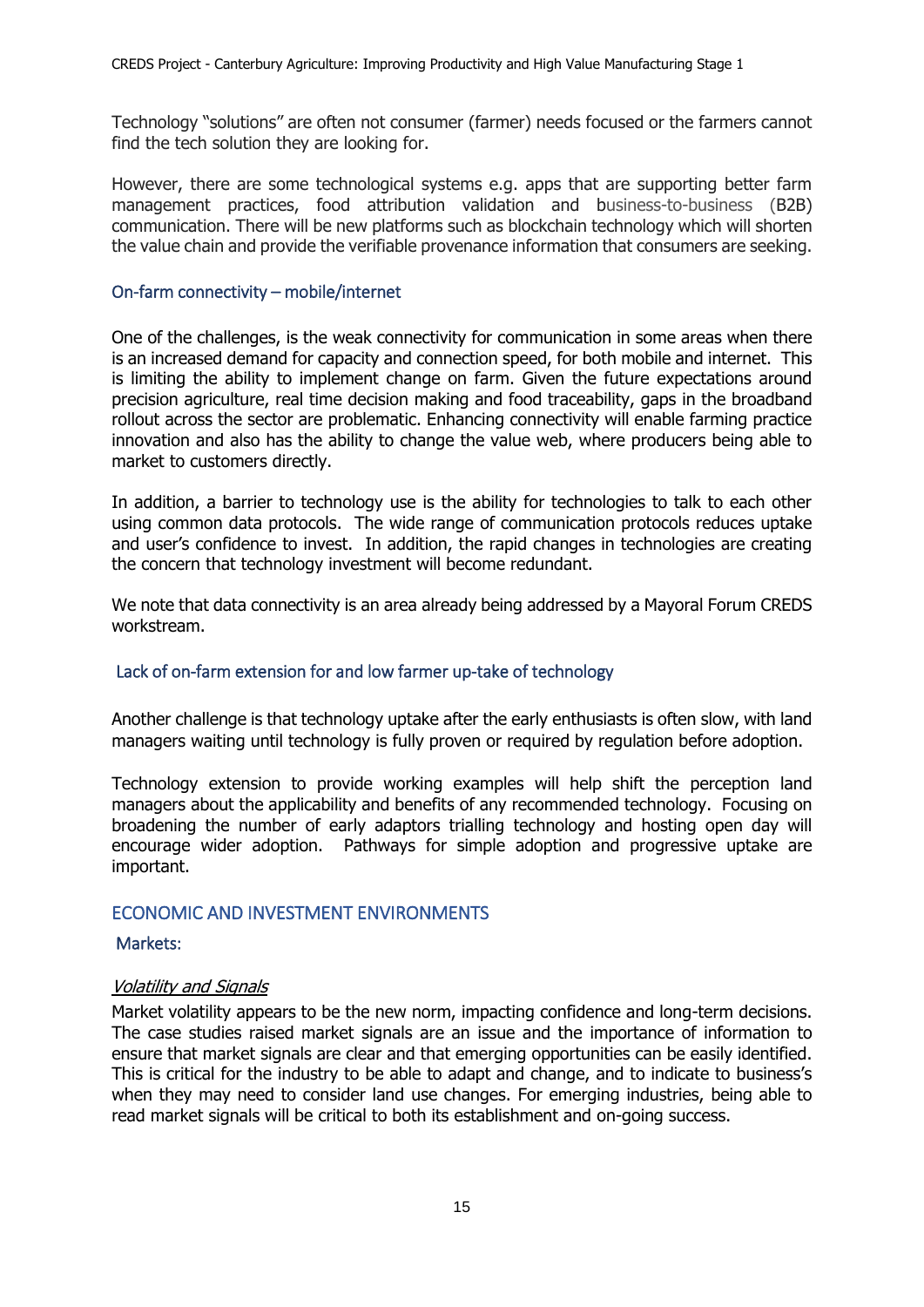#### Access

Linking in with biosecurity, discussed earlier, traceability of produce will be becoming increasingly important for continued access to some markets. Land managers will need to demonstrate the providence and sustainability of their produce, and like with biosecurity, simple and robust systems for both consumers and producers are required.

Ability to operate at scale is a challenge that can also impact on the ability to access a market. This was seen in the sheep milking case study.

### There is a shift from bulk commodity trade to value addition

The Agri-food Food system is changing with protein demand is expected to double by 2050. New proteins formations are being developed and meat alternatives are becoming affordable for wide spread poorer consumers, disrupting the bottom end of the commodities market

Three themes dominated the global agri-food system in 2017<sup>i</sup>:

- (1) Globally significant food companies shifting to protein-agnostic positions
- (2) Proactive investment by major players into disruptive start-ups
- (3) Health and wellness is playing a central part in shaping company strategies

#### Changing the framework for looking at value

The value model is changing. As mentioned, food is moving from a value chain model to a consumer-centric value web model**<sup>23</sup>**, with the consumer at the heart of the web. Integrated reporting will support food traceability and food attribution, which will provide transparency but just as importantly will provide evidence of the contribution producers are making to all four Treasury LSF elements

#### IN KPMG Agribusiness report 2018:

"The last year has seen growing realisation that the value chain is no longer linear; but a web of relationships, collaborators and even competitors, with the consumer sitting at the centre. The challenge to pivot operations to be truly customer-centric is one that faces every company every day"<sup>24</sup>

There are many competitive global primary production markets coming on-line and new business models are arising that support the current change happening from the standard value-chain model (with consumers at the end), such as farm to fork.

#### Data and Information

#### Access to accurate data and information – good decision making

Data is becoming more readily available but lacks structure and is not available to the degree that is necessary to fully understand the current state assessment. This stifles not only the ability to understand the present framework and therefore develop pathways to create efficiencies and innovation, but reduces the available information to farmers, support agencies, investors and researcher. This in turn diminishes confidence for future investment and increases the degree of inherent risk. Due to this unavailability, it is likely there has been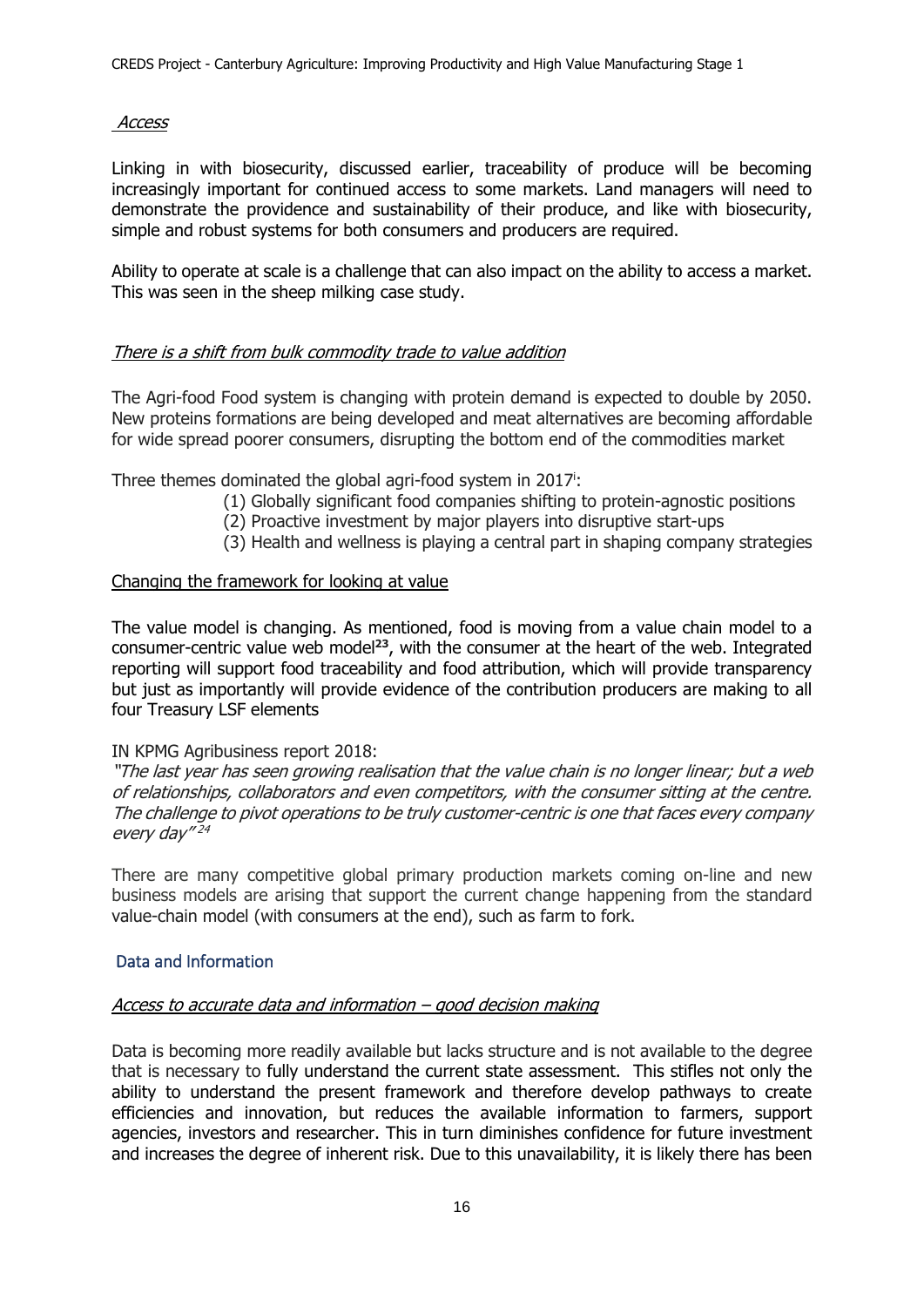an under-utilisation of data and technology to lift productivity in the sector, which further dissuades incentives for the collaboration required to produce an accurate a useful database. Without open data access that allows for traceability of high productivity output in the agricultural sector, there is serious impediment on the ability of any decision making to actively move in the correct direction.

There is currently a chaotic deluge of non-standardised and non-agglomerated data, with gaps and overlaps. Information from unbiased sources is not freely available and it is hard to get one source of truth. There is no clear and imminent burning platform impacting the various agriculture production sub-sector economies, which makes it difficult to make adaptive decisions

There is range of farm system data available for farm systems, but no single source is publishing landuse data on a comparative basis. There is a need for an independent reputable presentation of farm system comparative data with information of the underling farm system inputs and risks, would assist the decision making of land managers.

The non-robust nature of data collection at present means that traceability is difficult. Traceability is an important step for land managers to use to demonstrate the providence and sustainability of their produce.

### Access to and scarcity of financial capital

#### Access

The challenges of accessing capital for the Food and Fibre industry has been recently highlighted by the governments initiative to establish a sustainable food and fibre futures fund supported by government investment of \$40 million dollars per year.

Land managers report anecdotally (ANZ 2018) that they struggle to secure the investment needed to fund innovation, growth, intergenerational succession, productivity gains and meet compliance needs.

Traditional sources of funding have been reduced due to changing political and economic factors. Last year the new coalition Government announced stricter economic tests for foreigners when investing in farmland. Bank credit has tightened due to reduced risk appetite, banking regulatory changes and several concerns around what compliance and regulatory changes will mean for earnings and costs. It all adds up to a new landscape for access to capital in the agriculture sector that will require new innovations in funding as well as adaptable business ownership and management structures.

The need for investment right across all the businesses involved in agriculture is required to boost high growth areas, such as a range of horticultural crop or forestry expansion. It can also be used to speed up product transformation and further 'value-add' activities; improve the performance of supply chains; increase capacity in certain areas and market integration.

### Public funding

There is not enough tax-generated capital available (small tax and rates base) for basic infrastructure maintenance let alone surge economic infrastructure needs (growth and tourism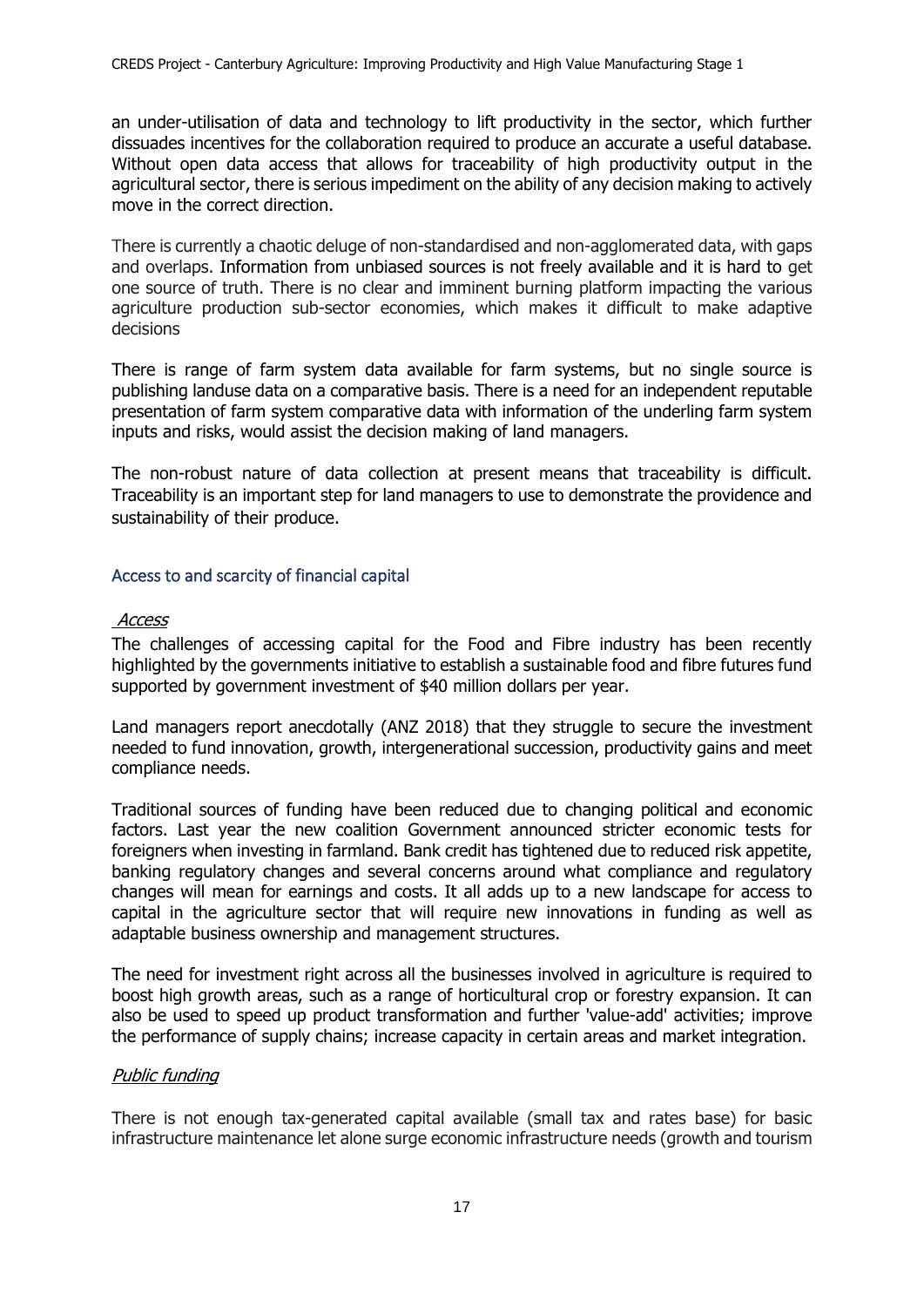areas). There is also not enough capital to respond to government policy interventions on the horizon, such as increased drinking water quality standards.

In terms of accessing government funding, it can be hard for small companies to justify the associated administration costs relative to the probability of success in competition for funding with larger organisations.

#### Land Matters:

#### Value

The value of land is not focused enough on cash flow and is too dependent on equity. The current tax regime encourages farming for capital gain rather than for annual earnings/dividends.

#### **Access**

There has been a move from an historic environment of land surplus to land deficit which results in an increasing demand (cost) for purchasing land. This is impacting the ownership structure from farm family to corporate. This is in turn impacting the way we think about farming in Canterbury: from a family/community perspective more to a commercial-only approach.

This is coupled with increased management demands of more complex systems and the new and innovative technology which suggests an increase in farm size or enterprise scale where several farms have common ownership.

### OTHER OPERATIONAL CHALLENGES

### Maintaining effective businesses

The case studies highlighted that many business will encounter general business effectiveness challenges, whether this was around succession planning, adapting to a large-scale business and ensuring capability/staff at scale or extracting value through appropriate pricing. These are likely to all be issues for many businesses throughout Canterbury.

### Critical infrastructure: demand and capacity

Without a clear, agreed, view of future growth potential and expectations, and the related infrastructure needs, means it is difficult to plan and prioritise where critical infrastructure investment will need to be to meet demand. Without a shared view and without a shared investment plan, getting the right infrastructure in the right place at the right time will be difficult. This is exacerbated by both:

- The current state of some of the infrastructure systems, that in places present weakness (such as fibre and roading assets)
- the interconnectedness of infrastructure assets and services that are owned and managed by different agencies and institutions (e.g. power and water infrastructure).
- •

### Introducing farm plans and good management practices

Transition from maximising output to applying Good Management Practice (GMP) – with increased visibility and promotion GMP becomes easier for farmers to adopt and overtime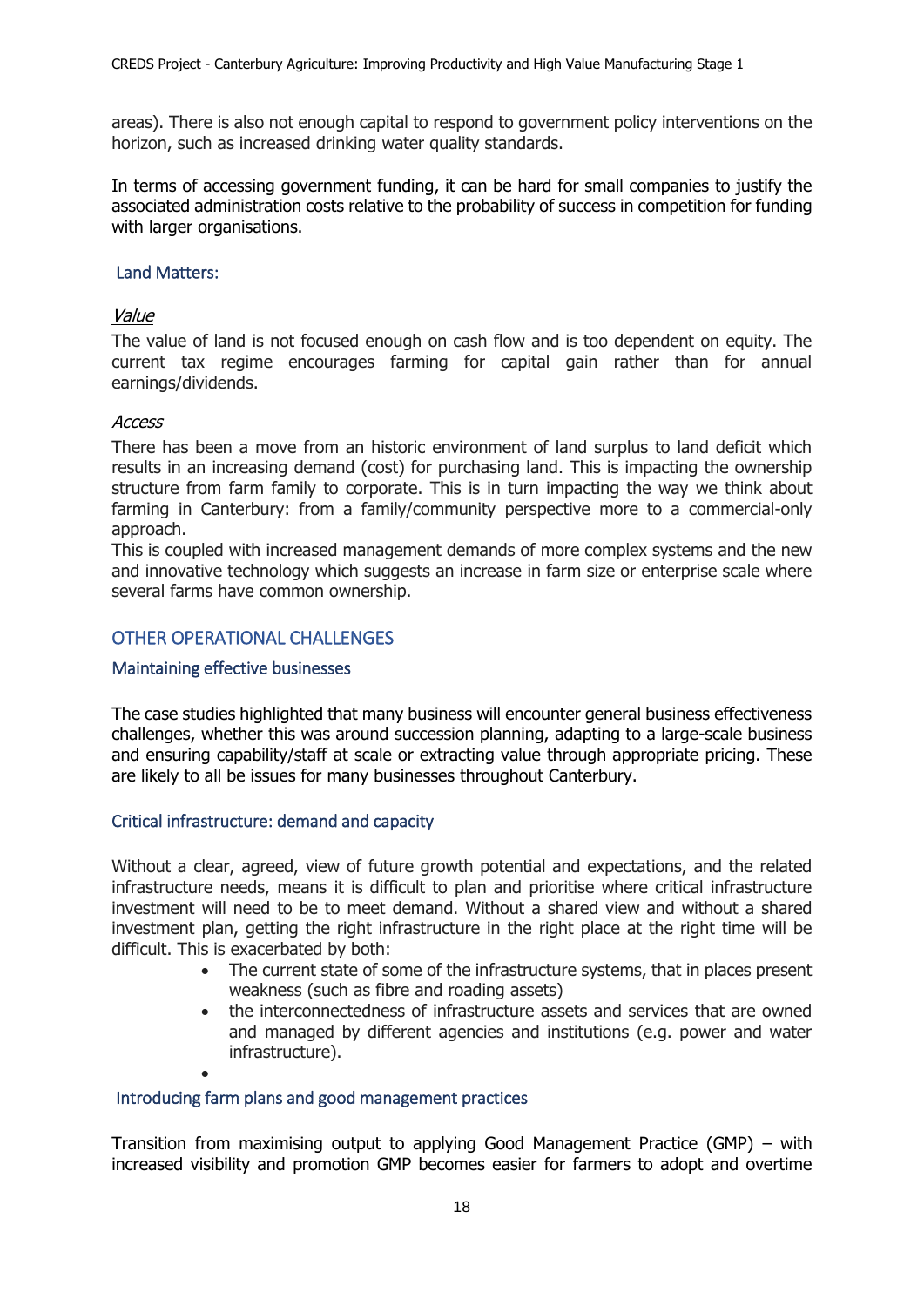transition to GMP will become a core value. Across Canterbury GMP practices are no longer optional with audited farm plans required for most farming systems. GMP is not static, this can create farm resistance to change and increasing levels of education are necessary to stay abreast of the current practices. Shifting GMP target has the potential to remove incentives to change farm systems, for example if nutrient use efficiency savings do not allow for expanding landuse, the benefit to invest in the new management practices or technology is reduced. Innovators will continue to push improve sustainable environmental processes and identify new best practices. There is ability to influence this with impartial voices showcasing and promoting the best practises being carried out.

# **SUMMARY OF KEY CHALLENGES**

Below is a summary of the above findings on the key challenges facing those operating in the primary production environment. The outcomes from the workshop and case studies that feed into these key challenges is available in Resource Material to this report.

### **Biophysical Environment:**

- Understanding and being able to respond to and be resilient against normal seasonal cyclical water and climate variability, and weather shocks (e.g. floods)
- Understanding and being able to respond to and be resilient against future climate change.
- The availability of water, whether rainfed or irrigation supplied in the right place at the right time; and understanding the science of measurement and management.
- Understanding and managing the impact of land use systems on the environment
- Understanding and managing soil types, soil characteristics, topography/slope limitations

### **Planning and Regulatory Environment**

- Being in a position to understand and respond to the nature of the planning compliance and regulatory environment – complex, incomplete, hard and costly to manage
- Biosecurity management
- Being able to make the most of our regional advantages, and not be unduly negatively impacted by, the one-size fits all national regulations
- Operating and investing in an environment of Government policy and investment uncertainties

### **Regional Governance and Leadership Environment**

- Operating and investing in an environment with limited central government/regional/ local government alignment on regional intentions and aspirations, and public investment transparency
- Operating and investing in an environment where the Canterbury leaders are not effectively "owning and communicating the evidenced based story together"
- The different primary production (and related processing) sub-sectors fundamentally have different leadership and operational ecosystems - competition between sectors is limited as markets are diverse,
- The value of collaboration between primary production subsectors is unclear.

# **Cultural and Social Environment**

• Attracting enough skilled staff members is hard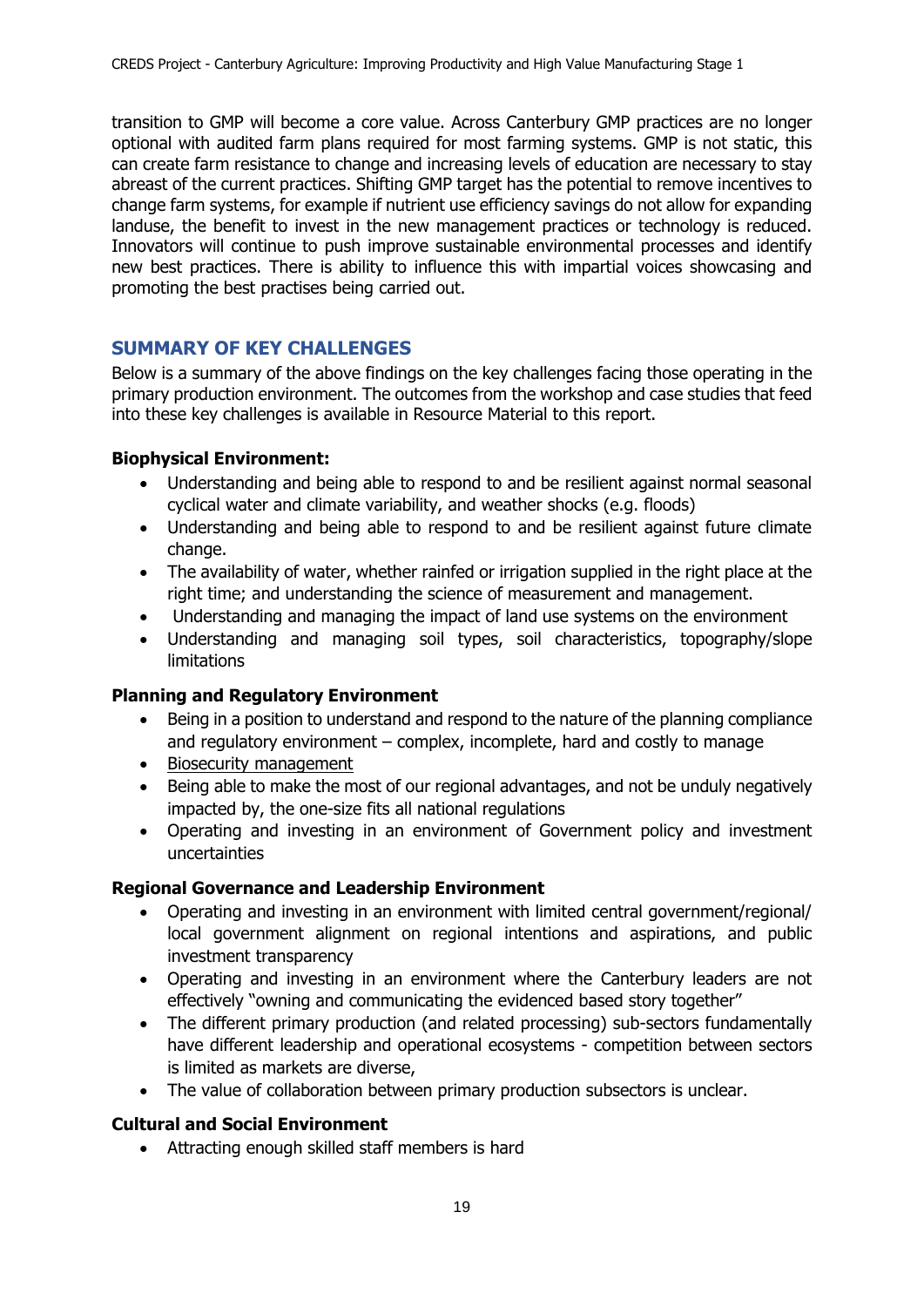- No cohesive leadership and collaboration within education between the sector, education sector and local authority – siloed services that are not well focussed
- Personal Factors constrain thinking and action such as:
	- $\circ$  Confidence in the markets
	- $\circ$  Confidence in their farming abilities
	- o Attracting enough skilled staff members
	- $\circ$  Over complicating before doing the basics
	- o Farmers not accepting of being told what they can and can't do on farm
	- $\circ$  Reluctant to stand out risk of putting head up!
	- $\circ$  Measuring success for individual's families and businesses is not always possible in tangible terms. What matters more is what is important to individuals.
- Understanding how to respond to the Changes in the dynamics of consumerism and the growth of the conscious consumer expectations
- Understanding and being able to respond to and be resilient against public perception of farming
- Being able to make the most of competition between farmers in different sectors, while minimising the risks associated with sharing niche markets.

# **Research & development; Innovation – The Technology and Commercialisation Environment**

- Research and development funding is silo-ed and research outcomes are not effectively open-sourced
- Addressing the time it takes to build strong and trusting relationships, in the context of the short history of digital tech transfer (only around ten years) in New Zealand (and Canterbury): the tech/commercialisation sectors and farming sector relationships are still developing.
- The true value of using technology within the primary production sector, for both market attraction and for improving farm practices, is not yet well understood by many.
- There are gaps in access to affordable high-speed telecommunications technology, be it fast (fibre) connectivity or satellite technology.
- Lack of awareness and confidence for on-farm extension for and farmer uptake of technology -enabling wider adoption. Low farmer uptake of technology until proven or required by regulation

# **Economic and Investment Environment**

- Markets:
	- o Understanding how to manage and be resilient to volatility impacts on onfarm confidence and long-term decisions
	- o Improving understanding of and access to markets
	- $\circ$  Understanding and being ready for the changing nature of trade focus: Shifting from bulk commodity trade to value addition
	- $\circ$  Understanding how to respond to the value model changing from value chain to value web.
- Data and information:
	- $\circ$  Understanding the economics and opportunities is hard: Lack of access to accurate information: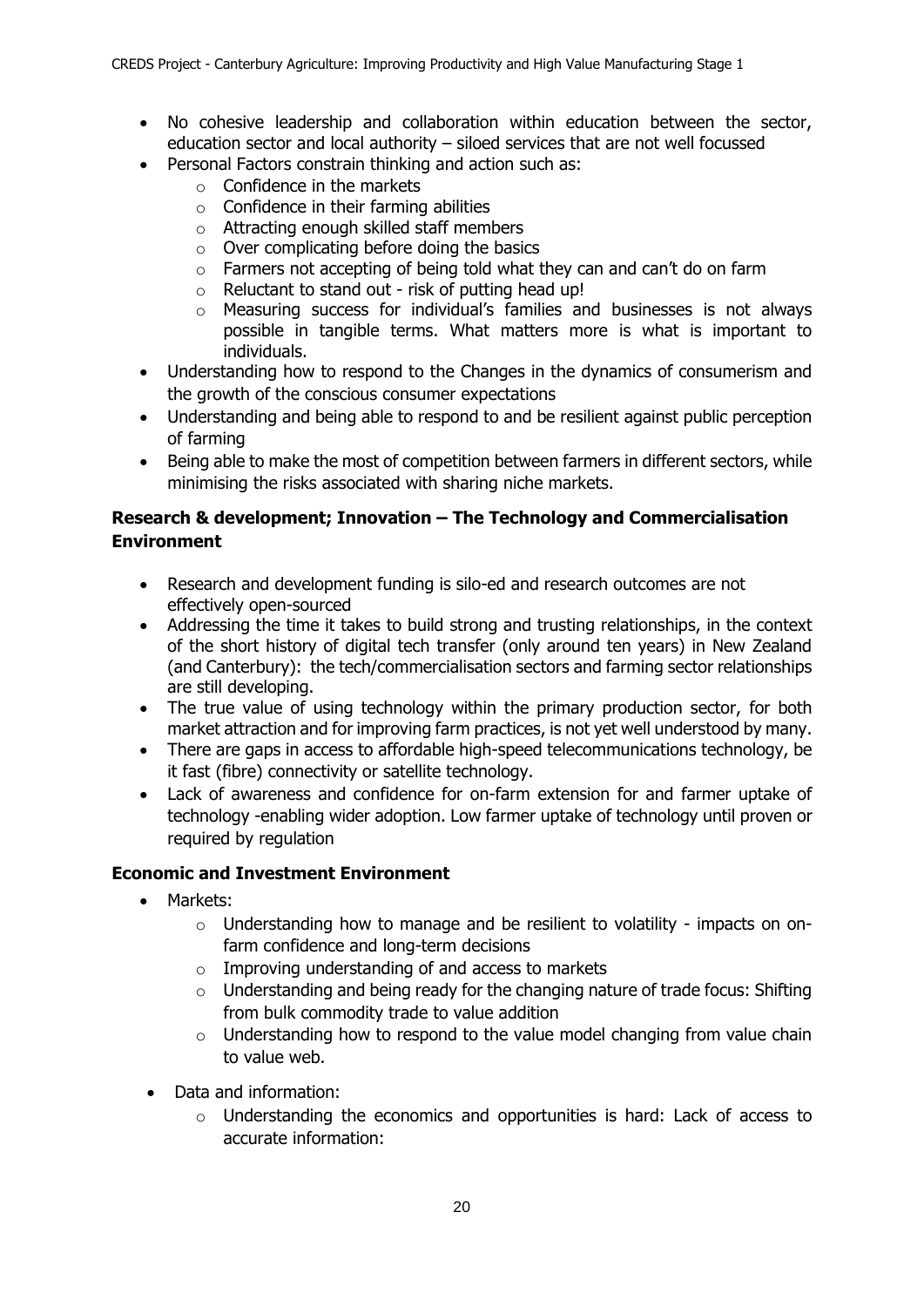- - There is a chaotic deluge of non-standardised and non-agglomerated data, with gaps and overlaps
- **•** There is no one-source of information and insights available, creating one source of truth and a basis for solid investments
- $\circ$  Constrained access to information and insights on the relative productivity of the land use -information from unbiased sources is not freely available
- $\circ$  Lack of tools and systems to support new best practice, such as traceability needed for providence
- Access to capital
	- o Creating investment and accessing capital at scale in Canterbury.
	- o Investment cases are hard to develop, for various reasons including lack of robust, trusted data and robust market forecasting
	- $\circ$  Limited public capital available to invest in enabling infrastructure and technologies, due to the small rate and tax bases across the region
- Land matters
	- $\circ$  Land value- not focused enough on cash flow and too dependent on equity
	- $\circ$  Understanding how to make the most of our natural resources now that land is now in demand when it has historically been in excess

# **Other Operational Factors**

- Readiness to adjust business farming models to maintain effective businesses
- Weakness in current economic infrastructure capacity and systems.
- Readiness to introduce farm plans and good management practices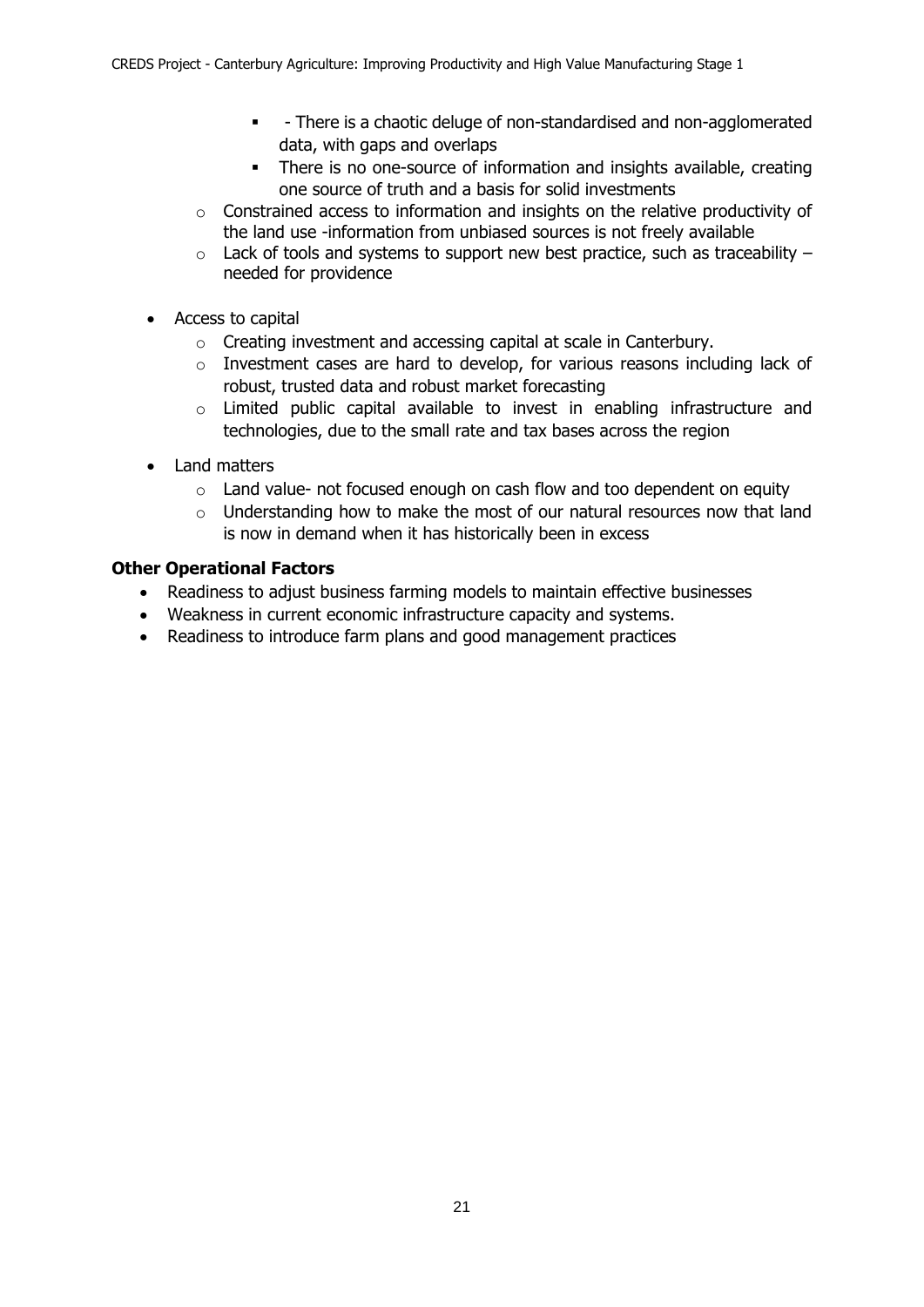# **Understanding the dynamics of change**

# Drivers for Change

Drivers of change are those factors which bring change to the individual and collectively to the sector. Drivers for change are both internal and external

There are two primary reasons for change:

- Necessity
- Confidence

The mayoral forum can directly influence the necessity for change, while support the confidence to change.

# Necessity to Change

Necessity to change causes are primarily an external event or regulation that causes the shift in status quo.

Examples of the necessity to change are;

**Regulation;** the requirement to meet a rule in a regional or district plan, act of parliament etc, regulation could also be via permitted activity standards, nonregulatory farm environment plans and industry codes of proactive and conduct

**Climate;** change may be forced due to the climatic event or shift in climate, drought, flood, earthquakes. Increase frequency of flooding, snowfall or drought may cause a traditional farming system to fail more often forcing the land managers to review and change. The introduction of irrigation to property in response to drought conditions may cause a shift landuse to meet the investment costs

**Market Demand;** changing consumer demands mean that some traditional products no longer have a viable market, while others emerge, examples include use of palm kernel in dairy, flax harvesting for fibre use, the growing demand for hemp or A2 milk. **Business ownership**; the key example here at the family farm level is succession planning. Future generations introduce new farm systems and

**Financial viability;** funders or business owners requiring the business to return a cash profit.

**Access to resources;** a change in the supply of capital, labour, water or nutrients loss rates (environment's assimilative capacity) will affect the land's productive output relative to its potential. The change will cause a corresponding response from the land manager.

# Confidence to Change

Confidence to change resides with the land manager, there are a large number of factors that affect positively and negatively the confidence to change. When change is not required of a land manager by necessity, they have to want to change before change can occur.

The primary factors influencing confidence are personal to the land manager or business owner. AgFirst (2017) lists a number of personal factors such as age, education and experience, family circumstances, attitude to risk, access to capital, access to information, and attitude to change.

Of the factors that create the necessity for change only components of regulation are in the control of the councils that the Mayoral forum represent. Regulation of resource use relating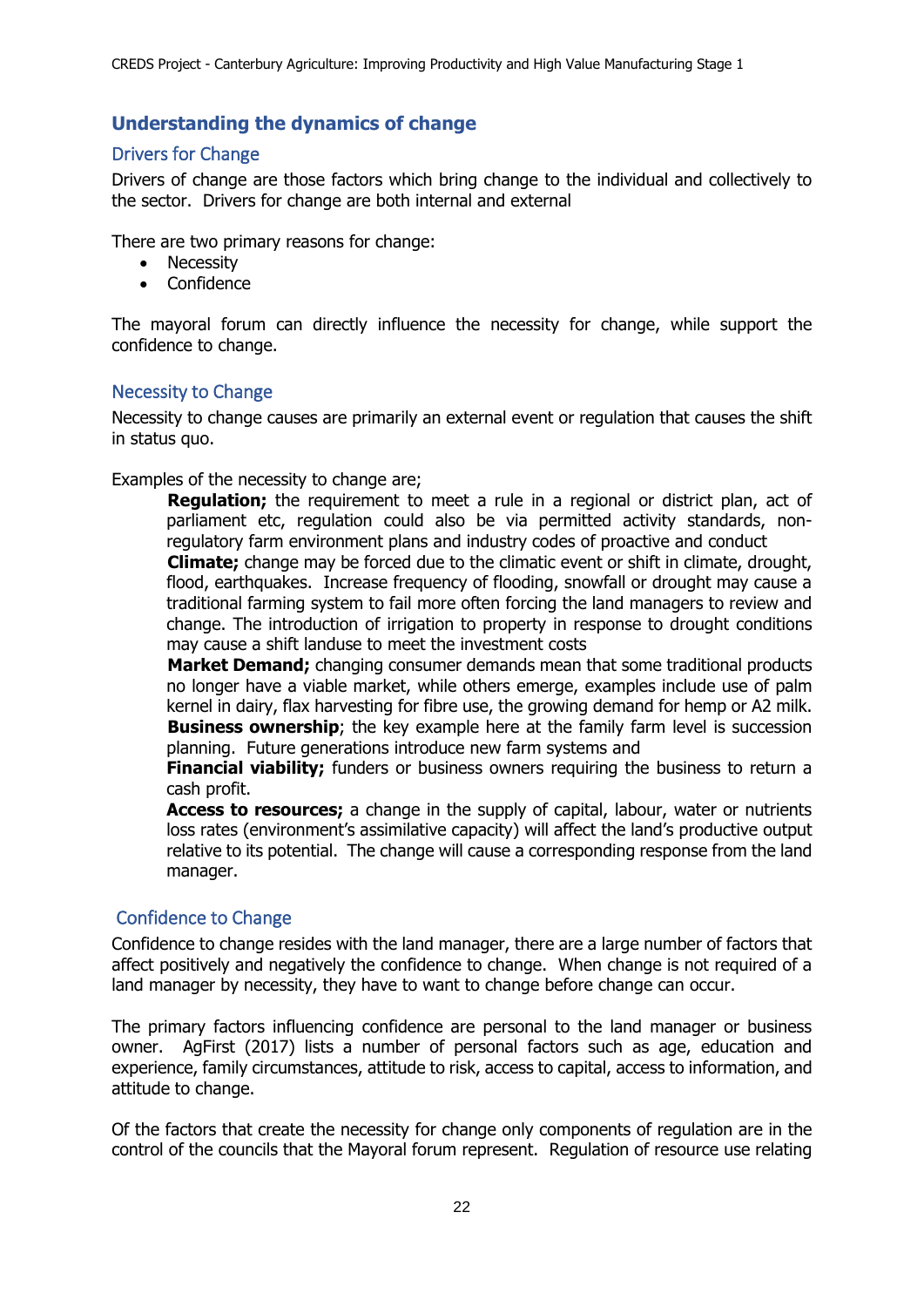to land, nutrients and water is well established across Canterbury and broad acceptance that allocation limits are necessary for water and nutrient losses. Changes to these two base resources to create scarcity, will directly change the landuse mix within the region, with the resource generally moving to the highest value landuse. Creating certainty of resource allocation is important for investment confidence and landuse change.

### Local Sentiments (Anecdotal)

There appear to be some underlying Canterbury dynamics in play that are likely to be impacting the ability of people to accept an adjust to change:

- (a) Many people feel that Canterbury's long-standing way of life is being challenged by current social and economic trends, when many don't seek change
- (b) It seems that people living in Canterbury are no longer sure what it means to be a Cantabrian - what they stand for and what they are proud about
- (c) Christchurch City people are not generally aware of the rural story- creating a divergence of future planning between the city and the hinterland

It seems that the world-wide trend of urban drift is at play in this region too: social, cultural and economic choices which provide people with a strong sense of place and certainty are more limited in rural areas (urban/rural divide)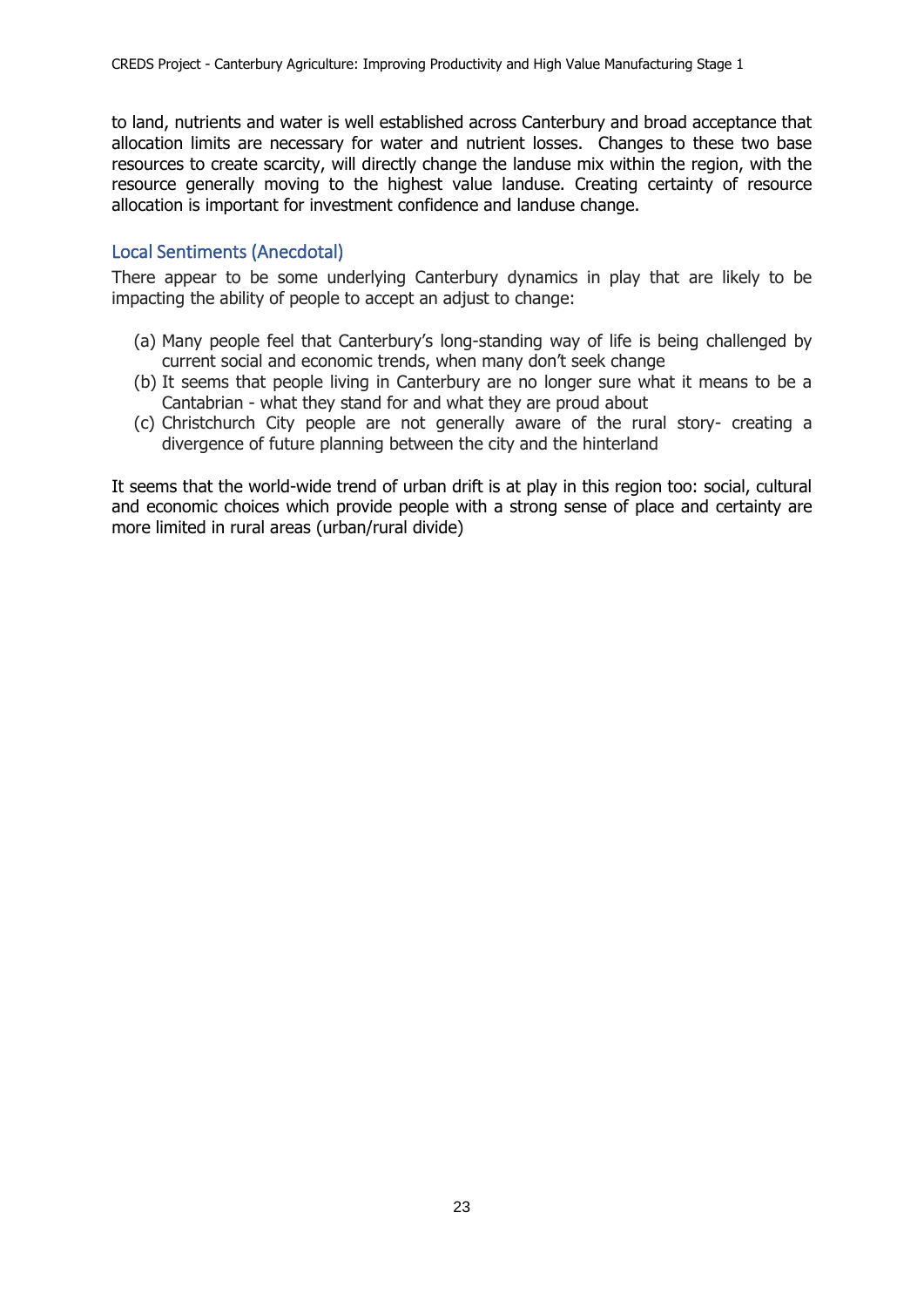# **Focusing on the underlying problems**

We have attempted to distil from the findings above, from the workshop discussions, research, meetings and case studies, the fundamental underlying problems to a thriving, value-add, primary production and agri-tech sectors that may be able to be tackled in some way by the Mayoral forum. Our assessment is that they include:

- The limitations caused by the regional impact of the "One size fits all" national regulation and planning frameworks;
- The lack of clarity caused by the complex and incomplete planning environment;
- The limited public funding available for new opportunities caused by the small rate and tax base within the districts of Canterbury;
- Difficulty in scaling opportunities and accessing capital;
- The limited central government/regional government /local government alignment on regional intentions and aspirations;
- The lack of clarity (evidence-based) around the Canterbury opportunity, as Canterbury leaders are not effectively "owning and communicating" it;
- The difficulty in seeing collaborative opportunities when different primary production (and related processing) sub-sectors fundamentally have different leadership and operational ecosystems;
- The difficulty in accessing trusted information and insights as there is a chaotic deluge of non-standardised and non-agglomerated data, with gaps and overlaps
- The difficulty in accessing research and development outcomes, as funding is siloed and research outcomes are not made available as open source information;
- The weak connections and relationships between the tech and innovation sector and the primary production and processing sector due mainly to the nascent nature of the tech transfer ecosystem;
- The confusion caused by the plethora of generic business development support tools and opportunities which is not well focussed for primary producers as a client group;
- There is no aligned medium to long term messaging from the sector about labour and training needs; and
- The weak connections and relationships between the primary production and wider education sectors causing lack of alignment and lack of collaborations and partnerships

These underlying problems are causing many issues affecting rural businesses and rural communities. We tend to put much of our effort into managing the issues rather than solving the underlying problems, wasting effort and resources. We have distilled the above underlying problems further into eight key problem statements which created the base for the Road Map.

After the regional validation workshop the 8 key problem statements were defined as:

- i. Lack of alignment and application of sustainable landuse systems across the four wellbeing pillars;
- ii. Different primary production subsectors operate in fundamentally different business environments;
- iii. Lack of open access data, Ngāi Tahu mātauranga and insights to inform decision making;
- iv. Lack of collaboration between education and business;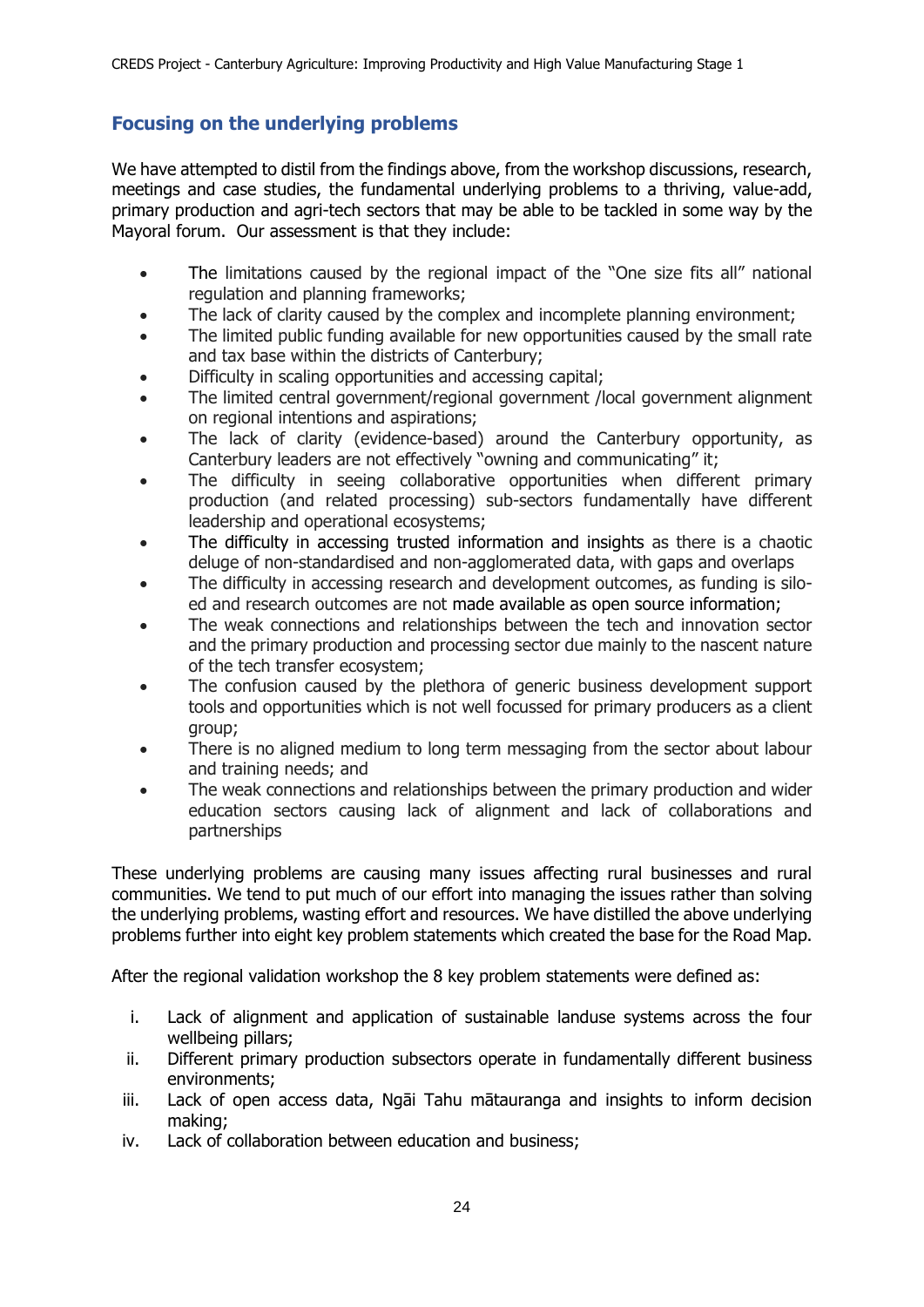- v. Lack of insight and signals about domestic and international consumers and appropriate business models;
- vi. Variable adoption and sharing of innovation limits sustainable productivity and value addition;
- vii. Scarcity of Accessible Resources Natural, Human, Financial, and Physical Capital; and
- viii. The nature of the planning, compliance, and regulatory environment in NZ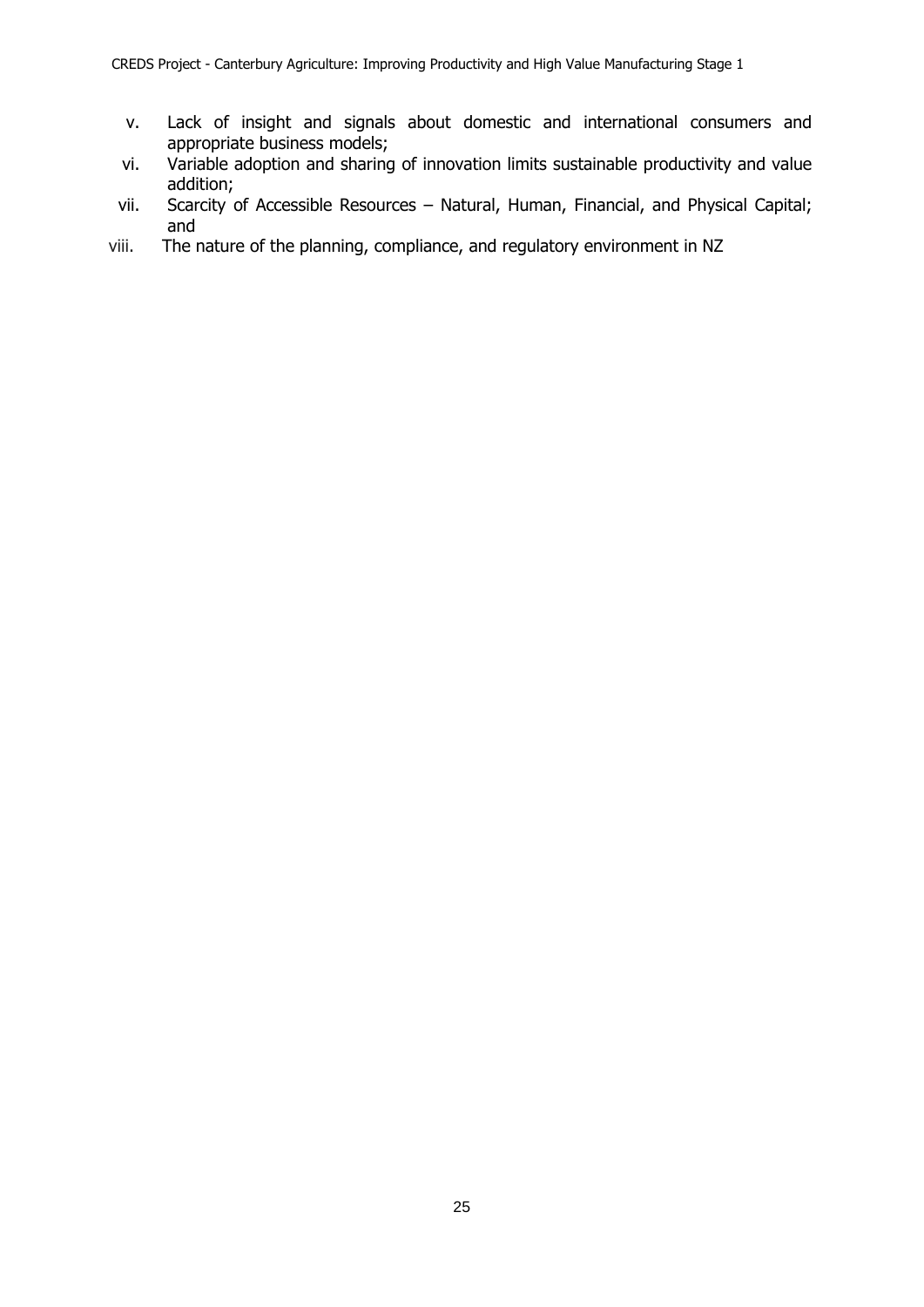# **Mayoral Forum Influence: Proposed strategic approach**

# Moving from problems to the opportunities

Thinking about what the Mayoral Forum could do to address the underlying problems/ challenges that have been distilled, it has been possible to see strategically what the Forum needs to do. It seems that the Mayoral Forum should plan to:

- i. Clearly articulating and telling the story of their targeted and collective aspirations for the future of the sector and the region;
- ii. Improve access to existing data by leading the creation of data aggregation and sharing processes;
- iii. Create a trusted regional investment proposition to support investment from people, businesses and financial institutions;
- iv. Drive each of their own districts' Long-Term Plans in a way that underpins pride in who we are in Canterbury, where we live and what we do;
- v. Use the planning and investment tools that they have available to them to support primary producers and processors to make the best use of their natural resources;
- vi. Enable and support the implementation of initiatives that help to put innovation and sustainability at the heart of food and fibre production and processing, with a focus on adding value for businesses and for people; and
- vii. Work with education and career planners to develop capacity from preschool to the end of effective working careers towards creating a flexible, agile, technology savvy rural community

Within the above context provided, we have looked for the ways that the Mayoral Forum could directly influence the necessity for change and to indirectly influence the confidence to change. The Mayoral Forums response has been narrowed into four strategic areas of action

- (1) COLLABORATIVE LEADERSHIP: Work out and express what we aspire to as a region, incorporating the concept of kaitiakitanga (guardianship)
- (2) OPEN INFORMATION: Improve availability of verifiable, agglomerated data
- (3) INTEGRATED LAND USE: Create the right mechanisms to leverage regional data and information to form insights and advice, strengthening the sustainable integrated land use policy dialogue.
- (4) TALENT AND CAPABILITY BUILDING: Leverage the focus of our regional tertiary and business capabilities on primary production and rural, supporting investments in talent and capability building.

We have taken the view that there are three functions for the Mayoral Forum:

- what the Forum should lead (have or take control to make things happen);
- what the Forum can enable (work with other leaders to assist them in their work); and
- what the Forum can support (share resources and tools (for example, people, systems, platforms, data, and physical assets) that will help others to lead).

We have designed the road-map in the main report accordingly,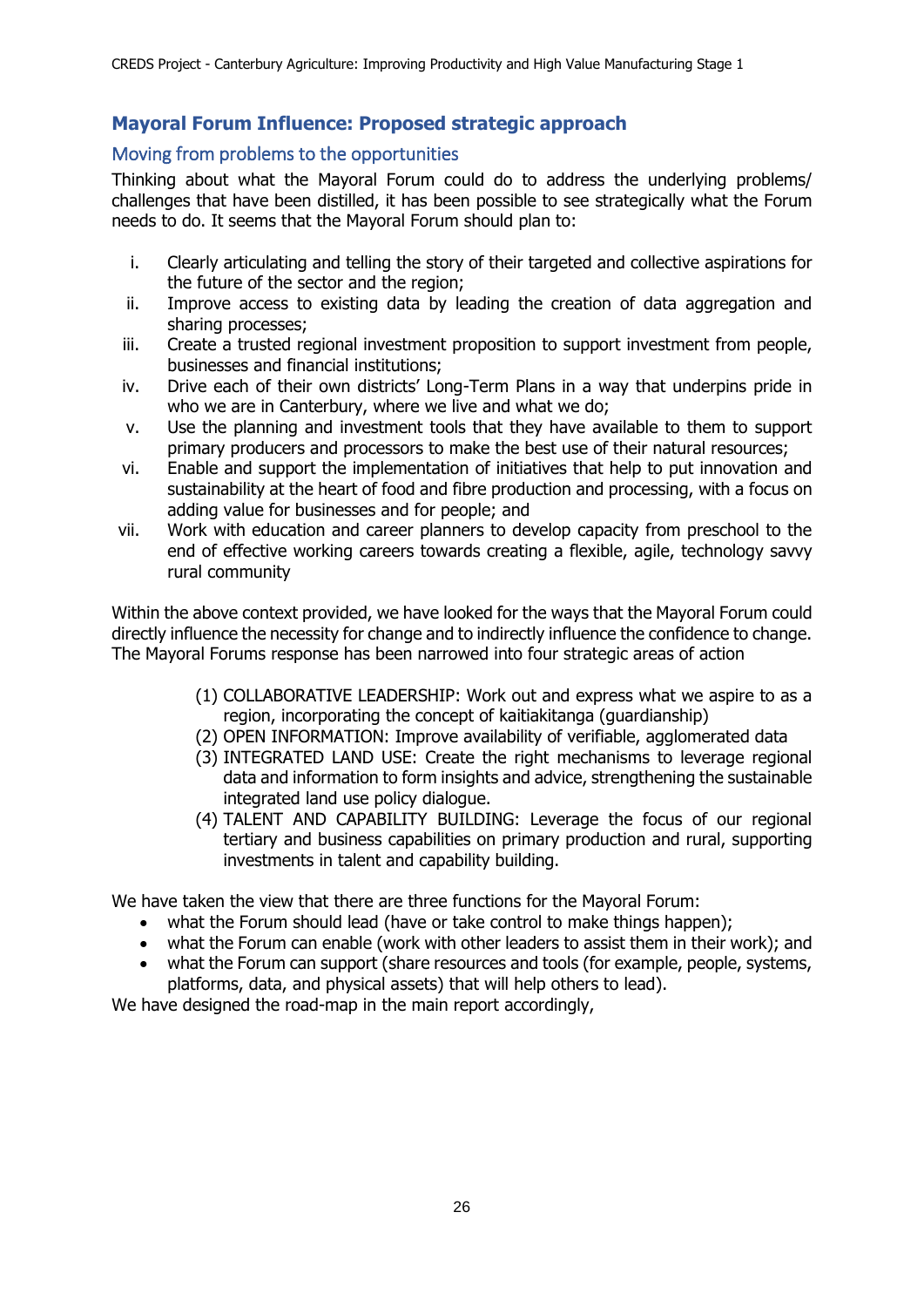CREDS Project - Canterbury Agriculture: Improving Productivity and High Value Manufacturing Stage 1

# **References**

-

<sup>17</sup> Ian Proudfoot, presenting on the KPMG Agribusiness Agenda, 2018.

<sup>21</sup> Public Perception of Crop Protection and How This Could Be Improved" Darryl Stretton, Kellogg Rural Leadership Programme

<sup>22</sup> Innovation in Canterbury: Realising our Potential, Christchurch

<sup>23</sup> KPMG Agribusiness Agenda June 2018, p 7

<sup>24</sup> KPMG Agribusiness Agenda June 2018, p 9

<sup>&</sup>lt;sup>18</sup> KPMG Agribusiness Agenda, 2018: p 6

<sup>19</sup> KPMG Agribusiness Agenda June 2018, Ministerial Foreword

<sup>&</sup>lt;sup>20</sup> Darryl Stretton, Public Perception of Crop Protection and How This Could Be Improved", Kellogg Rural Leadership Programme, p 9